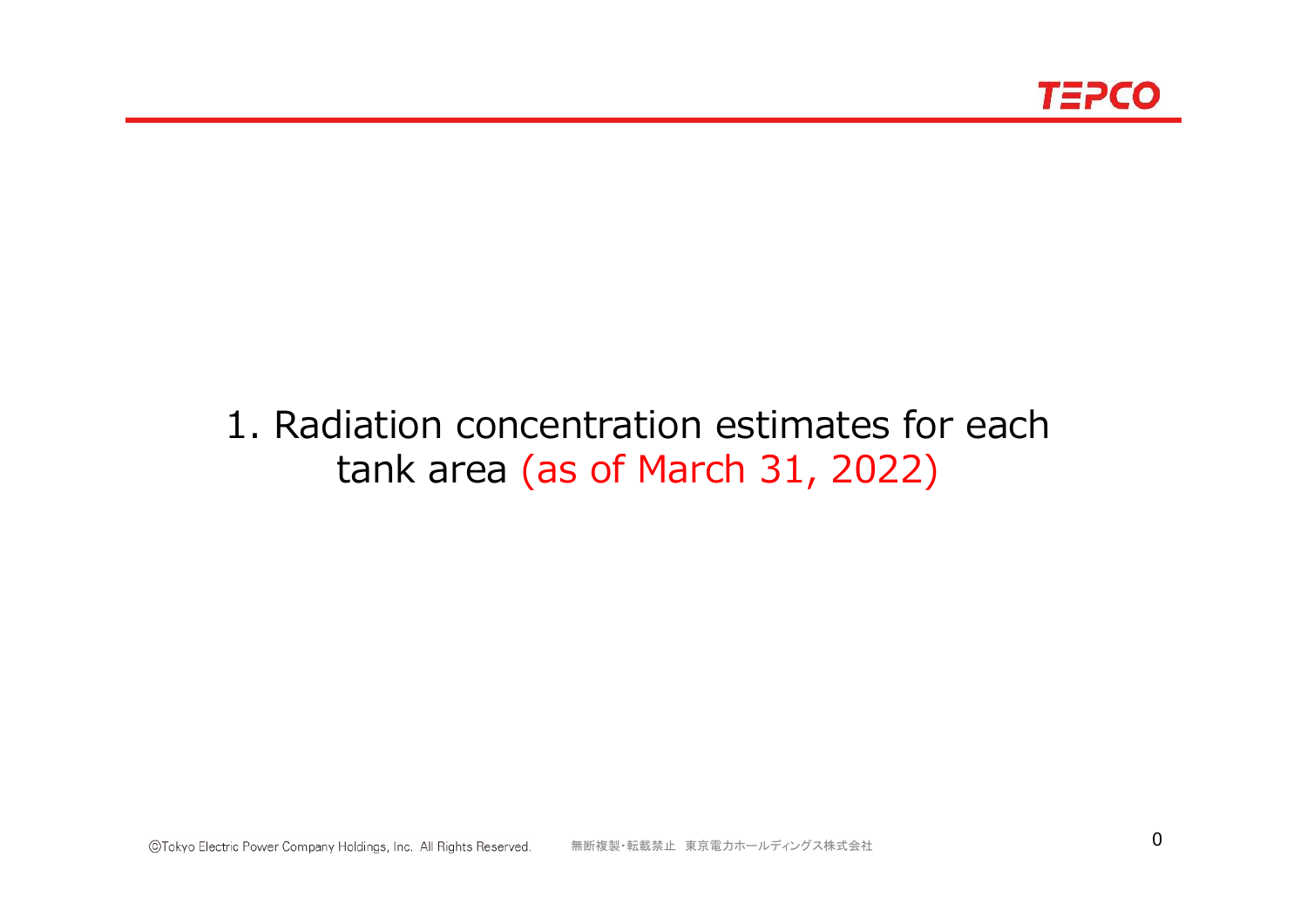

### B Area

Figure that exceed the regulatory concentration limit for each nuclide

Groups for which the sum of the ratios to regulatory concentration limits (estimate)  $*1$  is less than 1.

| <b>Group</b> | Radiation concentration for each nuclide (estimate) |                                                    |                                                    |                                  |                                                                                 |                                      |                                                                                                                                                                                                                                           |                                                   |                                |                                                                      |  |
|--------------|-----------------------------------------------------|----------------------------------------------------|----------------------------------------------------|----------------------------------|---------------------------------------------------------------------------------|--------------------------------------|-------------------------------------------------------------------------------------------------------------------------------------------------------------------------------------------------------------------------------------------|---------------------------------------------------|--------------------------------|----------------------------------------------------------------------|--|
|              | Cesium-137<br>Regulatory<br>$9.00E + 01$<br>[Bq/L]  | Cesium-134<br>Regulatory<br>$6.00E + 01$<br>[Bq/L] | Cobalt-60<br>Regulatory<br>$2.00E + 021$<br>[Bq/L] | Regulatory<br>8.00E+02<br>[Bq/L] | Antimony-125 Ruthenium-106 Strontium-90<br>Regulatory<br>$1.00E + 02$<br>[Bq/L] | Regulatory<br>$3.00E + 01$<br>[Bq/L] | Iodine-129<br>Regulatory<br>concentration limit concentration limit concentration limit concentration limit concentration limit concentration limit concentration limit concentration limit concentration limit<br>$9.00E + 00$<br>[Bq/L] | Tritium-3<br>Regulatory<br>$6.00E + 04$<br>[Bq/L] | Gross beta $(\beta)$<br>[Bq/L] | ratios to<br>regulatory<br>concentration<br>$limits*1$<br>(Estimate) |  |
| B            | Actual measurements taken                           |                                                    |                                                    |                                  |                                                                                 |                                      |                                                                                                                                                                                                                                           |                                                   |                                |                                                                      |  |
| D            |                                                     |                                                    |                                                    |                                  | Actual measurements taken                                                       |                                      |                                                                                                                                                                                                                                           |                                                   |                                |                                                                      |  |

### B South Area

|  | taker<br>ments:<br>uled Sulet.<br>ורזו<br><b>11</b> |
|--|-----------------------------------------------------|
|--|-----------------------------------------------------|

### G1 Area

|   | Actual measurements taken |
|---|---------------------------|
| B | Actual measurements taken |
|   | Actual measurements taken |
|   | Actual measurements taken |

※1 The sum of the estimated ratios to regulatory concentration limits for primary seven nuclides (Cesium-137, Cesium-134, Cobalt-60, Antimony-125, Ruthenium-106, Strontium-90 and Iodine-129) and 0.41, which is sum of the contribution of other 55 nuclides included in 62 nuclides and Carbon-14.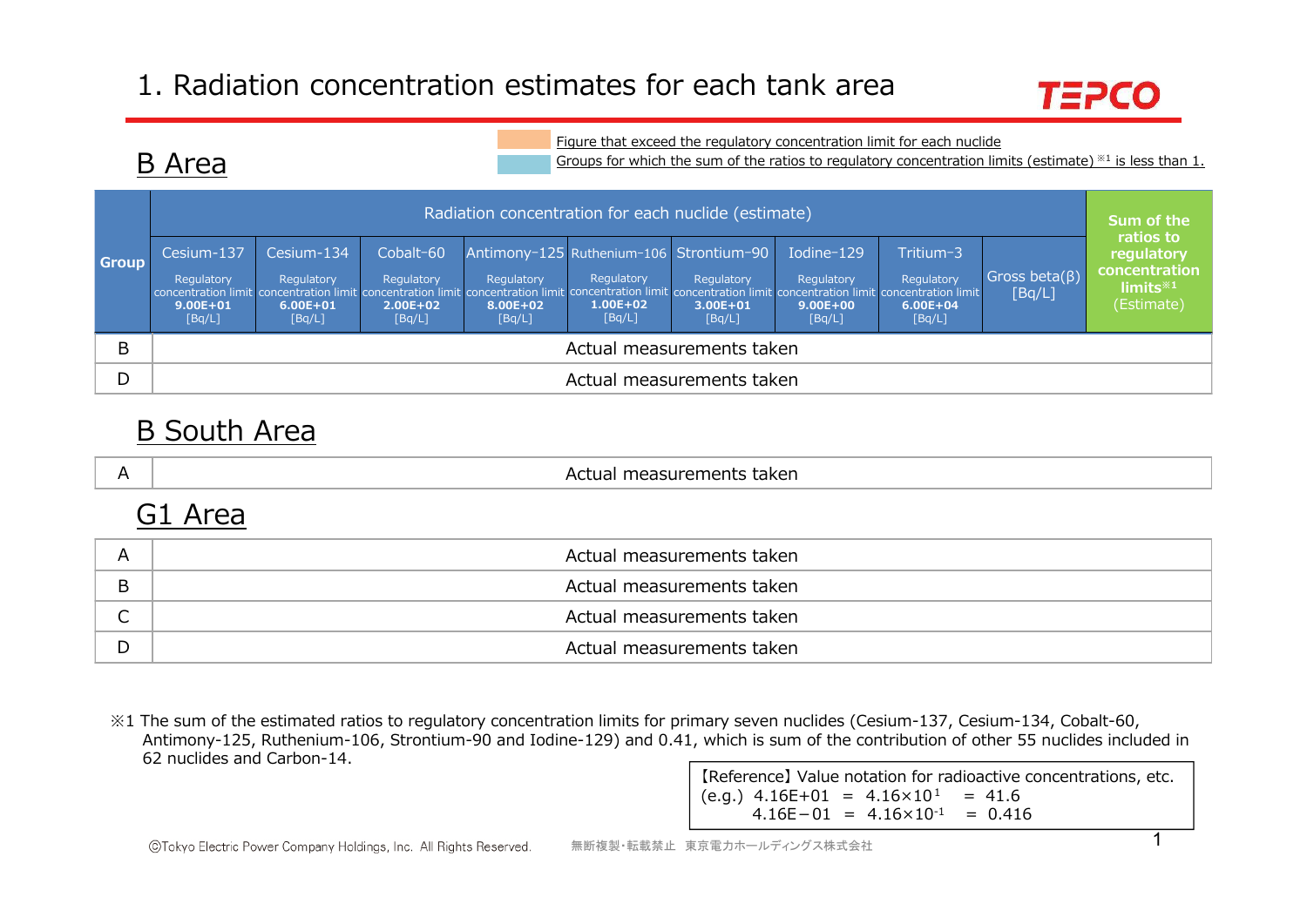

### G1 South Area

Figure that exceed the regulatory concentration limit for each nuclide

Groups for which the sum of the ratios to regulatory concentration limits (estimate) ※1 is less than 1.

|              | Radiation concentration for each nuclide (estimate) |                                                    |                                                   |                                  |                                                                                                                                                                                                                                                                                            |                                  |                                                    |                                                   |                                |                                                                               |  |
|--------------|-----------------------------------------------------|----------------------------------------------------|---------------------------------------------------|----------------------------------|--------------------------------------------------------------------------------------------------------------------------------------------------------------------------------------------------------------------------------------------------------------------------------------------|----------------------------------|----------------------------------------------------|---------------------------------------------------|--------------------------------|-------------------------------------------------------------------------------|--|
| <b>Group</b> | Cesium-137<br>Regulatory<br>$9.00E + 01$<br>[Bq/L]  | Cesium-134<br>Regulatory<br>$6.00E + 01$<br>[Bq/L] | Cobalt-60<br>Regulatory<br>$2.00E + 02$<br>[Bq/L] | Regulatory<br>8.00E+02<br>[Bq/L] | Antimony-125 Ruthenium-106 Strontium-90<br>Regulatory<br>concentration limit concentration limit concentration limit concentration limit concentration limit concentration limit concentration limit concentration limit concentration limit concentration limit<br>$1.00E + 02$<br>[Bq/L] | Regulatory<br>3.00E+01<br>[Bq/L] | Iodine-129<br>Regulatory<br>$9.00E + 00$<br>[Bq/L] | Tritium-3<br>Regulatory<br>$6.00E + 04$<br>[Bq/L] | Gross beta $(\beta)$<br>[Bq/L] | ratios to<br>regulatory<br>concentration<br>$limits^{\times 1}$<br>(Estimate) |  |
| A            |                                                     |                                                    |                                                   |                                  | Actual measurements taken                                                                                                                                                                                                                                                                  |                                  |                                                    |                                                   |                                |                                                                               |  |
| B            |                                                     |                                                    |                                                   |                                  | Actual measurements taken                                                                                                                                                                                                                                                                  |                                  |                                                    |                                                   |                                |                                                                               |  |
| ⌒<br>◡       |                                                     | Actual measurements taken                          |                                                   |                                  |                                                                                                                                                                                                                                                                                            |                                  |                                                    |                                                   |                                |                                                                               |  |
| <b>B5</b>    |                                                     |                                                    |                                                   |                                  | Actual measurements taken                                                                                                                                                                                                                                                                  |                                  |                                                    |                                                   |                                |                                                                               |  |

### G3 Area

| A | Actual measurements taken |
|---|---------------------------|
| B | Actual measurements taken |
|   | Actual measurements taken |
| D | Actual measurements taken |
| Н | Actual measurements taken |

### G4 North Area

Transferred to the B Area

※1 The sum of the estimated ratios to regulatory concentration limits for primary seven nuclides (Cesium-137, Cesium-134, Cobalt-60,

Antimony-125, Ruthenium-106, Strontium-90 and Iodine-129) and 0.41, which is sum of the contribution of other 55 nuclides included in 62 nuclides and Carbon-14.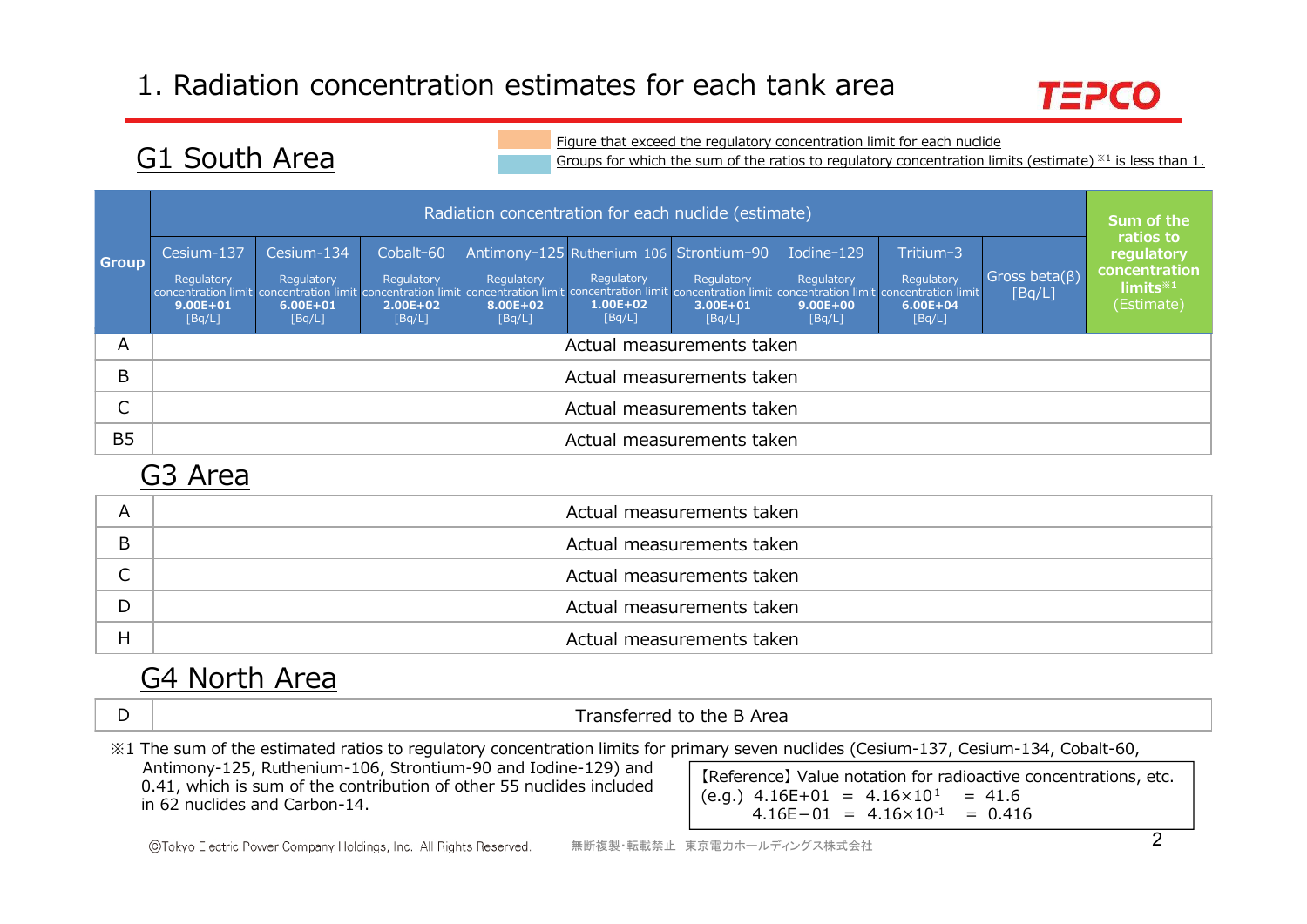

### G4 South Area

Figure that exceed the regulatory concentration limit for each nuclide

Groups for which the sum of the ratios to regulatory concentration limits (estimate)  $*1$  is less than 1.

|              | Radiation concentration for each nuclide (estimate)                                                                                                                                                                                       |                                                    |                                                   |                                  |                                                                                 |                                      |                                                    |                                                   |                                |                                                                      |  |
|--------------|-------------------------------------------------------------------------------------------------------------------------------------------------------------------------------------------------------------------------------------------|----------------------------------------------------|---------------------------------------------------|----------------------------------|---------------------------------------------------------------------------------|--------------------------------------|----------------------------------------------------|---------------------------------------------------|--------------------------------|----------------------------------------------------------------------|--|
| <b>Group</b> | Cesium-137<br>Regulatory<br>concentration limit concentration limit concentration limit concentration limit concentration limit concentration limit concentration limit concentration limit concentration limit<br>$9.00E + 01$<br>[Bq/L] | Cesium-134<br>Regulatory<br>$6.00E + 01$<br>[Bq/L] | Cobalt-60<br>Regulatory<br>$2.00E + 02$<br>[Bq/L] | Regulatory<br>8.00E+02<br>[Bq/L] | Antimony-125 Ruthenium-106 Strontium-90<br>Regulatory<br>$1.00E + 02$<br>[Bq/L] | Regulatory<br>$3.00E + 01$<br>[Bq/L] | Iodine-129<br>Regulatory<br>$9.00E + 00$<br>[Bq/L] | Tritium-3<br>Regulatory<br>$6.00E + 04$<br>[Bq/L] | Gross beta $(\beta)$<br>[Bq/L] | ratios to<br>regulatory<br>concentration<br>$limits*1$<br>(Estimate) |  |
| Α            |                                                                                                                                                                                                                                           |                                                    |                                                   |                                  |                                                                                 | Actual measurements taken            |                                                    |                                                   |                                |                                                                      |  |
| В            |                                                                                                                                                                                                                                           | Actual measurements taken                          |                                                   |                                  |                                                                                 |                                      |                                                    |                                                   |                                |                                                                      |  |
| ┌<br>◡       |                                                                                                                                                                                                                                           |                                                    |                                                   |                                  |                                                                                 | Actual measurements taken            |                                                    |                                                   |                                |                                                                      |  |

### G5 Area

| Transferred to the B Area |
|---------------------------|
| Transferred to the B Area |
| Transferred to the B Area |

※1 The sum of the estimated ratios to regulatory concentration limits for primary seven nuclides (Cesium-137, Cesium-134, Cobalt-60, Antimony-125, Ruthenium-106, Strontium-90 and Iodine-129) and 0.41, which is sum of the contribution of other 55 nuclides included in 62 nuclides and Carbon-14.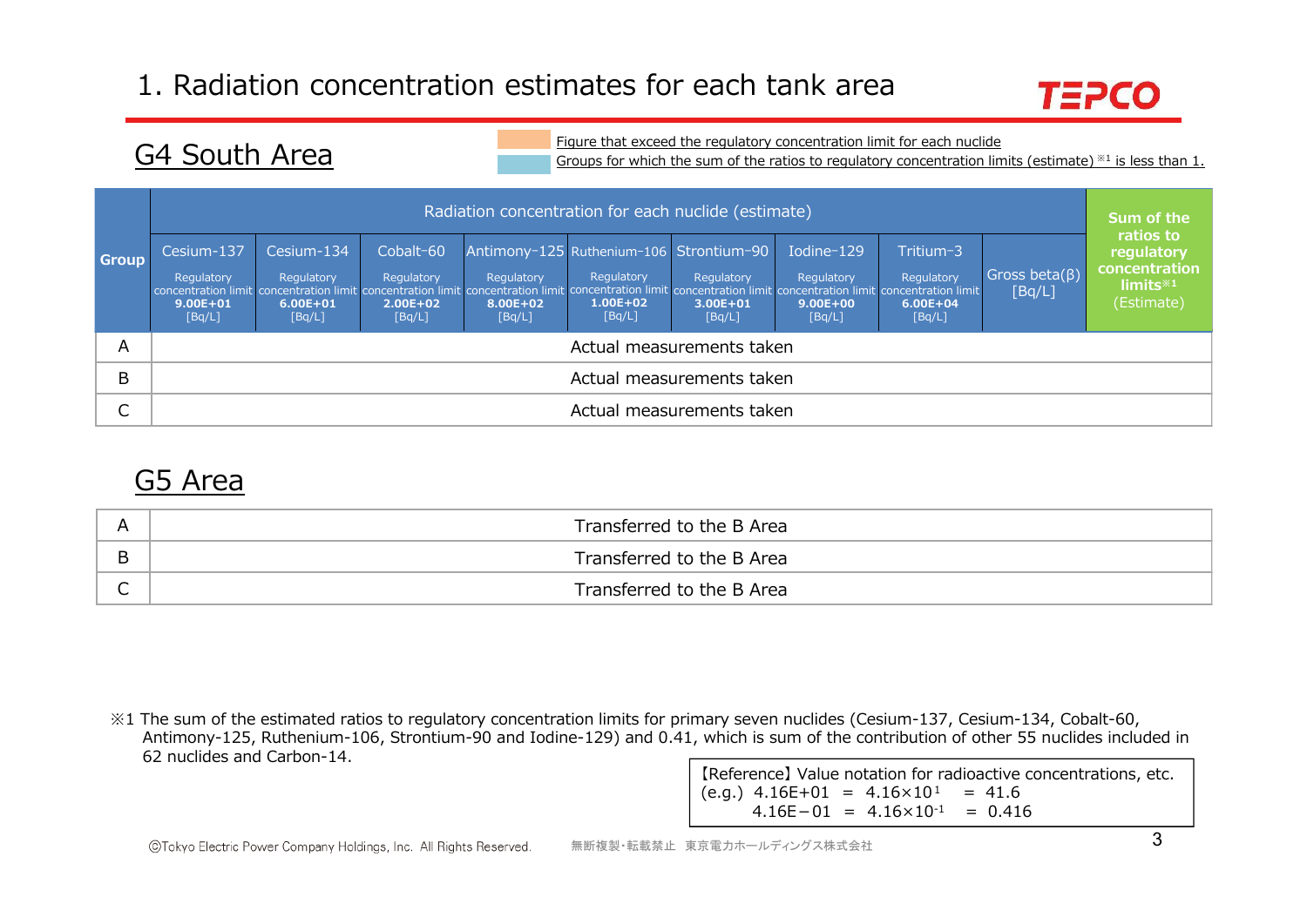

### G6 Area

Figure that exceed the regulatory concentration limit for each nuclide

Groups for which the sum of the ratios to regulatory concentration limits (estimate)  $*1$  is less than 1.

|              | Radiation concentration for each nuclide (estimate)                                                                                                                                                                                       |                                                    |                                                   |                                  |                                                                                 |                                      |                                                    |                                                   |                                |                                                                             |  |
|--------------|-------------------------------------------------------------------------------------------------------------------------------------------------------------------------------------------------------------------------------------------|----------------------------------------------------|---------------------------------------------------|----------------------------------|---------------------------------------------------------------------------------|--------------------------------------|----------------------------------------------------|---------------------------------------------------|--------------------------------|-----------------------------------------------------------------------------|--|
| <b>Group</b> | Cesium-137<br>Regulatory<br>concentration limit concentration limit concentration limit concentration limit concentration limit concentration limit concentration limit concentration limit concentration limit<br>$9.00E + 01$<br>[Bq/L] | Cesium-134<br>Regulatory<br>$6.00E + 01$<br>[Bq/L] | Cobalt-60<br>Regulatory<br>$2.00E + 02$<br>[Bq/L] | Regulatory<br>8.00E+02<br>[Bq/L] | Antimony-125 Ruthenium-106 Strontium-90<br>Regulatory<br>$1.00E + 02$<br>[Bq/L] | Regulatory<br>$3.00E + 01$<br>[Bq/L] | Iodine-129<br>Regulatory<br>$9.00E + 00$<br>[Bq/L] | Tritium-3<br>Regulatory<br>$6.00E + 04$<br>[Bq/L] | Gross beta $(\beta)$<br>[Bq/L] | ratios to<br>regulatory<br>concentration<br>$limits^{\ast 1}$<br>(Estimate) |  |
| A            |                                                                                                                                                                                                                                           |                                                    |                                                   |                                  | Actual measurements taken                                                       |                                      |                                                    |                                                   |                                |                                                                             |  |
| B            |                                                                                                                                                                                                                                           |                                                    |                                                   |                                  | Actual measurements taken                                                       |                                      |                                                    |                                                   |                                |                                                                             |  |
| ⌒            | Actual measurements taken                                                                                                                                                                                                                 |                                                    |                                                   |                                  |                                                                                 |                                      |                                                    |                                                   |                                |                                                                             |  |
| D            |                                                                                                                                                                                                                                           |                                                    |                                                   |                                  | Actual measurements taken                                                       |                                      |                                                    |                                                   |                                |                                                                             |  |

### G7 Area

AB

Actual measurements taken

※1 The sum of the estimated ratios to regulatory concentration limits for primary seven nuclides (Cesium-137, Cesium-134, Cobalt-60, Antimony-125, Ruthenium-106, Strontium-90 and Iodine-129) and 0.41, which is sum of the contribution of other 55 nuclides included in 62 nuclides and Carbon-14.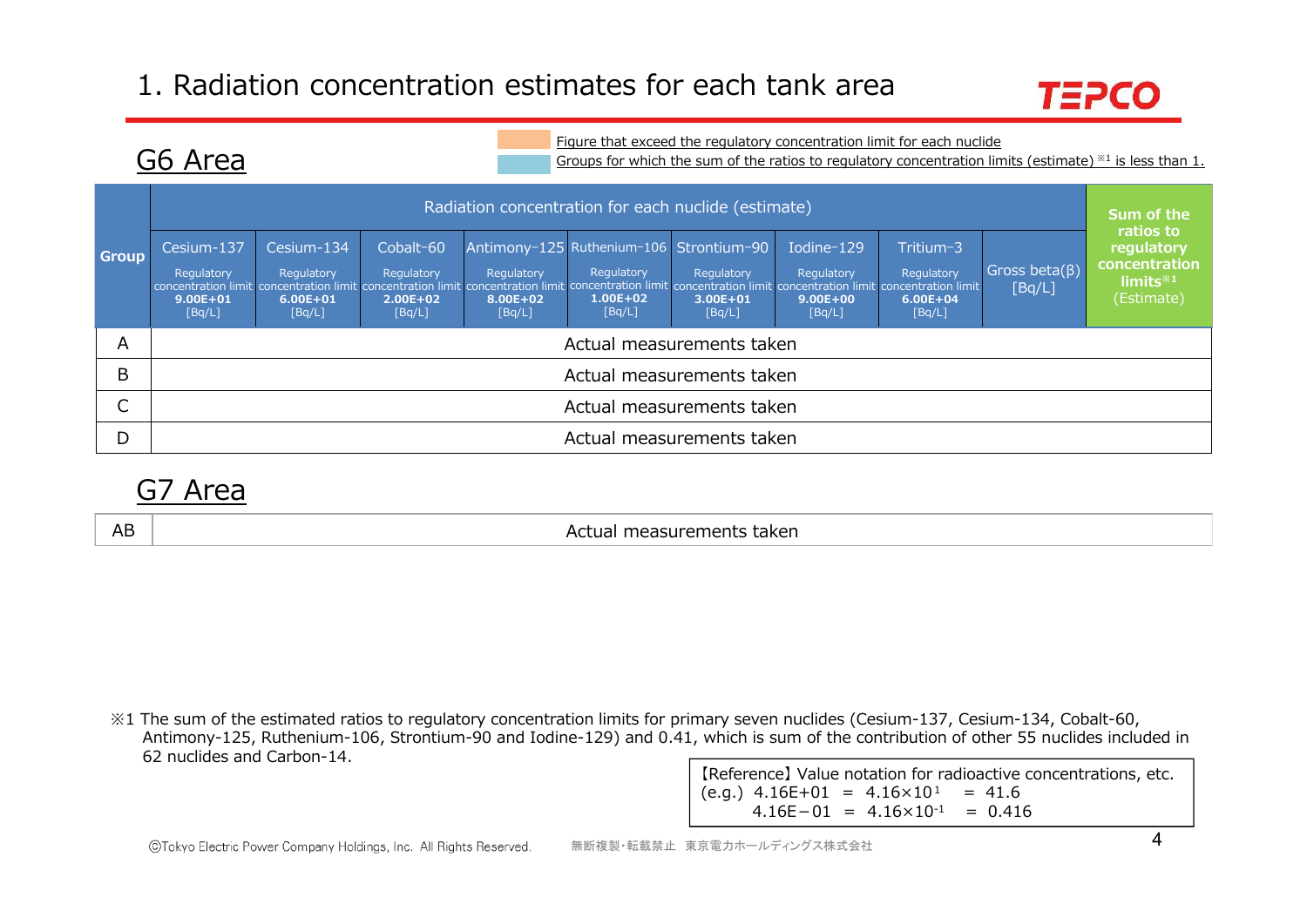

Figure that exceed the regulatory concentration limit for each nuclide

Groups for which the sum of the ratios to regulatory concentration limits (estimate) ※1 is less than 1.

|              |                                                    | Radiation concentration for each nuclide (estimate) |                                                   |                                  |                                                                                                                                                                                                                                                                                            |                                  |                                                    |                                                   |                                |                                                                               |  |  |
|--------------|----------------------------------------------------|-----------------------------------------------------|---------------------------------------------------|----------------------------------|--------------------------------------------------------------------------------------------------------------------------------------------------------------------------------------------------------------------------------------------------------------------------------------------|----------------------------------|----------------------------------------------------|---------------------------------------------------|--------------------------------|-------------------------------------------------------------------------------|--|--|
| <b>Group</b> | Cesium-137<br>Regulatory<br>$9.00E + 01$<br>[Bq/L] | Cesium-134<br>Regulatory<br>$6.00E + 01$<br>[Bq/L]  | Cobalt-60<br>Regulatory<br>$2.00E + 02$<br>[Bq/L] | Regulatory<br>8.00E+02<br>[Bq/L] | Antimony-125 Ruthenium-106 Strontium-90<br>Regulatory<br>concentration limit concentration limit concentration limit concentration limit concentration limit concentration limit concentration limit concentration limit concentration limit concentration limit<br>$1.00E + 02$<br>[Bq/L] | Regulatory<br>3.00E+01<br>[Bq/L] | Iodine-129<br>Regulatory<br>$9.00E + 00$<br>[Bq/L] | Tritium-3<br>Regulatory<br>$6.00E + 04$<br>[Bq/L] | Gross beta $(\beta)$<br>[Bq/L] | ratios to<br>regulatory<br>concentration<br>$limits^{\times 1}$<br>(Estimate) |  |  |
| A            |                                                    |                                                     |                                                   |                                  | Actual Measurements taken                                                                                                                                                                                                                                                                  |                                  |                                                    |                                                   |                                |                                                                               |  |  |
| B            |                                                    |                                                     |                                                   |                                  | Actual Measurements taken                                                                                                                                                                                                                                                                  |                                  |                                                    |                                                   |                                |                                                                               |  |  |
| C            |                                                    |                                                     |                                                   |                                  | Actual Measurements taken                                                                                                                                                                                                                                                                  |                                  |                                                    |                                                   |                                |                                                                               |  |  |
| D            |                                                    |                                                     |                                                   |                                  | Actual Measurements taken                                                                                                                                                                                                                                                                  |                                  |                                                    |                                                   |                                |                                                                               |  |  |
| E            | Actual Measurements taken                          |                                                     |                                                   |                                  |                                                                                                                                                                                                                                                                                            |                                  |                                                    |                                                   |                                |                                                                               |  |  |
| $\mathsf F$  | Actual Measurements taken                          |                                                     |                                                   |                                  |                                                                                                                                                                                                                                                                                            |                                  |                                                    |                                                   |                                |                                                                               |  |  |
| G            |                                                    |                                                     |                                                   |                                  | Actual Measurements taken                                                                                                                                                                                                                                                                  |                                  |                                                    |                                                   |                                |                                                                               |  |  |

### H1 East Area

| A | Actual Measurements taken |
|---|---------------------------|
| B | Actual Measurements taken |
| ∽ | Actual Measurements taken |

※1 The sum of the estimated ratios to regulatory concentration limits for primary seven nuclides (Cesium-137, Cesium-134, Cobalt-60, Antimony-125, Ruthenium-106, Strontium-90 and Iodine-129) and 0.41, which is sum of the contribution of other 55 nuclides included in 62 nuclides and Carbon-14.

【Reference】 Value notation for radioactive concentrations, etc.  $(e.q.)$  4.16E+01 = 4.16×10<sup>1</sup> = 41.6  $4.16E-01 = 4.16 \times 10^{-1} = 0.416$ 

# H<sub>1</sub> Area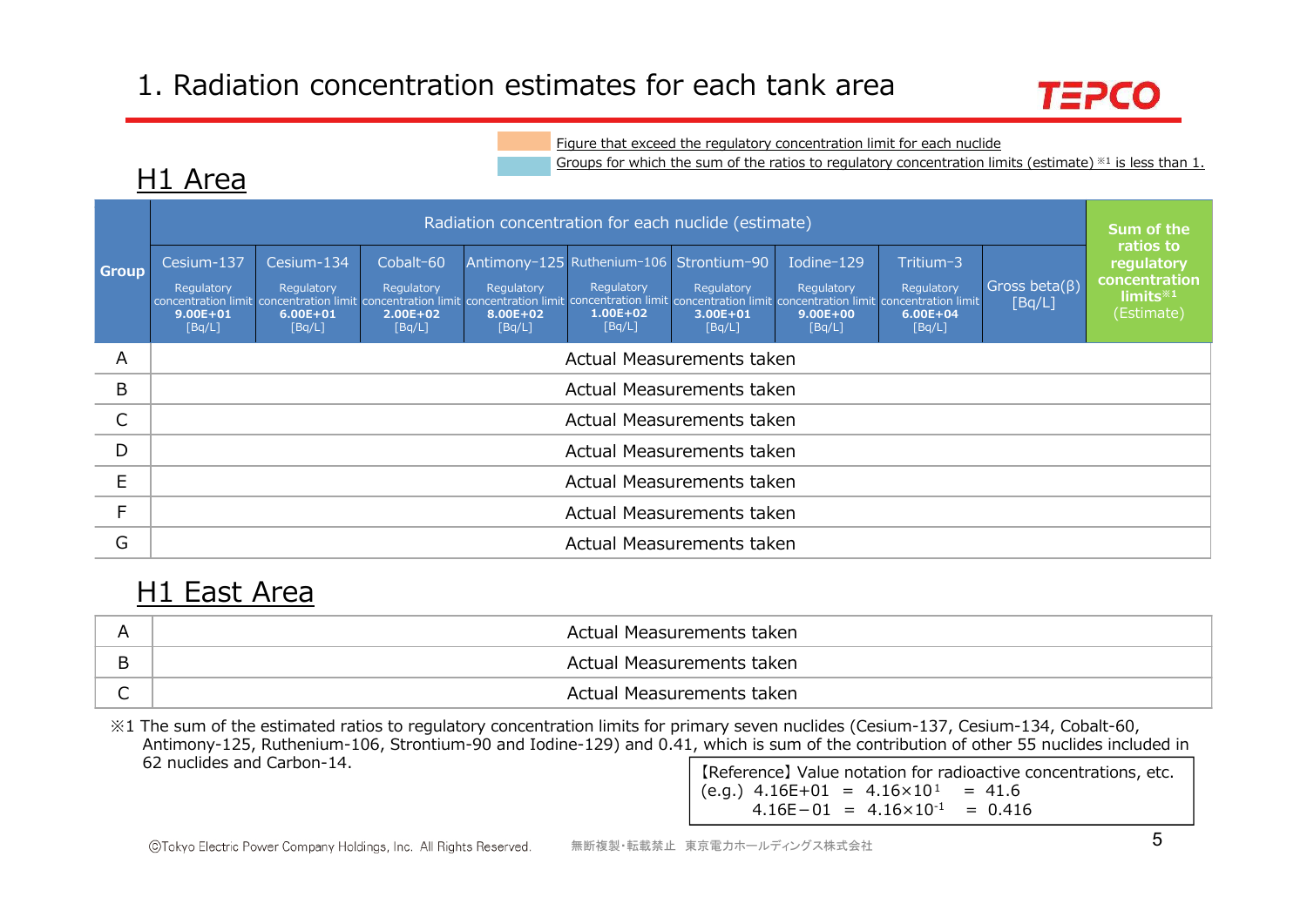H2 Area



#### Figure that exceed the regulatory concentration limit for each nuclide

Groups for which the sum of the ratios to regulatory concentration limits (estimate) ※1 is less than 1.

|              |                                                                                                                                                                                                                                                                                                                                                                                                                                                                                                                                                                                                                                                                                      |                           |  |  | Radiation concentration for each nuclide (estimate) |  |  |  |  | Sum of the<br>ratios to |  |  |  |
|--------------|--------------------------------------------------------------------------------------------------------------------------------------------------------------------------------------------------------------------------------------------------------------------------------------------------------------------------------------------------------------------------------------------------------------------------------------------------------------------------------------------------------------------------------------------------------------------------------------------------------------------------------------------------------------------------------------|---------------------------|--|--|-----------------------------------------------------|--|--|--|--|-------------------------|--|--|--|
| <b>Group</b> | Antimony-125 Ruthenium-106 Strontium-90<br>Cesium-137<br>Cesium-134<br>Cobalt-60<br>Iodine-129<br>Tritium-3<br>Gross beta $(\beta)$<br>Regulatory<br>Regulatory<br>Regulatory<br>Regulatory<br>Regulatory<br>Regulatory<br>Regulatory<br>Regulatory<br>concentration limit concentration limit concentration limit concentration limit concentration limit concentration limit concentration limit concentration limit concentration limit concentration limit<br>[Bq/L]<br>$1.00E + 02$<br>$9.00E + 01$<br>$6.00E + 01$<br>$2.00E + 02$<br>8.00E+02<br>$3.00E + 01$<br>$9.00E + 00$<br>$6.00E + 04$<br>[Bq/L]<br>[Bq/L]<br>[Bq/L]<br>[Bq/L]<br>[Bq/L]<br>[Bq/L]<br>[Bq/L]<br>[Bq/L] |                           |  |  |                                                     |  |  |  |  |                         |  |  |  |
| A            |                                                                                                                                                                                                                                                                                                                                                                                                                                                                                                                                                                                                                                                                                      | Actual Measurements taken |  |  |                                                     |  |  |  |  |                         |  |  |  |
| B            |                                                                                                                                                                                                                                                                                                                                                                                                                                                                                                                                                                                                                                                                                      |                           |  |  | Actual Measurements taken                           |  |  |  |  |                         |  |  |  |
| С            |                                                                                                                                                                                                                                                                                                                                                                                                                                                                                                                                                                                                                                                                                      |                           |  |  | Actual Measurements taken                           |  |  |  |  |                         |  |  |  |
| D            |                                                                                                                                                                                                                                                                                                                                                                                                                                                                                                                                                                                                                                                                                      |                           |  |  | Actual Measurements taken                           |  |  |  |  |                         |  |  |  |
| E            |                                                                                                                                                                                                                                                                                                                                                                                                                                                                                                                                                                                                                                                                                      |                           |  |  | Actual Measurements taken                           |  |  |  |  |                         |  |  |  |
| F            |                                                                                                                                                                                                                                                                                                                                                                                                                                                                                                                                                                                                                                                                                      |                           |  |  | Actual Measurements taken                           |  |  |  |  |                         |  |  |  |
| G            |                                                                                                                                                                                                                                                                                                                                                                                                                                                                                                                                                                                                                                                                                      |                           |  |  | Actual Measurements taken                           |  |  |  |  |                         |  |  |  |
|              | Actual Measurements taken                                                                                                                                                                                                                                                                                                                                                                                                                                                                                                                                                                                                                                                            |                           |  |  |                                                     |  |  |  |  |                         |  |  |  |
| K.           |                                                                                                                                                                                                                                                                                                                                                                                                                                                                                                                                                                                                                                                                                      | Actual Measurements taken |  |  |                                                     |  |  |  |  |                         |  |  |  |
|              |                                                                                                                                                                                                                                                                                                                                                                                                                                                                                                                                                                                                                                                                                      |                           |  |  | Actual Measurements taken                           |  |  |  |  |                         |  |  |  |

※1 The sum of the estimated ratios to regulatory concentration limits for primary seven nuclides (Cesium-137, Cesium-134, Cobalt-60, Antimony-125, Ruthenium-106, Strontium-90 and Iodine-129) and 0.41, which is sum of the contribution of other 55 nuclides included in 62 nuclides and Carbon-14.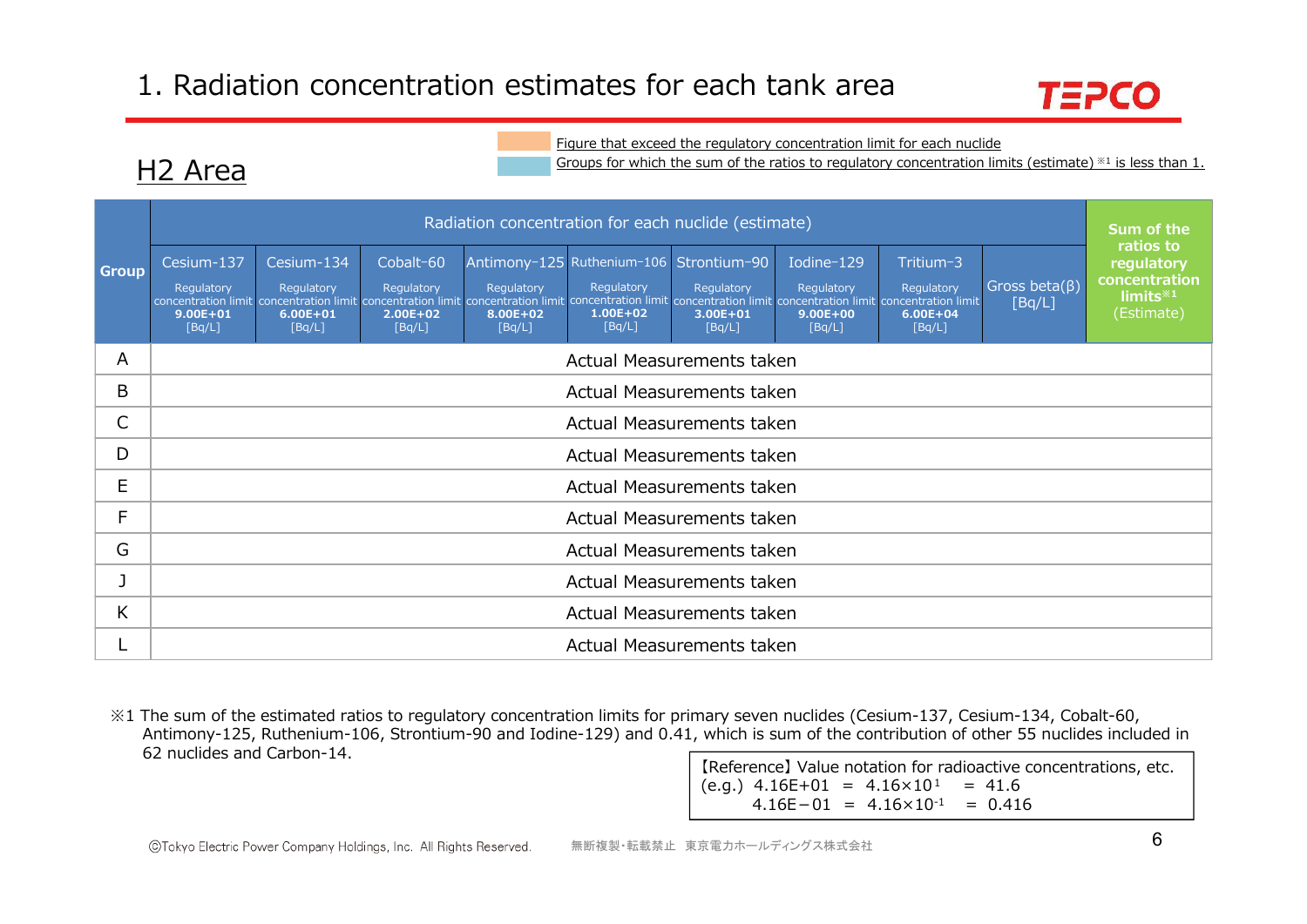

Figure that exceed the regulatory concentration limit for each nuclide

Groups for which the sum of the ratios to regulatory concentration limits (estimate) ※1 is less than 1.

| <b>Group</b> | Radiation concentration for each nuclide (estimate)                                                                                                                                                                                                           |                                                    |                                                   |                                      |                                                                                 |                                      |                                                    |                                                   |                                |                                                                             |  |
|--------------|---------------------------------------------------------------------------------------------------------------------------------------------------------------------------------------------------------------------------------------------------------------|----------------------------------------------------|---------------------------------------------------|--------------------------------------|---------------------------------------------------------------------------------|--------------------------------------|----------------------------------------------------|---------------------------------------------------|--------------------------------|-----------------------------------------------------------------------------|--|
|              | Cesium-137<br>Regulatory<br>concentration limit concentration limit concentration limit concentration limit concentration limit concentration limit concentration limit concentration limit concentration limit concentration limit<br>$9.00E + 01$<br>[Bq/L] | Cesium-134<br>Regulatory<br>$6.00E + 01$<br>[Bq/L] | Cobalt-60<br>Regulatory<br>$2.00E + 02$<br>[Bq/L] | Regulatory<br>$8.00E + 02$<br>[Bq/L] | Antimony-125 Ruthenium-106 Strontium-90<br>Regulatory<br>$1.00E + 02$<br>[Bq/L] | Regulatory<br>$3.00E + 01$<br>[Bq/L] | Iodine-129<br>Regulatory<br>$9.00E + 00$<br>[Bq/L] | Tritium-3<br>Regulatory<br>$6.00E + 04$<br>[Bq/L] | Gross beta $(\beta)$<br>[Bq/L] | ratios to<br>regulatory<br>concentration<br>$limits^{\ast 1}$<br>(Estimate) |  |
| A            | Actual Measurements taken                                                                                                                                                                                                                                     |                                                    |                                                   |                                      |                                                                                 |                                      |                                                    |                                                   |                                |                                                                             |  |
| B            |                                                                                                                                                                                                                                                               |                                                    |                                                   |                                      | Actual Measurements taken                                                       |                                      |                                                    |                                                   |                                |                                                                             |  |

※1 The sum of the estimated ratios to regulatory concentration limits for primary seven nuclides (Cesium-137, Cesium-134, Cobalt-60, Antimony-125, Ruthenium-106, Strontium-90 and Iodine-129) and 0.41, which is sum of the contribution of other 55 nuclides included in 62 nuclides and Carbon-14.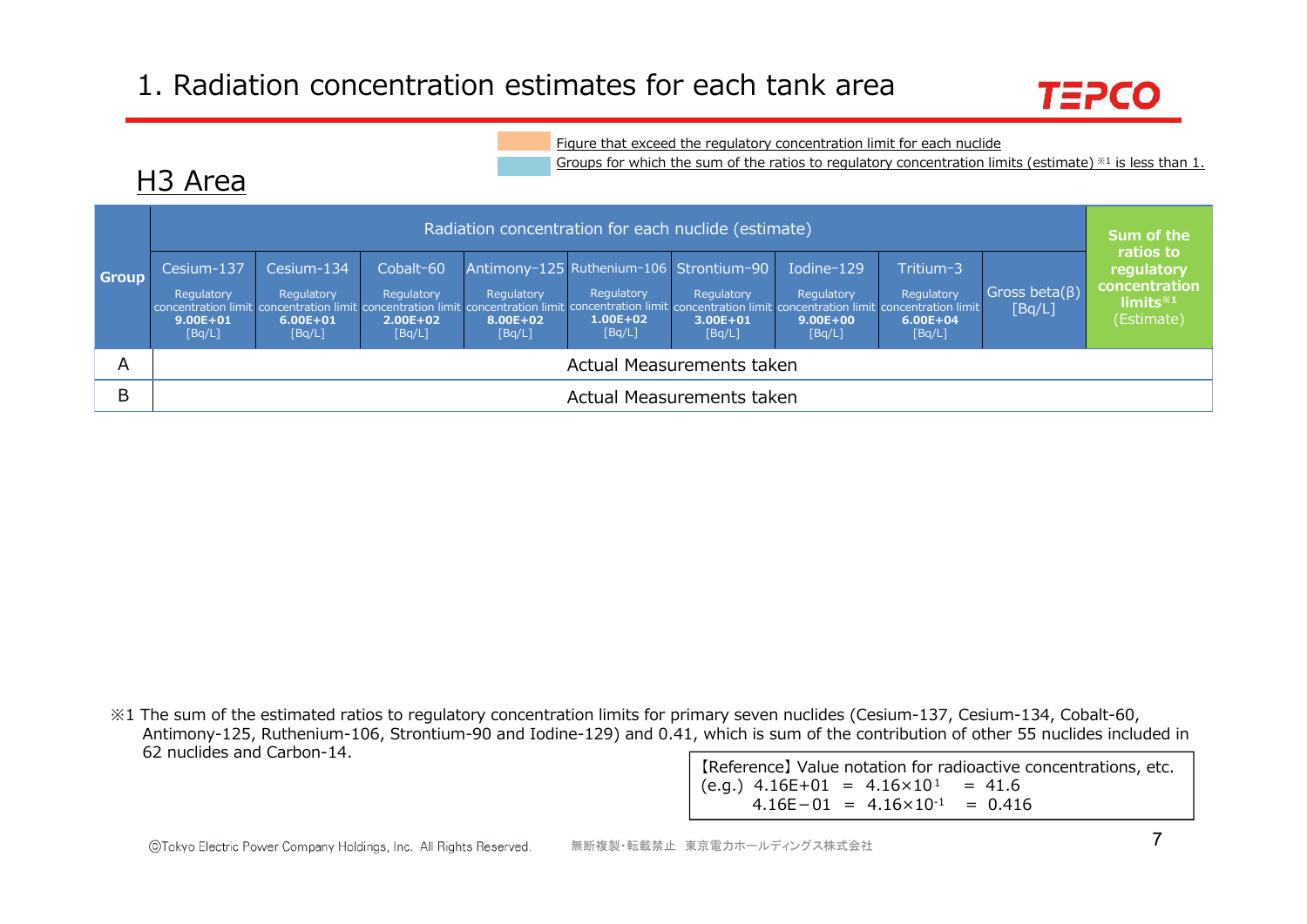

Figure that exceed the regulatory concentration limit for each nuclide

Groups for which the sum of the ratios to regulatory concentration limits (estimate) ※1 is less than 1.

|              | Radiation concentration for each nuclide (estimate)                                                               |                                                    |                                                   |                                  |                                                                                                                                                                                        |                                      |                                                    |                                                   |                                |                                                                                |
|--------------|-------------------------------------------------------------------------------------------------------------------|----------------------------------------------------|---------------------------------------------------|----------------------------------|----------------------------------------------------------------------------------------------------------------------------------------------------------------------------------------|--------------------------------------|----------------------------------------------------|---------------------------------------------------|--------------------------------|--------------------------------------------------------------------------------|
| <b>Group</b> | Cesium-137<br>Regulatory<br>concentration limit concentration limit concentration limit<br>$9.00E + 01$<br>[Bq/L] | Cesium-134<br>Regulatory<br>$6.00E + 01$<br>[Bq/L] | Cobalt-60<br>Regulatory<br>$2.00E + 02$<br>[Bq/L] | Regulatory<br>8.00E+02<br>[Bq/L] | Antimony-125 Ruthenium-106 Strontium-90<br>Regulatory<br>concentration limit concentration limit concentration limit concentration limit concentration limit<br>$1.00E + 02$<br>[Bq/L] | Regulatory<br>$3.00E + 01$<br>[Bq/L] | Iodine-129<br>Regulatory<br>$9.00E + 00$<br>[Bq/L] | Tritium-3<br>Regulatory<br>$6.00E + 04$<br>[Bq/L] | Gross beta $(\beta)$<br>[Bq/L] | ratios to<br>regulatory<br>concentration<br>limits <sup>*1</sup><br>(Estimate) |
| Α            |                                                                                                                   |                                                    |                                                   |                                  | Actual Measurements taken                                                                                                                                                              |                                      |                                                    |                                                   |                                |                                                                                |
| B            |                                                                                                                   |                                                    |                                                   |                                  | Actual Measurements taken                                                                                                                                                              |                                      |                                                    |                                                   |                                |                                                                                |
|              | Actual Measurements taken                                                                                         |                                                    |                                                   |                                  |                                                                                                                                                                                        |                                      |                                                    |                                                   |                                |                                                                                |
| D            |                                                                                                                   |                                                    |                                                   |                                  | Actual Measurements taken                                                                                                                                                              |                                      |                                                    |                                                   |                                |                                                                                |

### H4 South Area

H4 North Area

| A          | Actual Measurements taken |
|------------|---------------------------|
| B          | Actual Measurements taken |
|            |                           |
| $\sqrt{2}$ | Actual Measurements taken |
| D          | Actual Measurements taken |
|            | Actual Measurements taken |

※1 The sum of the estimated ratios to regulatory concentration limits for primary seven nuclides (Cesium-137, Cesium-134, Cobalt-60, Antimony-125, Ruthenium-106, Strontium-90 and Iodine-129) and 0.41, which is sum of the contribution of other 55 nuclides included in 62 nuclides and Carbon-14.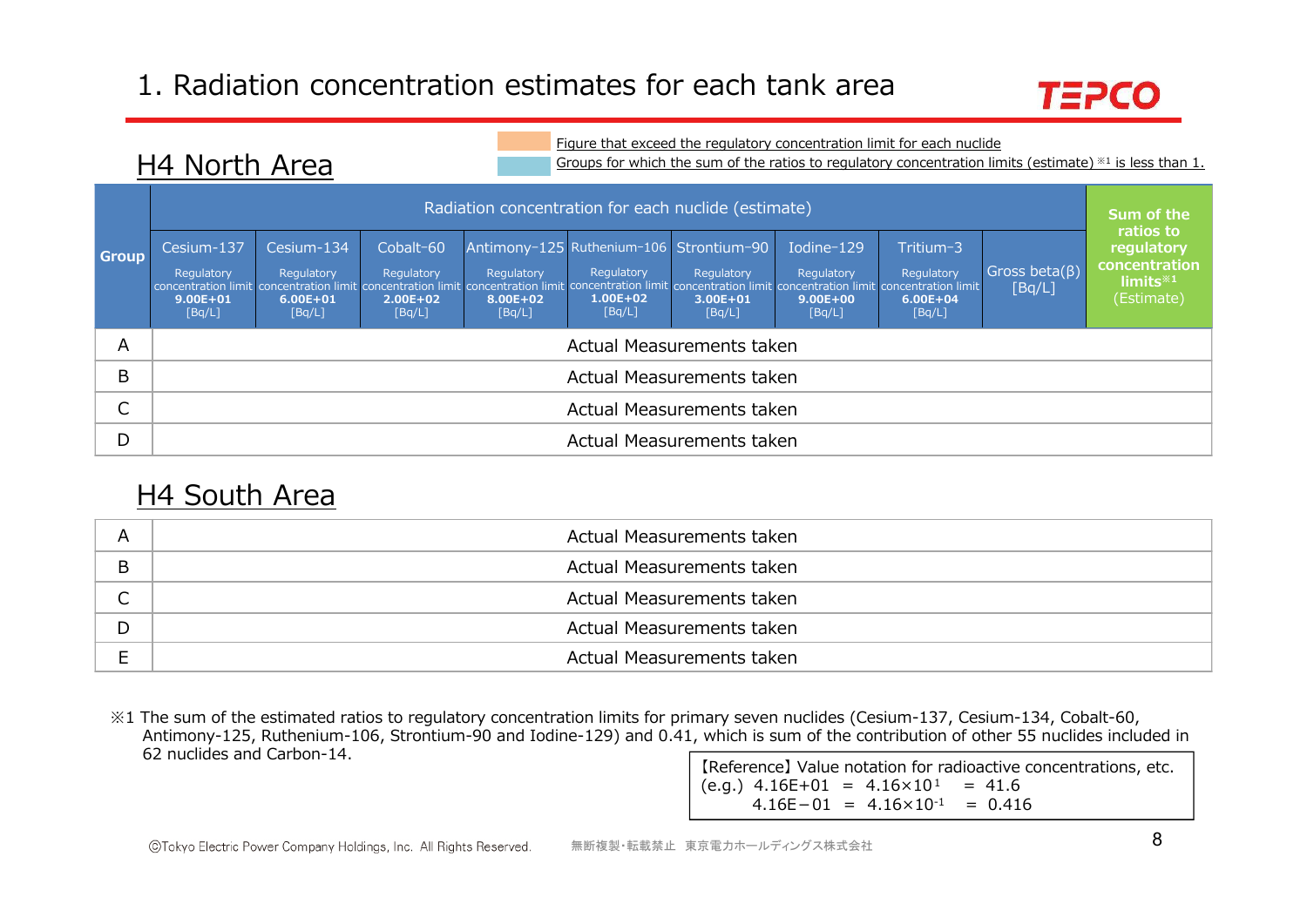

### H5 Area

Figure that exceed the regulatory concentration limit for each nuclide Groups for which the sum of the ratios to regulatory concentration limits (estimate) ※1 is less than 1.

|              | Radiation concentration for each nuclide (estimate) |                                                    |                                                   |                                  |                                                                                                                                                                                                                                                                        |                                      |                                                    |                                                   |                                |                                                                             |  |
|--------------|-----------------------------------------------------|----------------------------------------------------|---------------------------------------------------|----------------------------------|------------------------------------------------------------------------------------------------------------------------------------------------------------------------------------------------------------------------------------------------------------------------|--------------------------------------|----------------------------------------------------|---------------------------------------------------|--------------------------------|-----------------------------------------------------------------------------|--|
| <b>Group</b> | Cesium-137<br>Regulatory<br>$9.00E + 01$<br>[Bq/L]  | Cesium-134<br>Regulatory<br>$6.00E + 01$<br>[Bq/L] | Cobalt-60<br>Regulatory<br>$2.00E + 02$<br>[Bq/L] | Regulatory<br>8.00E+02<br>[Bq/L] | Antimony-125 Ruthenium-106 Strontium-90<br>Regulatory<br>concentration limit concentration limit concentration limit concentration limit concentration limit concentration limit concentration limit concentration limit concentration limit<br>$1.00E + 02$<br>[Bq/L] | Regulatory<br>$3.00E + 01$<br>[Bq/L] | Iodine-129<br>Regulatory<br>$9.00E + 00$<br>[Bq/L] | Tritium-3<br>Regulatory<br>$6.00E + 04$<br>[Bq/L] | Gross beta $(\beta)$<br>[Bq/L] | ratios to<br>regulatory<br>concentration<br>$limits^{\ast 1}$<br>(Estimate) |  |
| A            |                                                     |                                                    |                                                   |                                  | Actual Measurements taken                                                                                                                                                                                                                                              |                                      |                                                    |                                                   |                                |                                                                             |  |
| B            | Actual Measurements taken                           |                                                    |                                                   |                                  |                                                                                                                                                                                                                                                                        |                                      |                                                    |                                                   |                                |                                                                             |  |
| ◡            |                                                     |                                                    |                                                   |                                  | Actual Measurements taken                                                                                                                                                                                                                                              |                                      |                                                    |                                                   |                                |                                                                             |  |

### H6(I) Area

| Measurements taken<br>Δct<br>แลเ<br>$\sim$ |
|--------------------------------------------|
| taken<br>$\Delta$ $\Gamma$<br>Measuremeni  |

# H6(II) Area

| Actual Measurements taken |
|---------------------------|
| Actual Measurements taken |
| Actual Measurements taken |

【Reference】 Value notation for radioactive concentrations, etc.  $(e.q.)$  4.16E+01 = 4.16×10<sup>1</sup> = 41.6  $4.16E-01 = 4.16 \times 10^{-1} = 0.416$ ※1 The sum of the estimated ratios to regulatory concentration limits for primary seven nuclides (Cesium-137, Cesium-134, Cobalt-60, Antimony-125, Ruthenium-106, Strontium-90 and Iodine-129) and 0.41, which is sum of the contribution of other 55 nuclides included in 62 nuclides and Carbon-14.

無断複製・転載禁止 東京電力ホールディングス株式会社 <sup>9</sup> ©Tokyo Electric Power Company Holdings, Inc. All Rights Reserved.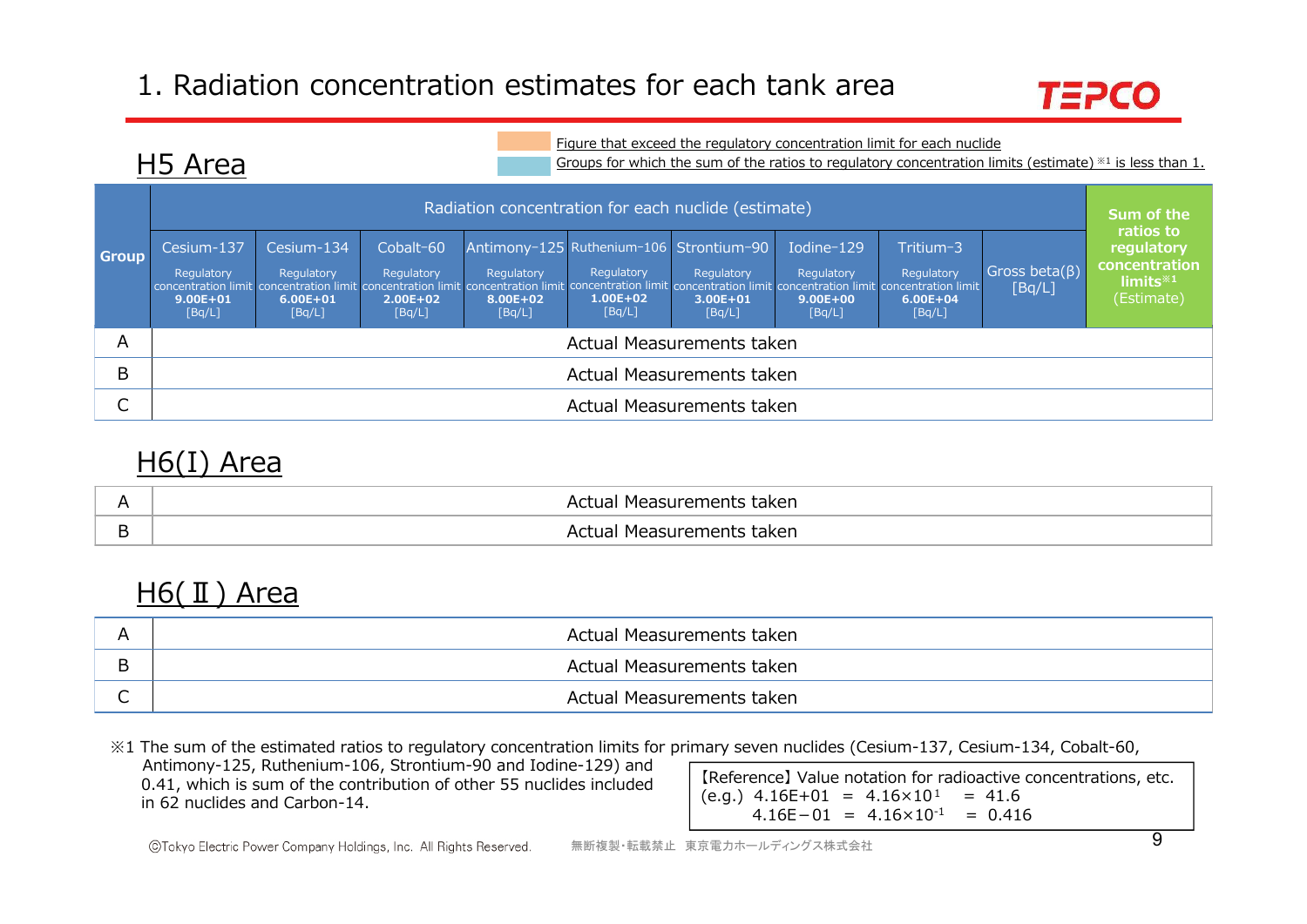

#### Figure that exceed the regulatory concentration limit for each nuclide

Groups for which the sum of the ratios to regulatory concentration limits (estimate) ※1 is less than 1.

|              |                                                    |                                                    |                                                   |                                  | Radiation concentration for each nuclide (estimate)                                                                                                                                                                                                                                        |                                      |                                                    |                                                   |                                | Sum of the<br>ratios to<br>regulatory<br>concentration<br>$limits*1$<br>(Estimate) |
|--------------|----------------------------------------------------|----------------------------------------------------|---------------------------------------------------|----------------------------------|--------------------------------------------------------------------------------------------------------------------------------------------------------------------------------------------------------------------------------------------------------------------------------------------|--------------------------------------|----------------------------------------------------|---------------------------------------------------|--------------------------------|------------------------------------------------------------------------------------|
| <b>Group</b> | Cesium-137<br>Regulatory<br>$9.00E + 01$<br>[Bq/L] | Cesium-134<br>Regulatory<br>$6.00E + 01$<br>[Bq/L] | Cobalt-60<br>Regulatory<br>$2.00E + 02$<br>[Bq/L] | Regulatory<br>8.00E+02<br>[Bq/L] | Antimony-125 Ruthenium-106 Strontium-90<br>Regulatory<br>concentration limit concentration limit concentration limit concentration limit concentration limit concentration limit concentration limit concentration limit concentration limit concentration limit<br>$1.00E + 02$<br>[Bq/L] | Regulatory<br>$3.00E + 01$<br>[Bq/L] | Iodine-129<br>Regulatory<br>$9.00E + 00$<br>[Bq/L] | Tritium-3<br>Regulatory<br>$6.00E + 04$<br>[Bq/L] | Gross beta $(\beta)$<br>[Bq/L] |                                                                                    |
| A            |                                                    |                                                    |                                                   |                                  | Actual Measurements taken                                                                                                                                                                                                                                                                  |                                      |                                                    |                                                   |                                |                                                                                    |
| $\mathsf{C}$ |                                                    |                                                    |                                                   |                                  | Actual Measurements taken                                                                                                                                                                                                                                                                  |                                      |                                                    |                                                   |                                |                                                                                    |
| D            | Actual Measurements taken                          |                                                    |                                                   |                                  |                                                                                                                                                                                                                                                                                            |                                      |                                                    |                                                   |                                |                                                                                    |
| E            | Actual Measurements taken                          |                                                    |                                                   |                                  |                                                                                                                                                                                                                                                                                            |                                      |                                                    |                                                   |                                |                                                                                    |
| F            |                                                    |                                                    |                                                   |                                  | Actual Measurements taken                                                                                                                                                                                                                                                                  |                                      |                                                    |                                                   |                                |                                                                                    |
| G            |                                                    |                                                    |                                                   |                                  | Actual Measurements taken                                                                                                                                                                                                                                                                  |                                      |                                                    |                                                   |                                |                                                                                    |
| H            |                                                    |                                                    |                                                   |                                  | Actual Measurements taken                                                                                                                                                                                                                                                                  |                                      |                                                    |                                                   |                                |                                                                                    |
| K            | Actual Measurements taken                          |                                                    |                                                   |                                  |                                                                                                                                                                                                                                                                                            |                                      |                                                    |                                                   |                                |                                                                                    |
|              | Actual Measurements taken                          |                                                    |                                                   |                                  |                                                                                                                                                                                                                                                                                            |                                      |                                                    |                                                   |                                |                                                                                    |
| M            |                                                    |                                                    |                                                   |                                  | Actual Measurements taken                                                                                                                                                                                                                                                                  |                                      |                                                    |                                                   |                                |                                                                                    |
| N            |                                                    |                                                    |                                                   |                                  | Actual Measurements taken                                                                                                                                                                                                                                                                  |                                      |                                                    |                                                   |                                |                                                                                    |

※1 The sum of the estimated ratios to regulatory concentration limits for primary seven nuclides (Cesium-137, Cesium-134, Cobalt-60, Antimony-125, Ruthenium-106, Strontium-90 and Iodine-129) and 0.41, which is sum of the contribution of other 55 nuclides included in 62 nuclides and Carbon-14.

【Reference】 Value notation for radioactive concentrations, etc.  $(e.q.)$  4.16E+01 = 4.16 $\times$ 10<sup>1</sup> = 41.6  $4.16E-01 = 4.16 \times 10^{-1} = 0.416$ 

J1 Area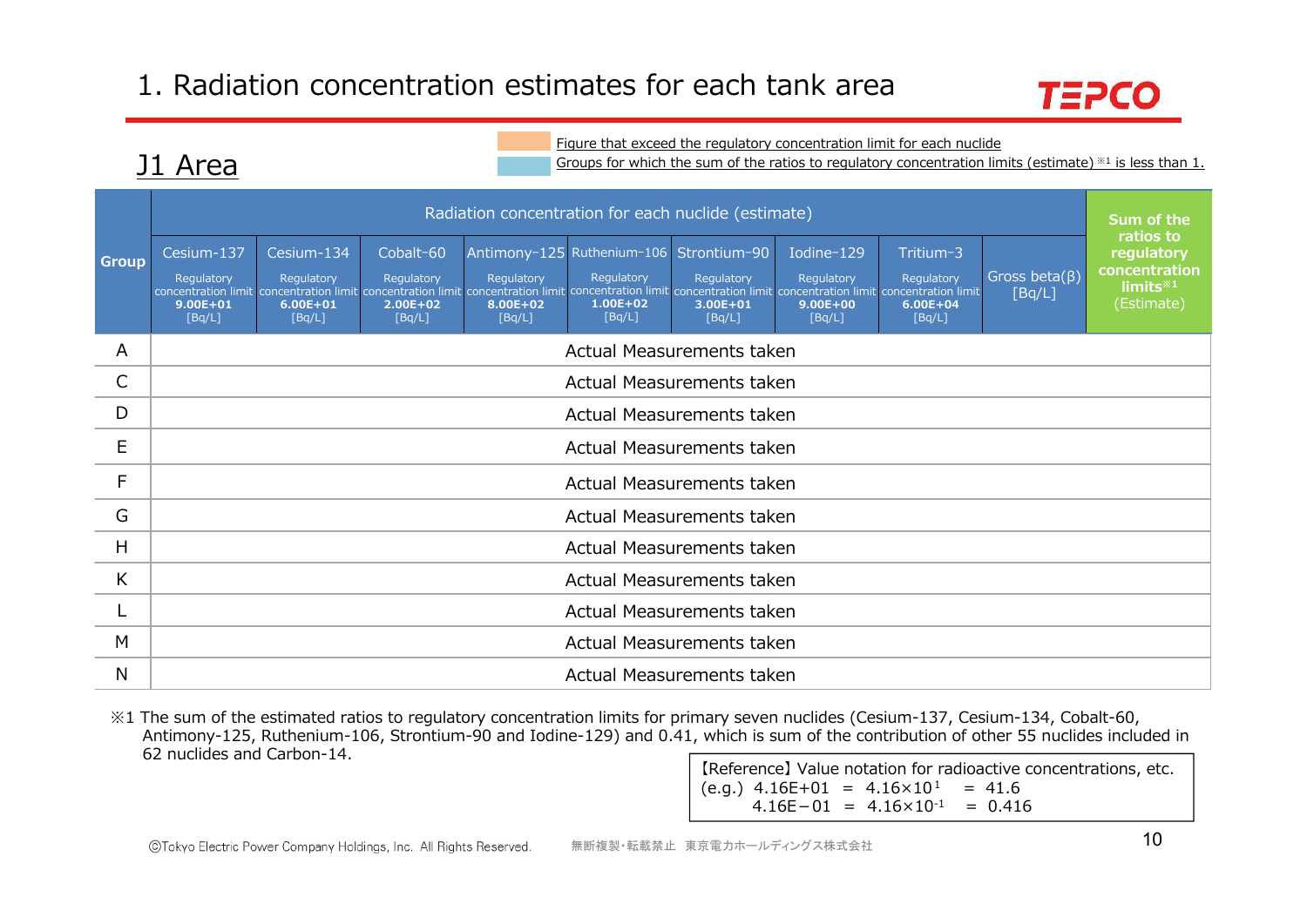

#### Figure that exceed the regulatory concentration limit for each nuclide

Groups for which the sum of the ratios to regulatory concentration limits (estimate)  $*1$  is less than 1.

|              |                                                    | Radiation concentration for each nuclide (estimate) |                                                   |                                  |                                                                                                                                                                                                                                                                        |                                      |                                                    |                                                   |                                |                                                                      |  |
|--------------|----------------------------------------------------|-----------------------------------------------------|---------------------------------------------------|----------------------------------|------------------------------------------------------------------------------------------------------------------------------------------------------------------------------------------------------------------------------------------------------------------------|--------------------------------------|----------------------------------------------------|---------------------------------------------------|--------------------------------|----------------------------------------------------------------------|--|
| <b>Group</b> | Cesium-137<br>Regulatory<br>$9.00E + 01$<br>[Bq/L] | Cesium-134<br>Regulatory<br>$6.00E + 01$<br>[Bq/L]  | Cobalt-60<br>Regulatory<br>$2.00E + 02$<br>[Bq/L] | Regulatory<br>8.00E+02<br>[Bq/L] | Antimony-125 Ruthenium-106 Strontium-90<br>Regulatory<br>concentration limit concentration limit concentration limit concentration limit concentration limit concentration limit concentration limit concentration limit concentration limit<br>$1.00E + 02$<br>[Bq/L] | Regulatory<br>$3.00E + 01$<br>[Bq/L] | Iodine-129<br>Regulatory<br>$9.00E + 00$<br>[Bq/L] | Tritium-3<br>Regulatory<br>$6.00E + 04$<br>[Bq/L] | Gross beta $(\beta)$<br>[Bq/L] | ratios to<br>regulatory<br>concentration<br>$limits*1$<br>(Estimate) |  |
| <b>ABDF</b>  |                                                    | Actual Measurements taken                           |                                                   |                                  |                                                                                                                                                                                                                                                                        |                                      |                                                    |                                                   |                                |                                                                      |  |
| J            |                                                    |                                                     |                                                   |                                  | Actual Measurements taken                                                                                                                                                                                                                                              |                                      |                                                    |                                                   |                                |                                                                      |  |
| E            |                                                    |                                                     |                                                   |                                  | Actual Measurements taken                                                                                                                                                                                                                                              |                                      |                                                    |                                                   |                                |                                                                      |  |
| G            |                                                    | Actual Measurements taken                           |                                                   |                                  |                                                                                                                                                                                                                                                                        |                                      |                                                    |                                                   |                                |                                                                      |  |
| V<br>N       |                                                    | Actual Measurements taken                           |                                                   |                                  |                                                                                                                                                                                                                                                                        |                                      |                                                    |                                                   |                                |                                                                      |  |
| <b>HLM</b>   |                                                    |                                                     |                                                   |                                  | Actual Measurements taken                                                                                                                                                                                                                                              |                                      |                                                    |                                                   |                                |                                                                      |  |

### J3 Area

J2 Area

|            | Actual Measurements taken |
|------------|---------------------------|
| B          | Actual Measurements taken |
| ∽          | Actual Measurements taken |
| <b>DEF</b> | Actual Measurements taken |

※1 The sum of the estimated ratios to regulatory concentration limits for primary seven nuclides (Cesium-137, Cesium-134, Cobalt-60, Antimony-125, Ruthenium-106, Strontium-90 and Iodine-129) and 0.41, which is sum of the contribution of other 55 nuclides included in 62 nuclides and Carbon-14.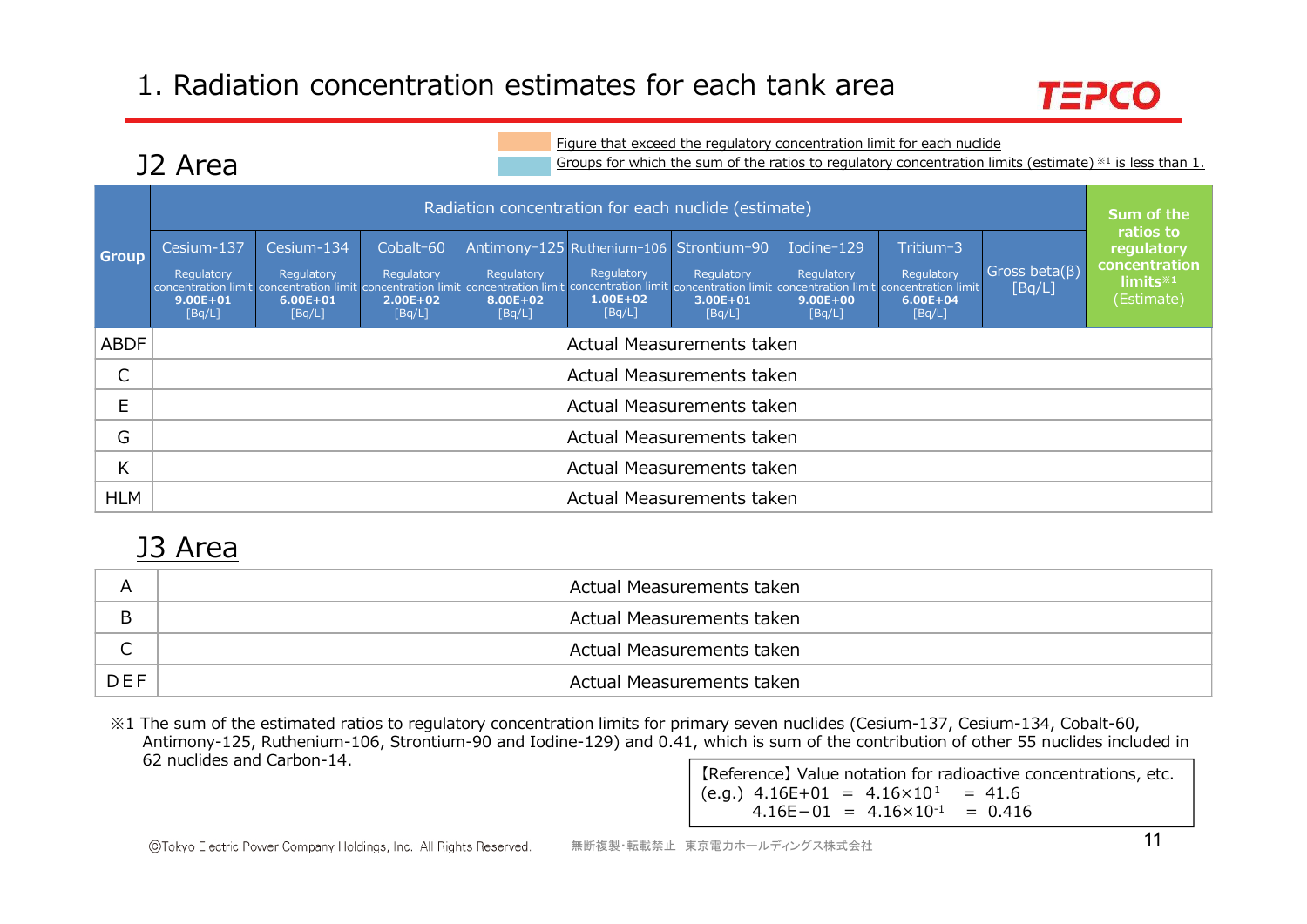J4 Area



#### Figure that exceed the regulatory concentration limit for each nuclide

Groups for which the sum of the ratios to regulatory concentration limits (estimate)  $*1$  is less than 1.

|              |                                                    |                                                    |                                                   |                                  | Radiation concentration for each nuclide (estimate)                                                                                                                                                                                                                                        |                                      |                                                    |                                                   |                                | Sum of the<br>ratios to                                           |
|--------------|----------------------------------------------------|----------------------------------------------------|---------------------------------------------------|----------------------------------|--------------------------------------------------------------------------------------------------------------------------------------------------------------------------------------------------------------------------------------------------------------------------------------------|--------------------------------------|----------------------------------------------------|---------------------------------------------------|--------------------------------|-------------------------------------------------------------------|
| <b>Group</b> | Cesium-137<br>Regulatory<br>$9.00E + 01$<br>[Bq/L] | Cesium-134<br>Regulatory<br>$6.00E + 01$<br>[Bq/L] | Cobalt-60<br>Regulatory<br>$2.00E + 02$<br>[Bq/L] | Regulatory<br>8.00E+02<br>[Bq/L] | Antimony-125 Ruthenium-106 Strontium-90<br>Regulatory<br>concentration limit concentration limit concentration limit concentration limit concentration limit concentration limit concentration limit concentration limit concentration limit concentration limit<br>$1.00E + 02$<br>[Bq/L] | Regulatory<br>$3.00E + 01$<br>[Bq/L] | Iodine-129<br>Regulatory<br>$9.00E + 00$<br>[Bq/L] | Tritium-3<br>Regulatory<br>$6.00E + 04$<br>[Bq/L] | Gross beta $(\beta)$<br>[Bq/L] | regulatory<br>concentration<br>limits <sup>*1</sup><br>(Estimate) |
| A            |                                                    |                                                    |                                                   |                                  | Actual Measurements taken                                                                                                                                                                                                                                                                  |                                      |                                                    |                                                   |                                |                                                                   |
| B            |                                                    |                                                    |                                                   |                                  | Actual Measurements taken                                                                                                                                                                                                                                                                  |                                      |                                                    |                                                   |                                |                                                                   |
| С            | Actual Measurements taken                          |                                                    |                                                   |                                  |                                                                                                                                                                                                                                                                                            |                                      |                                                    |                                                   |                                |                                                                   |
| D            | Actual Measurements taken                          |                                                    |                                                   |                                  |                                                                                                                                                                                                                                                                                            |                                      |                                                    |                                                   |                                |                                                                   |
| E            |                                                    |                                                    |                                                   |                                  | Actual Measurements taken                                                                                                                                                                                                                                                                  |                                      |                                                    |                                                   |                                |                                                                   |
| F.           |                                                    |                                                    |                                                   |                                  | Actual Measurements taken                                                                                                                                                                                                                                                                  |                                      |                                                    |                                                   |                                |                                                                   |
| G            |                                                    |                                                    |                                                   |                                  | Actual Measurements taken                                                                                                                                                                                                                                                                  |                                      |                                                    |                                                   |                                |                                                                   |
| н            | Actual Measurements taken                          |                                                    |                                                   |                                  |                                                                                                                                                                                                                                                                                            |                                      |                                                    |                                                   |                                |                                                                   |
| K.           |                                                    |                                                    |                                                   |                                  | Actual Measurements taken                                                                                                                                                                                                                                                                  |                                      |                                                    |                                                   |                                |                                                                   |
|              |                                                    |                                                    |                                                   |                                  | Actual Measurements taken                                                                                                                                                                                                                                                                  |                                      |                                                    |                                                   |                                |                                                                   |

※1 The sum of the estimated ratios to regulatory concentration limits for primary seven nuclides (Cesium-137, Cesium-134, Cobalt-60, Antimony-125, Ruthenium-106, Strontium-90 and Iodine-129) and 0.41, which is sum of the contribution of other 55 nuclides included in 62 nuclides and Carbon-14.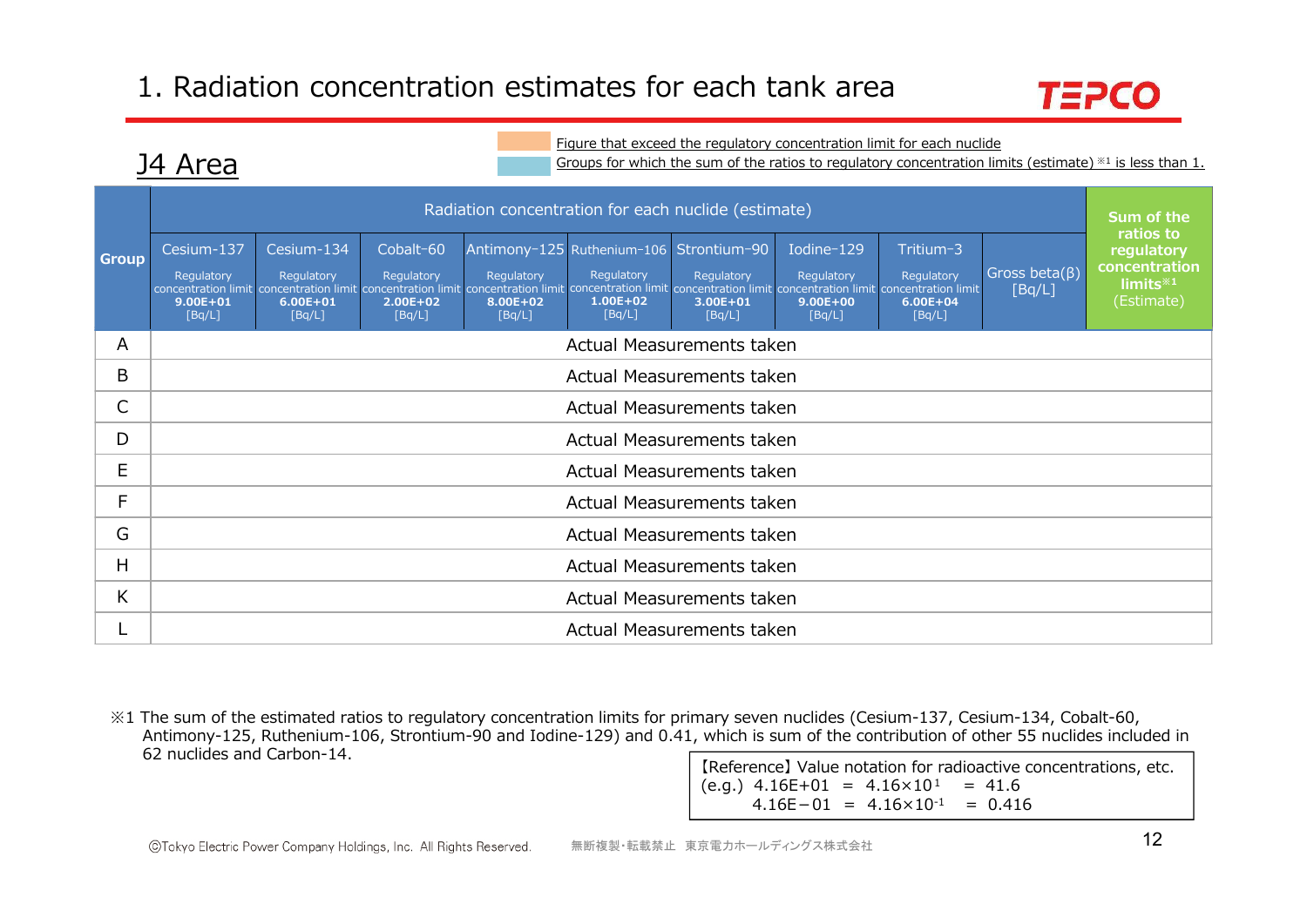

### J5 Area

| Figure that exceed the regulatory concentration limit for each nuclide<br>J5 Area<br>Groups for which the sum of the ratios to regulatory concentration limits (estimate) $*1$ is less than 1. |                                                                                                                   |                                                    |                                                   |                                  |                                                                                                                                                                                        |                                      |                                                    |                                                   |                                |                                                                                |  |
|------------------------------------------------------------------------------------------------------------------------------------------------------------------------------------------------|-------------------------------------------------------------------------------------------------------------------|----------------------------------------------------|---------------------------------------------------|----------------------------------|----------------------------------------------------------------------------------------------------------------------------------------------------------------------------------------|--------------------------------------|----------------------------------------------------|---------------------------------------------------|--------------------------------|--------------------------------------------------------------------------------|--|
|                                                                                                                                                                                                | Radiation concentration for each nuclide (estimate)                                                               |                                                    |                                                   |                                  |                                                                                                                                                                                        |                                      |                                                    |                                                   |                                |                                                                                |  |
| <b>Group</b>                                                                                                                                                                                   | Cesium-137<br>Regulatory<br>concentration limit concentration limit concentration limit<br>$9.00E + 01$<br>[Bq/L] | Cesium-134<br>Regulatory<br>$6.00E + 01$<br>[Bq/L] | Cobalt-60<br>Regulatory<br>$2.00E + 02$<br>[Bq/L] | Regulatory<br>8.00E+02<br>[Bq/L] | Antimony-125 Ruthenium-106 Strontium-90<br>Regulatory<br>concentration limit concentration limit concentration limit concentration limit concentration limit<br>$1.00E + 02$<br>[Bq/L] | Regulatory<br>$3.00E + 01$<br>[Bq/L] | Iodine-129<br>Regulatory<br>$9.00E + 00$<br>[Bq/L] | Tritium-3<br>Regulatory<br>$6.00E + 04$<br>[Bq/L] | Gross beta $(\beta)$<br>[Bq/L] | ratios to<br>regulatory<br>concentration<br>limits <sup>*1</sup><br>(Estimate) |  |
| A                                                                                                                                                                                              |                                                                                                                   |                                                    |                                                   |                                  | Actual Measurements taken                                                                                                                                                              |                                      |                                                    |                                                   |                                |                                                                                |  |
| B                                                                                                                                                                                              |                                                                                                                   |                                                    |                                                   |                                  | Actual Measurements taken                                                                                                                                                              |                                      |                                                    |                                                   |                                |                                                                                |  |
| C                                                                                                                                                                                              | Actual Measurements taken                                                                                         |                                                    |                                                   |                                  |                                                                                                                                                                                        |                                      |                                                    |                                                   |                                |                                                                                |  |
| D                                                                                                                                                                                              | Actual Measurements taken                                                                                         |                                                    |                                                   |                                  |                                                                                                                                                                                        |                                      |                                                    |                                                   |                                |                                                                                |  |
| E                                                                                                                                                                                              |                                                                                                                   |                                                    |                                                   |                                  | Actual Measurements taken                                                                                                                                                              |                                      |                                                    |                                                   |                                |                                                                                |  |

### J6 Area

| A | Actual Measurements taken |
|---|---------------------------|
| B | Actual Measurements taken |
|   | Actual Measurements taken |
| D | Actual Measurements taken |
|   | Actual Measurements taken |

※1 The sum of the estimated ratios to regulatory concentration limits for primary seven nuclides (Cesium-137, Cesium-134, Cobalt-60, Antimony-125, Ruthenium-106, Strontium-90 and Iodine-129) and 0.41, which is sum of the contribution of other 55 nuclides included in 62 nuclides and Carbon-14.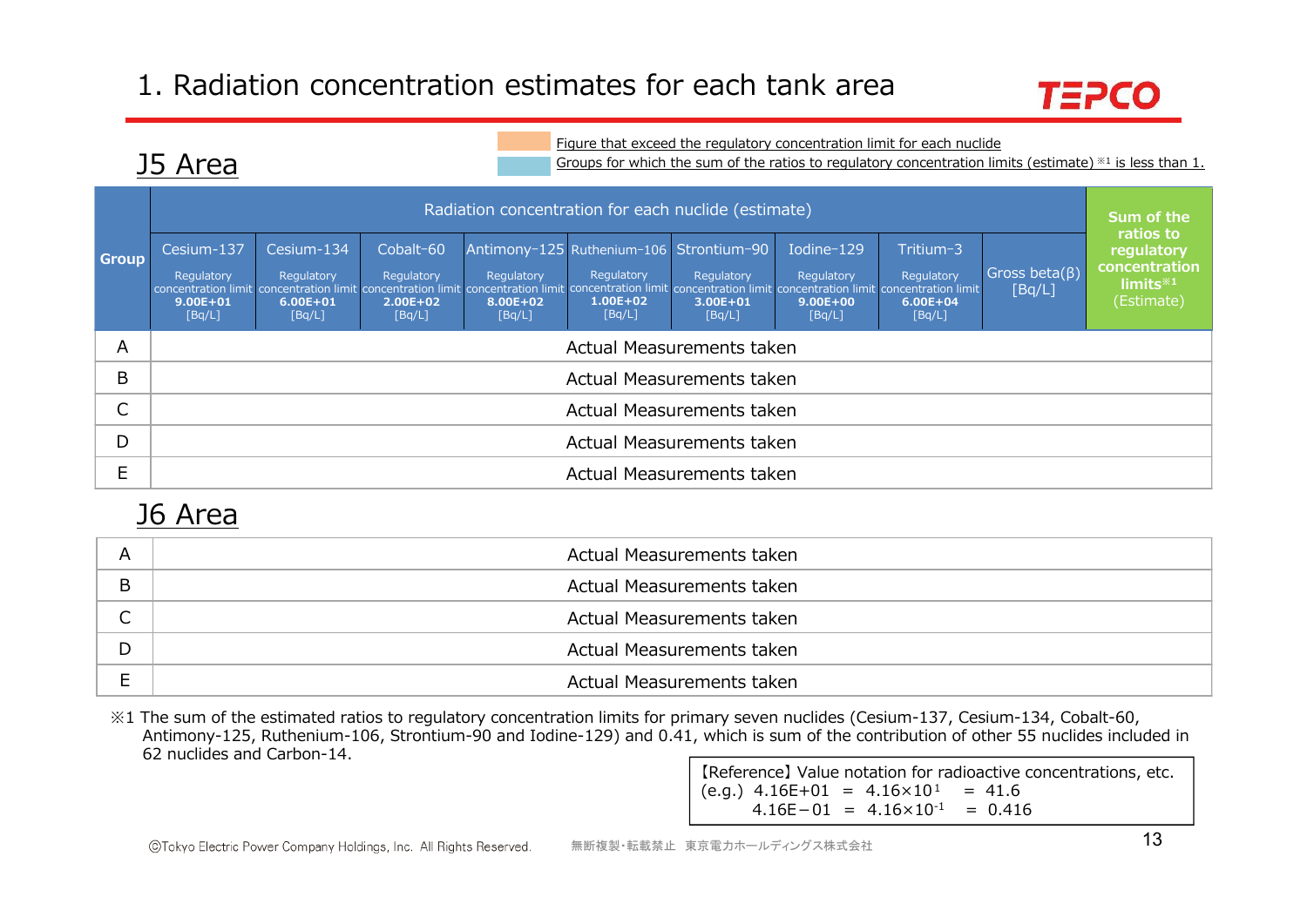

### J7 Area

Groups for which the sum of the ratios to regulatory concentration limits (estimate)  $*1$  is less than 1.

**Group** Radiation concentration for each nuclide (estimate) **告⽰濃度⽐ regulatory 総和※1 concentration** (62核種\_推定値) **limits※1** Cesium-137 Regulatory concentration limit concentration limit concentration limit concentration limit concentration limit concentration limit concentration limit **9.00E+01 9.00E+01**[Bq/L] [Bq/L] Cesium-134 Regulatory 6.00E+01 **6.00E+01**[Bq/L] [Bq/L] Cobalt-60 Regulatory **2.00E+02 2.00E+02**[Bq/L] [Bq/L] Antimony-125 Ruthenium-106 Strontium-90 Regulatory **8.00E+02 8.00E+02**[Bq/L] [Bq/L] Regulatory **1.00E+02 1.00E+02**[Bq/L] [Bq/L] Regulatory **3.00E+01 3.00E+01**[Bq/L] [Bq/L] Iodine-129 Regulatory 9.00E+00 **9.00E+00**[Bq/L] [Bq/L] Tritium-3 Regulatory concentration limit **6.00E+04 6.00E+04**[Bq/L] [Bq/L] Gross beta(β) [Bq/L] A Actual Measurements taken B Actual Measurements taken  $\mathsf{C}$  Actual Measurements taken D Actual Measurements taken E Actual Measurements taken Radiation concentration for each nuclide (estimate) **Sum of the and the state of the state Sum of the ratios to**<br>Group Cesium-137 Cesium-134 Cobalt-60 Antimony-125 Ruthenium-106 Strontium-90 Iodine-129 Tritium-3 Conserva **ratios to** (Estimate) Figure that exceed the regulatory concentration limit for each nuclide<br>Groups for which the sum of the ratios to regulatory concentration limits (estimate)<br>Fritium-106 Strontium-90 Iodine-129 Tritium-3<br>Regulatory Regulato

### J8 Area

| taken<br>1 I C |
|----------------|
| taken<br>T 16  |

### J9 Area

| Actual Measurements taken |
|---------------------------|
| Actual Measurements taken |

※1 The sum of the estimated ratios to regulatory concentration limits for primary seven nuclides (Cesium-137, Cesium-134, Cobalt-60, Antimony-125, Ruthenium-106, Strontium-90 and Iodine-129) and 0.41, which is sum of the contribution of other 55 nuclides included in 62 nuclides and Carbon-14.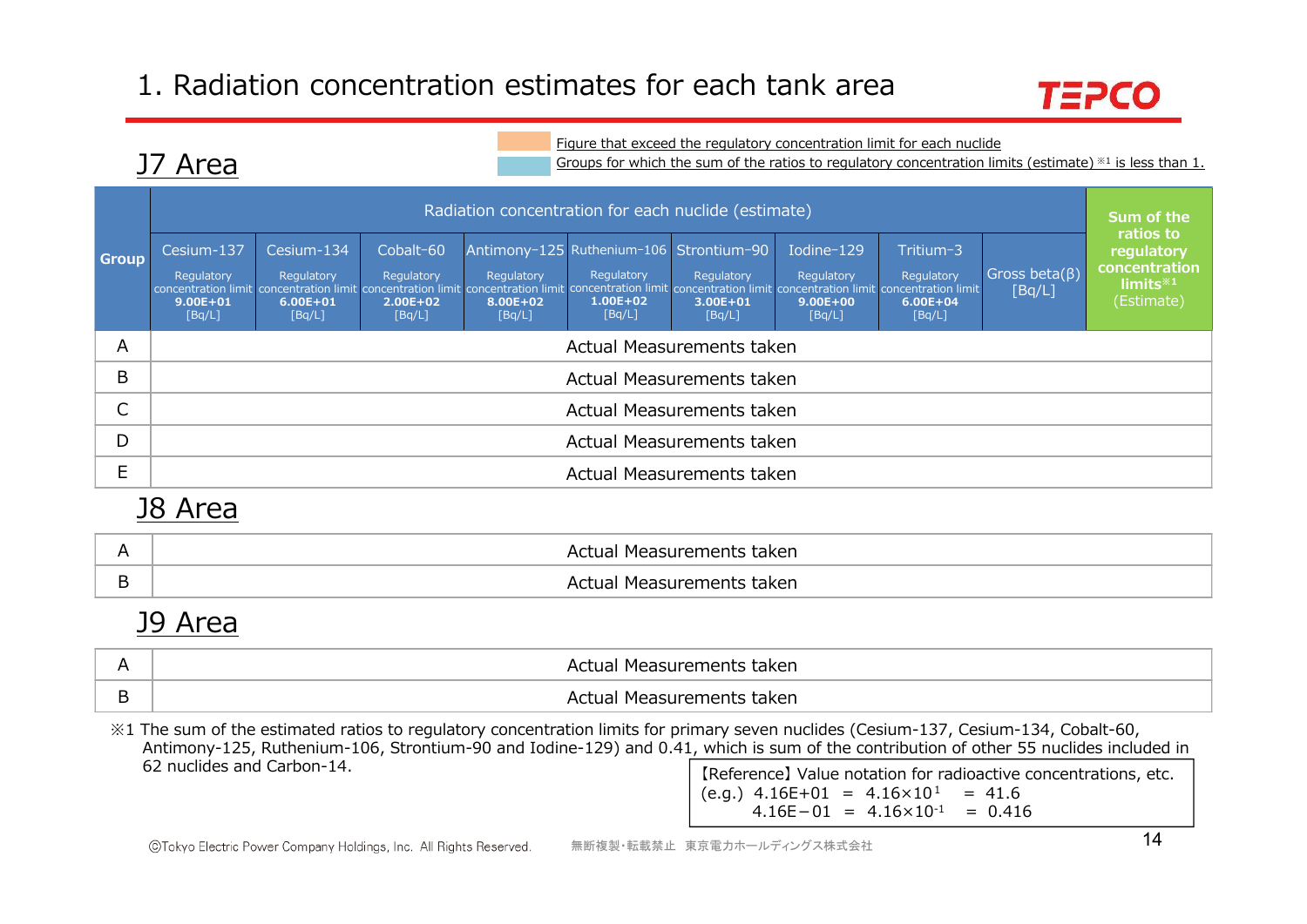

### K1 North Area

Figure that exceed the regulatory concentration limit for each nuclide Groups for which the sum of the ratios to regulatory concentration limits (estimate)  $*1$  is less than 1.

|              | Radiation concentration for each nuclide (estimate) |                                                    |                                                   |                                  |                                                                                                                                                                                                                                                                        |                                      |                                                    |                                                   |                                |                                                                      |  |  |
|--------------|-----------------------------------------------------|----------------------------------------------------|---------------------------------------------------|----------------------------------|------------------------------------------------------------------------------------------------------------------------------------------------------------------------------------------------------------------------------------------------------------------------|--------------------------------------|----------------------------------------------------|---------------------------------------------------|--------------------------------|----------------------------------------------------------------------|--|--|
| <b>Group</b> | Cesium-137<br>Regulatory<br>$9.00E + 01$<br>[Bq/L]  | Cesium-134<br>Regulatory<br>$6.00E + 01$<br>[Bq/L] | Cobalt-60<br>Regulatory<br>$2.00E + 02$<br>[Bq/L] | Regulatory<br>8.00E+02<br>[Bq/L] | Antimony-125 Ruthenium-106 Strontium-90<br>Regulatory<br>concentration limit concentration limit concentration limit concentration limit concentration limit concentration limit concentration limit concentration limit concentration limit<br>$1.00E + 02$<br>[Bq/L] | Regulatory<br>$3.00E + 01$<br>[Bq/L] | Iodine-129<br>Regulatory<br>$9.00E + 00$<br>[Bq/L] | Tritium-3<br>Regulatory<br>$6.00E + 04$<br>[Bq/L] | Gross beta $(\beta)$<br>[Bq/L] | ratios to<br>regulatory<br>concentration<br>$limits*1$<br>(Estimate) |  |  |
| A            |                                                     |                                                    |                                                   |                                  | Actual Measurements taken                                                                                                                                                                                                                                              |                                      |                                                    |                                                   |                                |                                                                      |  |  |
| B            | Actual Measurements taken                           |                                                    |                                                   |                                  |                                                                                                                                                                                                                                                                        |                                      |                                                    |                                                   |                                |                                                                      |  |  |
| CD           |                                                     |                                                    |                                                   |                                  | Actual Measurements taken                                                                                                                                                                                                                                              |                                      |                                                    |                                                   |                                |                                                                      |  |  |

### K2 Area

| A                        | Actual Measurements taken |
|--------------------------|---------------------------|
| B                        | Actual Measurements taken |
| $\overline{\phantom{0}}$ | Actual Measurements taken |
| D                        | Actual Measurements taken |

### K3 Area

| Actual Measurements taken |
|---------------------------|
| Actual Measurements taken |

※1 The sum of the estimated ratios to regulatory concentration limits for primary seven nuclides (Cesium-137, Cesium-134, Cobalt-60, Antimony-125, Ruthenium-106, Strontium-90 and Iodine-129) and 0.41, which is sum of the contribution of other 55 nuclides included in 62 nuclides and Carbon-14.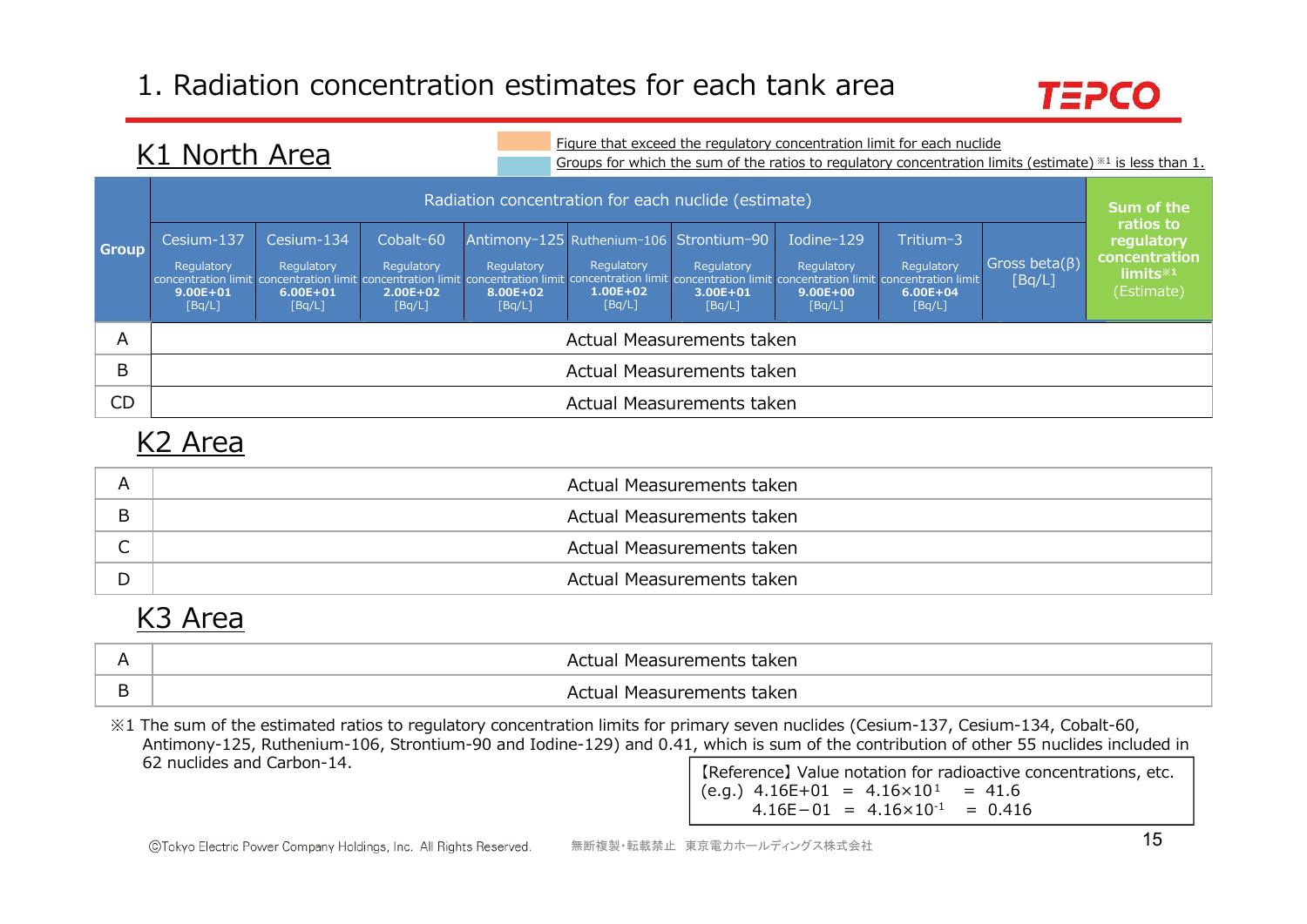K4 Area



#### Figure that exceed the regulatory concentration limit for each nuclide

Groups for which the sum of the ratios to regulatory concentration limits (estimate) ※1 is less than 1.

|              |                                                    |                                                    |                                                   |                                  | Radiation concentration for each nuclide (estimate)                                                                                                                                                                                                                    |                                      |                                                    |                                                   |                                | Sum of the                                                            |  |  |  |  |
|--------------|----------------------------------------------------|----------------------------------------------------|---------------------------------------------------|----------------------------------|------------------------------------------------------------------------------------------------------------------------------------------------------------------------------------------------------------------------------------------------------------------------|--------------------------------------|----------------------------------------------------|---------------------------------------------------|--------------------------------|-----------------------------------------------------------------------|--|--|--|--|
| <b>Group</b> | Cesium-137<br>Regulatory<br>$9.00E + 01$<br>[Bq/L] | Cesium-134<br>Regulatory<br>$6.00E + 01$<br>[Bq/L] | Cobalt-60<br>Regulatory<br>$2.00E + 02$<br>[Bq/L] | Regulatory<br>8.00E+02<br>[Bq/L] | Antimony-125 Ruthenium-106 Strontium-90<br>Regulatory<br>concentration limit concentration limit concentration limit concentration limit concentration limit concentration limit concentration limit concentration limit concentration limit<br>$1.00E + 02$<br>[Bq/L] | Regulatory<br>$3.00E + 01$<br>[Bq/L] | Iodine-129<br>Regulatory<br>$9.00E + 00$<br>[Bq/L] | Tritium-3<br>Regulatory<br>$6.00E + 04$<br>[Bq/L] | Gross beta $(\beta)$<br>[Bq/L] | ratios to<br>regulatory<br>concentration<br>limits $*1$<br>(Estimate) |  |  |  |  |
| A            |                                                    |                                                    |                                                   |                                  | Actual Measurements taken                                                                                                                                                                                                                                              |                                      |                                                    |                                                   |                                |                                                                       |  |  |  |  |
| B            |                                                    |                                                    |                                                   |                                  | Actual Measurements taken                                                                                                                                                                                                                                              |                                      |                                                    |                                                   |                                |                                                                       |  |  |  |  |
|              |                                                    |                                                    |                                                   |                                  | Actual Measurements taken                                                                                                                                                                                                                                              |                                      |                                                    |                                                   |                                |                                                                       |  |  |  |  |
| D            |                                                    | Actual Measurements taken                          |                                                   |                                  |                                                                                                                                                                                                                                                                        |                                      |                                                    |                                                   |                                |                                                                       |  |  |  |  |
| E            |                                                    |                                                    |                                                   |                                  | Actual Measurements taken                                                                                                                                                                                                                                              |                                      |                                                    |                                                   |                                |                                                                       |  |  |  |  |

※1 The sum of the estimated ratios to regulatory concentration limits for primary seven nuclides (Cesium-137, Cesium-134, Cobalt-60, Antimony-125, Ruthenium-106, Strontium-90 and Iodine-129) and 0.41, which is sum of the contribution of other 55 nuclides included in 62 nuclides and Carbon-14.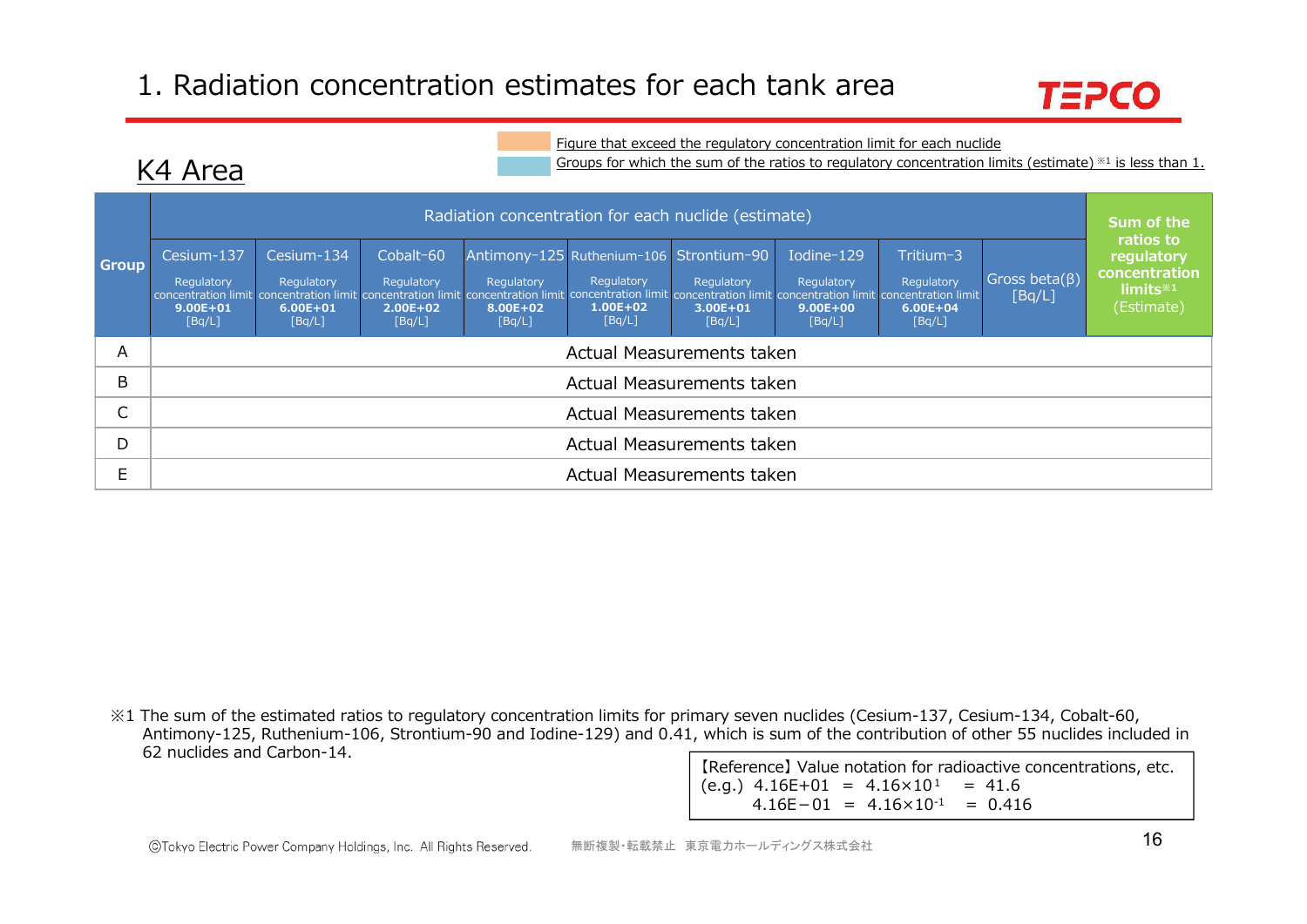# 2. Actual radiation concentration measurements for each tank group (except for repurposed tanks) (as of March 31, 2022)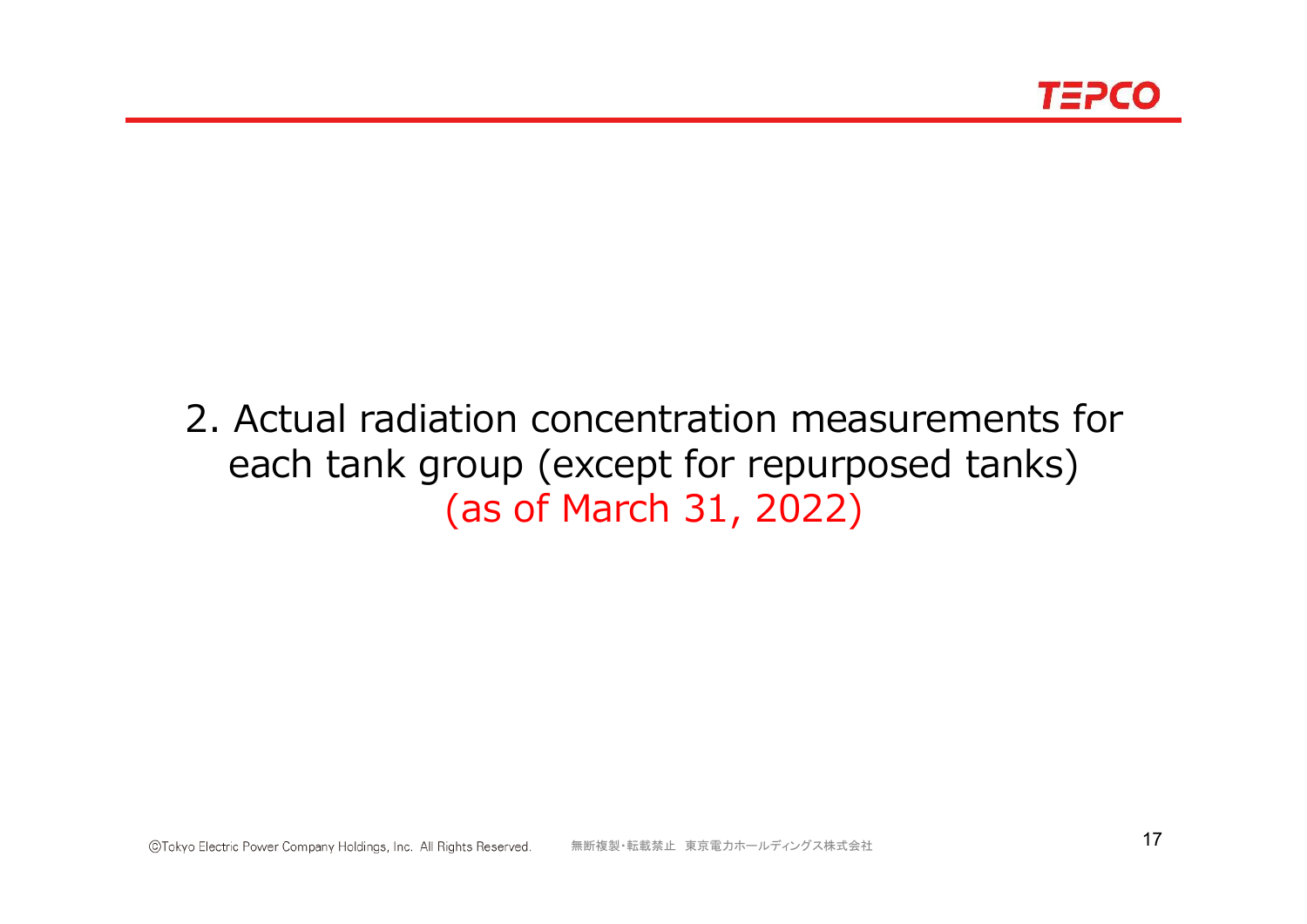### B Area

|                |                                               |                                                                                                                        |                                               |                                           |                                               | Radiation concentration for each nuclide                   |                                                                                                          |                                               |                                               |                                                 |                         |                          | Sum of the<br>ratios to               | Sum of the<br>ratios to<br>regulatory                       |
|----------------|-----------------------------------------------|------------------------------------------------------------------------------------------------------------------------|-----------------------------------------------|-------------------------------------------|-----------------------------------------------|------------------------------------------------------------|----------------------------------------------------------------------------------------------------------|-----------------------------------------------|-----------------------------------------------|-------------------------------------------------|-------------------------|--------------------------|---------------------------------------|-------------------------------------------------------------|
| <b>Group</b>   |                                               | Cesium-137 Cesium-134                                                                                                  | Cobalt-60                                     | Antimony-<br>125                          | Ruthenium-<br>106                             | Strontium-<br>90                                           | Iodine-129 Tritium-3                                                                                     |                                               | Carbon-14                                     | Technetium-<br>99                               |                         |                          | regulatory<br>concentration<br>limits | concentration<br>limits                                     |
|                | Regulatory<br>limit<br>$9.00E + 01$<br>[Bq/L] | Regulatory<br>concentration concentration concentration concentration concentration<br>limit<br>$6.00E + 01$<br>[Bq/L] | Regulatory<br>limit<br>$2.00E + 02$<br>[Bq/L] | Regulatory<br>limit<br>8.00E+02<br>[Bq/L] | Regulatory<br>limit<br>$1.00E + 02$<br>[Bq/L] | Regulatory<br>concentration<br>limit<br>3.00E+01<br>[Bq/L] | Regulatory<br>concentration concentration concentration concentration<br>limit<br>$9.00E + 00$<br>[Bq/L] | Regulatory<br>limit<br>$6.00E + 04$<br>[Bq/L] | Regulatory<br>limit<br>$ 2.00E+03 $<br>[Bq/L] | Regulatory<br>limit<br>$1.00E + 03$<br>[Bq/L]   | Gross $\beta$<br>[Bq/L] | Gross a<br>[Bq/L]        | (primary 7<br>$nuclees*$ )<br>$[ - ]$ | (primary 7<br>$nuclees*$<br>$+C-14$<br>$+T-99$<br>$[\cdot]$ |
| A1             | $1.26E + 00$                                  | $<$ 4.28E-01                                                                                                           | 6.86E-01                                      | $2.71E+00$                                | $< 2.99E + 00$                                | $9.23E + 03$                                               | $5.21E + 01$                                                                                             | $1.25E + 06$                                  | $1.55E + 01$                                  | $5.77E + 00$                                    |                         | $2.03E+04$ <7.77E-02     | 313.51                                | 313.52                                                      |
| A <sub>5</sub> | 4.82E-01                                      | $< 2.97E - 01$                                                                                                         | 6.56E-01                                      | $1.99E + 00$                              | $< 1.53E + 00$                                | $2.49E + 03$                                               | $5.39E + 01$                                                                                             | $1.27E + 06$                                  | $1.45E + 01$                                  | $5.92E + 00$                                    |                         | 5.91E+03 <6.00E-02       | 89.16                                 | 89.17                                                       |
| <b>B1</b>      | $< 1.25E - 01$                                | $< 1.37E - 01$                                                                                                         | 4.26E-01                                      | $<$ 4.48E-01                              | $< 1.20E + 00$                                | $1.15E + 00$                                               | $< 2.32E - 01$                                                                                           | $6.42E + 05$                                  |                                               | $2.36E+01$ < 1.68E+00 1.09E+01 < 5.69E-02       |                         |                          | 0.08                                  | 0.10                                                        |
| <b>B2</b>      | $< 2.15E - 01$                                | $< 2.13E - 01$                                                                                                         | 4.59E-01                                      | $<$ 4.26E-01                              | $< 1.05E + 00$                                | $<$ 4.71E-01                                               | 1.54E-01                                                                                                 | $6.13E + 05$                                  |                                               | $1.84E+01$ <4.79E-01 7.13E+00 <6.28E-02         |                         |                          | 0.05                                  | 0.06                                                        |
| B <sub>3</sub> | $< 1.17E - 01$                                | $< 1.63E - 01$                                                                                                         | 3.64E-01                                      | $<$ 4.43E-01                              | $< 1.18E + 00$                                | $<$ 4.62E-01                                               | 1.16E-01                                                                                                 | $6.11E + 05$                                  | $1.99E + 01$                                  | $<$ 4.30E-01 6.37E+00 $<$ 6.28E-02              |                         |                          | 0.05                                  | 0.06                                                        |
| <b>B4</b>      | $< 1.26E - 01$                                | $< 1.37E - 01$                                                                                                         | 2.25E-01                                      | $<$ 3.98E-01                              | $< 1.20E + 00$                                | 9.92E-01                                                   | 1.42E-01                                                                                                 | $6.12E + 05$                                  | $2.83E+01$                                    | <4.30E-01  1.16E+01  <6.79E-02                  |                         |                          | 0.07                                  | 0.08                                                        |
| <b>B5</b>      | $< 1.16E - 01$                                | $< 1.56E - 01$                                                                                                         | 3.65E-01                                      | $<$ 3.14E-01                              | $ $ < 1.11E+00                                | $4.06E + 00$                                               | $< 2.32E - 01$                                                                                           | $6.72E + 05$                                  |                                               | 3.18E+01 < 1.68E+00 1.79E+01 < 5.69E-02         |                         |                          | 0.18                                  | 0.20                                                        |
| C1             | $1.61E + 00$                                  | $<$ 3.35E-01                                                                                                           | 5.17E-01                                      | $1.88E + 00$                              | $< 1.49E + 00$                                | $1.74E + 03$                                               | 4.49E+01                                                                                                 | $1.02E + 06$                                  |                                               | $1.02E+01$   4.57E+00   3.85E+03   <9.32E-02    |                         |                          | 63.10                                 | 63.11                                                       |
| D <sub>1</sub> | 3.03E-01                                      | $< 1.56E - 01$                                                                                                         | $< 1.78E - 01$                                | $<$ 4.98E-01                              | $< 1.28E + 00$                                | $1.19E + 00$                                               | 6.57E-01                                                                                                 | $4.89E + 05$                                  |                                               | $3.83E+00$ < 1.28E + 00 8.01E + 00 < 9.32E - 02 |                         |                          | 0.13                                  | 0.14                                                        |
| D <sub>2</sub> | $1.08E + 00$                                  | $<$ 4.66E-01                                                                                                           | 5.91E-01                                      | $2.36E + 00$                              | $<$ 3.06E+00                                  | $6.10E + 03$                                               | $4.23E + 01$                                                                                             | $1.12E + 06$                                  |                                               | $9.48E+00$ 4.89E+00                             |                         | $1.42E+04$ $ < 8.35E-02$ | 208.13                                | 208.13                                                      |
| D <sub>3</sub> | 9.19E-01                                      | $<$ 3.78E-01                                                                                                           | 4.94E-01                                      | $2.48E + 00$                              | $< 2.70E + 00$                                | $5.92E + 03$                                               | 4.80E+01                                                                                                 | $1.06E + 06$                                  |                                               | $1.13E+01$   5.13E+00   1.37E+04   <8.35E-02    |                         |                          | 202.78                                | 202.79                                                      |
| D <sub>4</sub> | $1.50E + 00$                                  | $< 1.55E + 00$                                                                                                         | $ $ <1.18E+00 $ $                             | 4.88E+00                                  | $< 1.21E + 01$                                | $9.26E + 03$                                               | 4.79E+01                                                                                                 | $1.13E + 06$                                  | $1.29E + 01$                                  | $4.97E + 00$                                    |                         | $2.02E+04$ $ <8.35E-02$  | 314.06                                | 314.07                                                      |
| D <sub>5</sub> | $2.78E + 00$                                  | $< 1.96E + 00$                                                                                                         | $\vert$ <1.34E+00 $\vert$                     |                                           | $< 6.16E + 00$ $< 1.75E + 01$                 | $1.12E + 04$                                               | $4.68E + 01$                                                                                             | $1.21E + 06$                                  | $1.63E + 01$                                  | $5.22E + 00$                                    |                         | 2.44E+04 <7.77E-02       | 378.79                                | 378.80                                                      |
| D <sub>6</sub> | $2.16E + 00$                                  | $<$ 4.98E-01                                                                                                           | 4.27E-01                                      | $2.77E + 00$                              | $<$ 3.59E+00                                  | $1.71E + 04$                                               | $4.65E + 01$                                                                                             | $1.32E + 06$                                  | $1.45E + 01$                                  | $5.47E + 00$                                    |                         | 4.04E+04 <7.77E-02       | 573.57                                | 573.59                                                      |
| D7             | $2.98E + 00$                                  | $< 6.97E - 01$                                                                                                         | 4.26E-01                                      | $4.78E + 00$                              | $<$ 4.63E+00                                  | $2.26E + 04$                                               | 4.49E+01                                                                                                 | $1.47E + 06$                                  | $1.44E + 01$                                  | $5.92E + 00$                                    |                         | 5.28E+04 <7.77E-02       | 757.76                                | 757.77                                                      |
| D <sub>8</sub> | $1.93E + 00$                                  | $< 6.05E - 01$                                                                                                         | 3.79E-01                                      | $1.77E + 00$                              | $<$ 4.19E+00                                  | $1.42E + 04$                                               | 3.49E+01                                                                                                 | $1.17E + 06$                                  | $1.16E + 01$                                  | $4.28E + 00$                                    |                         | $3.02E+04$ < 7.97E-02    | 478.63                                | 478.64                                                      |
| D <sub>9</sub> | $2.13E + 00$                                  | $<$ 4.81E-01                                                                                                           | 6.52E-01                                      | $3.00E + 00$                              | $<$ 3.36E+00                                  | $1.42E + 04$                                               | $4.62E + 01$                                                                                             | $1.27E + 06$                                  | $1.35E + 01$                                  | $5.12E + 00$                                    |                         | 3.27E+04 <7.97E-02       | 479.54                                | 479.55                                                      |
| E1             | 3.92E-01                                      | $< 2.09E - 01$                                                                                                         | 4.81E-01                                      | $2.19E + 00$                              | $< 1.40E + 00$                                | $4.57E + 02$                                               | $4.64E + 01$                                                                                             | $1.02E + 06$                                  | $9.95E + 00$                                  | 4.46E+00                                        |                         | 1.04E+03 <9.03E-02       | 20.41                                 | 20.42                                                       |
| E <sub>6</sub> | $9.66.E-01$                                   | $< 2.32E - 01$                                                                                                         | 4.57.E-01                                     | $2.42.E+00$                               | $< 2.33E + 00$                                | 7.36E+03                                                   | $4.11E + 01$                                                                                             | $1.18E + 06$                                  | $1.25E + 01$                                  | 4.78E+00   1.56E+04  <9.03E-02                  |                         |                          | 250.01                                | 250.02                                                      |

※ primary 7 nuclides (Cesium-137, Cesium-134, Cobalt-60, Antimony-125, Ruthenium-106, Strontium-90 and Iodine-129)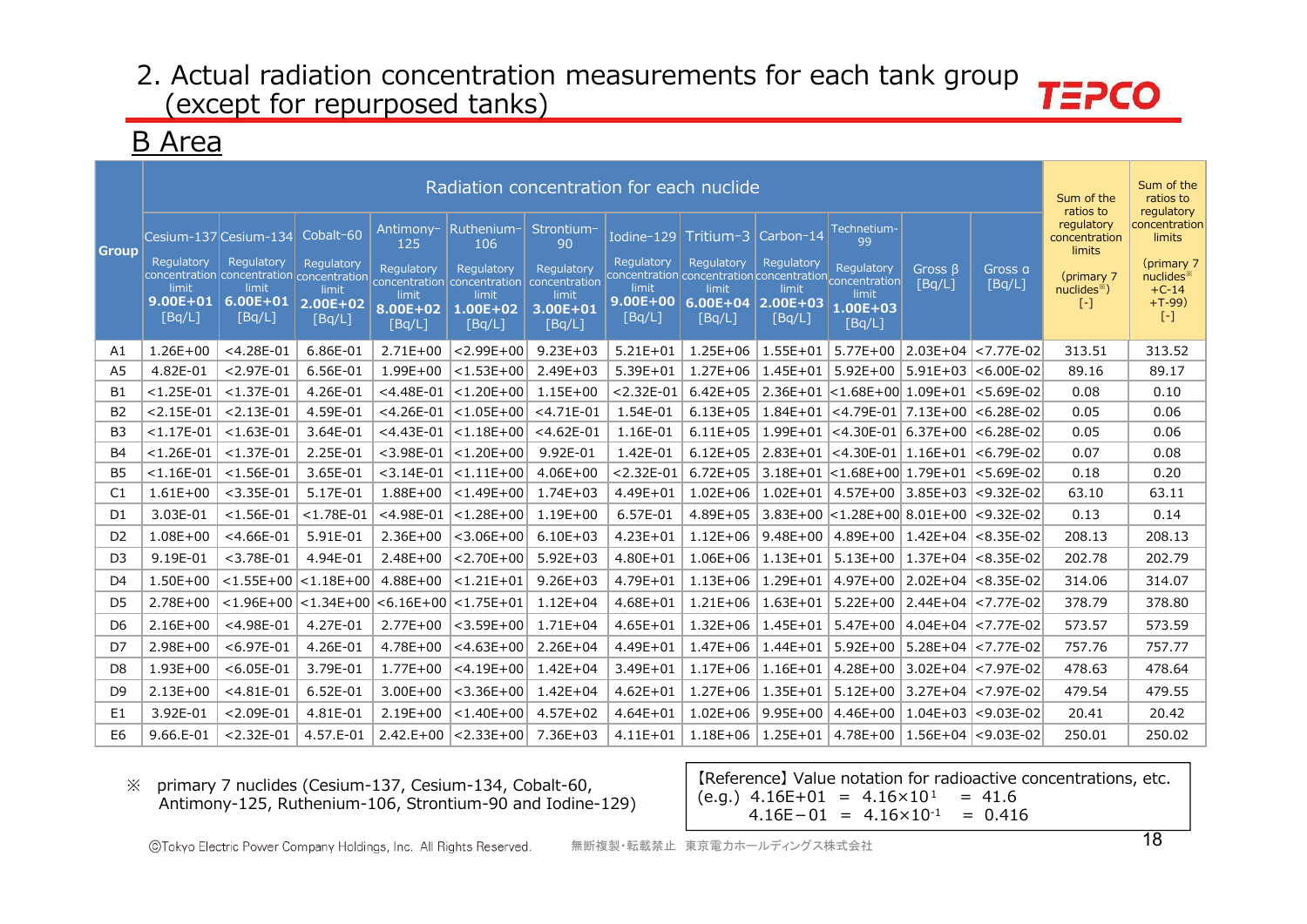### B South Area

|                |                                                                                            |                                               |                                           |                                           |                                                                                 | Radiation concentration for each nuclide                   |                                             |                                                                                                   |                               |                                                                    |                         |                   | Sum of the<br>ratios to               | Sum of the<br>ratios to<br>regulatory                              |
|----------------|--------------------------------------------------------------------------------------------|-----------------------------------------------|-------------------------------------------|-------------------------------------------|---------------------------------------------------------------------------------|------------------------------------------------------------|---------------------------------------------|---------------------------------------------------------------------------------------------------|-------------------------------|--------------------------------------------------------------------|-------------------------|-------------------|---------------------------------------|--------------------------------------------------------------------|
|                |                                                                                            | Cesium-137 Cesium-134 Cobalt-60               |                                           | Antimony-<br>125.                         | Ruthenium-  Strontium-<br>106                                                   | 90                                                         |                                             | Iodine-129 Tritium-3 Carbon-14                                                                    |                               | Technetium-<br>99                                                  |                         |                   | regulatory<br>concentration<br>limits | concentration<br>limits                                            |
| Group          | Regulatory<br>concentration concentration concentration<br>limit<br>$9.00E + 01$<br>[Bq/L] | Regulatory<br>limit<br>$6.00E + 01$<br>[Bq/L] | Regulatory<br>limit<br>2.00E+02<br>[Bq/L] | Regulatory<br>limit<br>8.00E+02<br>[Bq/L] | Regulatory<br>concentration concentration<br>limit<br><b>L.00E+02</b><br>[Bq/L] | Regulatory<br>concentration<br>limit<br>3.00E+01<br>[Bq/L] | Regulatory<br>limit<br>$9.00E+00$<br>[Bq/L] | Regulatory<br>concentration concentration concentration<br>limit<br>$6.00E+04$ 2.00E+03<br>[Bq/L] | Regulatory<br>limit<br>[Bq/L] | <b>Requlatory</b><br>'concentration<br>limit<br>1.00E+03<br>[Bq/L] | $Gross \beta$<br>[Bq/L] | Gross a<br>[Bq/L] | (primary 7<br>$nuclees*$ )<br>۰       | (primary $7$<br>nuclides <sup>*</sup><br>$+C-14$<br>$+T-99$<br>[-] |
| A1             | $< 2.35E - 01$                                                                             | $< 2.05E - 01$                                | $< 1.86E - 01$                            | $< 7.20E - 01$                            | $1.82E + 00$                                                                    | $3.82E + 00$                                               | 9.11E-01                                    | $4.80E + 05$                                                                                      |                               | 5.40E+00 < 1.28E+00 8.70E+00                                       |                         | $<$ 9.03E-02      | 0.25                                  | 0.26                                                               |
| A <sub>5</sub> | 3.86E-01                                                                                   | $< 1.82E - 01$                                | 7.75E-01                                  | $<$ 4.00E-01                              | $< 1.27E + 00$                                                                  | $3.55E + 00$                                               | $2.63E + 00$                                | $3.24E + 05$                                                                                      | 1.28E+01                      | $ $ <1.28E+00 7.33E+00                                             |                         | $ <$ 9.03E-02     | 0.43                                  | 0.44                                                               |

※ primary 7 nuclides (Cesium-137, Cesium-134, Cobalt-60, Antimony-125, Ruthenium-106, Strontium-90 and Iodine-129)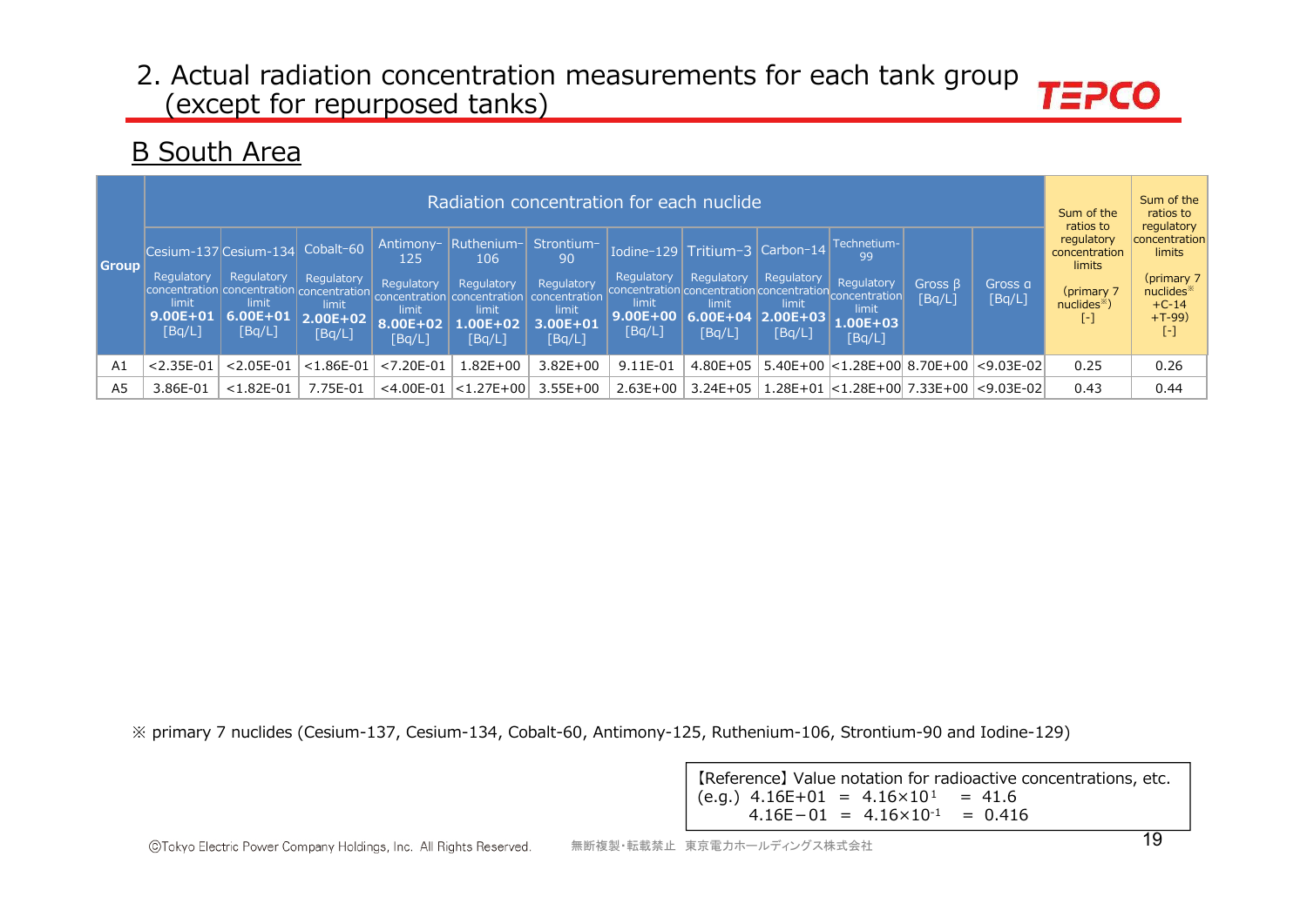# G1 Area

|                | Radiation concentration for each nuclide |                        |                                                                  |                     |                                                    |                                          |                        |                                                                  |                        |                                             |                                |                   |                                                    | Sum of the<br>ratios to<br>regulatory  |
|----------------|------------------------------------------|------------------------|------------------------------------------------------------------|---------------------|----------------------------------------------------|------------------------------------------|------------------------|------------------------------------------------------------------|------------------------|---------------------------------------------|--------------------------------|-------------------|----------------------------------------------------|----------------------------------------|
| <b>Group</b>   |                                          | Cesium-137 Cesium-134  | Cobalt-60                                                        | Antimony-<br>125    | Ruthenium-<br>106                                  | Strontium-<br>90                         |                        | Iodine-129 Tritium-3                                             | Carbon-14              | Technetium-<br>99                           |                                |                   | ratios to<br>regulatory<br>concentration<br>limits | concentration<br>limits                |
|                | Regulatory<br>limit                      | Regulatory<br>limit    | Regulatory<br>concentration concentration concentration<br>limit | Regulatory<br>limit | Regulatory<br>concentration concentration<br>limit | Regulatory<br>concentration<br>limit     | Regulatory<br>limit    | Regulatory<br>concentration concentration concentration<br>limit | Regulatory<br>limit    | Regulatory<br>concentration<br>limit        | Gross $\beta$<br>[Bq/L]        | Gross a<br>[Bq/L] | (primary 7<br>nuclees <sup>1</sup>                 | (primary 7<br>nuclides $*1$<br>$+C-14$ |
|                | $9.00E + 01$<br>[Bq/L]                   | $6.00E + 01$<br>[Bq/L] | $2.00E + 02$<br>[Bq/L]                                           | 8.00E+02<br>[Bq/L]  | $1.00E + 02$<br>[Bq/L]                             | 3.00E+01<br>[Bq/L]                       | $9.00E + 00$<br>[Bq/L] | $6.00E + 04$<br>[Bq/L]                                           | $2.00E + 03$<br>[Bq/L] | 1.00E+03<br>[Bq/L]                          |                                |                   | $[\cdot]$                                          | $+T-99$<br>$[ - ]$                     |
| A1             | 1.86E-01                                 | $< 1.48E - 01$         | 2.60E-01                                                         | $<$ 3.90E-01        | $< 1.12E + 00$                                     | $<$ 4.51E-01                             | 1.21E-01               | $3.04E + 05$                                                     |                        | $3.06E+00$ < 3.93E-01 6.31E+00              |                                | $ <$ 6.00E-02     | 0.05                                               | 0.05                                   |
| A <sub>2</sub> | $< 1.49E - 01$                           | $< 1.23E - 01$         | 1.71E-01                                                         | $<$ 4.09E-01        | $< 1.21E + 00$                                     | $<$ 4.77E-01                             | $<$ 1.40E-01           | $3.83E + 05$                                                     |                        | $5.15E+00$ < 3.93E-01 5.18E+00 < 6.00E-02   |                                |                   | 0.05                                               | 0.05                                   |
| A <sub>3</sub> | $< 1.66E - 01$                           | $< 2.88E - 01$         | 2.67E-01                                                         | 4.78E-01            | $< 1.18E + 00$                                     | $<$ 4.01E-01                             | 1.57E-01               | $4.14E + 05$                                                     |                        | $4.77E+00$ < 3.93E-01 5.13E+00 < 5.36E-02   |                                |                   | 0.05                                               | 0.05                                   |
| A4             | $< 1.56E - 01$                           | $<$ 3.57E-01           | 2.29E-01                                                         | $<$ 4.29E-01        | $< 1.06E + 00$                                     | $<$ 3.98E-01                             | 1.22E-01               | $4.11E + 05$                                                     |                        | $6.60E+00$ < 3.93E-01 5.51E+00 < 5.36E-02   |                                |                   | 0.05                                               | 0.05                                   |
| A5             | $< 1.39E - 01$                           | $< 1.49E - 01$         | 3.24E-01                                                         | $<$ 4.58E-01        | $< 1.16E + 00$                                     | $<$ 4.23E-01                             | 1.81E-01               | $4.12E + 05$                                                     |                        | $6.44E+00$ < 3.93E-01 4.23E+00 < 4.97E-02   |                                |                   | 0.05                                               | 0.06                                   |
| A6             | $< 1.64E - 01$                           | $< 2.18E - 01$         | 4.36E-01                                                         | $<$ 4.10E-01        | $< 1.41E + 00$                                     | $<$ 4.27E-01                             | 1.30E-01               | $4.21E + 05$                                                     |                        | $1.16E+01$ < 3.93E-01 4.42E+00 < 4.97E-02   |                                |                   | 0.05                                               | 0.06                                   |
| A7             | $< 1.64E - 01$                           | $< 1.80E - 01$         | 3.15E-01                                                         | $<$ 4.93E-01        | $< 1.35E + 00$                                     | $<$ 4.76E-01                             | 1.07E-01               | $4.21E + 05$                                                     |                        | $1.25E+01$ < 3.93E-01 7.60E+00 < 5.69E-02   |                                |                   | 0.05                                               | 0.05                                   |
| A8             | $< 1.84E - 01$                           | $< 1.63E - 01$         | 3.89E-01                                                         | $<$ 4.65E-01        | $ $ < 1.26E + 00                                   | $<$ 4.68E-01                             | 1.15E-01               | $4.32E + 05$                                                     | $1.20E + 01$           |                                             | <3.93E-01  3.77E+00  <5.69E-02 |                   | 0.05                                               | 0.05                                   |
| A <sub>9</sub> | $< 1.52E - 01$                           | $< 1.29E - 01$         | 2.09E-01                                                         | $<$ 4.81E-01        | $ $ < 1.26E + 00                                   | $<$ 4.65E-01                             | $< 1.84E - 01$         | $4.34E + 05$                                                     |                        | $1.19E+01$ < 5.88E-01 3.78E+00 < 4.97E-02   |                                |                   | 0.05                                               | 0.06                                   |
| A10            | $< 1.57E - 01$                           | $< 1.52E - 01$         | 3.40E-01                                                         | $<$ 4.63E-01        | $ $ < 1.04E + 00                                   | $<$ 4.79E-01                             | 1.93E-01               | $4.22E + 05$                                                     |                        | $5.58E+00$ < 5.88E-01   5.30E+00 < 4.97E-02 |                                |                   | 0.05                                               | 0.06                                   |
| A11            | $< 1.30E - 01$                           | $< 1.40E - 01$         | 1.86E-01                                                         | $<$ 4.46E-01        | $< 1.15E + 00$                                     | $<$ 3.86E-01                             | $< 1.84E - 01$         | $4.16E + 05$                                                     |                        | 7.90E+00 <5.88E-01 6.56E+00 <5.69E-02       |                                |                   | 0.05                                               | 0.05                                   |
| A12            | $< 1.47E - 01$                           | $< 1.55E - 01$         | 2.94E-01                                                         | $<$ 3.91E-01        | $< 1.10E + 00$                                     | $<$ 4.28E-01                             | $< 1.84E - 01$         | $3.82E + 05$                                                     |                        | $5.41E+00$ < 5.88E-01 4.58E+00 < 5.69E-02   |                                |                   | 0.05                                               | 0.06                                   |
| A13            | $< 1.49E - 01$                           | $< 1.54E - 01$         | 2.71E-01                                                         | $<$ 3.95E-01        | $ $ < 1.03E + 00 $ $                               | $<$ 4.66E-01                             | $< 1.84E - 01$         | $4.12E + 05$                                                     |                        | $1.03E+01$ < 5.88E-01 6.47E+00 < 6.54E-02   |                                |                   | 0.05                                               | 0.06                                   |
| A14            | $< 1.42E - 01$                           | $< 1.80E - 01$         | 2.47E-01                                                         | $<$ 3.91E-01        | $< 1.15E + 00$                                     | $<$ 4.16E-01                             | $< 1.84E - 01$         | $4.26E + 05$                                                     |                        | $5.67E+00$ < 5.88E-01 5.43E+00 < 6.54E-02   |                                |                   | 0.05                                               | 0.06                                   |
| A15            | $< 1.32E - 01$                           | $< 1.98E - 01$         | 3.11E-01                                                         |                     |                                                    | $<$ 4.33E-01 $ $ <1.10E+00 $ $ <4.24E-01 | $< 1.84E - 01$         | $4.28E + 05$                                                     |                        |                                             |                                |                   | 0.05                                               | 0.06                                   |

※1 primary 7 nuclides (Cesium-137, Cesium-134, Cobalt-60, Antimony-125, Ruthenium-106, Strontium-90 and Iodine-129)

【Reference】 Value notation for radioactive concentrations, etc. (e.g.)  $4.16E+01 = 4.16 \times 10^{1} = 41.6$  $4.16E-01 = 4.16 \times 10^{-1} = 0.416$ 

ールのサービスを、コードのデータのデータを、<br>無断複製・転載禁止 東京電力ホールディングス株式会社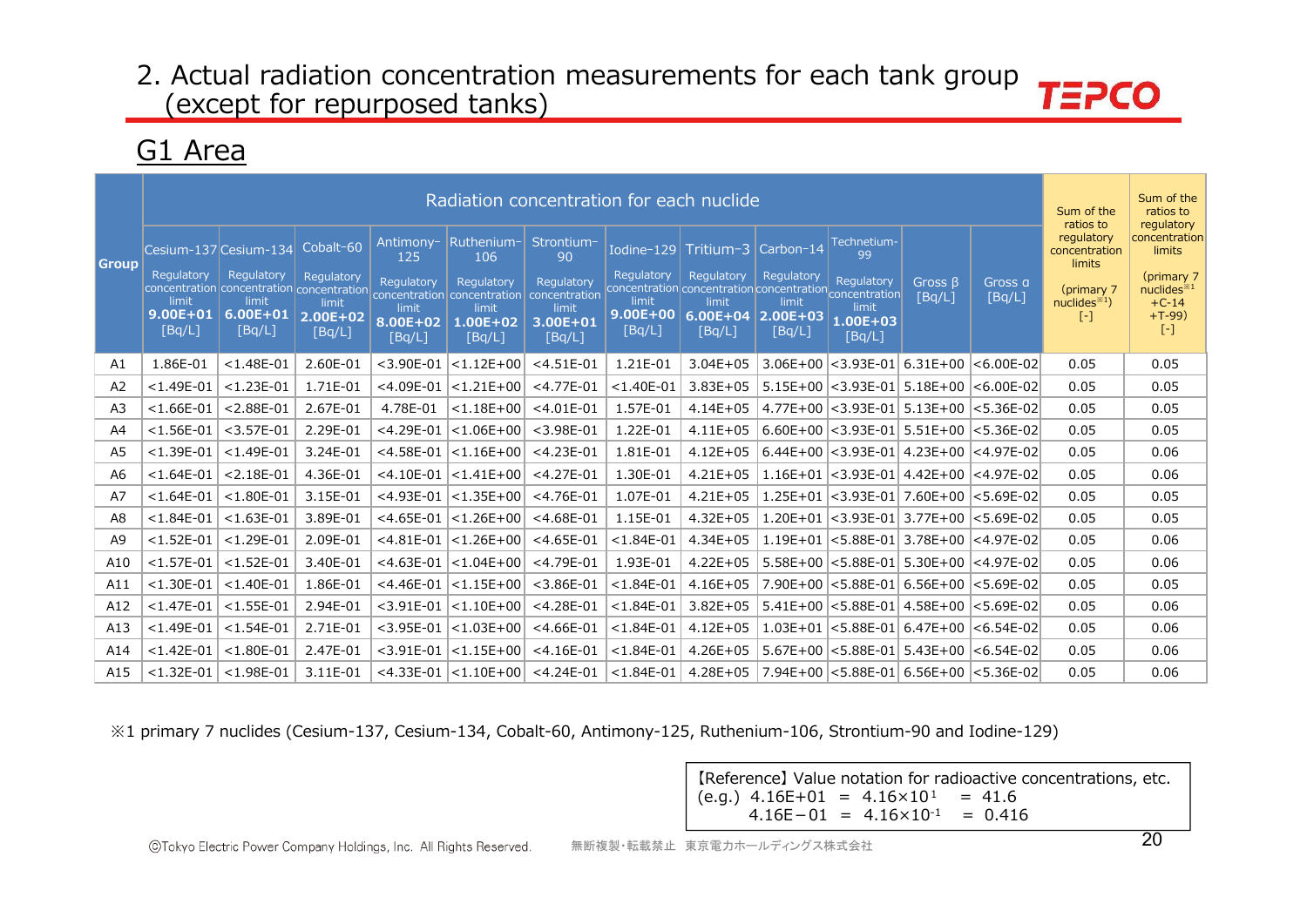# G1 Area

|                |                        |                                                                  |                        |                             |                                           | Radiation concentration for each nuclide |                        |                                                                  |                        |                                           |                                           |                   | Sum of the<br>ratios to               | Sum of the<br>ratios to<br>regulatory          |
|----------------|------------------------|------------------------------------------------------------------|------------------------|-----------------------------|-------------------------------------------|------------------------------------------|------------------------|------------------------------------------------------------------|------------------------|-------------------------------------------|-------------------------------------------|-------------------|---------------------------------------|------------------------------------------------|
| l Group        |                        | Cesium-137 Cesium-134                                            | Cobalt-60              | Antimony-<br>125            | Ruthenium-<br>106                         | Strontium-<br>90                         |                        | Iodine-129 $\text{Tritium-3}$                                    | Carbon-14              | Technetium-<br>99                         |                                           |                   | regulatory<br>concentration<br>limits | concentration<br>limits                        |
|                | Regulatory<br>limit    | Regulatory<br>concentration concentration concentration<br>limit | Regulatory<br>limit    | Regulatory                  | Regulatory<br>concentration concentration | Regulatory<br>concentration              | Regulatory<br>limit    | Regulatory<br>concentration concentration concentration<br>limit | Regulatory<br>limit    | Regulatory<br>concentration               | Gross $\beta$<br>[Bq/L]                   | Gross a<br>[Bq/L] | (primary 7<br>nuclees <sup>3</sup> 1  | (primary 7<br>nuclees <sup>34</sup><br>$+C-14$ |
|                | $9.00E + 01$<br>[Bq/L] | $6.00E + 01$<br>[Bq/L]                                           | $2.00E + 02$<br>[Bq/L] | limit<br>8.00E+02<br>[Bq/L] | limit<br>1.00E+02<br>[Bq/L]               | limit<br>3.00E+01<br>[Bq/L]              | $9.00E + 00$<br>[Bq/L] | $6.00E + 04$<br>[Bq/L]                                           | $2.00E + 03$<br>[Bq/L] | limit<br>$1.00E + 03$<br>[Bq/L]           |                                           |                   | $[-]$                                 | $+T-99$<br>$\left[ -\right]$                   |
| <b>B1</b>      | $< 1.16E - 01$         | $< 1.49E - 01$                                                   | 2.45E-01               | $<$ 4.18E-01                | $< 1.15E + 00$                            | $<$ 4.68E-01                             | 2.01E-01               | $4.98E + 05$                                                     | 1.28E+01               |                                           | $ $ <7.97E-01 $ $ <5.59E+00 $ $ <5.65E-02 |                   | 0.05                                  | 0.06                                           |
| <b>B2</b>      | $< 1.49E - 01$         | $< 1.61E - 01$                                                   | $< 1.63E - 01$         | $<$ 4.11E-01                | $< 9.35E - 01$                            | $<$ 3.55E-01                             | $< 2.07E - 01$         | $4.76E + 05$                                                     |                        | $1.02E+01$ <4.49E-01 6.77E+00 <6.00E-02   |                                           |                   | 0.05                                  | 0.06                                           |
| B <sub>3</sub> | $< 1.37E - 01$         | $< 1.45E - 01$                                                   | 3.84E-01               | $<$ 4.63E-01                | $< 1.23E + 00$                            | $<$ 4.28E-01                             | $< 2.07E - 01$         | $4.92E + 05$                                                     |                        | $5.53E+00$ <4.49E-01 8.28E+00 <6.00E-02   |                                           |                   | 0.06                                  | 0.06                                           |
| <b>B4</b>      | $< 1.35E - 01$         | $< 1.63E - 01$                                                   | 3.29E-01               | $<$ 4.99E-01                | $ $ < 1.79E + 00                          | $<$ 3.78E-01                             | $< 2.07E - 01$         | $5.09E + 05$                                                     |                        | $1.42E+01$ <4.49E-01 8.80E+00 <6.00E-02   |                                           |                   | 0.06                                  | 0.07                                           |
| <b>B5</b>      | $< 1.39E - 01$         | $< 1.96E - 01$                                                   | 2.83E-01               | $<$ 3.90E-01                | $ $ < 1.07E + 00                          | $<$ 3.88E-01                             | 2.02E-01               | $5.34E + 05$                                                     |                        | $1.53E+01$ <4.49E-01 5.81E+00 <5.69E-02   |                                           |                   | 0.05                                  | 0.06                                           |
| <b>B6</b>      | $<$ 1.34E-01           | $< 1.17E - 01$                                                   | 3.50E-01               | $<$ 4.14E-01                | $< 1.19E + 00$                            | $<$ 3.76E-01                             | 1.52E-01               | $5.82E + 05$                                                     |                        | $7.63E+00$ <4.49E-01 6.94E+00 <5.69E-02   |                                           |                   | 0.05                                  | 0.05                                           |
| <b>B7</b>      | $< 1.30E - 01$         | $< 2.87E - 01$                                                   | 3.31E-01               | $<$ 4.28E-01                | $ $ < 1.18E + 00                          | $<$ 3.71E-01                             | 1.11E-01               | $5.75E + 05$                                                     |                        | $1.17E+01$ <4.49E-01 5.48E+00 <6.28E-02   |                                           |                   | 0.04                                  | 0.05                                           |
| B <sub>8</sub> | $< 1.24E - 01$         | $< 1.36E - 01$                                                   | 3.57E-01               | $<$ 3.93E-01                | $ $ < 1.19E + 00                          | $<$ 3.88E-01                             | 8.17E-02               | $5.35E + 05$                                                     |                        | $1.41E+01$ <4.65E-01 6.70E+00 <6.28E-02   |                                           |                   | 0.04                                  | 0.05                                           |
| <b>B9</b>      | $< 1.34E - 01$         | $< 1.45E - 01$                                                   | 3.03E-01               | $<$ 4.11E-01                | $< 1.10E + 00$                            | $<$ 3.70E-01                             | 4.77E-02               | $5.02E + 05$                                                     | $1.18E + 01$           |                                           | <4.65E-01  6.88E+00  <6.54E-02            |                   | 0.03                                  | 0.04                                           |
| <b>B10</b>     | $< 1.38E - 01$         | $< 2.02E - 01$                                                   | 1.79E-01               | $<$ 3.85E-01                | $ $ < 1.12E + 00                          | $<$ 4.18E-01                             | 5.76E-02               | $4.80E + 05$                                                     |                        | $1.41E+01$ <4.65E-01 6.51E+00 <6.54E-02   |                                           |                   | 0.04                                  | 0.05                                           |
| <b>B11</b>     | $< 1.21E - 01$         | $<$ 3.42E-01                                                     | 2.68E-01               | $<$ 3.93E-01                | $< 1.02E + 00$                            | $<$ 4.20E-01                             | 5.27E-01               | $5.68E + 05$                                                     |                        | $1.64E+01$ < 4.79E-01 6.19E+00 < 5.36E-02 |                                           |                   | 0.09                                  | 0.10                                           |
| <b>B12</b>     | $< 1.22E - 01$         | $< 1.21E - 01$                                                   | 2.86E-01               | $<$ 3.78E-01                | $< 1.15E + 00$                            | $<$ 4.10E-01                             | 4.13E-01               | $5.81E + 05$                                                     | $1.83E + 01$           |                                           | <4.79E-01  7.60E+00  <5.36E-02            |                   | 0.08                                  | 0.09                                           |
| <b>B13</b>     | $< 1.40E - 01$         | $< 1.63E - 01$                                                   | 3.81E-01               | $<$ 4.60E-01                | $< 1.17E + 00$                            | $<$ 4.94E-01                             | 4.44E-01               | $5.78E + 05$                                                     | $1.86E + 01$           |                                           | <4.79E-01  7.55E+00  <5.36E-02            |                   | 0.08                                  | 0.09                                           |
| <b>B14</b>     | $<$ 1.30E-01           | $< 1.67E - 01$                                                   | 3.86E-01               |                             | $<$ 4.34E-01 $ $ <1.10E+00 $ $ <4.00E-01  |                                          | $<$ 4.35E-01           | $5.65E + 05$                                                     |                        | 2.13E+01 <7.17E-01 6.06E+00 <5.10E-02     |                                           |                   | 0.08                                  | 0.09                                           |

※1 primary 7 nuclides (Cesium-137, Cesium-134, Cobalt-60, Antimony-125, Ruthenium-106, Strontium-90 and Iodine-129)

【Reference】 Value notation for radioactive concentrations, etc. (e.g.)  $4.16E+01 = 4.16 \times 10^{1} = 41.6$  $4.16E-01 = 4.16 \times 10^{-1} = 0.416$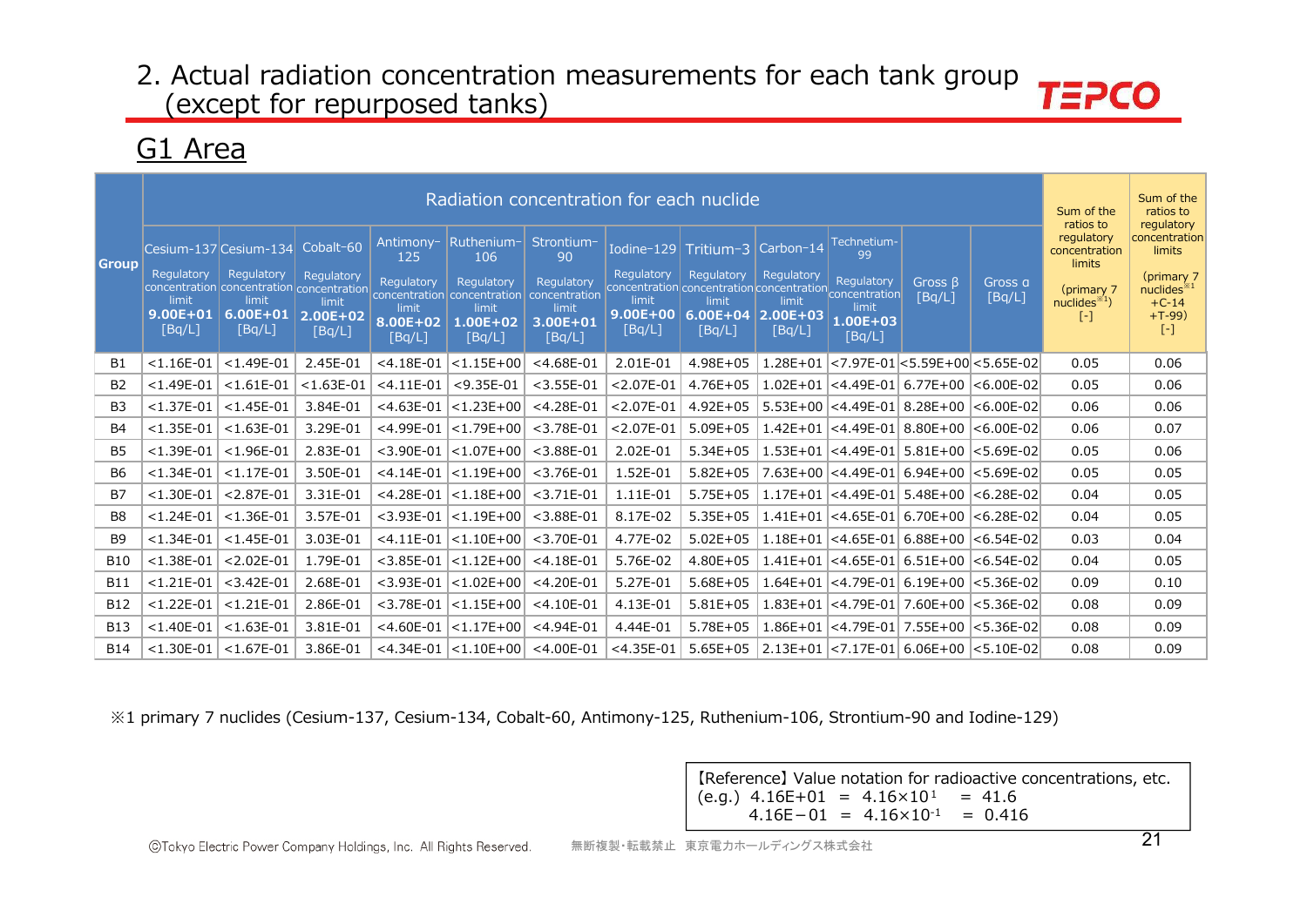# G1 Area

| <b>Group</b>   | Regulatory<br>limit<br>$9.00E + 01$<br>[Bq/L] | Cesium-137 Cesium-134<br>Regulatory<br>concentration concentration concentration<br>limit<br>$6.00E + 01$<br>[Bq/L] | Cobalt-60<br>Regulatory<br>limit<br>$2.00E + 02$<br>[Bq/L] | Antimony-<br>125<br>Regulatory<br>limit<br>8.00E+02<br>[Bq/L] | Radiation concentration for each nuclide<br>Ruthenium-<br>106<br>Regulatory<br>concentration concentration<br>limit<br>1.00E+02<br>[Bq/L] | Strontium-<br>90<br>Regulatory<br>concentration<br>limit<br>$3.00E + 01$<br>[Bq/L] | Regulatory<br>concentration concentration concentration concentration<br>limit<br>9.00E+00<br>[Bq/L] | Iodine-129 Tritium-3<br>Regulatory<br>limit<br>$6.00E + 04$<br>[Bq/L] | Carbon-14<br>Regulatory<br>limit<br>$2.00E + 03$<br>[Bq/L] | Technetium-<br>99<br><b>Requlatory</b><br>limit<br>$1.00E + 03$<br>[Bq/L] | Gross $\beta$<br>[Bq/L]                       | Gross a<br>[Bq/L] | Sum of the<br>ratios to<br>regulatory<br>concentration<br>limits<br>(primary 7<br>nuclees <sup>1</sup><br>$[ - ]$ | Sum of the<br>ratios to<br>regulatory<br>concentration<br>limits<br>(primary 7)<br>nuclides $*1$<br>$+C-14$<br>$+T-99$<br>$\left[ -\right]$ |
|----------------|-----------------------------------------------|---------------------------------------------------------------------------------------------------------------------|------------------------------------------------------------|---------------------------------------------------------------|-------------------------------------------------------------------------------------------------------------------------------------------|------------------------------------------------------------------------------------|------------------------------------------------------------------------------------------------------|-----------------------------------------------------------------------|------------------------------------------------------------|---------------------------------------------------------------------------|-----------------------------------------------|-------------------|-------------------------------------------------------------------------------------------------------------------|---------------------------------------------------------------------------------------------------------------------------------------------|
| C1             | $< 2.43E - 01$                                | $< 2.28E - 01$                                                                                                      | 3.15E-01                                                   | $< 7.67E - 01$                                                | $< 2.15E + 00$                                                                                                                            | $<$ 4.73E-01                                                                       | $< 7.74E - 02$                                                                                       | $3.92E + 05$                                                          | $1.22E + 01$                                               |                                                                           | $ $ <2.41E-01 $ $ <7.22E+00 $ $ <7.57E-02     |                   | 0.05                                                                                                              | 0.06                                                                                                                                        |
| C <sub>2</sub> | $< 1.40E - 01$                                | $< 1.58E - 01$                                                                                                      | 2.30E-01                                                   | $<$ 4.07E-01                                                  | $< 1.31E + 00$                                                                                                                            | $<$ 4.39E-01                                                                       | 2.91E-01                                                                                             | $4.25E + 05$                                                          |                                                            |                                                                           | $8.69E+00$ < 5.88E-01 6.03E+00 < 6.79E-02     |                   | 0.07                                                                                                              | 0.07                                                                                                                                        |
| C <sub>3</sub> | $< 1.26E - 01$                                | $< 1.42E - 01$                                                                                                      | 5.90E-01                                                   | $<$ 4.18E-01                                                  | $< 1.10E + 00$                                                                                                                            | $<$ 4.03E-01                                                                       | 3.03E-01                                                                                             | $5.12E + 05$                                                          |                                                            |                                                                           | $1.35E+01$ < 5.88E-01 6.31E+00 < 6.79E-02     |                   | 0.07                                                                                                              | 0.07                                                                                                                                        |
| C4             | $< 1.48E - 01$                                | $< 1.51E - 01$                                                                                                      | 7.92E-01                                                   | $<$ 4.47E-01                                                  | $< 1.37E + 00$                                                                                                                            | $<$ 4.49E-01                                                                       | 2.47E-01                                                                                             | $6.08E + 05$                                                          |                                                            |                                                                           | $1.53E+01$ <4.49E-01 7.85E+00 <6.00E-02       |                   | 0.06                                                                                                              | 0.07                                                                                                                                        |
| C5             | $< 2.54E - 01$                                | $< 2.03E - 01$                                                                                                      | 8.19E-01                                                   | $< 5.26E - 01$                                                | $< 1.58E + 00$                                                                                                                            | $<$ 3.60E-01                                                                       | 1.36E-01                                                                                             | $6.64E + 05$                                                          |                                                            |                                                                           | $1.93E+01$ < 2.41E-01 < 6.77E + 00 < 7.57E-02 |                   | 0.05                                                                                                              | 0.06                                                                                                                                        |
| C <sub>6</sub> | $< 1.30E - 01$                                | $< 1.38E - 01$                                                                                                      | 4.45E-01                                                   | $<$ 4.26E-01                                                  | $< 1.22E + 00$                                                                                                                            | $<$ 4.12E-01                                                                       | 3.89E-01                                                                                             | $5.56E + 05$                                                          |                                                            |                                                                           | $1.75E+01$ <4.79E-01 8.21E+00 <5.36E-02       |                   | 0.08                                                                                                              | 0.08                                                                                                                                        |
| C7             | $< 1.48E - 01$                                | $< 1.58E - 01$                                                                                                      | 4.50E-01                                                   | $<$ 3.75E-01                                                  | $< 1.07E + 00$                                                                                                                            | $<$ 4.61E-01                                                                       | 3.50E-01                                                                                             | $5.27E + 05$                                                          |                                                            |                                                                           | $3.45E+00$ <4.79E-01 6.69E+00 <5.69E-02       |                   | 0.07                                                                                                              | 0.07                                                                                                                                        |
| C8             | $< 1.38E - 01$                                | $< 1.37E - 01$                                                                                                      | 4.76E-01                                                   | $<$ 3.78E-01                                                  | $< 1.16E + 00$                                                                                                                            | $<$ 4.73E-01                                                                       | 3.03E-01                                                                                             | $5.29E + 05$                                                          |                                                            |                                                                           | $1.08E+01$ < 4.79E-01 8.38E+00 < 5.69E-02     |                   | 0.07                                                                                                              | 0.07                                                                                                                                        |
| C <sub>9</sub> | $< 1.41E - 01$                                | $< 1.51E - 01$                                                                                                      | 4.43E-01                                                   | $<$ 4.40E-01                                                  | $<$ 9.79E-01                                                                                                                              | $<$ 4.67E-01                                                                       | $<$ 4.35E-01                                                                                         | $5.66E + 05$                                                          |                                                            |                                                                           | $1.86E+01$ < 7.17E-01 9.65E+00 < 6.29E-02     |                   | 0.08                                                                                                              | 0.09                                                                                                                                        |
| C10            | $< 1.38E - 01$                                | $< 1.55E - 01$                                                                                                      | 3.81E-01                                                   | $<$ 4.61E-01                                                  | $< 1.47E + 00$                                                                                                                            | $<$ 3.79E-01                                                                       | 9.70E-02                                                                                             | $5.85E + 05$                                                          |                                                            |                                                                           | $1.16E+01$ < 4.79E-01 8.88E+00 < 5.36E-02     |                   | 0.04                                                                                                              | 0.05                                                                                                                                        |
| C11            | $< 1.34E - 01$                                | $< 2.88E - 01$                                                                                                      | 3.80E-01                                                   | $<$ 3.82E-01                                                  | $< 1.09E + 00$                                                                                                                            | $<$ 4.02E-01                                                                       | 9.99E-02                                                                                             | $5.87E + 05$                                                          |                                                            |                                                                           | 7.53E+00 <4.79E-01 8.35E+00 <5.36E-02         |                   | 0.04                                                                                                              | 0.05                                                                                                                                        |
| C12            | $< 1.26E - 01$                                | $< 1.20E - 01$                                                                                                      | 3.47E-01                                                   | $<$ 4.01E-01                                                  | $< 1.21E + 00$                                                                                                                            | $<$ 3.91E-01                                                                       | 8.41E-02                                                                                             | $5.95E + 05$                                                          |                                                            |                                                                           | $1.61E+01$ <4.79E-01 6.69E+00 <5.64E-02       |                   | 0.04                                                                                                              | 0.05                                                                                                                                        |
| C13            | $< 1.30E - 01$                                | $< 1.42E - 01$                                                                                                      | 3.42E-01                                                   |                                                               | $<$ 4.37E-01 $ $ <1.49E+00 $ $ <4.30E-01                                                                                                  |                                                                                    | 5.97E-02                                                                                             | $5.99E + 05$                                                          |                                                            |                                                                           | $1.03E+01$ <4.79E-01 5.56E+00 <5.64E-02       |                   | 0.04                                                                                                              | 0.05                                                                                                                                        |

%1 primary 7 nuclides (Cesium-137, Cesium-134, Cobalt-60, Antimony-125, Ruthenium-106, Strontium-90 and Iodine-129)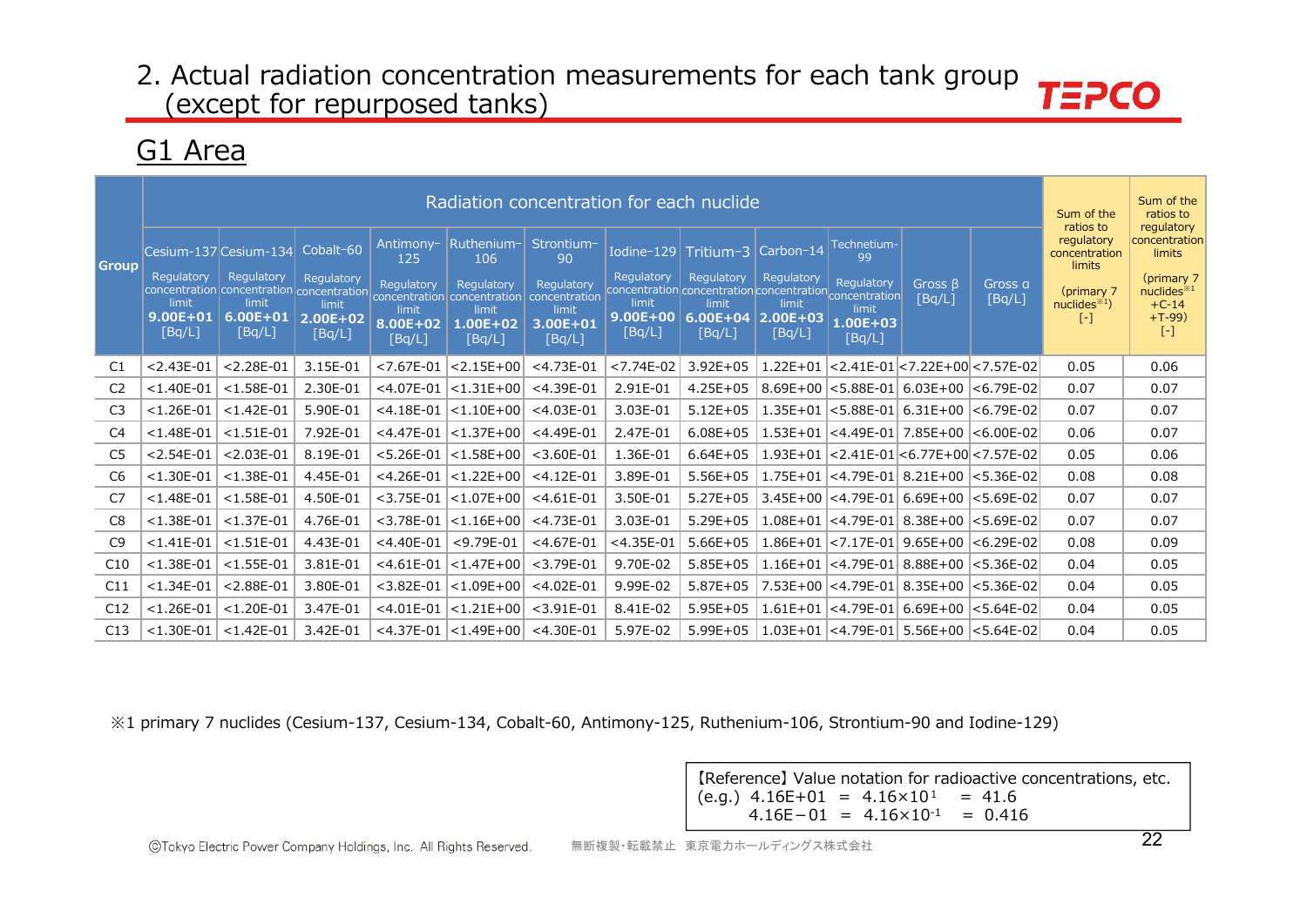### G1 Area

|                 |                                 |                                                         |                                 |                             |                                                            | Radiation concentration for each nuclide     |                                                                       |                                 |                                 |                                           |            |                       | Sum of the<br>ratios to               | Sum of the<br>ratios to<br>regulatory |
|-----------------|---------------------------------|---------------------------------------------------------|---------------------------------|-----------------------------|------------------------------------------------------------|----------------------------------------------|-----------------------------------------------------------------------|---------------------------------|---------------------------------|-------------------------------------------|------------|-----------------------|---------------------------------------|---------------------------------------|
| <b>Group</b>    |                                 | Cesium-137 Cesium-134                                   | Cobalt-60                       | Antimony-<br>125            | Ruthenium-<br>106                                          | Strontium-<br>90                             |                                                                       | Iodine-129 $\text{Tritium-3}$   | Carbon-14                       | Technetium-<br>99                         |            |                       | regulatory<br>concentration<br>limits | concentration<br>limits               |
|                 | Regulatory                      | Regulatory<br>concentration concentration concentration | <b>Regulatory</b>               | Regulatory                  | <b>Regulatory</b>                                          | Regulatory                                   | Regulatory<br>concentration concentration concentration concentration | Regulatory                      | Regulatory                      | Regulatory                                | Gross B    | Gross a               | (primary 7                            | (primary 7)<br>nuclees <sup>34</sup>  |
|                 | limit<br>$9.00E + 01$<br>[Bq/L] | limit<br>$6.00E + 01$<br>[Bq/L]                         | limit<br>$2.00E + 02$<br>[Bq/L] | limit<br>8.00E+02<br>[Bq/L] | concentration concentration<br>limit<br>1.00E+02<br>[Bq/L] | concentration<br>limit<br>3.00E+01<br>[Bq/L] | limit<br>9.00E+00<br>[Bq/L]                                           | limit<br>$6.00E + 04$<br>[Bq/L] | limit<br>$2.00E + 03$<br>[Bq/L] | limit<br>1.00E+03<br>[Bq/L]               | [Bq/L]     | [Bq/L]                | nuclides $*1$<br>۸                    | $+C-14$<br>$+T-99$<br>$[\cdot]$       |
| D <sub>1</sub>  | $< 1.26E - 01$                  | $< 1.66E - 01$                                          | 2.35E-01                        | $<$ 4.57E-01                | $< 1.15E + 00$                                             | $<$ 3.90E-01                                 | 2.02E-01                                                              | $3.56E + 05$                    |                                 | $5.55E+00$ < 5.29E-01                     | $5.03E+00$ | $ <$ 6.00E-02         | 0.05                                  | 0.06                                  |
| D <sub>2</sub>  | $< 1.28E - 01$                  | $< 2.18E - 01$                                          | 5.01E-01                        | $<$ 3.95E-01                | $< 1.19E + 00$                                             | $<$ 3.88E-01                                 | 1.49E-01                                                              | $3.86E + 05$                    |                                 | $9.03E+00$ < 5.29E-01 5.03E+00 < 6.00E-02 |            |                       | 0.05                                  | 0.05                                  |
| D <sub>3</sub>  | $< 1.46E - 01$                  | $< 1.52E - 01$                                          | 4.12E-01                        | $<$ 4.21E-01                | $< 1.06E + 00$                                             | $<$ 3.94E-01                                 | 7.83E-02                                                              | $4.05E + 05$                    |                                 | 8.76E+00 <4.76E-01 4.97E+00 <5.64E-02     |            |                       | 0.04                                  | 0.04                                  |
| D4              | $< 1.30E - 01$                  | $<$ 1.51E-01                                            | 3.24E-01                        | $<$ 4.51E-01                | $< 1.30E + 00$                                             | $<$ 3.79E-01                                 | $<$ 4.64E-02                                                          | $4.17E + 05$                    |                                 | $9.16E+00$ <4.76E-01 6.65E+00 <5.64E-02   |            |                       | 0.04                                  | 0.04                                  |
| D5              | $< 1.32E - 01$                  | $< 2.14E - 01$                                          | 3.70E-01                        | 4.26E-01                    | $< 1.06E + 00$                                             | $<$ 4.85E-01                                 | 2.66E-01                                                              | 4.78E+05                        |                                 | $1.09E+01$ <4.54E-01 5.11E+00 <5.64E-02   |            |                       | 0.06                                  | 0.07                                  |
| D <sub>6</sub>  | $< 1.50E - 01$                  | $< 1.62E - 01$                                          | 2.94E-01                        | $<$ 4.88E-01                | $< 1.22E + 00$                                             | $<$ 3.59E-01                                 | 2.78E-01                                                              | $5.07E + 05$                    |                                 | $1.01E+01$ <4.54E-01                      |            | $5.38E+00$ < 5.64E-02 | 0.06                                  | 0.07                                  |
| D7              | $< 1.36E - 01$                  | $< 1.36E - 01$                                          | 3.24E-01                        | $<$ 3.96E-01                | $< 1.15E + 00$                                             | $<$ 3.78E-01                                 | 3.50E-01                                                              | $4.98E + 05$                    |                                 | 1.04E+01 <4.54E-01 4.94E+00               |            | $<$ 4.97E-02          | 0.07                                  | 0.07                                  |
| D <sub>8</sub>  | $< 1.31E - 01$                  | $< 1.57E - 01$                                          | 4.78E-01                        | $<$ 3.87E-01                | $<$ 9.89E-01                                               | $<$ 4.97E-01                                 | 3.67E-01                                                              | $5.20E + 05$                    |                                 | $1.10E+01$ <4.54E-01 7.99E+00 <4.97E-02   |            |                       | 0.07                                  | 0.08                                  |
| D <sub>9</sub>  | $< 1.30E - 01$                  | $< 1.43E - 01$                                          | 3.12E-01                        | $<$ 4.54E-01                | $< 1.05E + 00$                                             | 8.10E-01                                     | 2.95E-01                                                              | $5.29E + 05$                    |                                 | $4.05E+00$ < 4.54E-01 8.43E+00 < 4.97E-02 |            |                       | 0.08                                  | 0.08                                  |
| D <sub>10</sub> | $< 1.38E - 01$                  | $< 1.74E - 01$                                          | 3.88E-01                        | $<$ 3.59E-01                | $< 1.12E + 00$                                             | 6.61E-01                                     | 3.29E-01                                                              | $5.40E + 05$                    |                                 | $8.57E+00$ < 4.54E-01                     |            | 7.36E+00 <4.97E-02    | 0.08                                  | 0.08                                  |
| D11             | $< 1.38E - 01$                  | $< 1.53E - 01$                                          | 4.48E-01                        | $<$ 4.33E-01                | $< 1.16E + 00$                                             | $<$ 4.78E-01                                 | 3.20E-01                                                              | $5.25E + 05$                    |                                 | $1.18E+01$ <4.54E-01 6.06E+00             |            | $ <$ 6.32E-02         | 0.07                                  | 0.08                                  |
| D <sub>12</sub> | $< 1.25E - 01$                  | $< 1.27E - 01$                                          | 4.33E-01                        | $<$ 4.09E-01                | $ $ < 1.24E + 00                                           | $<$ 4.49E-01                                 | 3.95E-01                                                              | $5.13E + 05$                    |                                 | $1.21E+01$ <4.54E-01 7.04E+00 <6.32E-02   |            |                       | 0.08                                  | 0.08                                  |

%1 primary 7 nuclides (Cesium-137, Cesium-134, Cobalt-60, Antimony-125, Ruthenium-106, Strontium-90 and Iodine-129)

[Reference] Value notation for radioactive concentrations, etc.  $(e.g.) 4.16E+01 = 4.16 \times 10^{1} = 41.6$  $4.16E-01 = 4.16 \times 10^{-1} = 0.416$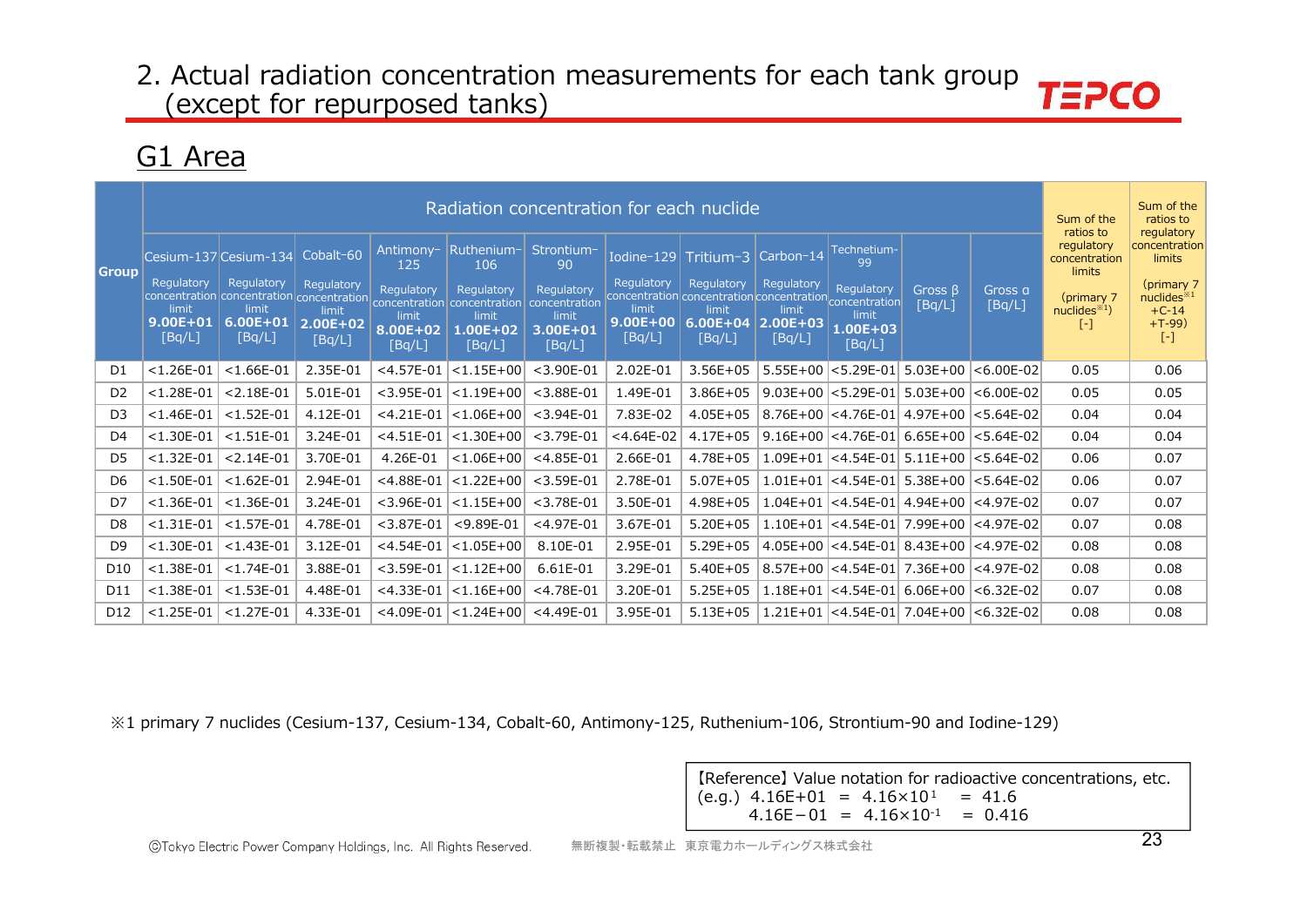# G1 Area

| <b>Group</b>   | Regulatory<br>limit<br>$9.00E + 01$<br>[Bq/L] | Cesium-137 Cesium-134<br>Regulatory<br>concentration concentration concentration<br>limit<br>$6.00E + 01$<br>[BA/L] | Cobalt-60<br>Regulatory<br>limit<br>$2.00E + 02$<br>[Bq/L] | Antimony-<br>125<br>Regulatory<br>limit<br>8.00E+02<br>[Bq/L] | Ruthenium-<br>106<br>Regulatory<br>concentration concentration<br>limit<br>1.00E+02<br>[Bq/L] | Radiation concentration for each nuclide<br>Strontium-<br>90<br><b>Regulatory</b><br>concentration<br>limit<br>3.00E+01<br>[Bq/L] | Regulatory<br>limit<br>9.00E+00<br>[Bq/L] | Iodine-129 Tritium-3<br>Regulatory<br>concentration concentration concentration concentration<br>limit<br>$6.00E + 04$<br>[Bq/L] | Carbon-14<br><b>Regulatory</b><br>limit<br>$2.00E + 03$<br>[Bq/L] | Technetium-<br>99<br>Regulatory<br>limit<br>1.00E+03<br>[Bq/L] | Gross $\beta$<br>[Bq/L]                    | Gross a<br>[Bq/L]                          | Sum of the<br>ratios to<br>regulatory<br>concentration<br>limits<br>(primary 7<br>nuclees <sup>1</sup><br>$\left[ -\right]$ | Sum of the<br>ratios to<br>regulatory<br>concentration<br>limits<br>(primary 7)<br>nuclides <sup>*1</sup><br>$+C-14$<br>$+T-99$<br>$[-]$ |
|----------------|-----------------------------------------------|---------------------------------------------------------------------------------------------------------------------|------------------------------------------------------------|---------------------------------------------------------------|-----------------------------------------------------------------------------------------------|-----------------------------------------------------------------------------------------------------------------------------------|-------------------------------------------|----------------------------------------------------------------------------------------------------------------------------------|-------------------------------------------------------------------|----------------------------------------------------------------|--------------------------------------------|--------------------------------------------|-----------------------------------------------------------------------------------------------------------------------------|------------------------------------------------------------------------------------------------------------------------------------------|
| E1             | $< 1.40E - 01$                                | $< 2.08E - 01$                                                                                                      | 6.13E-01                                                   | $<$ 4.28E-01                                                  | $< 1.24E + 00$                                                                                | $1.91E + 00$                                                                                                                      | 2.48E-01                                  | $2.69E + 05$                                                                                                                     |                                                                   |                                                                |                                            | $4.35E+00$ < 3.21E-01 8.66.E+00 < 5.69E-02 | 0.11                                                                                                                        | 0.11                                                                                                                                     |
| E <sub>2</sub> | $< 1.40E - 01$                                | $<$ 1.78E-01                                                                                                        | 7.67E-01                                                   | $<$ 4.46E-01                                                  | $ $ < 1.26E + 00                                                                              | $1.04E + 00$                                                                                                                      | 2.38E-01                                  | $2.98E + 05$                                                                                                                     |                                                                   |                                                                | $8.12E+00$ < 3.21E-01 6.86 E+00            | $< 5.69E - 02$                             | 0.08                                                                                                                        | 0.09                                                                                                                                     |
| E <sub>3</sub> | 1.54E-01                                      | $< 2.92E - 01$                                                                                                      | 6.92E-01                                                   | 4.20E-01                                                      | $< 1.02E + 00$                                                                                | $1.00E + 00$                                                                                                                      | 2.17E-01                                  | $3.90E + 05$                                                                                                                     |                                                                   |                                                                | $8.43E+00$ < 3.21E-01 6.14.E+00 < 4.97E-02 |                                            | 0.08                                                                                                                        | 0.08                                                                                                                                     |
| E4             | 1.58E-01                                      | $< 2.89E - 01$                                                                                                      | 6.04E-01                                                   | $<$ 3.81E-01                                                  | $< 1.16E + 00$                                                                                | 7.82E-01                                                                                                                          | 1.64E-01                                  | $5.03E + 05$                                                                                                                     |                                                                   |                                                                | $1.64E+01$ < 3.21E-01 8.37.E+00 < 4.97E-02 |                                            | 0.07                                                                                                                        | 0.07                                                                                                                                     |
| E5             | $< 1.51E - 01$                                | $< 2.79E - 01$                                                                                                      | 7.25E-01                                                   | $<$ 4.05E-01                                                  | $< 1.42E + 00$                                                                                | 4.76E-01                                                                                                                          | 1.17E-01                                  | $5.86E + 05$                                                                                                                     |                                                                   |                                                                |                                            | $1.95E+01$ < 3.21E-01 8.12.E+00 < 6.00E-02 | 0.05                                                                                                                        | 0.06                                                                                                                                     |
| E <sub>6</sub> | 3.43E-01                                      | $< 1.73E - 01$                                                                                                      | 8.30E-01                                                   | $<$ 3.98E-01                                                  | $< 1.16E + 00$                                                                                | $<$ 4.40E-01                                                                                                                      | 1.23E-01                                  | $6.54E + 05$                                                                                                                     |                                                                   |                                                                | $8.38E+00$ < 3.21E-01 9.83 E+00            | $< 6.00E - 02$                             | 0.05                                                                                                                        | 0.06                                                                                                                                     |
| E7             | 1.47E-01                                      | $< 1.31E - 01$                                                                                                      | 7.74E-01                                                   | $<$ 4.20E-01                                                  | $< 1.13E + 00$                                                                                | $< 5.09E - 01$                                                                                                                    | 1.00E-01                                  | $6.85E + 05$                                                                                                                     |                                                                   |                                                                | $9.74E+00$ < 3.93E-01 9.49.E+00            | $< 6.00E - 02$                             | 0.05                                                                                                                        | 0.05                                                                                                                                     |
| E8             | $< 1.59E - 01$                                | $< 1.62E - 01$                                                                                                      | 7.56E-01                                                   | $<$ 4.38E-01                                                  | $< 1.13E + 00$                                                                                | 7.30E-01                                                                                                                          | 1.35E-01                                  | $6.74E + 05$                                                                                                                     |                                                                   |                                                                | $2.68E+01$ < 3.93E-01 7.41.E+00            | $< 6.00E - 02$                             | 0.06                                                                                                                        | 0.07                                                                                                                                     |
| E9             | 1.84E-01                                      | $< 2.29E - 01$                                                                                                      | 7.73E-01                                                   | $<$ 4.11E-01                                                  | $< 1.30E + 00$                                                                                | 5.29E-01                                                                                                                          | 1.22E-01                                  | $6.13E + 05$                                                                                                                     |                                                                   |                                                                | $2.34E+01$ < 3.93E-01 8.45 E+00            | $< 6.00E - 02$                             | 0.05                                                                                                                        | 0.07                                                                                                                                     |
| E10            | 1.52E-01                                      | $< 1.70E - 01$                                                                                                      | 6.72E-01                                                   | $<$ 4.38E-01                                                  | $< 1.24E + 00$                                                                                | 7.20E-01                                                                                                                          | 2.40E-01                                  | $5.03E + 05$                                                                                                                     |                                                                   | $1.95E+01$ < 3.93E-01                                          | $6.74E + 00$                               | $<$ 4.97E-02                               | 0.07                                                                                                                        | 0.08                                                                                                                                     |
| E11            | $<$ 1.40E-01                                  | $< 2.17E - 01$                                                                                                      | 8.18E-01                                                   | 5.20E-01                                                      | $< 1.22E + 00$                                                                                | $1.02E + 00$                                                                                                                      | 2.94E-01                                  | $3.99E + 05$                                                                                                                     |                                                                   | $1.35E+01$ < 3.93E-01                                          | $7.02E + 00$                               | $<$ 4.97E-02                               | 0.09                                                                                                                        | 0.10                                                                                                                                     |
| E12            | $<$ 1.56E-01                                  | $< 1.89E - 01$                                                                                                      | 6.82E-01                                                   |                                                               | $<$ 4.43E-01 $ $ <1.22E+00                                                                    | $1.11E + 00$                                                                                                                      | 2.38E-01                                  | $3.45E + 05$                                                                                                                     |                                                                   |                                                                |                                            | $1.63E+01$ < 3.93E-01 8.51E+00 < 4.97E-02  | 0.08                                                                                                                        | 0.09                                                                                                                                     |

%1 primary 7 nuclides (Cesium-137, Cesium-134, Cobalt-60, Antimony-125, Ruthenium-106, Strontium-90 and Iodine-129)

[Reference] Value notation for radioactive concentrations, etc. (e.g.)  $4.16E+01 = 4.16 \times 10^{1} = 41.6$  $4.16E-01 = 4.16 \times 10^{-1} = 0.416$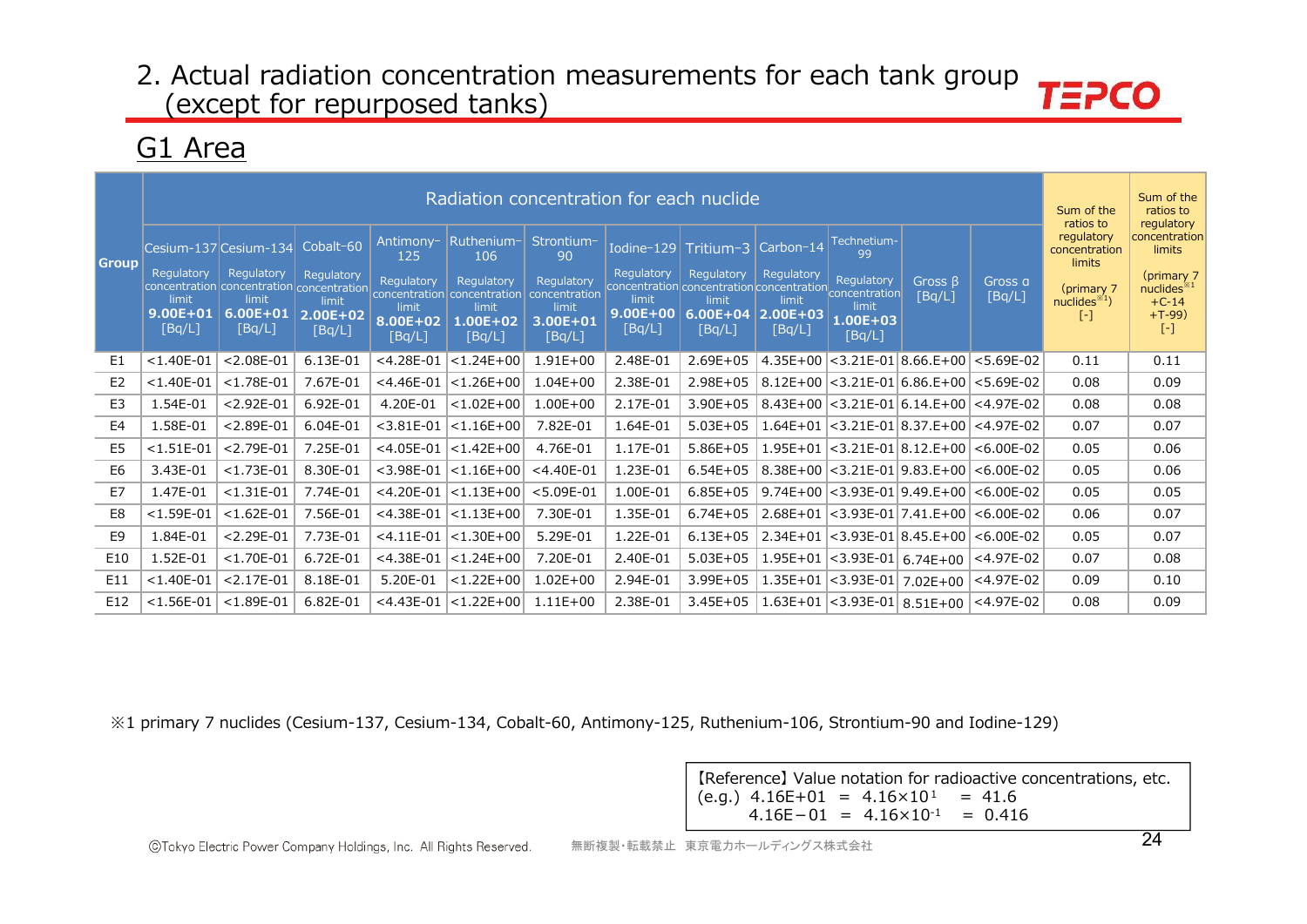# G1 South Area

|                 |                                                                                                                     |                                           |                                                        |                                                               | Radiation concentration for each nuclide                                                      |                                                                                |                                                                                                                  |                                               |                                                            |                                                                                 |                         |                                 | Sum of the<br>ratios to                                                          | Sum of the<br>ratios to<br>regulatory                                                                  |
|-----------------|---------------------------------------------------------------------------------------------------------------------|-------------------------------------------|--------------------------------------------------------|---------------------------------------------------------------|-----------------------------------------------------------------------------------------------|--------------------------------------------------------------------------------|------------------------------------------------------------------------------------------------------------------|-----------------------------------------------|------------------------------------------------------------|---------------------------------------------------------------------------------|-------------------------|---------------------------------|----------------------------------------------------------------------------------|--------------------------------------------------------------------------------------------------------|
| <b>Group</b>    | Cesium-137 Cesium-134<br>Regulatory<br>concentration concentration concentration<br>limit<br>$9.00E + 01$<br>[Bq/L] | Regulatory<br>limit<br>6.00E+01<br>[Bq/L] | Cobalt-60<br>Regulatory<br>limit<br>2.00E+02<br>[Bq/L] | Antimony-<br>125<br>Regulatory<br>limit<br>8.00E+02<br>[Bq/L] | Ruthenium-<br>106<br>Regulatory<br>concentration concentration<br>limit<br>1.00E+02<br>[Bq/L] | Strontium-<br>90<br>Regulatory<br>concentration<br>limit<br>3.00E+01<br>[Bq/L] | Iodine-129 $Tritium-3$<br>Regulatory<br>concentration concentration concentration<br>limit<br>9.00E+00<br>[Bq/L] | Regulatory<br>limit<br>$6.00E + 04$<br>[Bq/L] | Carbon-14<br>Regulatory<br>limit<br>$2.00E + 03$<br>[Bq/L] | Technetium-<br>99<br>Regulatory<br>concentration<br>limit<br>1.00E+03<br>[Bq/L] | Gross $\beta$<br>[Bq/L] | Gross a<br>[Bq/L]               | regulatory<br>concentration<br>limits<br>(primary 7<br>nuclees <sup>3</sup><br>۰ | concentration<br>limits<br>(primary 7<br>nuclides $*1$<br>$+C-14$<br>$+T-99$<br>$\left[ \cdot \right]$ |
| A1              | $<$ 5.95E-02                                                                                                        | $< 1.33E - 01$                            | 6.57E-01                                               | 3.90E-01                                                      | $2.62E + 00$                                                                                  | $< 2.45E - 01$                                                                 | $2.97E + 00$                                                                                                     | $4.26E + 05$                                  |                                                            | $\hspace{0.05cm}$                                                               | $9.76E + 00$            | $\overbrace{\phantom{12332}}$   | 0.37                                                                             |                                                                                                        |
| A5              | 1.38E-01                                                                                                            | $< 7.02E - 02$                            | 1.62E+00                                               | 6.49E-01                                                      | $< 7.97E - 01$                                                                                | 2.54E-01                                                                       | $1.12E + 01$                                                                                                     | $6.25E + 05$                                  |                                                            |                                                                                 | 3.38E+01                |                                 | 1.28                                                                             |                                                                                                        |
| $AS^{\times 2}$ | 3.42E-01                                                                                                            | $< 1.89E - 01$                            | 1.28E+00                                               | $<$ 4.78E-01                                                  | $< 1.38E + 00$                                                                                | $< 5.03E - 01$                                                                 | $7.64E + 00$                                                                                                     | $5.75E + 05$                                  | $8.05E + 01$                                               | $ $ <1.20E+00 2.63E+01                                                          |                         |                                 | 0.89                                                                             | 0.94                                                                                                   |
| <b>B1</b>       | 5.41E-01                                                                                                            | 1.69E-01                                  | 7.33E-01                                               | 6.70E-01                                                      | $1.53E + 00$                                                                                  | $9.54E + 00$                                                                   | $4.62E + 00$                                                                                                     | $7.93E + 05$                                  |                                                            |                                                                                 | $6.31E + 01$            | $\overbrace{\phantom{12332}}$   | 0.86                                                                             |                                                                                                        |
| $B1^{*2}$       | 4.40E-01                                                                                                            | $< 1.74E - 01$                            | 6.34E-01                                               | 5.06E-01                                                      | $< 1.29E + 00$                                                                                | $2.38E + 00$                                                                   | $3.04E + 00$                                                                                                     | $6.33E + 05$                                  | $9.60E + 01$                                               | $5.61E+00$                                                                      | $3.51E + 01$            | $< 6.28E - 02$                  | 0.44                                                                             | 0.50                                                                                                   |
| <b>B7</b>       | 2.13E-01                                                                                                            | $< 1.33E - 01$                            | 8.06E-01                                               | 5.99E-01                                                      | $1.50E + 00$                                                                                  | 6.18E-01                                                                       | $3.76E + 00$                                                                                                     | $7.62E + 05$                                  |                                                            |                                                                                 | 2.99E+01                |                                 | 0.46                                                                             |                                                                                                        |
| C1              | 6.35E-02                                                                                                            | $< 8.11E - 02$                            | 6.85E-01                                               | 4.48E-01                                                      | $< 7.81E - 01$                                                                                | $2.22E + 01$                                                                   | $1.32E + 01$                                                                                                     | $1.60E + 06$                                  |                                                            | $\hspace{0.05cm}$                                                               | $1.22E + 02$            | $\hspace{0.1mm}-\hspace{0.1mm}$ | 2.22                                                                             |                                                                                                        |
| C <sub>6</sub>  | $< 6.48E - 02$                                                                                                      | $< 1.03E - 01$                            | 7.39E-01                                               | 4.13E-01                                                      | $1.05E + 00$                                                                                  | 9.01E-02                                                                       | $5.41E+00$                                                                                                       | $3.21E + 05$                                  |                                                            |                                                                                 | $1.09E + 01$            |                                 | 0.62                                                                             |                                                                                                        |
| <b>B5</b>       | $2.64E + 00$                                                                                                        | $<$ 4.16E-01                              | 6.18E-01                                               | 3.79E+00                                                      | $< 2.99E + 00$                                                                                | $1.85E + 04$                                                                   | $4.30E + 01$                                                                                                     | $2.20E + 06$                                  | $2.27E + 01$                                               | $6.63E + 00$                                                                    |                         | $3.77E+04$ < 9.32E-02           | 621.19                                                                           | 621.20                                                                                                 |

※1 primary 7 nuclides (Cesium-137, Cesium-134, Cobalt-60, Antimony-125, Ruthenium-106, Strontium-90 and Iodine-129)

※2 Concentrations of Carbon-14 and Technetium-99 which affect the concentration of Gross β were additionally measured.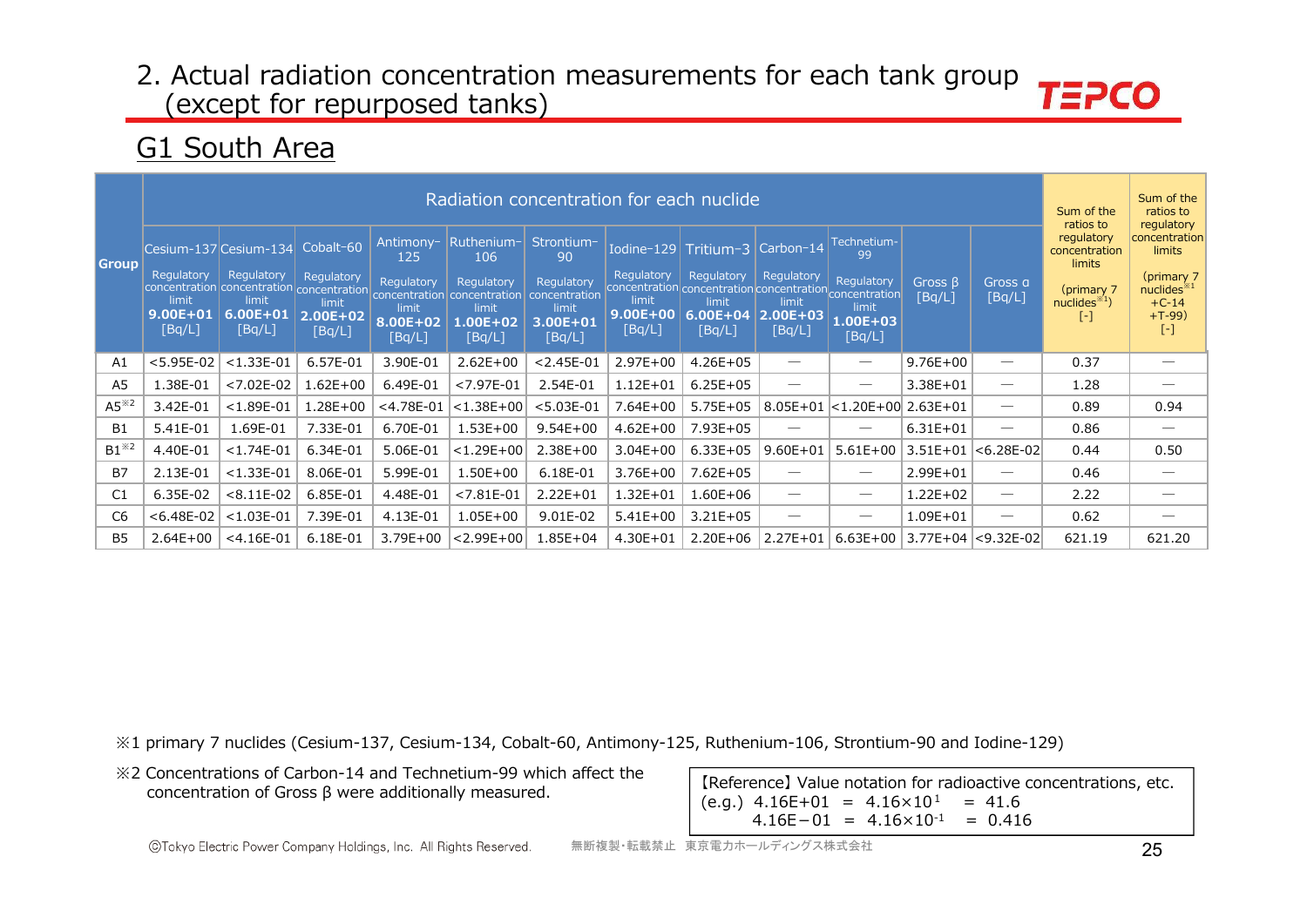# G3 Area

|                |                                               |                                                                                                                               |                                               |                                                                                | Radiation concentration for each nuclide                                        |                                                                                |                                               |                                                                                                                     |                                                            |                                                                                        |                         |                   | Sum of the<br>ratios to                                                    | Sum of the<br>ratios to<br>regulatory                                               |
|----------------|-----------------------------------------------|-------------------------------------------------------------------------------------------------------------------------------|-----------------------------------------------|--------------------------------------------------------------------------------|---------------------------------------------------------------------------------|--------------------------------------------------------------------------------|-----------------------------------------------|---------------------------------------------------------------------------------------------------------------------|------------------------------------------------------------|----------------------------------------------------------------------------------------|-------------------------|-------------------|----------------------------------------------------------------------------|-------------------------------------------------------------------------------------|
| <b>Group</b>   | Regulatory<br>limit<br>$9.00E + 01$<br>[Ba/L] | Cesium-137 Cesium-134 Cobalt-60<br>Regulatory<br>concentration concentration concentration<br>limit<br>$6.00E + 01$<br>[Bq/L] | Regulatory<br>limit<br>$2.00E + 02$<br>[Bq/L] | Antimony-<br>125<br>Regulatory<br>concentration<br>limit<br>8.00E+02<br>[Bq/L] | Ruthenium-<br>106<br>Regulatory<br>concentration<br>limit<br>1.00E+02<br>[Bq/L] | Strontium-<br>90<br>Regulatory<br>concentration<br>limit<br>3.00E+01<br>[Bq/L] | Regulatory<br>limit<br>$9.00E + 00$<br>[Bq/L] | Iodine-129 $Triium-3$<br>Regulatory<br>concentration concentration concentration<br>limit<br>$6.00E + 04$<br>[Bq/L] | Carbon-14<br>Regulatory<br>limit<br>$2.00E + 03$<br>[Bq/L] | Technetium-<br>99<br>Regulatory<br>concentration<br>limit<br><b>1.00E+03</b><br>[Bq/L] | Gross $\beta$<br>[Bq/L] | Gross a<br>[Bq/L] | regulatory<br>concentration<br>limits<br>(primary 7<br>$nuclees^{*1}$<br>۰ | concentration<br>limits<br>(primary 7<br>nuclides $*1$<br>$+C-14$<br>$+T-99$<br>[-] |
| A <sub>1</sub> | $< 7.23E - 02$                                | $< 1.05E - 01$                                                                                                                | 5.86E-01                                      | $2.50E + 00$                                                                   | $< 1.01E + 00$                                                                  | $< 2.85E - 01$                                                                 | $4.11E + 01$                                  | $8.45E + 05$                                                                                                        |                                                            |                                                                                        | 1.38E+01                |                   | 4.59                                                                       |                                                                                     |
| <b>B1</b>      | $< 5.85E - 02$                                | $< 6.46E - 02$                                                                                                                | 9.70E-02                                      | $1.07E + 00$                                                                   | $< 7.66E - 01$                                                                  | 7.59E-02                                                                       | $2.36E + 01$                                  | $6.55E + 05$                                                                                                        |                                                            |                                                                                        | $1.50E + 01$            |                   | 2.63                                                                       |                                                                                     |
| C1             | 4.21E-01                                      | $< 7.13E - 02$                                                                                                                | 2.83E-01                                      | $1.72E + 00$                                                                   | $1.92E + 00$                                                                    | $1.10E + 01$                                                                   | 3.78E+01                                      | $1.41E + 06$                                                                                                        |                                                            |                                                                                        | $6.10E + 01$            |                   | 4.59                                                                       |                                                                                     |
| D <sub>1</sub> | $9.26E + 00$                                  | $ $ <1.68E+00 $ $ 1.24E+01                                                                                                    |                                               | $1.67E + 01$                                                                   | $ $ <1.06E+01                                                                   | $2.28E + 03$                                                                   | $1.85E + 00$                                  | $2.80E + 05$                                                                                                        | $9.55E + 00$                                               | $<$ 5.24E-01   5.62E+03                                                                |                         |                   | 76.43                                                                      | 76.43                                                                               |

※1 primary 7 nuclides (Cesium-137, Cesium-134, Cobalt-60, Antimony-125, Ruthenium-106, Strontium-90 and Iodine-129)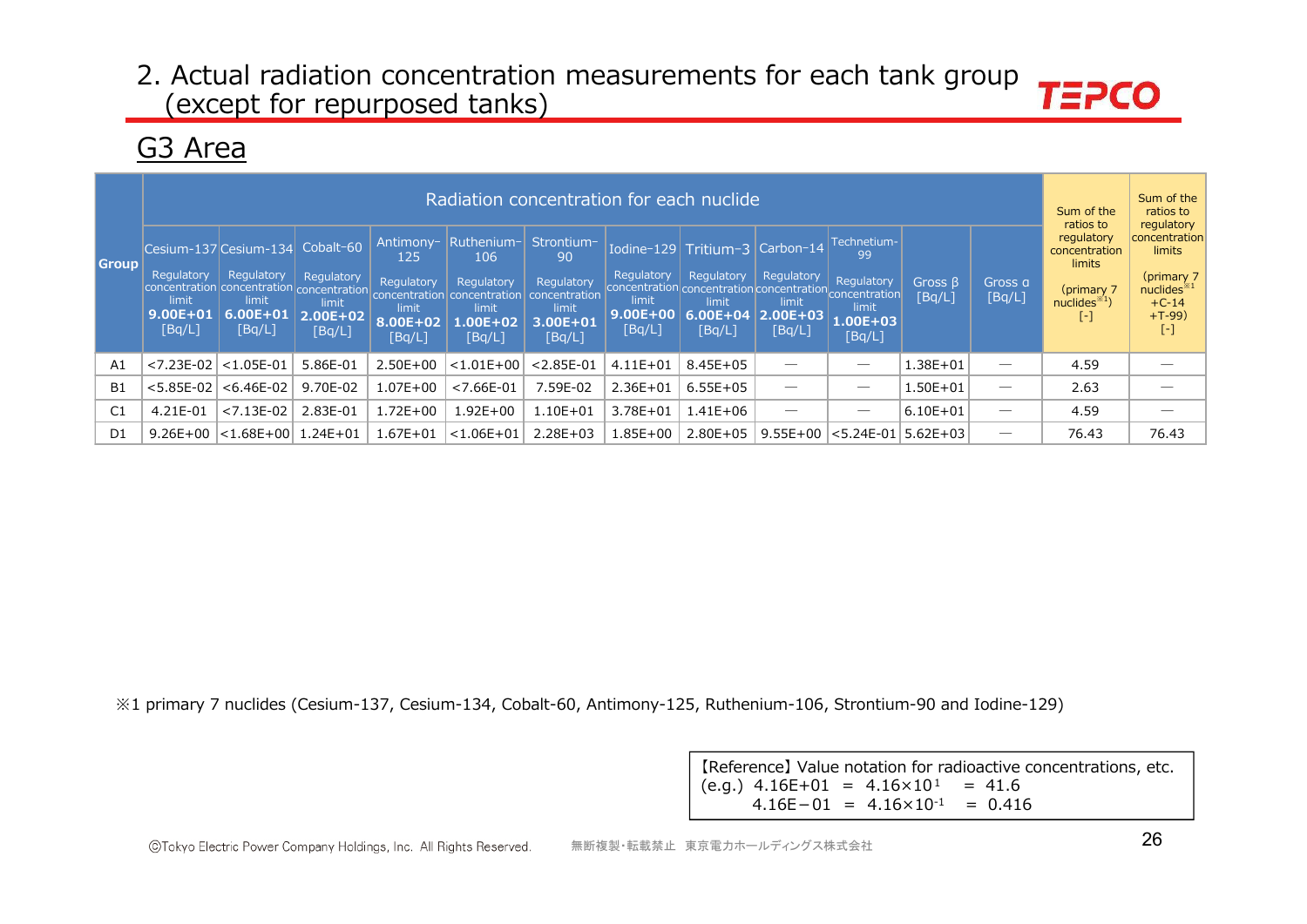### G4 South Area

|                |                                 |                                 |                                 |                             |                                                                                     | Radiation concentration for each nuclide |                                 |                                                                       |                                |                                 |                                         |                   | Sum of the<br>ratios to               | Sum of the<br>ratios to<br>regulatory |
|----------------|---------------------------------|---------------------------------|---------------------------------|-----------------------------|-------------------------------------------------------------------------------------|------------------------------------------|---------------------------------|-----------------------------------------------------------------------|--------------------------------|---------------------------------|-----------------------------------------|-------------------|---------------------------------------|---------------------------------------|
| <b>Group</b>   | Cesium-137 Cesium-134           |                                 | Cobalt-60                       | Antimony-<br>125            | Ruthenium-<br>106                                                                   | Strontium-<br>90                         | Iodine-129                      | Tritium-3                                                             | Carbon-14                      | Technetium-<br>99               |                                         |                   | regulatory<br>concentration<br>limits | concentration<br>limits               |
|                | Regulatory                      | Regulatory                      | Regulatory                      | Regulatory                  | Regulatory<br>concentration concentration concentration concentration concentration | Regulatory<br>concentration              | Regulatory                      | Regulatory<br>concentration concentration concentration concentration | Regulatory                     | Regulatory                      | Gross $\beta$<br>[Bq/L]                 | Gross a<br>[Bq/L] | (primary 7)                           | (primary 7<br>nuclees <sup>34</sup>   |
|                | limit<br>$9.00E + 01$<br>[Bq/L] | limit<br>$6.00E + 01$<br>[Bq/L] | limit<br>$2.00E + 02$<br>[Bq/L] | limit<br>8.00E+02<br>[Bq/L] | limit<br>$1.00E + 02$<br>[Bq/L]                                                     | limit<br>3.00E+01<br>[Bq/L]              | limit<br>$9.00E + 00$<br>[Bq/L] | limit<br>$6.00E + 04$<br>[Bq/L]                                       | limit<br>$ 2.00E+03$<br>[BA/L] | limit<br>$1.00E + 03$<br>[Bq/L] |                                         |                   | nuclides $*1$<br>[-]                  | $+C-14$<br>$+T-99$<br>$[\cdot]$       |
| A1             | $< 1.53E - 01$                  | $< 1.33E - 01$                  | 6.26E-01                        | $<$ 4.87E-01                | $< 1.33E + 00$                                                                      | $<$ 3.59E-01                             | $< 5.64E - 02$                  | $3.96E + 05$                                                          | $9.48E + 00$                   | $<$ 4.07E-01                    | $9.30E + 00$                            | $< 6.00E - 02$    | 0.04                                  | 0.04                                  |
| A2             | $< 1.30E - 01$                  | $<$ 1.74E-01                    | 2.69E-01                        | $<$ 4.30E-01                | $< 1.16E + 00$                                                                      | 5.79E-01                                 | $< 5.64E - 02$                  | $4.01E + 05$                                                          | $1.19E + 01$                   |                                 | $<$ 4.07E-01   6.51E+00   <6.00E-02     |                   | 0.04                                  | 0.05                                  |
| A <sub>3</sub> | $< 1.24E - 01$                  | $< 1.89E - 01$                  | 1.63E-01                        | $< 3.81E - 01$              | $< 1.18E + 00$                                                                      | 5.12E-01                                 | $< 5.64E - 02$                  | $4.02E + 05$                                                          | $9.57E + 00$                   |                                 | $<$ 4.07E-01 $ <$ 6.61E+00 $<$ 6.00E-02 |                   | 0.04                                  | 0.05                                  |
| A4             | $< 1.10E - 01$                  | $< 1.30E - 01$                  | $< 1.69E - 01$                  | $<$ 4.13E-01                | $< 1.02E + 00$                                                                      | $1.19E + 00$                             | $< 5.64E - 02$                  | $3.94E + 05$                                                          | $9.61E + 00$                   |                                 | $<$ 4.07E-01   1.23E+01   <6.00E-02     |                   | 0.06                                  | 0.07                                  |
| A <sub>5</sub> | $< 1.45E - 01$                  | $< 1.45E - 01$                  | 2.22E-01                        | $<$ 4.50E-01                | $< 1.29E + 00$                                                                      | $1.42E + 00$                             | $< 5.64E - 02$                  | $4.00E + 05$                                                          | $9.76E + 00$                   |                                 | $<$ 4.07E-01 9.76E+00 $<$ 5.69E-02      |                   | 0.07                                  | 0.08                                  |
| A6             | $< 1.34E - 01$                  | $< 1.33E - 01$                  | 1.87E-01                        | $<$ 4.50E-01                | $ $ < 1.18E+00                                                                      | $1.52E + 00$                             | $< 5.64E - 02$                  | $4.05E + 05$                                                          | $1.04E + 01$                   |                                 | $<$ 4.07E-01   1.30E+01   <5.69E-02     |                   | 0.07                                  | 0.08                                  |
| A7             | $< 1.14E - 01$                  | $< 1.87E - 01$                  | $< 1.67E - 01$                  | $<$ 4.09E-01                | $< 1.15E + 00$                                                                      | $2.34E + 00$                             | 1.69E-01                        | $4.08E + 05$                                                          | $1.21E + 01$                   |                                 | <4.07E-01 $ <$ 6.37E+00 $ <$ 6.28E-02   |                   | 0.11                                  | 0.12                                  |
| A8             | $< 1.45E - 01$                  | $< 1.42E - 01$                  | 2.03E-01                        | $<$ 4.53E-01                | $< 1.45E + 00$                                                                      | $2.68E + 00$                             | 1.13E-01                        | $4.17E + 05$                                                          | $8.96E + 00$                   |                                 | $<$ 4.07E-01 6.85E+00 $<$ 6.28E-02      |                   | 0.12                                  | 0.13                                  |
| <b>B1</b>      | $< 1.28E - 01$                  | $< 2.20E - 01$                  | 1.79E-01                        | $<$ 4.00E-01                | $< 1.22E + 00$                                                                      | $< 5.15E - 01$                           | $< 1.06E - 01$                  | $3.71E + 05$                                                          | 7.94E+00                       |                                 | $<$ 3.44E-01 $<$ 7.99E+00 $<$ 6.28E-02  |                   | 0.05                                  | 0.05                                  |
| <b>B2</b>      | $< 1.48E - 01$                  | $<$ 3.97E-01                    | 2.93E-01                        | $<$ 4.52E-01                | $< 1.29E + 00$                                                                      | $< 5.83E - 01$                           | $< 7.38E - 02$                  | 3.70E+05                                                              | $9.81E + 00$                   |                                 | $<$ 3.44E-01 $<$ 7.99E+00 $<$ 6.28E-02  |                   | 0.05                                  | 0.06                                  |
| B <sub>3</sub> | 1.35E-01                        | $< 2.05E - 01$                  | 4.05E-01                        | $<$ 3.99E-01                | $< 1.21E + 00$                                                                      | 5.39E-01                                 | $< 7.38E - 02$                  | $3.88E + 05$                                                          | $7.65E + 00$                   |                                 | $<$ 3.44E-01   1.00E+01   <6.00E-02     |                   | 0.05                                  | 0.05                                  |
| <b>B4</b>      | 1.92E-01                        | $< 1.65E - 01$                  | 3.92E-01                        | $<$ 4.58E-01                | $< 1.19E + 00$                                                                      | $<$ 4.95E-01                             | $< 7.38E - 02$                  | $4.21E + 05$                                                          | $1.08E + 01$                   |                                 | $<$ 3.44E-01   6.74E+00   $<$ 6.00E-02  |                   | 0.04                                  | 0.05                                  |
| B <sub>5</sub> | 4.11E-01                        | $< 1.39E - 01$                  | 4.16E-01                        | $<$ 4.72E-01                | $ $ < 1.16E + 00                                                                    | 6.15E-01                                 | $< 7.38E - 02$                  | $4.65E + 05$                                                          | $1.09E + 01$                   |                                 | $<$ 3.47E-01 $ <$ 6.38E+00 $<$ 5.64E-02 |                   | 0.05                                  | 0.06                                  |
| <b>B6</b>      | 4.82E-01                        | $< 1.28E - 01$                  | 5.18E-01                        | $<$ 4.42E-01                | $< 1.12E + 00$                                                                      | 7.14E-01                                 | 3.05E-01                        | $5.10E + 05$                                                          | $1.21E + 01$                   |                                 | $<$ 3.47E-01   6.51E+00   <5.64E-02     |                   | 0.08                                  | 0.09                                  |
| <b>B7</b>      | 7.30E-01                        | $< 1.77E - 01$                  | 5.95E-01                        | $<$ 4.73E-01                | $< 1.21E + 00$                                                                      | $< 6.53E - 01$                           | 1.74E-01                        | $5.35E + 05$                                                          | 1.18E+01                       | $<$ 3.47E-01                    | 7.79E+00 <5.24E-02                      |                   | 0.07                                  | 0.07                                  |
| B8             | 6.08E-01                        | $< 1.38E - 01$                  | 4.98E-01                        | $<$ 4.62E-01                | $< 1.19E + 00$                                                                      | $1.41E + 00$                             | 1.87E-01                        | $5.39E + 05$                                                          | $1.94E + 01$                   |                                 | $<$ 3.47E-01   1.02E+01   <5.24E-02     |                   | 0.09                                  | 0.10                                  |
| <b>B9</b>      | 8.16E-01                        | $< 1.60E - 01$                  | 3.85E-01                        | $<$ 4.75E-01                | $< 1.30E + 00$                                                                      | $1.54E + 00$                             | 2.17E-01                        | $5.16E + 05$                                                          | $2.10E + 01$                   |                                 | $<$ 3.47E-01   1.16E+01                 | $ <$ 4.97E-02     | 0.10                                  | 0.11                                  |
| <b>B10</b>     | 9.77E-01                        | $< 1.53E - 01$                  | 5.20E-01                        | $<$ 4.38E-01                | $ $ < 1.25E + 00                                                                    | $2.45E + 00$                             | 2.23E-01                        | $5.03E + 05$                                                          | 1.80E+01                       |                                 | $<$ 3.47E-01   1.16E+01   <4.97E-02     |                   | 0.14                                  | 0.14                                  |

※1 primary 7 nuclides (Cesium-137, Cesium-134, Cobalt-60, Antimony-125, Ruthenium-106, Strontium-90 and Iodine-129)

【Reference】 Value notation for radioactive concentrations, etc.  $(e.q.)$  4.16E+01 = 4.16×10<sup>1</sup> = 41.6  $4.16E-01 = 4.16 \times 10^{-1} = 0.416$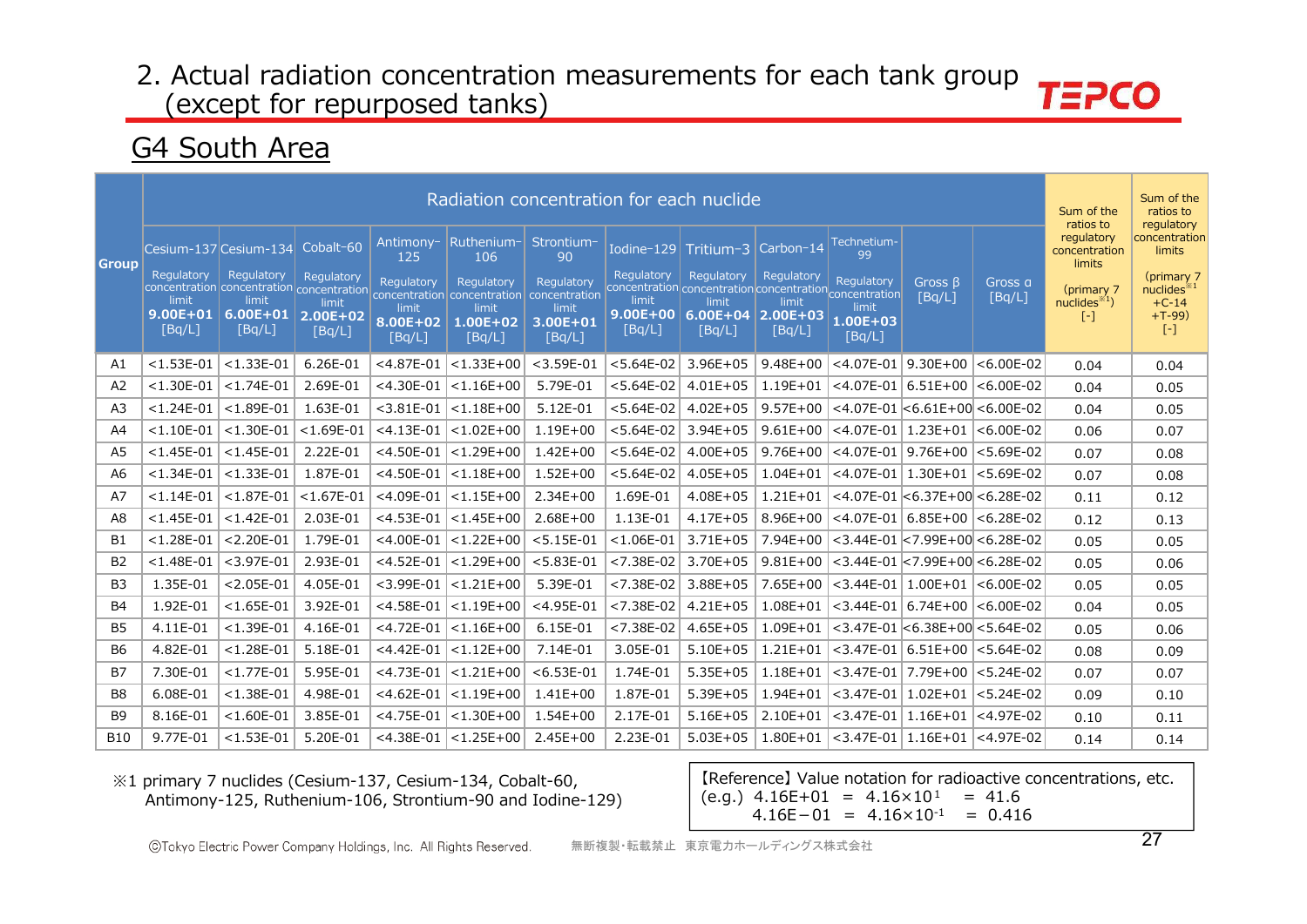# G4 South Area

|                |                                                      |                                                                                                                               |                                               |                                                                                |                                                                                 | Radiation concentration for each nuclide                                       |                                                                                                          |                                                                                 |                                               |                                                                |                         |                                        | Sum of the<br>ratios to                                                                  | Sum of the<br>ratios to<br>regulatory                                                        |
|----------------|------------------------------------------------------|-------------------------------------------------------------------------------------------------------------------------------|-----------------------------------------------|--------------------------------------------------------------------------------|---------------------------------------------------------------------------------|--------------------------------------------------------------------------------|----------------------------------------------------------------------------------------------------------|---------------------------------------------------------------------------------|-----------------------------------------------|----------------------------------------------------------------|-------------------------|----------------------------------------|------------------------------------------------------------------------------------------|----------------------------------------------------------------------------------------------|
| <b>Group</b>   | <b>Regulatory</b><br>limit<br>$9.00E + 01$<br>[Bq/L] | Cesium-137 Cesium-134 Cobalt-60<br>Regulatory<br>concentration concentration concentration<br>limit<br>$6.00E + 01$<br>[Bq/L] | Regulatory<br>limit<br>$2.00E + 02$<br>[Bq/L] | Antimony-<br>125<br>Regulatory<br>concentration<br>limit<br>8.00E+02<br>[Bq/L] | Ruthenium-<br>106<br>Regulatory<br>concentration<br>limit<br>1.00E+02<br>[Bq/L] | Strontium-<br>90<br>Regulatory<br>concentration<br>limit<br>3.00E+01<br>[Bq/L] | Regulatory<br>concentration concentration concentration concentration<br>limit<br>$9.00E + 00$<br>[Bq/L] | Iodine-129 Tritium-3 Carbon-14<br>Regulatory<br>limit<br>$6.00E + 04$<br>[Bq/L] | Regulatory<br>limit<br>$2.00E + 03$<br>[Bq/L] | Technetium-<br>99<br>Regulatory<br>limit<br>1.00E+03<br>[Bq/L] | Gross $\beta$<br>[Bq/L] | Gross a<br>[Bq/L]                      | regulatory<br>concentration<br>limits<br>(primary 7<br>nuclees <sup>1</sup><br>$[\cdot]$ | concentration<br>limits<br>(primary 7<br>nuclides <sup>*1</sup><br>$+C-14$<br>$+T-99$<br>[-] |
| C <sub>1</sub> | $< 1.43E - 01$                                       | $< 2.65E - 01$                                                                                                                | 3.96E-01                                      | $<$ 4.68E-01                                                                   | $< 1.19E + 00$                                                                  | $<$ 3.57E-01                                                                   | 7.82E-01                                                                                                 | $2.93E + 05$                                                                    | $1.59E + 01$                                  | $< 5.29E - 01$                                                 | $7.00E + 00$            | $ $ < 5.36E-02                         | 0.12                                                                                     | 0.13                                                                                         |
| C <sub>2</sub> | $< 1.48E - 01$                                       | $< 1.64E - 01$                                                                                                                | 3.03E-01                                      | $<$ 4.50E-01                                                                   | $< 1.37E + 00$                                                                  | $<$ 4.33E-01                                                                   | 2.82E-01                                                                                                 | $3.02E + 05$                                                                    | $8.20E + 00$                                  | $< 5.29E - 01$                                                 |                         | 5.74E+00 <5.36E-02                     | 0.07                                                                                     | 0.07                                                                                         |
| C <sub>3</sub> | $< 1.44E - 01$                                       | $< 2.72E - 01$                                                                                                                | 2.26E-01                                      | $<$ 3.84E-01                                                                   | $< 1.17E + 00$                                                                  | $<$ 4.07E-01                                                                   | 7.05E-01                                                                                                 | $3.19E + 05$                                                                    | $4.79E + 00$                                  |                                                                |                         | $<$ 3.01E-01   5.34E+00   $<$ 5.36E-02 | 0.11                                                                                     | 0.11                                                                                         |
| C <sub>4</sub> | $< 1.23E - 01$                                       | $<$ 1.99E-01                                                                                                                  | 2.97E-01                                      | 4.73E-01                                                                       | $<$ 1.08E+00                                                                    | $<$ 4.46E-01                                                                   | 1.51E-01                                                                                                 | $3.40E + 05$                                                                    |                                               | 7.79E+00 <3.01E-01   5.07E+00 <5.36E-02                        |                         |                                        | 0.05                                                                                     | 0.05                                                                                         |
| C <sub>5</sub> | $< 1.19E - 01$                                       | $< 2.05E - 01$                                                                                                                | 1.31E-01                                      | $<$ 3.57E-01                                                                   | $< 1.26E + 00$                                                                  | $<$ 4.99E-01                                                                   | $<$ 9.37E-02                                                                                             | $3.64E + 05$                                                                    |                                               | $<$ 3.13E+00 $<$ 3.01E-01   4.71E+00   $<$ 6.54E-02            |                         |                                        | 0.05                                                                                     | 0.05                                                                                         |
| C <sub>6</sub> | $< 1.32E - 01$                                       | $< 2.15E - 01$                                                                                                                | 2.22E-01                                      | $<$ 4.19E-01                                                                   | $< 1.18E + 00$                                                                  | 6.92E-01                                                                       | $<$ 9.37E-02                                                                                             | $3.91E + 05$                                                                    |                                               | $6.04E+00$ <4.76E-01                                           |                         | 5.70E+00 <6.54E-02                     | 0.05                                                                                     | 0.06                                                                                         |
| C7             | $< 1.49E - 01$                                       | $< 2.75E - 01$                                                                                                                | 1.77E-01                                      | $<$ 4.11E-01                                                                   | $< 1.18E + 00$                                                                  | 5.98E-01                                                                       | 3.21E-01                                                                                                 | $4.11E + 05$                                                                    | $6.47E + 00$                                  | <4.76E-01 6.24E+00 <6.54E-02                                   |                         |                                        | 0.08                                                                                     | 0.08                                                                                         |
| C8             | $< 1.30E - 01$                                       | $< 1.48E - 01$                                                                                                                | 2.29E-01                                      | $<$ 4.49E-01                                                                   | $ $ < 1.10E+00                                                                  | 8.05E-01                                                                       | 1.58E-01                                                                                                 | $4.34E + 05$                                                                    |                                               | 7.83E+00 <4.76E-01 7.67E+00 <6.54E-02                          |                         |                                        | 0.06                                                                                     | 0.07                                                                                         |

※1 primary 7 nuclides (Cesium-137, Cesium-134, Cobalt-60, Antimony-125, Ruthenium-106, Strontium-90 and Iodine-129)

【Reference】 Value notation for radioactive concentrations, etc.  $(e.g.)$  4.16E+01 = 4.16×10<sup>1</sup> = 41.6  $4.16E-01 = 4.16 \times 10^{-1} = 0.416$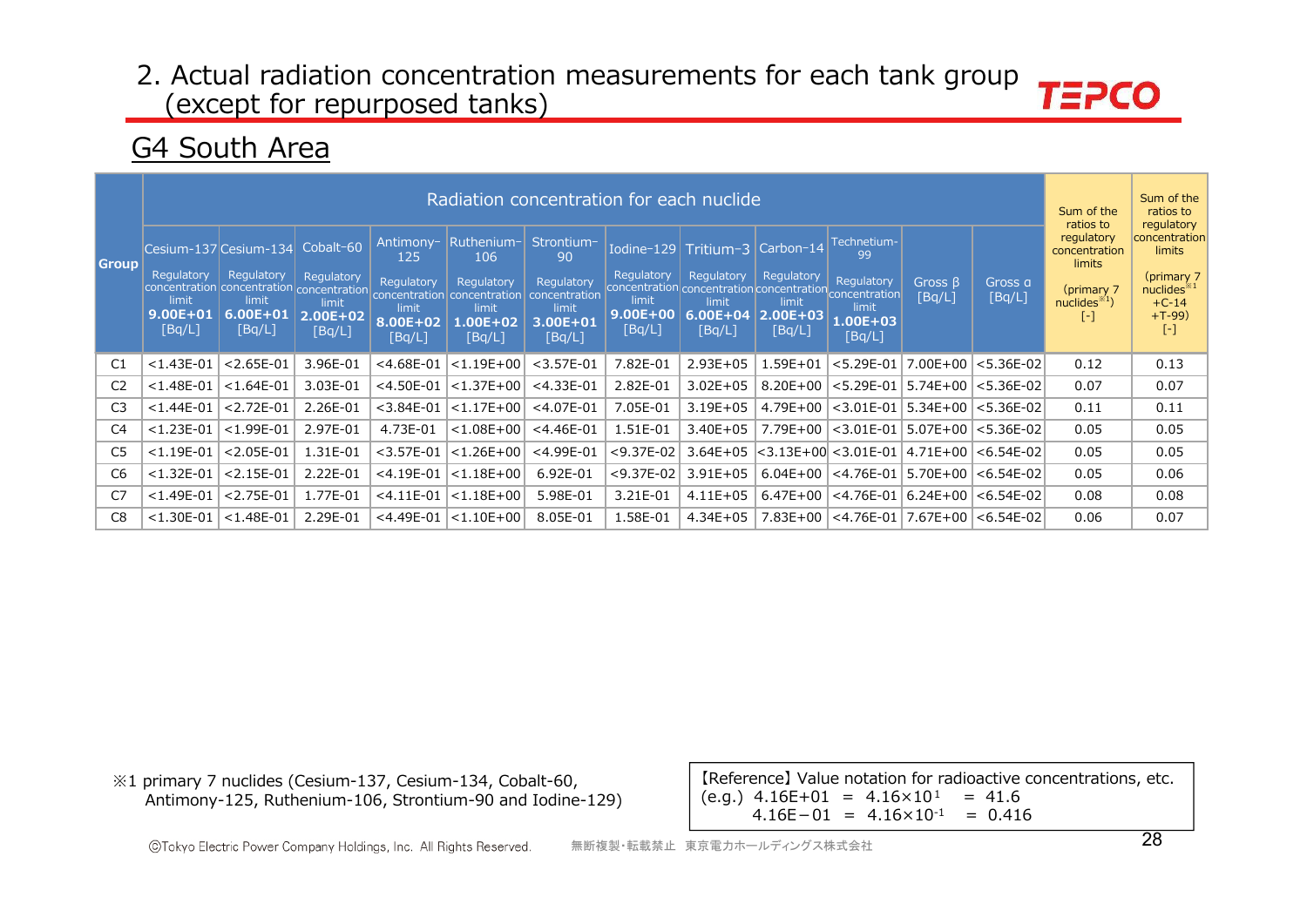### G6 Area

|                |                        |                                                                  |                        |                                    | Radiation concentration for each nuclide |                                 |                        |                                                                  |                        |                                                 |                   |                                        | Sum of the<br>ratios to               | Sum of the<br>ratios to<br>regulatory  |
|----------------|------------------------|------------------------------------------------------------------|------------------------|------------------------------------|------------------------------------------|---------------------------------|------------------------|------------------------------------------------------------------|------------------------|-------------------------------------------------|-------------------|----------------------------------------|---------------------------------------|----------------------------------------|
| <b>Group</b>   |                        | Cesium-137 Cesium-134                                            | Cobalt-60              | Antimony-<br>125                   | Ruthenium-<br>106                        | Strontium-<br>90                |                        | Iodine-129 $Triium-3$                                            | Carbon-14              | Technetium-<br>99                               |                   |                                        | regulatory<br>concentration<br>limits | concentration<br>limits                |
|                | Regulatory<br>limit    | Regulatory<br>concentration concentration concentration<br>limit | Regulatory<br>limit    | <b>Regulatory</b><br>concentration | Regulatory<br>concentration              | Regulatory<br>concentration     | Regulatory<br>limit    | Regulatory<br>concentration concentration concentration<br>limit | Regulatory<br>limit    | Regulatory<br>concentration                     | Gross B<br>[Bq/L] | Gross a<br>[Bq/L]                      | (primary 7<br>nuclides $*1$           | (primary 7<br>nuclides $*1$<br>$+C-14$ |
|                | $9.00E + 01$<br>[Bq/L] | $6.00E + 01$<br>[Bq/L]                                           | $2.00E + 02$<br>[Bq/L] | limit<br>8.00E+02<br>[Bq/L]        | limit<br>1.00E+02<br>[Bq/L]              | limit<br>$3.00E + 01$<br>[Bq/L] | $9.00E + 00$<br>[Bq/L] | $6.00E + 04$<br>[Bq/L]                                           | $2.00E + 03$<br>[Bq/L] | limit<br>$1.00E + 03$<br>[Bq/L]                 |                   |                                        | $\lbrack - \rbrack$                   | $+T-99$<br>[-]                         |
| A1             | 4.42E-01               | $<$ 3.17E-01                                                     | 9.20E-01               | $< 6.63E - 01$                     | $< 1.93E + 00$                           | $1.47E + 00$                    | $<$ 3.51E-01           | 8.88E+05                                                         | $3.77E + 01$           | $<$ 1.38E+00 8.47E+00                           |                   | $<$ 9.03E-02                           | 0.12                                  | 0.14                                   |
| $A9^{*2}$      | 7.35E-01               | $<$ 3.45E-01                                                     | 7.06E-01               | $1.06E + 00$                       | $< 2.11E + 00$                           | $8.91E + 00$                    | 3.15E-01               | $1.14E + 06$                                                     | $1.27E + 02$           |                                                 |                   | $<$ 4.64E-01   4.93E+01   $<$ 8.87E-02 | 0.37                                  | 0.44                                   |
| <b>B1</b>      | $< 2.29E - 01$         | $<$ 1.58E-01                                                     | 9.39E-01               | $<$ 4.66E-01                       | $< 1.30E + 00$                           | $<$ 4.45E-01                    | $1.77E + 00$           | $1.19E + 06$                                                     | $5.12E + 01$           | $ $ <1.28E+00 $ $ 2.20E+01                      |                   | $< 9.32E - 02$                         | 0.24                                  | 0.26                                   |
| <b>B2</b>      | $< 1.36E - 01$         | $<$ 1.33E-01                                                     | 8.91E-01               | $<$ 4.10E-01                       | $< 1.18E + 00$                           | $<$ 3.61E-01                    | $1.05E + 00$           | $9.39E + 05$                                                     | $4.46E + 01$           |                                                 |                   | $<$ 5.59E-01   6.70E+00   $<$ 6.00E-02 | 0.15                                  | 0.17                                   |
| <b>B3</b>      | $< 1.45E - 01$         | $< 1.43E - 01$                                                   | $1.04E + 00$           | $<$ 4.10E-01                       | $< 1.34E + 00$                           | $<$ 3.31E-01                    | $1.34E + 00$           | $9.48E + 05$                                                     | $3.69E + 01$           | $< 5.59E - 01$                                  | $1.12E + 01$      | $< 6.00E - 02$                         | 0.18                                  | 0.20                                   |
| <b>B4</b>      | $< 1.42E - 01$         | $< 1.85E - 01$                                                   | 9.64E-01               | $<$ 4.64E-01                       | $< 1.24E + 00$                           | $<$ 3.30E-01                    | $1.48E + 00$           | $9.56E + 05$                                                     | $4.57E + 01$           | $< 5.59E - 01$                                  | $1.12E + 01$      | $< 5.64E - 02$                         | 0.20                                  | 0.22                                   |
| <b>B5</b>      | $< 1.52E - 01$         | $< 1.74E - 01$                                                   | $1.31E + 00$           | $<$ 4.66E-01                       | $< 1.37E + 00$                           | $<$ 3.01E-01                    | $1.62E + 00$           | $9.56E + 05$                                                     | 7.79E+01               | $<$ 5.59E-01   2.11E+01                         |                   | $< 5.64E - 02$                         | 0.21                                  | 0.25                                   |
| B <sub>6</sub> | 2.17E-01               | $< 2.76E - 01$                                                   | $1.67E + 00$           | $<$ 4.37E-01                       | $< 1.23E + 00$                           | 5.49E-01                        | $1.89E + 00$           | $1.11E + 06$                                                     | $1.19E + 02$           | $ $ <1.28E+00 $ $ 3.11E+01 $ $                  |                   | $<$ 9.32E-02                           | 0.26                                  | 0.32                                   |
| <b>B7</b>      | $< 1.41E - 01$         | $< 2.02E - 01$                                                   | $1.07E + 00$           | $<$ 4.17E-01                       | $< 1.24E + 00$                           | $<$ 3.69E-01                    | $1.76E + 00$           | $9.33E + 05$                                                     | $7.27E + 01$           | $<$ 5.59E-01   2.31E+01                         |                   | $< 6.00E - 02$                         | 0.23                                  | 0.27                                   |
| B <sub>8</sub> | $< 1.60E - 01$         | $< 1.57E - 01$                                                   | $1.18E + 00$           | $<$ 4.92E-01                       | $< 1.45E + 00$                           | $<$ 3.61E-01                    | $1.50E + 00$           | $9.70E + 05$                                                     | $5.44E + 01$           | $< 5.59E - 01$                                  | $1.70E + 01$      | $< 6.00E - 02$                         | 0.20                                  | 0.23                                   |
| <b>B9</b>      | $< 1.52E - 01$         | $< 1.43E - 01$                                                   | 7.36E-01               | $<$ 4.04E-01                       | $< 1.20E + 00$                           | $<$ 3.65E-01                    | $1.32E + 00$           | 8.90E+05                                                         | $2.82E + 01$           | $< 5.59E - 01$                                  |                   | $9.25E+00$ <4.97E-02                   | 0.18                                  | 0.19                                   |
| <b>B10</b>     | $< 1.31E - 01$         | $< 1.44E - 01$                                                   | $9.02E - 01$           | $<$ 3.99E-01                       | $< 1.18E + 00$                           | $<$ 3.44E-01                    | $1.01E + 00$           | $9.15E + 05$                                                     | $1.94E + 01$           | $< 5.59E - 01$                                  |                   | $6.80E+00$ <4.97E-02                   | 0.14                                  | 0.15                                   |
| C1             | $< 2.26E - 01$         | $< 2.01E - 01$                                                   | 3.59E-01               | $< 7.01E - 01$                     | $< 1.79E + 00$                           | $1.06E + 00$                    | $<$ 3.51E-01           | 7.48E+05                                                         | $2.62E + 01$           | $ $ <1.38E+00 $ $ 1.08E+01 $ $                  |                   | $< 9.03E - 02$                         | 0.10                                  | 0.12                                   |
| C10            | $< 2.56E - 01$         | $< 1.84E - 01$                                                   | 3.56E-01               |                                    | $< 7.21E - 01$ $  < 1.71E + 00$          | $1.90E + 00$                    | $2.64E + 00$           | $7.28E + 05$                                                     |                        | $2.55E+01$ < 1.38E + 00 1.26E + 01 < 9.03E - 02 |                   |                                        | 0.38                                  | 0.40                                   |

%1 primary 7 nuclides (Cesium-137, Cesium-134, Cobalt-60, Antimony-125, Ruthenium-106, Strontium-90 and Iodine-129)

※2 Reflects the results of reanalysis.

[Reference] Value notation for radioactive concentrations, etc.  $(e.g.) 4.16E+01 = 4.16 \times 10^{1} = 41.6$  $4.16E-01 = 4.16 \times 10^{-1} = 0.416$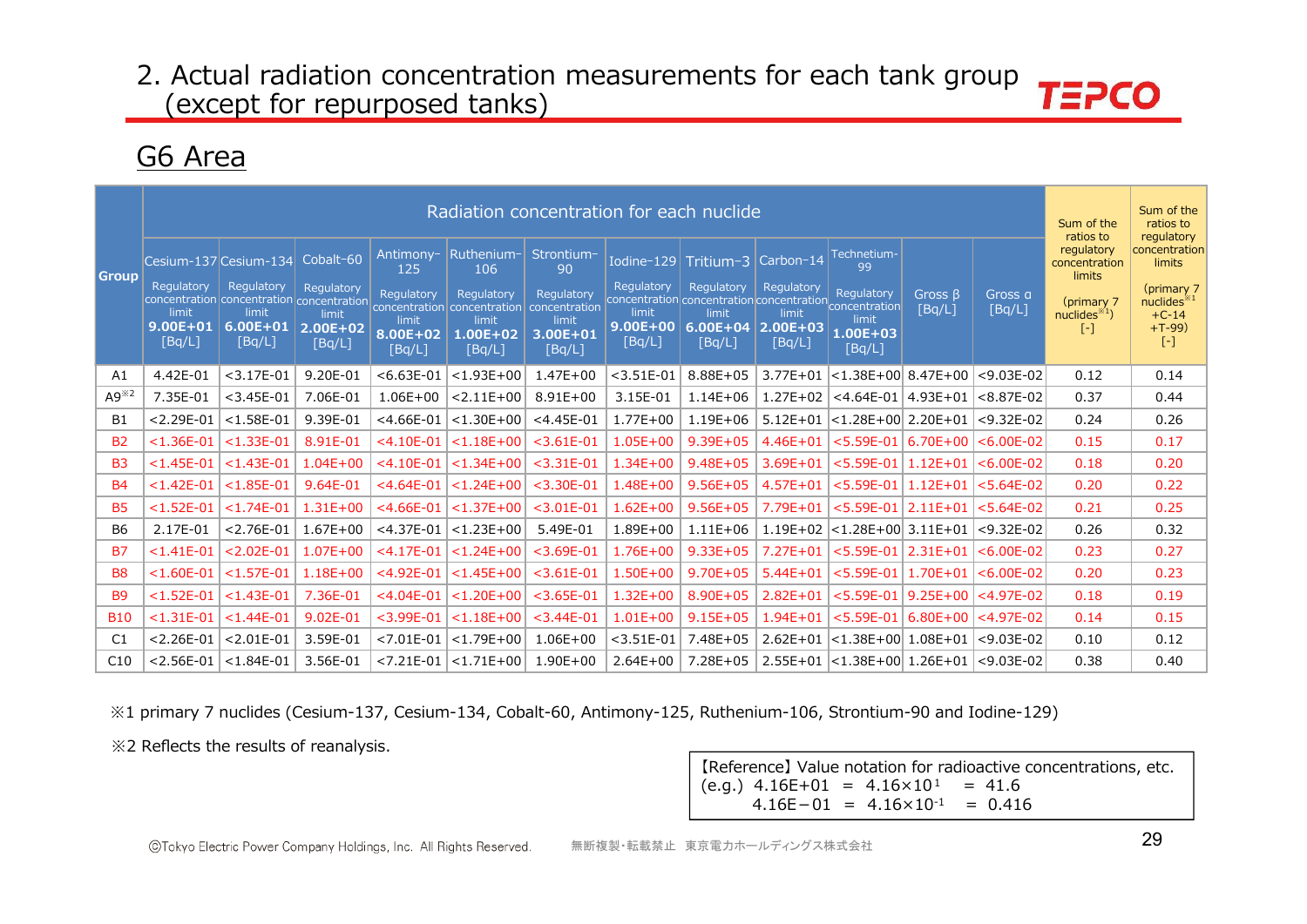### G6 Area

|                |                                               |                                  |                                               |                                           |                                                                                                                    | Radiation concentration for each nuclide                   |                                               |                                                                                            |                                               |                                                                       |                         |                          | Sum of the<br>ratios to                        | Sum of the<br>ratios to<br>regulatory                    |
|----------------|-----------------------------------------------|----------------------------------|-----------------------------------------------|-------------------------------------------|--------------------------------------------------------------------------------------------------------------------|------------------------------------------------------------|-----------------------------------------------|--------------------------------------------------------------------------------------------|-----------------------------------------------|-----------------------------------------------------------------------|-------------------------|--------------------------|------------------------------------------------|----------------------------------------------------------|
|                |                                               | Cesium-137 Cesium-134            | Cobalt-60                                     | Antimony-<br>125                          | Ruthenium-<br>106                                                                                                  | Strontium-<br>90                                           |                                               | Iodine-129 Tritium-3                                                                       | Carbon-14                                     | Technetium-<br>99                                                     |                         |                          | regulatory<br>concentration                    | concentration<br>limits                                  |
| Group          | Regulatory<br>limit<br>$9.00E + 01$<br>[Bq/L] | Regulatory<br>6.00E+01<br>[Bq/L] | Regulatory<br>limit<br>$2.00E + 02$<br>[Bq/L] | Regulatory<br>limit<br>8.00E+02<br>[Bq/L] | Regulatory<br>concentration concentration concentration concentration concentration<br>limit<br>1.00E+02<br>[Bq/L] | Regulatory<br>concentration<br>limit<br>3.00E+01<br>[Bq/L] | Regulatory<br>limit<br>$9.00E + 00$<br>[Bq/L] | Regulatory<br>concentration concentration concentration<br>limit<br>$6.00E + 04$<br>[Bq/L] | Regulatory<br>limit<br>$2.00E + 03$<br>[Bq/L] | <b>Regulatory</b><br>concentration<br>limit<br>$1.00E + 03$<br>[Bq/L] | Gross $\beta$<br>[Bq/L] | Gross a<br>[Bq/L]        | limits<br>(primary 7)<br>$nuclees3$ )<br>$[-]$ | (primary 7<br>nuclides $*1$<br>$+C-14$<br>$+T-99$<br>[-] |
| D1             | $< 1.27E - 01$                                | $< 1.42E - 01$                   | 4.74E-01                                      | $<$ 4.32E-01                              | $< 1.35E + 00$                                                                                                     | $2.24E + 00$                                               | $< 2.32E - 01$                                | $6.37E + 05$                                                                               | $2.39E + 01$                                  | <1.68E+00  9.65E+00  <6.00E-02                                        |                         |                          | 0.12                                           | 0.13                                                     |
| D <sub>2</sub> | $< 1.35E - 01$                                | $< 1.22E - 01$                   | 3.56E-01                                      | $<$ 4.13E-01                              | $< 1.02E + 00$                                                                                                     | $<$ 3.57E-01                                               | 5.68E-01                                      | $6.61E + 05$                                                                               | $3.23E + 01$                                  | $<$ 5.78E-01                                                          |                         | $1.24E+01$ $ <$ 5.36E-02 | 0.09                                           | 0.11                                                     |
| D <sub>3</sub> | $< 1.28E - 01$                                | $<$ 1.92E-01                     | 2.72E-01                                      | 4.90E-01                                  | $< 1.11E + 00$                                                                                                     | $<$ 3.40E-01                                               | 7.56E-01                                      | $7.32E + 05$                                                                               | $3.25E + 01$                                  | $<$ 5.78E-01   1.22E+01                                               |                         | $< 5.36E - 02$           | 0.11                                           | 0.13                                                     |
| D <sub>4</sub> | $< 1.28E - 01$                                | $< 1.44E - 01$                   | 2.78E-01                                      | $<$ 4.47E-01                              | $< 1.13E + 00$                                                                                                     | $<$ 3.31E-01                                               | 8.35E-01                                      | $8.16E + 05$                                                                               | $5.20E + 01$                                  | $<$ 5.09E-01   1.45E+01   <5.36E-02                                   |                         |                          | 0.12                                           | 0.15                                                     |
| D5             | $< 1.33E - 01$                                | $< 1.40E - 01$                   | 4.13E-01                                      | $<$ 4.07E-01                              | $<$ 1.10E+00                                                                                                       | $<$ 3.24E-01                                               | $1.21E + 00$                                  | $8.56E + 05$                                                                               | $5.00E + 01$                                  | $<$ 5.09E-01   1.35E+01 $ $ < 5.36E-02                                |                         |                          | 0.16                                           | 0.19                                                     |
| D6             | $< 1.48E - 01$                                | $< 2.22E - 01$                   | 4.31E-01                                      | 7.42E-01                                  | $< 1.34E + 00$                                                                                                     | $1.21E + 00$                                               | $1.34E + 00$                                  | $9.35E + 05$                                                                               |                                               | $4.79E+01$ < $1.68E+00$ 2.19E + 01 < 6.00E - 02                       |                         |                          | 0.21                                           | 0.24                                                     |
| D7             | $< 1.39E - 01$                                | $< 1.23E - 01$                   | 3.88E-01                                      | $<$ 4.72E-01                              | $< 1.21E + 00$                                                                                                     | $<$ 3.59E-01                                               | $1.67E + 00$                                  | $8.54E + 05$                                                                               | $3.90E + 01$                                  | $< 5.09E - 01$                                                        | $1.28E+01$              | $ <$ 6.62E-02            | 0.22                                           | 0.24                                                     |
| D <sub>8</sub> | $< 1.43E - 01$                                | $< 1.45E - 01$                   | 3.41E-01                                      | $<$ 4.43E-01                              | $< 1.23E + 00$                                                                                                     | $<$ 3.61E-01                                               | $1.64E + 00$                                  | $8.46E + 05$                                                                               | $4.76E + 01$                                  | $<$ 5.09E-01   1.21E+01                                               |                         | $< 6.62E - 02$           | 0.21                                           | 0.24                                                     |
| D <sub>9</sub> | $< 1.48E - 01$                                | $<$ 3.17E-01                     | 4.39E-01                                      | $< 6.04E - 01$                            | $< 1.38E + 00$                                                                                                     | $<$ 3.96E-01                                               | $1.21E + 00$                                  | $8.08E + 05$                                                                               | 4.14E+01                                      | <5.78E-01   1.77E+01   <6.32E-02                                      |                         |                          | 0.17                                           | 0.19                                                     |

※1 primary 7 nuclides (Cesium-137, Cesium-134, Cobalt-60, Antimony-125, Ruthenium-106, Strontium-90 and Iodine-129)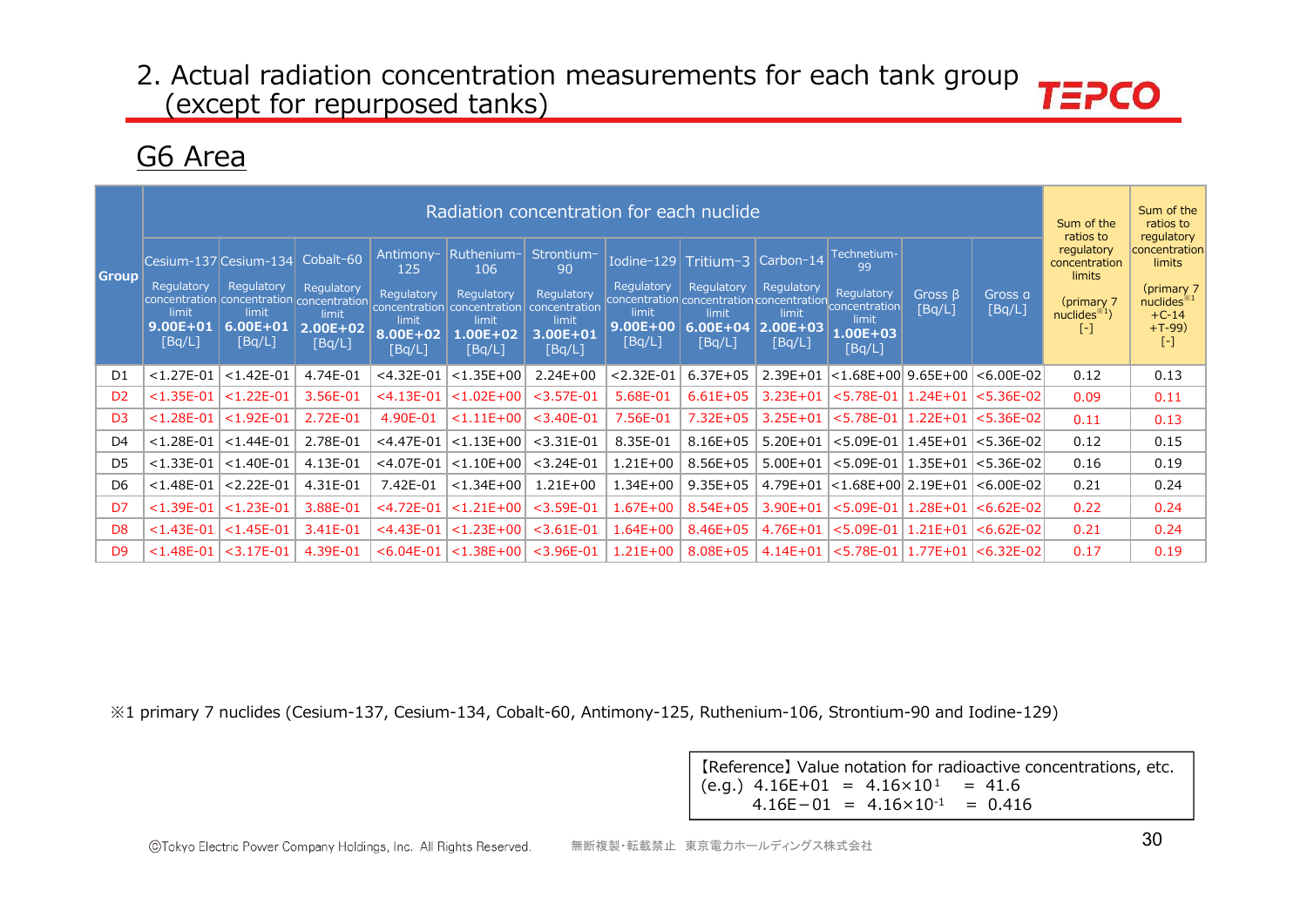### G7 Area

| <b>Group</b> | Cesium-137<br>Regulatory<br>concentration<br>limit<br>$9.00E + 01$<br>[Bq/L] | Cesium-134<br>Regulatory<br>concentration<br>limit<br>$6.00E + 01$<br>[Bq/L] | Cobalt-60<br>Regulatory<br>concentration<br>limit.<br>$2.00E + 02$<br>[Bq/L] | Radiation concentration for each nuclide<br>Regulatory<br>concentration<br>limit<br>8.00E+02<br>[Bq/L] | Antimony-125   Ruthenium-106   Strontium-90<br>Regulatory<br>concentration<br>limit<br>$1.00E + 02$<br>[Bq/L] | Regulatory<br>concentration<br>limit.<br>$3.00E + 01$<br>[Bq/L] | Iodine-129<br>Regulatory<br>concentration<br>limit<br>$9.00E + 00$<br>[Bq/L] | Tritium-3<br>Regulatory<br>concentration<br>limit<br>$6.00E + 04$<br>[Bq/L] | Gross $\beta$<br>[Bq/L] | Sum of the<br>ratios to<br>regulatory<br>concentration<br>limits<br>(primary 7)<br>nuclees <sup>381</sup><br>$\left[ -\right]$ |
|--------------|------------------------------------------------------------------------------|------------------------------------------------------------------------------|------------------------------------------------------------------------------|--------------------------------------------------------------------------------------------------------|---------------------------------------------------------------------------------------------------------------|-----------------------------------------------------------------|------------------------------------------------------------------------------|-----------------------------------------------------------------------------|-------------------------|--------------------------------------------------------------------------------------------------------------------------------|
| B1           | 4.87E-01                                                                     | $< 2.86E - 01$                                                               | 5.40E-01                                                                     | $1.04E + 02$                                                                                           | $< 8.86E - 01$                                                                                                | $2.24E+00$                                                      | $2.17E + 01$                                                                 | $5.24E + 05$                                                                | 1.37E+02                | 2.63                                                                                                                           |

# H1 Area

|                         | $4.62E + 00$   | 5.03E-01       | 9.35E-01     | .78E+01      | 2.19E+00     | $.68E + 00$  | $3.75E + 01$ | $9.06E + 05$ | $.56E+01$    | 4.33 |
|-------------------------|----------------|----------------|--------------|--------------|--------------|--------------|--------------|--------------|--------------|------|
|                         | $.91E+00$      | .85E-01        | .12E+00      | $5.29E + 00$ | $3.07E + 00$ | l.86E+00     | $9.02E + 00$ | 2.50E+06     | $3.80E + 01$ | 1.13 |
| $F1^{*2}$               | $< 6.98E - 02$ | $< 8.60E - 02$ | $2.25E + 00$ | $.41E + 00$  | $2.13E + 00$ | $.41F + 01$  | $.99E + 01$  | 4.70E+05     | $5.05E + 01$ |      |
| $GS^{\divideontimes 2}$ | .05E-01        | $< 1.02E - 01$ | .21E+00      | 8.26E-01     | 8.49E-01     | $8.55E + 00$ | $6.89E + 00$ | $5.28E + 05$ | $3.14E + 01$ | 1.07 |

※1 primary 7 nuclides (Cesium-137, Cesium-134, Cobalt-60, Antimony-125, Ruthenium-106, Strontium-90 and Iodine-129)

※2 ALPS treated water was additionally transferred to this area after measuring the radiation concentration. Above data were measured before the additional transfer.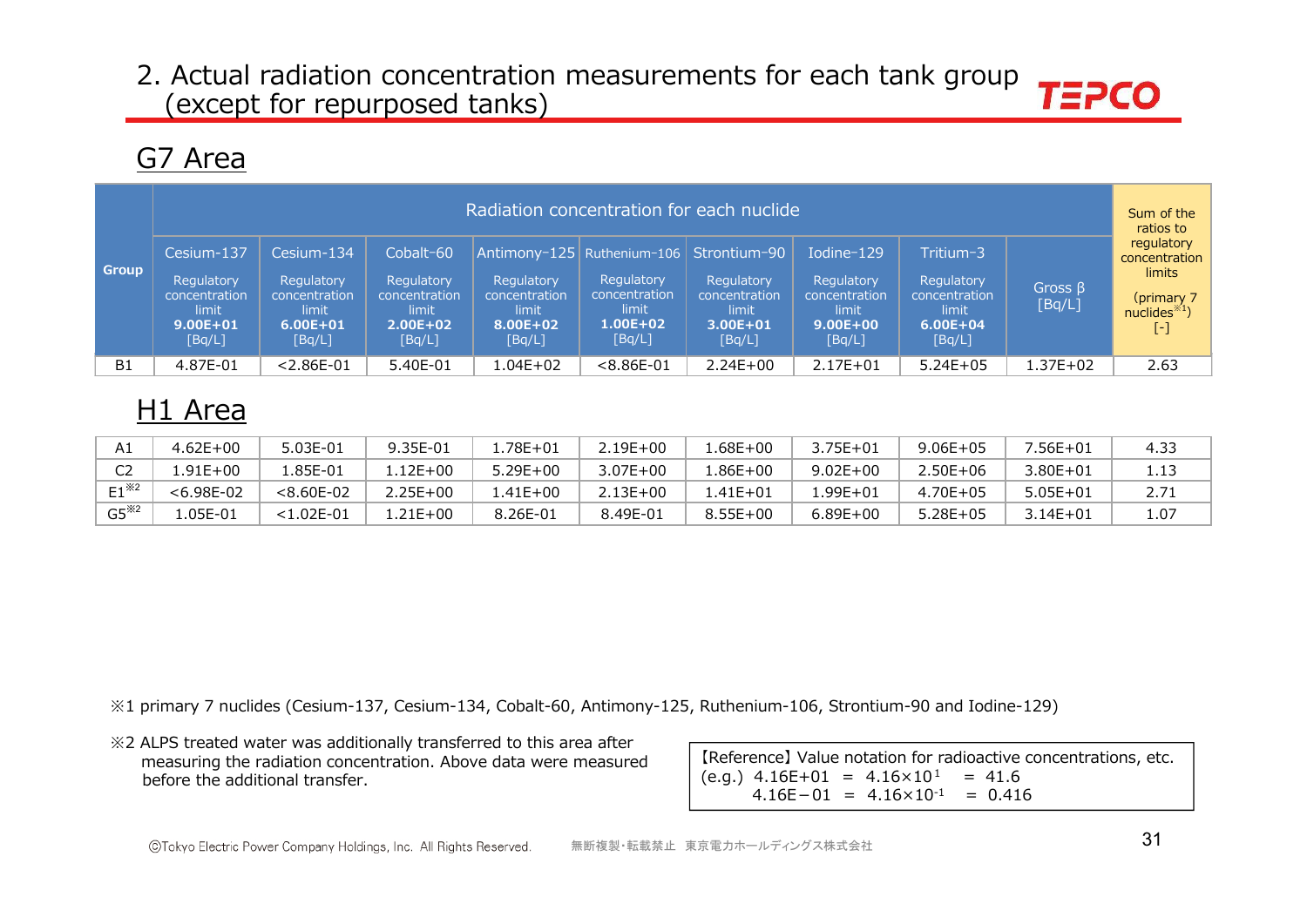### **H1 East Area**

|                 |                                               |                                                                    |                                                            |                                                               |                                                                                                                                         | Radiation concentration for each nuclide                                           |                                               |                                                                                                                                  |                                                            |                                                                    |                         |                                 | Sum of the<br>ratios to                                                       | Sum of the<br>ratios to<br>regulatory                                                           |
|-----------------|-----------------------------------------------|--------------------------------------------------------------------|------------------------------------------------------------|---------------------------------------------------------------|-----------------------------------------------------------------------------------------------------------------------------------------|------------------------------------------------------------------------------------|-----------------------------------------------|----------------------------------------------------------------------------------------------------------------------------------|------------------------------------------------------------|--------------------------------------------------------------------|-------------------------|---------------------------------|-------------------------------------------------------------------------------|-------------------------------------------------------------------------------------------------|
| <b>Group</b>    | Regulatory<br>limit<br>$9.00E + 01$<br>[Bq/L] | Cesium-137 Cesium-134<br>Regulatory<br>limit<br>6.00E+01<br>[Bq/L] | Cobalt-60<br>Regulatory<br>limit<br>$2.00E + 02$<br>[Bq/L] | Antimony-<br>125<br>Regulatory<br>limit<br>8.00E+02<br>[Bq/L] | Ruthenium-<br>106<br>Regulatory<br>concentration concentration concentration concentration concentration<br>limit<br>1.00E+02<br>[Bq/L] | Strontium-<br>90<br>Regulatory<br>concentration<br>limit<br>$3.00E + 01$<br>[Bq/L] | Regulatory<br>limit<br>$9.00E + 00$<br>[Bq/L] | Iodine-129 Tritium-3<br>Regulatory<br>concentration concentration concentration concentration<br>limit<br>$6.00E + 04$<br>[Bq/L] | Carbon-14<br>Regulatory<br>limit<br>$2.00E + 03$<br>[Bq/L] | Technetium-<br>99<br>Regulatory<br>limit<br>$1.00E + 03$<br>[Bq/L] | Gross $\beta$<br>[Bq/L] | Gross a<br>[Bq/L]               | regulatory<br>concentration<br>limits<br>(primary 7<br>nuclides $*1$<br>$[-]$ | concentration<br>limits<br>(primary 7<br>nuclees <sup>34</sup><br>$+C-14$<br>$+T-99$<br>$[ - ]$ |
| A1              | $1.05E + 00$                                  | $<$ 1.55E-01                                                       | 5.52E-01                                                   | $<$ 4.39E-01                                                  | $< 1.28E + 00$                                                                                                                          | 8.25E-01                                                                           | $6.13E + 00$                                  | $2.21E + 05$                                                                                                                     | $\qquad \qquad$                                            | $\hspace{0.1mm}-\hspace{0.1mm}$                                    | $1.14E + 01$            | $\overline{\phantom{0}}$        | 0.74                                                                          |                                                                                                 |
| $A1^{*2}$       | 4.96E-01                                      | $< 2.07E - 01$                                                     | 9.12E-01                                                   | $<$ 4.47E-01                                                  | $< 1.15E + 00$                                                                                                                          | $4.42E + 00$                                                                       | $3.84E + 00$                                  | $1.94E + 05$                                                                                                                     | $1.42E + 01$                                               | $ $ <1.02E+00 $ $                                                  | $1.32E + 01$            | $ $ <5.36E-02 $ $               | 0.60                                                                          | 0.61                                                                                            |
| A <sup>4</sup>  | 7.16E-01                                      | $< 1.83E - 01$                                                     | 7.10E-01                                                   | $<$ 4.80E-01                                                  | $< 1.23E + 00$                                                                                                                          | 6.87E-01                                                                           | $5.65E + 00$                                  | $2.64E + 05$                                                                                                                     | $\hspace{0.05cm}$                                          | $\hspace{0.05cm}$                                                  | $1.89E + 01$            | $\qquad \qquad$                 | 0.68                                                                          |                                                                                                 |
| A7              | 7.32E-01                                      | $< 2.66E - 01$                                                     | 6.05E-01                                                   | $<$ 4.13E-01                                                  | $1.96E + 00$                                                                                                                            | 7.83E-01                                                                           | $5.19E + 00$                                  | $2.71E + 05$                                                                                                                     | $\hspace{0.1mm}-\hspace{0.1mm}$                            | $\hspace{0.05cm}$                                                  | $1.91E + 01$            | $\hspace{0.1mm}-\hspace{0.1mm}$ | 0.64                                                                          |                                                                                                 |
| <b>B1</b>       | 5.35E-01                                      | $< 2.68E - 01$                                                     | 4.12E-01                                                   | $<$ 4.18E-01                                                  | $< 1.29E + 00$                                                                                                                          | 4.12E-01                                                                           | $4.71E + 00$                                  | $2.33E + 05$                                                                                                                     | $\overline{\phantom{m}}$                                   | $\hspace{0.1mm}-\hspace{0.1mm}$                                    | $1.02E + 01$            |                                 | 0.56                                                                          |                                                                                                 |
| B <sub>3</sub>  | 6.58E-01                                      | $<$ 3.02E-01                                                       | 7.89E-01                                                   | $<$ 4.36E-01                                                  | $< 1.46E + 00$                                                                                                                          | 7.15E-01                                                                           | $5.34E + 00$                                  | $2.52E + 05$                                                                                                                     | $\overbrace{\phantom{12333}}$                              | $\hspace{0.1mm}-\hspace{0.1mm}$                                    | $1.56E + 01$            | $\overline{\phantom{0}}$        | 0.65                                                                          |                                                                                                 |
| B <sub>5</sub>  | 8.22E-01                                      | $< 1.46E - 01$                                                     | 6.84E-01                                                   | $< 5.49E - 01$                                                | $< 1.23E + 00$                                                                                                                          | 9.06E-01                                                                           | $5.72E + 00$                                  | $2.64E + 05$                                                                                                                     |                                                            | $\hspace{0.05cm}$                                                  | $1.84E + 01$            | $\overline{\phantom{0}}$        | 0.69                                                                          |                                                                                                 |
| <b>B7</b>       | $6.02E - 01$                                  | $< 2.18E - 01$                                                     | 7.54E-01                                                   | $<$ 4.40E-01                                                  | $< 1.19E + 00$                                                                                                                          | 9.67E-01                                                                           | $5.59E + 00$                                  | $2.68E + 05$                                                                                                                     | $\hspace{0.05cm}$                                          | $\hspace{0.05cm}$                                                  | $1.45E + 01$            | $\overline{\phantom{0}}$        | 0.68                                                                          |                                                                                                 |
| C1              | 6.82E-01                                      | $< 1.61E - 01$                                                     | 4.39E-01                                                   | $<$ 4.67E-01                                                  | $< 1.27E + 00$                                                                                                                          | 3.05E-01                                                                           | $7.01E + 00$                                  | $1.90E + 05$                                                                                                                     | $\hspace{0.05cm}$                                          | $\hspace{0.1mm}-\hspace{0.1mm}$                                    | $8.20E + 00$            | $\overline{\phantom{0}}$        | 0.82                                                                          |                                                                                                 |
| C <sub>3</sub>  | 7.33E-01                                      | $< 1.48E - 01$                                                     | 8.03E-01                                                   | $<$ 4.72E-01                                                  | $< 1.34E + 00$                                                                                                                          | 5.56E-01                                                                           | $5.24E + 00$                                  | $2.40E + 05$                                                                                                                     | $\hspace{0.05cm}$                                          | $\hspace{0.1mm}-\hspace{0.1mm}$                                    | $1.86E + 01$            | $\overline{\phantom{0}}$        | 0.63                                                                          |                                                                                                 |
| C <sub>6</sub>  | 6.87E-01                                      | $< 2.18E - 01$                                                     | $1.03E + 00$                                               | 5.34E-01                                                      | $< 1.24E + 00$                                                                                                                          | 1.56E-01                                                                           | $3.99E + 00$                                  | $2.62E + 05$                                                                                                                     | $\overbrace{\phantom{12333}}$                              | $\hspace{0.1mm}-\hspace{0.1mm}$                                    | $1.73E + 01$            | $\overline{\phantom{0}}$        | 0.48                                                                          |                                                                                                 |
| C <sub>8</sub>  | 5.83E-01                                      | $< 1.19E - 01$                                                     | 9.61E-01                                                   | $<$ 4.18E-01                                                  | $< 1.20E + 00$                                                                                                                          | 1.44E-01                                                                           | $3.98E + 00$                                  | $2.56E + 05$                                                                                                                     | $\qquad \qquad$                                            | $\hspace{0.05cm}$                                                  | $1.74E + 01$            | $\qquad \qquad$                 | 0.47                                                                          |                                                                                                 |
| $C8^{\times 2}$ | 4.67E-01                                      | $< 2.15E - 01$                                                     | 8.59E-01                                                   |                                                               | $<$ 6.45E-01 $ $ < 1.95E+00 $ $                                                                                                         | $< 5.11E-01$                                                                       | $2.80E + 00$                                  | $2.40E + 05$                                                                                                                     | $1.51E + 01$                                               | $1.49E + 01$                                                       | $2.15E + 01$            | $\overline{\phantom{0}}$        | 0.36                                                                          | 0.38                                                                                            |

※1 primary 7 nuclides (Cesium-137, Cesium-134, Cobalt-60, Antimony-125, Ruthenium-106, Strontium-90 and Iodine-129)

※2 Concentrations of Carbon-14 and Technetium-99 which affect the concentration of Gross β were additionally measured.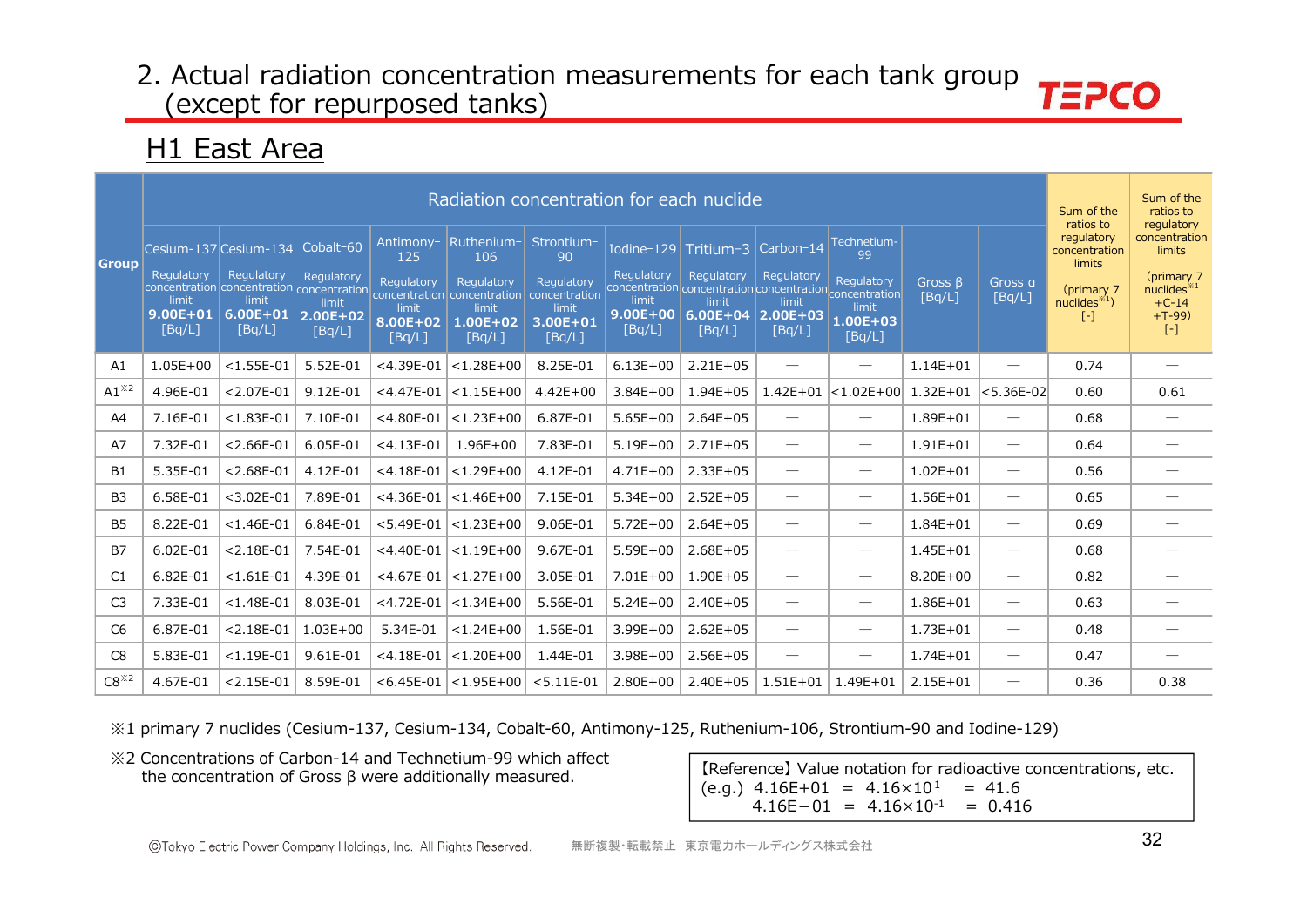### H2 Area

|                         |                                                                        |                                                                                                      |                                                            |                                                               | Radiation concentration for each nuclide                                        |                                                                                    |                                                                                                                        |                                                            |                                                                                                                                                                                                                                                                                                                                                                                               |                                                                    |                         |                                 | Sum of the<br>ratios to                                                          | Sum of the<br>ratios to<br>regulatory                                                           |
|-------------------------|------------------------------------------------------------------------|------------------------------------------------------------------------------------------------------|------------------------------------------------------------|---------------------------------------------------------------|---------------------------------------------------------------------------------|------------------------------------------------------------------------------------|------------------------------------------------------------------------------------------------------------------------|------------------------------------------------------------|-----------------------------------------------------------------------------------------------------------------------------------------------------------------------------------------------------------------------------------------------------------------------------------------------------------------------------------------------------------------------------------------------|--------------------------------------------------------------------|-------------------------|---------------------------------|----------------------------------------------------------------------------------|-------------------------------------------------------------------------------------------------|
| <b>Group</b>            | Cesium-137 Cesium-134<br>Regulatory<br>limit<br>$9.00E + 01$<br>[Bq/L] | Regulatory<br>concentration concentration concentration concentration<br>limit<br>6.00E+01<br>[Bq/L] | Cobalt-60<br>Requlatory<br>limit<br>$2.00E + 02$<br>[Bq/L] | Antimony-<br>125<br>Regulatory<br>limit<br>8.00E+02<br>[Bq/L] | Ruthenium-<br>106<br>Regulatory<br>concentration<br>limit<br>1.00E+02<br>[Bq/L] | Strontium-<br>90<br>Regulatory<br>concentration<br>limit<br>$3.00E + 01$<br>[Bq/L] | Iodine-129<br>Regulatory<br>concentration concentration concentration concentration<br>limit<br>$9.00E + 00$<br>[Bq/L] | Tritium-3<br>Regulatory<br>limit<br>$6.00E + 04$<br>[Bq/L] | Carbon-14<br>Regulatory<br>limit<br>$2.00E + 03$<br>[Bq/L]                                                                                                                                                                                                                                                                                                                                    | Technetium-<br>99<br>Regulatory<br>limit<br>$1.00E + 03$<br>[Bq/L] | Gross $\beta$<br>[Bq/L] | Gross a<br>[Bq/L]               | regulatory<br>concentration<br>limits<br>(primary 7<br>$nuclees^{*1}$<br>$[ - ]$ | concentration<br>limits<br>(primary 7<br>nuclees <sup>34</sup><br>$+C-14$<br>$+T-99$<br>$[ - ]$ |
| A1                      | 1.03E-01                                                               | $< 1.82E - 01$                                                                                       | 3.78E-01                                                   | 6.75E-01                                                      | $< 9.73E - 01$                                                                  | 4.64E-01                                                                           | $8.33E + 00$                                                                                                           | $1.07E + 06$                                               |                                                                                                                                                                                                                                                                                                                                                                                               | $\hspace{0.05cm}$                                                  | $2.46E + 01$            | $\overline{\phantom{m}}$        | 0.96                                                                             |                                                                                                 |
| $A1^{\times 2}$         | $< 2.46E - 01$                                                         | $<$ 4.27E-01                                                                                         | 2.30E-01                                                   | $< 6.57E - 01$                                                | $< 1.69E + 00$                                                                  | $6.17E + 00$                                                                       | $5.23E+00$                                                                                                             | $9.40E + 05$                                               | $1.08E + 02$                                                                                                                                                                                                                                                                                                                                                                                  | $< 9.58E - 01$                                                     | $4.21E + 01$            | $\overbrace{\phantom{13333}}$   | 0.82                                                                             | 0.87                                                                                            |
| A5                      | 1.90E-01                                                               | $< 1.78E - 01$                                                                                       | 5.72E-01                                                   | 5.83E-01                                                      | $< 1.00E + 00$                                                                  | $< 7.19E - 02$                                                                     | $3.72E + 00$                                                                                                           | $2.76E + 05$                                               |                                                                                                                                                                                                                                                                                                                                                                                               | $\hspace{0.1mm}-\hspace{0.1mm}$                                    | $6.59E + 00$            |                                 | 0.43                                                                             | $\hspace{0.05cm}$                                                                               |
| <b>B1</b>               | 3.11E-01                                                               | $< 2.22E - 01$                                                                                       | $1.62E + 00$                                               | $1.05E + 00$                                                  | 7.70E+00                                                                        | 3.25E-01                                                                           | $9.09E + 00$                                                                                                           | $3.42E + 05$                                               | $\hspace{0.1mm}-\hspace{0.1mm}$                                                                                                                                                                                                                                                                                                                                                               | $\hspace{0.1mm}-\hspace{0.1mm}$                                    | $2.11E + 01$            | $\hspace{0.1mm}-\hspace{0.1mm}$ | 1.11                                                                             | $\hspace{0.05cm}$                                                                               |
| $B1^{\times 2}$         | 2.91E-01                                                               | $< 2.95E - 01$                                                                                       | $1.17E + 00$                                               | $<$ 4.57E-01                                                  | $1.85E + 00$                                                                    | $3.32E + 00$                                                                       | $5.85E+00$                                                                                                             | $2.95E + 05$                                               | $2.22E + 01$                                                                                                                                                                                                                                                                                                                                                                                  | $1.26E + 01$                                                       |                         | $2.62E+01$ < 5.36E-02           | 0.79                                                                             | 0.82                                                                                            |
| <b>B4</b>               | 3.74E-01                                                               | $< 1.20E - 01$                                                                                       | 5.53E-01                                                   | 6.32E-01                                                      | $< 9.44E - 01$                                                                  | 1.14E-01                                                                           | $1.39E + 00$                                                                                                           | $1.96E + 05$                                               | $\overline{\phantom{0}}$                                                                                                                                                                                                                                                                                                                                                                      | $\hspace{0.05cm}$                                                  | $6.12E + 00$            | $\overline{\phantom{0}}$        | 0.18                                                                             | $\overbrace{\phantom{13333}}$                                                                   |
| C1                      | $1.06E + 00$                                                           | $< 1.58E - 01$                                                                                       | 5.87E-01                                                   | 7.23E-01                                                      | $<$ 9.29E-01                                                                    | $< 5.93E - 02$                                                                     | $6.90E + 00$                                                                                                           | $6.41E + 05$                                               | $\hspace{1.0cm} \overline{\hspace{1.0cm} \hspace{1.0cm} \hspace{1.0cm} } \hspace{1.0cm} \hspace{1.0cm} \overline{\hspace{1.0cm} \hspace{1.0cm} \hspace{1.0cm} } \hspace{1.0cm} \hspace{1.0cm} \overline{\hspace{1.0cm} \hspace{1.0cm} \hspace{1.0cm} } \hspace{1.0cm} \hspace{1.0cm} \overline{\hspace{1.0cm} \hspace{1.0cm} \hspace{1.0cm} } \hspace{1.0cm} \hspace{1.0cm} \hspace{1.0cm} }$ | $\hspace{0.1mm}-\hspace{0.1mm}$                                    | $1.54E + 01$            |                                 | 0.80                                                                             | $\overbrace{\phantom{13333}}$                                                                   |
| $C1^{\divideontimes 2}$ | 8.72E-01                                                               | $< 2.17E - 01$                                                                                       | 2.68E-01                                                   | $<$ 4.39E-01                                                  | $< 1.31E + 00$                                                                  | $2.47E + 00$                                                                       | $6.25E + 00$                                                                                                           | $5.57E + 05$                                               | $5.93E + 01$                                                                                                                                                                                                                                                                                                                                                                                  | $ $ <1.23E+00 $ $ 1.96E+01                                         |                         | $ 5.36E-02$                     | 0.81                                                                             | 0.84                                                                                            |
| C <sub>2</sub>          | $1.04E + 00$                                                           | 2.34E-01                                                                                             | 5.46E-01                                                   | 5.40E-01                                                      | $< 7.57E - 01$                                                                  | $< 2.28E - 01$                                                                     | $5.22E + 00$                                                                                                           | $4.62E + 05$                                               | $\hspace{1.0cm} \overline{\hspace{1.0cm} \hspace{1.0cm} \hspace{1.0cm} } \hspace{1.0cm} \hspace{1.0cm} \overline{\hspace{1.0cm} \hspace{1.0cm} \hspace{1.0cm} } \hspace{1.0cm} \hspace{1.0cm} \overline{\hspace{1.0cm} \hspace{1.0cm} \hspace{1.0cm} } \hspace{1.0cm} \hspace{1.0cm} \overline{\hspace{1.0cm} \hspace{1.0cm} \hspace{1.0cm} } \hspace{1.0cm} \hspace{1.0cm} \hspace{1.0cm} }$ | $\hspace{0.1mm}-\hspace{0.1mm}$                                    | $1.56E + 01$            | $\qquad \qquad$                 | 0.61                                                                             | $\hspace{0.05cm}$                                                                               |
| C <sub>4</sub>          | 4.94E-01                                                               | $< 2.05E - 01$                                                                                       | 6.32E-01                                                   | 7.17E-01                                                      | $<$ 9.37E-01                                                                    | $< 5.60E - 02$                                                                     | $5.46E + 00$                                                                                                           | $3.65E + 05$                                               | $\overline{\phantom{m}}$                                                                                                                                                                                                                                                                                                                                                                      | $\hspace{0.1mm}-\hspace{0.1mm}$                                    | $1.00E + 01$            | $\overbrace{\phantom{13333}}$   | 0.63                                                                             |                                                                                                 |
| D <sub>1</sub>          | 3.56E-01                                                               | $< 1.48E - 01$                                                                                       | 6.40E-01                                                   | 6.82E-01                                                      | $7.72E + 00$                                                                    | $< 8.42E - 02$                                                                     | $2.82E+00$                                                                                                             | $5.04E + 05$                                               | $\hspace{0.1mm}-\hspace{0.1mm}$                                                                                                                                                                                                                                                                                                                                                               | $\hspace{0.1mm}-\hspace{0.1mm}$                                    | $1.23E + 01$            | $\overbrace{\phantom{12333}}$   | 0.40                                                                             | $\overbrace{\phantom{13333}}$                                                                   |
| $D1^{*2}$               | 4.46E-01                                                               | $< 2.64E - 01$                                                                                       | 4.17E-01                                                   | $<$ 4.19E-01                                                  | $< 1.22E + 00$                                                                  | $2.84E + 00$                                                                       | $2.69E + 00$                                                                                                           | $4.41E + 05$                                               | $1.40E + 01$                                                                                                                                                                                                                                                                                                                                                                                  | $ $ <1.23E+00 $ $ 1.04E+01                                         |                         | $ <$ 6.54E-02 $ $               | 0.42                                                                             | 0.43                                                                                            |
| D <sub>3</sub>          | 3.14E-01                                                               | $< 1.26E - 01$                                                                                       | 8.76E-01                                                   | 6.02E-01                                                      | $6.50E + 00$                                                                    | 2.25E-01                                                                           | $4.51E+00$                                                                                                             | $4.54E + 05$                                               |                                                                                                                                                                                                                                                                                                                                                                                               |                                                                    | $1.61E + 01$            |                                 | 0.58                                                                             |                                                                                                 |

※1 primary 7 nuclides (Cesium-137, Cesium-134, Cobalt-60, Antimony-125, Ruthenium-106, Strontium-90 and Iodine-129)

※2 Concentrations of Carbon-14 and Technetium-99 which affect the concentration of Gross β were additionally measured.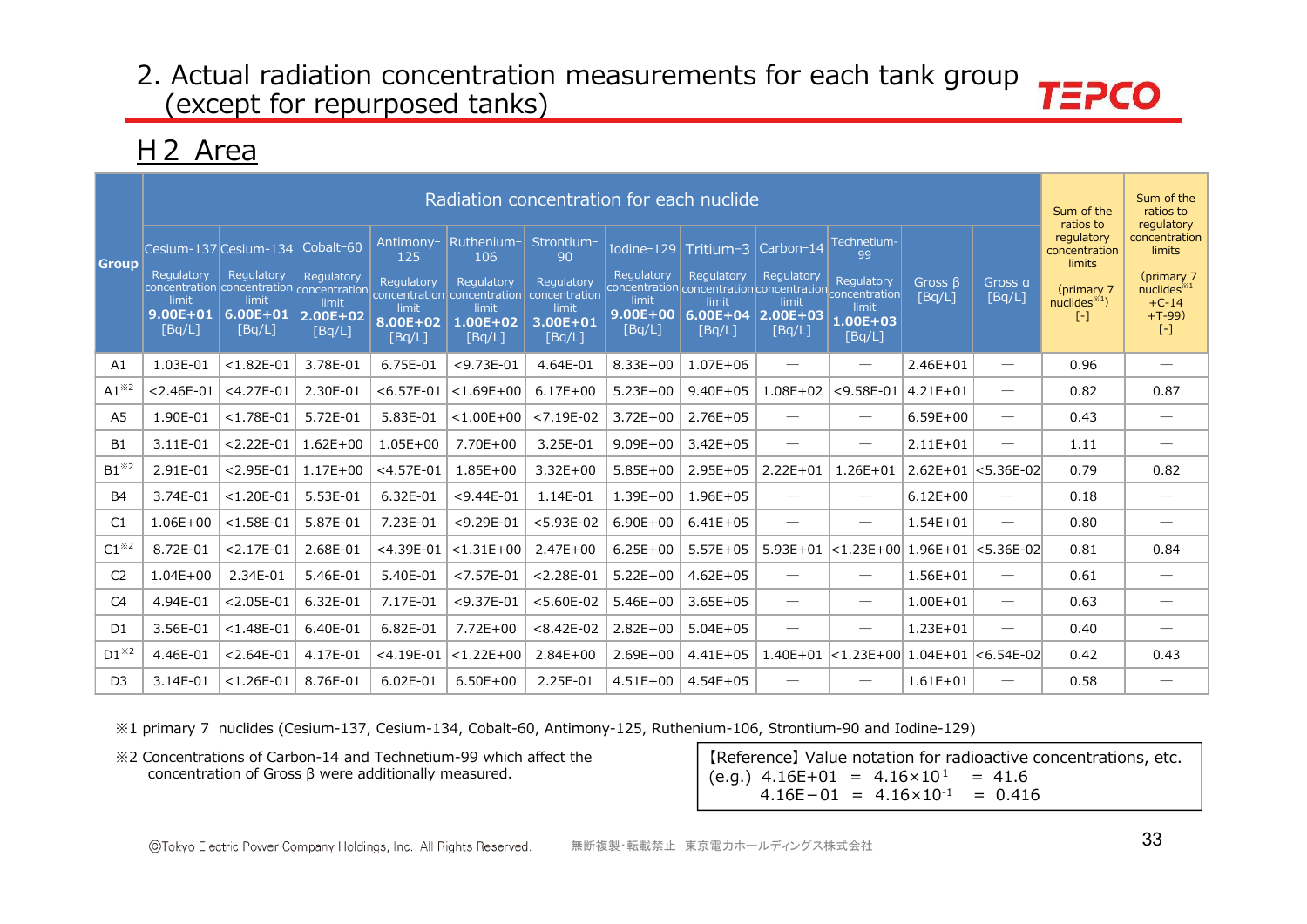### H2 Area

|                 |                                                                        |                                                                                            |                                                            |                                                                   | Radiation concentration for each nuclide                                                      |                                                                                       |                                               |                                                                                                                    |                                                            |                                                                                 |                   |                               | Sum of the<br>ratios to                                                                | Sum of the<br>ratios to<br>regulatory                                                            |
|-----------------|------------------------------------------------------------------------|--------------------------------------------------------------------------------------------|------------------------------------------------------------|-------------------------------------------------------------------|-----------------------------------------------------------------------------------------------|---------------------------------------------------------------------------------------|-----------------------------------------------|--------------------------------------------------------------------------------------------------------------------|------------------------------------------------------------|---------------------------------------------------------------------------------|-------------------|-------------------------------|----------------------------------------------------------------------------------------|--------------------------------------------------------------------------------------------------|
| <b>Group</b>    | Cesium-137 Cesium-134<br>Regulatory<br>limit<br>$9.00E + 01$<br>[Bq/L] | Regulatory<br>concentration concentration concentration<br>limit<br>$6.00E + 01$<br>[Bq/L] | Cobalt-60<br>Regulatory<br>limit<br>$2.00E + 02$<br>[Bq/L] | Antimony-<br>125<br>Regulatory<br>limit<br>$8.00E + 02$<br>[Bq/L] | Ruthenium-<br>106<br>Regulatory<br>concentration concentration<br>limit<br>1.00E+02<br>[Bq/L] | Strontium-<br>90<br><b>Regulatory</b><br>concentration<br>limit<br>3.00E+01<br>[Bq/L] | Regulatory<br>limit<br>$9.00E + 00$<br>[Bq/L] | Iodine-129 Tritium-3<br>Regulatory<br>concentration concentration concentration<br>limit<br>$6.00E + 04$<br>[Bq/L] | Carbon-14<br>Regulatory<br>limit<br>$2.00E + 03$<br>[Bq/L] | Technetium-<br>99<br>Regulatory<br>concentration<br>limit<br>1.00E+03<br>[Bq/L] | Gross B<br>[Bq/L] | Gross a<br>[Bq/L]             | regulatory<br>concentration<br>limits<br>(primary 7<br>nuclees <sup>1</sup><br>$[ - ]$ | concentration<br>limits<br>(primary 7<br>nuclides <sup>*1</sup><br>$+C-14$<br>$+T-99$<br>$[ - ]$ |
| E <sub>1</sub>  | 3.71E-01                                                               | $< 1.78E - 01$                                                                             | 5.41E-01                                                   | 8.12E-01                                                          | $1.84E + 00$                                                                                  | 1.75E-01                                                                              | $4.67E + 00$                                  | $5.46E + 05$                                                                                                       |                                                            | $\hspace{0.1mm}-\hspace{0.1mm}$                                                 | $1.62E + 01$      | $\overbrace{\phantom{12333}}$ | 0.55                                                                                   |                                                                                                  |
| $E1^{*2}$       | 3.37E-01                                                               | $< 1.94E - 01$                                                                             | 2.15E-01                                                   | 5.02E-01                                                          | $< 1.22E + 00$                                                                                | $1.96E + 00$                                                                          | $4.21E + 00$                                  | $4.62E + 05$                                                                                                       | $1.66E + 01$                                               | $1.81E + 01$                                                                    | $1.91E + 01$      | $< 6.54E - 02$                | 0.55                                                                                   | 0.58                                                                                             |
| E <sub>4</sub>  | 2.25E-01                                                               | $< 1.42E - 01$                                                                             | $1.23E + 00$                                               | 9.47E-01                                                          | $2.06E + 00$                                                                                  | 3.23E-01                                                                              | $6.19E + 00$                                  | $4.25E + 05$                                                                                                       |                                                            | $\overbrace{\phantom{12333}}$                                                   | $1.14E + 01$      | $\overbrace{\phantom{12333}}$ | 0.73                                                                                   |                                                                                                  |
| F <sub>1</sub>  | 5.02E-01                                                               | $< 1.27E - 01$                                                                             | 5.14E-01                                                   | 7.10E-01                                                          | $< 1.04E + 00$                                                                                | $< 6.39E - 02$                                                                        | $2.24E + 01$                                  | $7.58E + 05$                                                                                                       |                                                            | $\hspace{0.05cm}$                                                               | $2.68E + 01$      | $\overbrace{\phantom{12333}}$ | 2.52                                                                                   |                                                                                                  |
| G5              | 5.31E-01                                                               | 1.50E-01                                                                                   | 6.20E-01                                                   | 5.77E-01                                                          | $<$ 9.29E-01                                                                                  | $< 5.45E - 02$                                                                        | $5.47E + 00$                                  | $3.59E + 05$                                                                                                       |                                                            | $\hspace{0.1mm}-\hspace{0.1mm}$                                                 | 7.40E+00          |                               | 0.63                                                                                   |                                                                                                  |
| 11              | 4.45E-01                                                               | $< 1.28E - 01$                                                                             | 9.50E-01                                                   | 8.10E-01                                                          | $3.63E + 00$                                                                                  | $< 6.36E - 02$                                                                        | $3.81E + 00$                                  | $4.97E + 05$                                                                                                       | $\overbrace{\phantom{12332}}$                              | $\hspace{0.1mm}-\hspace{0.1mm}$                                                 | $1.91E + 01$      | $\overbrace{\phantom{12333}}$ | 0.47                                                                                   | $\overline{\phantom{a}}$                                                                         |
| $J1^{\times 2}$ | 5.07E-01                                                               | $< 1.78E - 01$                                                                             | 5.58E-01                                                   | 5.21E-01                                                          | $< 1.34E + 00$                                                                                | $2.11E+00$                                                                            | $2.51E+00$                                    | $4.38E + 05$                                                                                                       | $3.88E + 01$                                               | $1.22E + 01$                                                                    | $2.46E + 01$      | $< 6.54E-02$                  | 0.37                                                                                   | 0.41                                                                                             |
| J3              | 3.96E-01                                                               | $< 1.27E - 01$                                                                             | $.05E + 00$                                                | 6.84E-01                                                          | $<$ 9.45E-01                                                                                  | 6.25E-02                                                                              | $2.16E + 00$                                  | $3.69E + 05$                                                                                                       |                                                            | $\overbrace{\phantom{12333}}$                                                   | $1.04E + 01$      |                               | 0.26                                                                                   |                                                                                                  |
| K4              | 2.70E-01                                                               | $<$ 1.90E-01                                                                               | 9.15E-01                                                   | 9.24E-01                                                          | $2.32E + 00$                                                                                  | 9.67E-02                                                                              | $3.03E + 00$                                  | $5.12E + 05$                                                                                                       | $\overbrace{\phantom{12332}}$                              | $\hspace{0.1mm}-\hspace{0.1mm}$                                                 | $1.84E + 01$      | $\overbrace{\phantom{12333}}$ | 0.38                                                                                   |                                                                                                  |
| L1              | 1.35E-01                                                               | $< 1.33E - 01$                                                                             | 7.92E-01                                                   | 5.83E-01                                                          | $<$ 9.45E-01                                                                                  | 1.66E-01                                                                              | 1.35E+01                                      | $1.26E + 06$                                                                                                       |                                                            | $\hspace{0.05cm}$                                                               | $2.72E + 01$      | $\overbrace{\phantom{12333}}$ | 1.52                                                                                   |                                                                                                  |

※1 primary 7 nuclides (Cesium-137, Cesium-134, Cobalt-60, Antimony-125, Ruthenium-106, Strontium-90 and Iodine-129) ※2 Concentrations of Carbon-14 and Technetium-99 which affect the concentration of Gross β were additionally measured.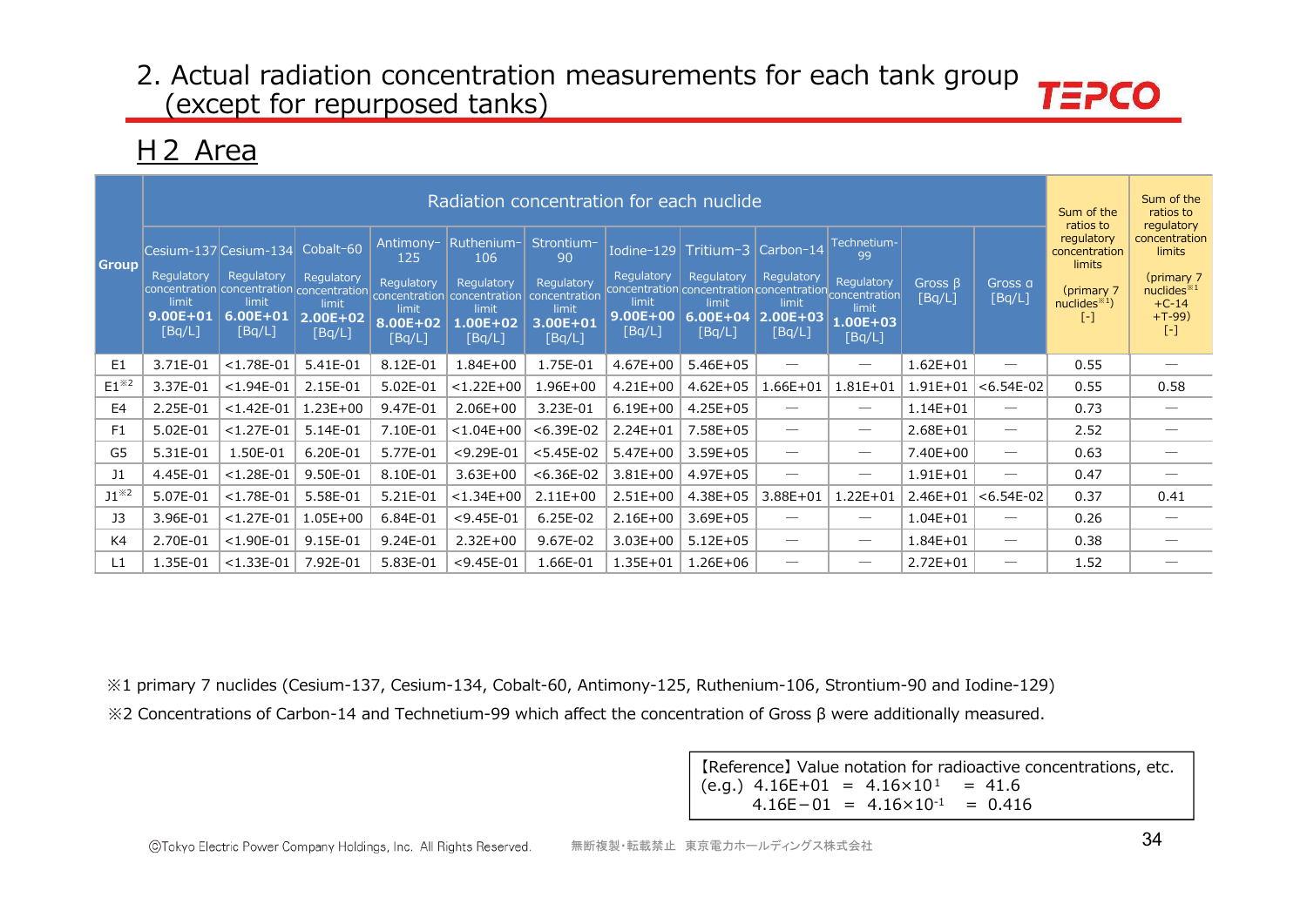# H3 Area

|                |                                               |                                                                    |                                                            |                                                               | Radiation concentration for each nuclide                                                                                                |                                                                                |                                                                                                                    |                                               |                                                            |                                                                                     |                                        |                              | Sum of the<br>ratios to                                                           | Sum of the<br>ratios to<br>regulatory                                                     |
|----------------|-----------------------------------------------|--------------------------------------------------------------------|------------------------------------------------------------|---------------------------------------------------------------|-----------------------------------------------------------------------------------------------------------------------------------------|--------------------------------------------------------------------------------|--------------------------------------------------------------------------------------------------------------------|-----------------------------------------------|------------------------------------------------------------|-------------------------------------------------------------------------------------|----------------------------------------|------------------------------|-----------------------------------------------------------------------------------|-------------------------------------------------------------------------------------------|
| <b>Group</b>   | Regulatory<br>limit<br>$9.00E + 01$<br>[Bq/L] | Cesium-137 Cesium-134<br>Regulatory<br>limit<br>6.00E+01<br>[Bq/L] | Cobalt-60<br>Regulatory<br>limit<br>$2.00E + 02$<br>[Bq/L] | Antimony-<br>125<br>Regulatory<br>limit<br>8.00E+02<br>[Bq/L] | Ruthenium-<br>106<br>Regulatory<br>concentration concentration concentration concentration concentration<br>limit<br>1.00E+02<br>[Bq/L] | Strontium-<br>90<br>Regulatory<br>concentration<br>limit<br>3.00E+01<br>[Bq/L] | Iodine-129 Tritium-3<br>Regulatory<br>concentration concentration concentration<br>limit<br>$9.00E + 00$<br>[Bq/L] | Regulatory<br>limit<br>$6.00E + 04$<br>[Bq/L] | Carbon-14<br>Regulatory<br>limit<br>$2.00E + 03$<br>[Bq/L] | Technetium-<br>99<br>Regulatory<br>concentration<br>limit<br>$1.00E + 03$<br>[Bq/L] | Gross $\beta$<br>[Bq/L]                | Gross <sub>a</sub><br>[Bq/L] | regulatory<br>concentration<br>limits<br>(primary 7<br>nuclides $*1$ )<br>$[ - ]$ | concentration<br>limits<br>(primary 7<br>nuclides $*1$<br>$+C-14$<br>$+T-99$<br>$[\cdot]$ |
| A1             | $< 2.46E - 01$                                | $< 1.85E - 01$                                                     | 6.08.E-01                                                  | $<$ 4.63E-01                                                  | $< 1.24E + 00$                                                                                                                          | $5.34E + 00$                                                                   | $<$ 1.92E-01                                                                                                       | $1.25E + 06$                                  | $1.04E + 02$                                               | $< 5.24E - 01$                                                                      | $3.21E + 01$                           | $< 8.72E - 02$               | 0.22                                                                              | 0.27                                                                                      |
| A <sub>2</sub> | 2.45E-01                                      | $< 1.34E - 01$                                                     | 6.08E-01                                                   | $<$ 4.43E-01                                                  | $< 1.16E + 00$                                                                                                                          | 4.47E-01                                                                       | 7.24E-01                                                                                                           | $9.12E + 05$                                  | $6.98E + 01$                                               | $< 5.78E - 01$                                                                      | $1.89E + 01$                           | $ <$ 4.97E-02                | 0.12                                                                              | 0.15                                                                                      |
| A <sub>3</sub> | 2.88E-01                                      | $<$ 3.03E-01                                                       | 9.02E-01                                                   | $<$ 3.81E-01                                                  | $< 1.21E + 00$                                                                                                                          | $<$ 4.27E-01                                                                   | 7.89E-01                                                                                                           | $7.36E + 05$                                  | $6.73E + 01$                                               | $< 5.78E - 01$                                                                      | $1.87E+01$ $\leq 4.97E-02$             |                              | 0.13                                                                              | 0.16                                                                                      |
| A4             | 3.49E-01                                      | $< 1.54E - 01$                                                     | $1.10E + 00$                                               | $<$ 4.34E-01                                                  | $< 1.38E + 00$                                                                                                                          | 6.37E-01                                                                       | $1.10E + 00$                                                                                                       | $6.23E + 05$                                  | $5.81E + 01$                                               | $< 5.78E - 01$                                                                      | $ 1.96E+01 < 6.00E-02$                 |                              | 0.17                                                                              | 0.20                                                                                      |
| A <sub>5</sub> | 4.10E-01                                      | $< 1.51E - 01$                                                     | $1.42E + 00$                                               | $<$ 3.96E-01                                                  | $< 1.37E + 00$                                                                                                                          | 9.06E-01                                                                       | $1.33E + 00$                                                                                                       | $5.71E + 05$                                  | $5.42E + 01$                                               | $< 5.78E - 01$                                                                      | $1.81E+01$                             | $< 6.00E - 02$               | 0.21                                                                              | 0.23                                                                                      |
| <b>B1</b>      | 2.45E-01                                      | $< 1.54E - 01$                                                     | 6.37E-01                                                   | $<$ 3.78E-01                                                  | $<$ 9.75E-01                                                                                                                            | 4.36E-01                                                                       | 4.63E-01                                                                                                           | $1.06E + 06$                                  | $1.03E + 02$                                               | $< 5.78E - 01$                                                                      | $ 2.93E + 01$                          | $< 5.36E - 02$               | 0.08                                                                              | 0.14                                                                                      |
| <b>B2</b>      | $< 1.57E - 01$                                | $< 1.59E - 01$                                                     | 9.17E-01                                                   | $<$ 4.23E-01                                                  | $< 1.30E + 00$                                                                                                                          | $<$ 3.56E-01                                                                   | 7.34E-01                                                                                                           | $8.52E + 05$                                  | $8.92E + 01$                                               | $< 5.59E - 01$                                                                      | $ 3.07E + 01  < 5.36E - 02$            |                              | 0.12                                                                              | 0.16                                                                                      |
| <b>B3</b>      | 2.35E-01                                      | $< 1.52E - 01$                                                     | $1.28E + 00$                                               | $<$ 4.55E-01                                                  | $< 1.22E + 00$                                                                                                                          | 6.15E-01                                                                       | $1.34E + 00$                                                                                                       | $7.30E + 05$                                  | $7.73E + 01$                                               |                                                                                     | $<$ 5.59E-01   1.98E+01   $<$ 6.32E-02 |                              | 0.19                                                                              | 0.23                                                                                      |
| <b>B4</b>      | 4.64E-01                                      | $< 1.79E - 01$                                                     | $1.71E + 00$                                               | $<$ 4.82E-01                                                  | $< 1.15E + 00$                                                                                                                          | 7.31E-01                                                                       | $1.62E + 00$                                                                                                       | $6.26E + 05$                                  | $6.73E + 01$                                               | $< 5.59E - 01$                                                                      | $1.89E + 01$                           | $< 6.32E - 02$               | 0.23                                                                              | 0.27                                                                                      |
| <b>B5</b>      | 4.40E-01                                      | $< 2.67E - 01$                                                     | $1.71E + 00$                                               | $<$ 3.93E-01                                                  | $\vert$ < 1.18E+00 $\vert$                                                                                                              | $2.28E + 00$                                                                   | $1.37E + 00$                                                                                                       | $6.50E + 05$                                  | $6.12E + 01$                                               |                                                                                     | $ $ <5.24E-01   2.98E+01 $ $ <8.72E-02 |                              | 0.26                                                                              | 0.29                                                                                      |

※1 primary 7 nuclides (Cesium-137, Cesium-134, Cobalt-60, Antimony-125, Ruthenium-106, Strontium-90 and Iodine-129)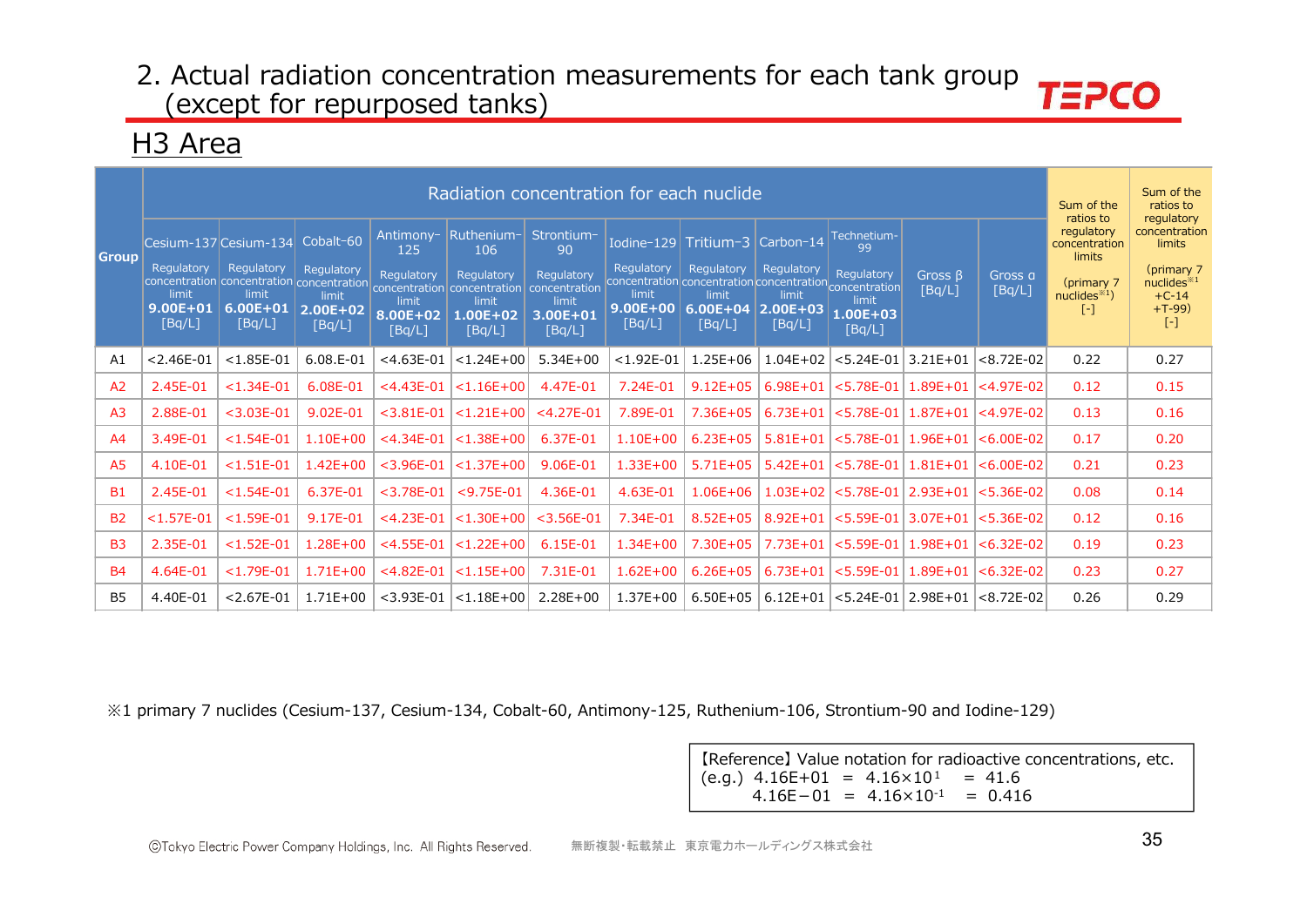# *TEPCO*

# H4 North Area

|                |                                               |                                                                        |                                                            |                                                               |                                                                                                                                         | Radiation concentration for each nuclide                                       |                                               |                                                                                                                                  |                                                            |                                                                    |                         |                                                                                                                                                                                                                                                                                                                                                                                               | Sum of the<br>ratios to                                                         | Sum of the<br>ratios to<br>regulatory                                                           |
|----------------|-----------------------------------------------|------------------------------------------------------------------------|------------------------------------------------------------|---------------------------------------------------------------|-----------------------------------------------------------------------------------------------------------------------------------------|--------------------------------------------------------------------------------|-----------------------------------------------|----------------------------------------------------------------------------------------------------------------------------------|------------------------------------------------------------|--------------------------------------------------------------------|-------------------------|-----------------------------------------------------------------------------------------------------------------------------------------------------------------------------------------------------------------------------------------------------------------------------------------------------------------------------------------------------------------------------------------------|---------------------------------------------------------------------------------|-------------------------------------------------------------------------------------------------|
| <b>Group</b>   | Regulatory<br>limit<br>$9.00E + 01$<br>[Bq/L] | Cesium-137 Cesium-134<br>Regulatory<br>limit<br>$6.00E + 01$<br>[Bq/L] | Cobalt-60<br>Regulatory<br>limit<br>$2.00E + 02$<br>[Bq/L] | Antimony-<br>125<br>Regulatory<br>limit<br>8.00E+02<br>[Bq/L] | Ruthenium-<br>106<br>Regulatory<br>concentration concentration concentration concentration concentration<br>limit<br>1.00E+02<br>[Bq/L] | Strontium-<br>90<br>Regulatory<br>concentration<br>limit<br>3.00E+01<br>[Bq/L] | Regulatory<br>limit<br>$9.00E + 00$<br>[Bq/L] | Iodine-129 Tritium-3<br>Regulatory<br>concentration concentration concentration concentration<br>limit<br>$6.00E + 04$<br>[Bq/L] | Carbon-14<br>Regulatory<br>limit<br>$2.00E + 03$<br>[Bq/L] | Technetium-<br>99<br>Regulatory<br>limit<br>$1.00E + 03$<br>[Bq/L] | Gross $\beta$<br>[Bq/L] | Gross a<br>[Bq/L]                                                                                                                                                                                                                                                                                                                                                                             | regulatory<br>concentration<br>limits<br>(primary 7<br>nuclides $*1$<br>$[ - ]$ | concentration<br>limits<br>(primary 7<br>nuclees <sup>34</sup><br>$+C-14$<br>$+T-99$<br>$[ - ]$ |
| A1             | 4.55E-01                                      | $< 1.52E - 01$                                                         | 9.90E-01                                                   | 7.08E-01                                                      | 8.76E+00                                                                                                                                | 7.31E-02                                                                       | 1.78E+01                                      | $5.58E + 05$                                                                                                                     |                                                            | $\hspace{0.1mm}-\hspace{0.1mm}$                                    | $3.97E + 01$            |                                                                                                                                                                                                                                                                                                                                                                                               | 2.08                                                                            |                                                                                                 |
| A6             | 3.37E-01                                      | $< 1.68E - 01$                                                         | 4.62E-01                                                   | 6.53E-01                                                      | $5.77E + 00$                                                                                                                            | 1.91E-01                                                                       | $1.77E + 00$                                  | $7.14E + 05$                                                                                                                     |                                                            | $\overbrace{\phantom{12332}}$                                      | $4.07E + 01$            | $\overline{\phantom{0}}$                                                                                                                                                                                                                                                                                                                                                                      | 0.27                                                                            |                                                                                                 |
| A7             | 5.92E-01                                      | $< 1.25E - 01$                                                         | 4.36E-01                                                   | 6.50E-01                                                      | $<$ 9.37E-01                                                                                                                            | $< 6.04E - 02$                                                                 | $6.06E + 00$                                  | $5.52E + 05$                                                                                                                     |                                                            | $\overbrace{\phantom{12333}}$                                      | $1.60E + 01$            | $\hspace{1.0cm} \overline{\hspace{1.0cm} \hspace{1.0cm} \hspace{1.0cm} } \hspace{1.0cm} \hspace{1.0cm} \overline{\hspace{1.0cm} \hspace{1.0cm} \hspace{1.0cm} } \hspace{1.0cm} \hspace{1.0cm} \overline{\hspace{1.0cm} \hspace{1.0cm} \hspace{1.0cm} } \hspace{1.0cm} \hspace{1.0cm} \overline{\hspace{1.0cm} \hspace{1.0cm} \hspace{1.0cm} } \hspace{1.0cm} \hspace{1.0cm} \hspace{1.0cm} }$ | 0.70                                                                            |                                                                                                 |
| <b>B1</b>      | 2.40E-01                                      | $<$ 1.90E-01                                                           | $1.11E + 00$                                               | 5.74E-01                                                      | $< 1.03E + 00$                                                                                                                          | $< 5.88E - 02$                                                                 | $1.47E + 01$                                  | $1.20E + 06$                                                                                                                     |                                                            | $\hspace{0.1mm}-\hspace{0.1mm}$                                    | $2.49E + 01$            | $\hspace{1.0cm} \overline{\hspace{1.0cm} \hspace{1.0cm} \hspace{1.0cm} } \hspace{1.0cm} \hspace{1.0cm} \overline{\hspace{1.0cm} \hspace{1.0cm} \hspace{1.0cm} } \hspace{1.0cm} \hspace{1.0cm} \overline{\hspace{1.0cm} \hspace{1.0cm} \hspace{1.0cm} } \hspace{1.0cm} \hspace{1.0cm} \overline{\hspace{1.0cm} \hspace{1.0cm} \hspace{1.0cm} } \hspace{1.0cm} \hspace{1.0cm} \hspace{1.0cm} }$ | 1.66                                                                            |                                                                                                 |
| C1             | $< 8.87E - 02$                                | $< 1.22E - 01$                                                         | 3.64E-01                                                   | 7.09E-01                                                      | $1.26E + 00$                                                                                                                            | $< 5.27E - 02$                                                                 | $6.37E + 00$                                  | $1.25E + 06$                                                                                                                     |                                                            |                                                                    | $1.87E + 01$            | $\overline{\phantom{0}}$                                                                                                                                                                                                                                                                                                                                                                      | 0.73                                                                            |                                                                                                 |
| $C1^{*2}$      | $< 2.42E - 01$                                | $< 1.46E - 01$                                                         | $1.62E + 00$                                               | $<$ 4.60E-01                                                  | $< 1.37E + 00$                                                                                                                          | $<$ 4.21E-01                                                                   | $1.01E + 00$                                  | $9.86E + 05$                                                                                                                     |                                                            | 6.72E+01 $ <1.20E+00$ 2.59E+01                                     |                         |                                                                                                                                                                                                                                                                                                                                                                                               | 0.15                                                                            | 0.19                                                                                            |
| C <sub>5</sub> | $1.41E + 00$                                  | 1.44E-01                                                               | 3.17E-01                                                   | 6.56E-01                                                      | $<$ 9.38E-01                                                                                                                            | $< 6.68E - 02$                                                                 | $6.74E + 00$                                  | $6.03E + 05$                                                                                                                     |                                                            |                                                                    | $2.13E + 01$            | $\overline{\phantom{0}}$                                                                                                                                                                                                                                                                                                                                                                      | 0.78                                                                            |                                                                                                 |
| D <sub>1</sub> | 1.68E-01                                      | $< 1.25E - 01$                                                         | 5.52E-01                                                   | 4.68E-01                                                      | $< 1.04E + 00$                                                                                                                          | $6.22E + 00$                                                                   | $1.01E + 01$                                  | $1.25E + 06$                                                                                                                     |                                                            | $\hspace{0.1mm}-\hspace{0.1mm}$                                    | $4.33E + 01$            | $\overline{\phantom{0}}$                                                                                                                                                                                                                                                                                                                                                                      | 1.35                                                                            |                                                                                                 |
| D4             | 3.38E-01                                      | $< 1.88E - 01$                                                         | 4.97E-01                                                   | 5.26E-01                                                      | $<$ 9.28E-01                                                                                                                            | $4.39E + 00$                                                                   | $1.61E + 01$                                  | $6.55E + 05$                                                                                                                     |                                                            | $\hspace{0.1mm}-\hspace{0.1mm}$                                    | $2.76E + 01$            |                                                                                                                                                                                                                                                                                                                                                                                               | 1.95                                                                            |                                                                                                 |

※1 primary 7 nuclides (Cesium-137, Cesium-134, Cobalt-60, Antimony-125, Ruthenium-106, Strontium-90 and Iodine-129)

※2 Concentrations of Carbon-14 and Technetium-99 which affect the concentration of Gross β were additionally measured.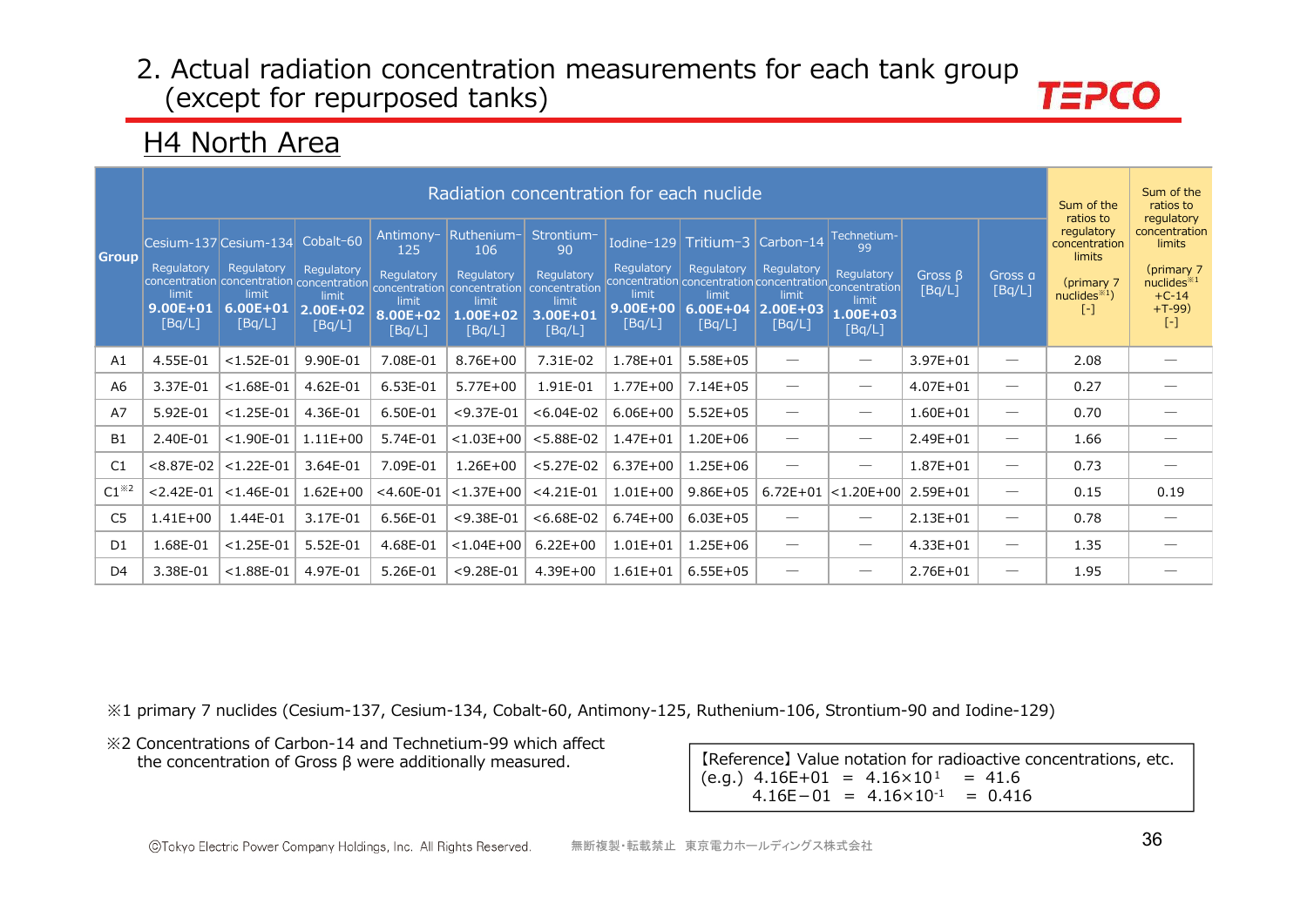H4 South Area

|                |                                               |                                                                                            |                                               |                                           | Radiation concentration for each nuclide                                     |                                                                |                                               |                                                                                   |                                                      |                                                                |                         |                                 | Sum of the<br>ratios to               | Sum of the<br>ratios to<br>regulatory                          |
|----------------|-----------------------------------------------|--------------------------------------------------------------------------------------------|-----------------------------------------------|-------------------------------------------|------------------------------------------------------------------------------|----------------------------------------------------------------|-----------------------------------------------|-----------------------------------------------------------------------------------|------------------------------------------------------|----------------------------------------------------------------|-------------------------|---------------------------------|---------------------------------------|----------------------------------------------------------------|
| <b>Group</b>   | Cesium-137 Cesium-134                         |                                                                                            | Cobalt-60                                     | Antimony-<br>125                          | Ruthenium-<br>106                                                            | Strontium-<br>90                                               |                                               | Iodine-129 Tritium-3                                                              | Carbon-14                                            | Technetium-<br>99                                              |                         |                                 | regulatory<br>concentration<br>limits | concentration<br>limits                                        |
|                | Regulatory<br>limit<br>$9.00E + 01$<br>[Bq/L] | Regulatory<br>concentration concentration concentration<br>limit<br>$6.00E + 01$<br>[Bq/L] | Regulatory<br>limit<br>$2.00E + 02$<br>[Bq/L] | Regulatory<br>limit<br>8.00E+02<br>[Bq/L] | Regulatory<br>concentration concentration<br>limit<br>$1.00E + 02$<br>[Bq/L] | Regulatory<br>concentration<br>limit<br>$3.00E + 01$<br>[Bq/L] | Regulatory<br>limit<br>$9.00E + 00$<br>[Bq/L] | <b>Regulatory</b><br>concentration concentration concentration<br>limit<br>[Bq/L] | Regulatory<br>limit<br>$6.00E+04$ 2.00E+03<br>[Bq/L] | Regulatory<br>concentration<br>limit<br>$1.00E + 03$<br>[Bq/L] | Gross $\beta$<br>[Bq/L] | Gross a<br>[Bq/L]               | (primary 7<br>nuclides $*1$<br>[-]    | (primary 7<br>nuclides $*1$<br>$+C-14$<br>$+T-99$<br>$[\cdot]$ |
| A1             | $<$ 9.03E-02                                  | $< 1.35E - 01$                                                                             | $1.96E + 00$                                  | 7.96E-01                                  | $1.98E + 00$                                                                 | 1.50E-01                                                       | $1.49E + 01$                                  | $9.72E + 05$                                                                      | $\overbrace{\phantom{12322111}}$                     | $\hspace{0.1mm}-\hspace{0.1mm}$                                | $1.82E + 01$            | $\hspace{0.05cm}$               | 1.70                                  |                                                                |
| A11            | $< 9.01E - 02$                                | $< 1.54E - 01$                                                                             | $1.11E + 00$                                  | 6.85E-01                                  | $< 1.11E + 00$                                                               | 2.65E-01                                                       | 7.29E+00                                      | $1.18E + 06$                                                                      | $\hspace{0.1mm}-\hspace{0.1mm}$                      | $\hspace{0.1mm}-\hspace{0.1mm}$                                | $2.44E + 01$            | $\hspace{0.05cm}$               | 0.84                                  | $\overline{\phantom{0}}$                                       |
| <b>B1</b>      | 3.97E-01                                      | $< 2.05E - 01$                                                                             | $2.12E + 00$                                  | $<$ 4.74E-01                              | $< 1.46E + 00$                                                               | 8.12E-01                                                       | 8.00E-01                                      | $1.11E + 06$                                                                      | $1.02E + 02$                                         | $ $ <1.20E+00 $ $                                              | $2.63E + 01$            | $< 7.35E - 02$                  | 0.15                                  | 0.20                                                           |
| <b>B2</b>      | $< 1.57E - 01$                                | $< 2.33E - 01$                                                                             | 7.86E-01                                      | $<$ 4.14E-01                              | $< 1.26E + 00$                                                               | 6.77E-01                                                       | 9.34E-01                                      | $8.81E + 05$                                                                      | $6.59E + 01$                                         | $<$ 4.30E-01                                                   | $2.84E + 01$            | $< 6.79E - 02$                  | 0.15                                  | 0.18                                                           |
| <b>B3</b>      | $< 1.47E - 01$                                | $< 1.67E - 01$                                                                             | 8.26E-01                                      | $<$ 4.22E-01                              | $< 1.05E + 00$                                                               | $<$ 4.35E-01                                                   | $1.08E + 00$                                  | $8.50E + 05$                                                                      | $6.44E + 01$                                         | $<$ 4.30E-01                                                   | $1.96E + 01$            | $< 6.32E - 02$                  | 0.15                                  | 0.19                                                           |
| <b>B4</b>      | 1.82E-01                                      | $< 2.98E - 01$                                                                             | 7.73E-01                                      | $<$ 4.11E-01                              | $< 1.28E + 00$                                                               | $< 5.30E - 01$                                                 | $1.16E + 00$                                  | $8.93E + 05$                                                                      | $5.67E + 01$                                         | $<$ 4.30E-01                                                   | $2.12E + 01$            | $< 6.32E - 02$                  | 0.17                                  | 0.20                                                           |
| <b>B5</b>      | $< 1.30E - 01$                                | $< 1.36E - 01$                                                                             | 6.22E-01                                      | $<$ 4.58E-01                              | $< 1.31E + 00$                                                               | $<$ 3.80E-01                                                   | $1.32E + 00$                                  | 8.89E+05                                                                          | $6.86E + 01$                                         | $<$ 4.30E-01                                                   | $1.84E + 01$            | $< 6.28E - 02$                  | 0.18                                  | 0.21                                                           |
| <b>B6</b>      | 4.44E-01                                      | $< 1.55E - 01$                                                                             | 7.04E-01                                      | $<$ 4.29E-01                              | $< 1.21E + 00$                                                               | $<$ 3.97E-01                                                   | $1.30E + 00$                                  | $1.05E + 06$                                                                      |                                                      | 7.63E+01 <1.20E+00                                             | $2.24E + 01$            | $<$ 9.11E-02                    | 0.18                                  | 0.22                                                           |
| <b>B7</b>      | $< 2.40E - 01$                                | $< 1.68E - 01$                                                                             | 7.03.E-01                                     | 5.58E-01                                  | $< 1.20E + 00$                                                               | $<$ 3.90E-01                                                   | $1.70E + 01$                                  | $1.73E + 06$                                                                      | $2.15E + 02$                                         | $ $ < 1.20E + 00 $ $                                           | $6.18E + 01$            | $< 9.11E - 02$                  | 1.92                                  | 2.03                                                           |
| <b>B9</b>      | $< 1.50E - 01$                                | $< 1.27E - 01$                                                                             | 9.95E-01                                      | $<$ 4.11E-01                              | $< 1.18E + 00$                                                               | $<$ 4.71E-01                                                   | $1.34E + 00$                                  | $9.14E + 05$                                                                      | $4.28E + 01$                                         | $<$ 4.30E-01                                                   | $2.43E + 01$            | $< 6.28E - 02$                  | 0.19                                  | 0.21                                                           |
| C1             | 9.81E-02                                      | $<$ 9.79E-02                                                                               | 3.46E-01                                      | 2.51E-01                                  | $1.05E + 00$                                                                 | $< 6.58E - 02$                                                 | $3.24E + 00$                                  | $2.28E + 05$                                                                      |                                                      |                                                                | $<$ 4.32E+00            | $\equiv$                        | 0.38                                  |                                                                |
| D <sub>1</sub> | 1.68E-01                                      | $< 1.07E - 01$                                                                             | 6.39E-01                                      | 4.02E-01                                  | $3.42E + 00$                                                                 | 2.35E-01                                                       | $3.06E + 00$                                  | 7.89E+05                                                                          |                                                      | $\overbrace{\phantom{12333}}$                                  | $2.94E + 01$            | $\hspace{0.1mm}-\hspace{0.1mm}$ | 0.39                                  | $\overbrace{\phantom{12333}}$                                  |
| D7             | 3.14E-01                                      | $< 1.58E - 01$                                                                             | 4.68E-01                                      | 3.64E-01                                  | $1.27E + 00$                                                                 | 1.45E-01                                                       | $3.20E + 00$                                  | $5.51E+05$                                                                        |                                                      | $\hspace{0.1mm}-\hspace{0.1mm}$                                | $1.89E + 01$            | $\hspace{0.05cm}$               | 0.38                                  | $\overline{\phantom{0}}$                                       |
| $D7^{*2}$      | 3.13E-01                                      | $< 1.81E - 01$                                                                             | 4.88E-01                                      | $<$ 4.78E-01                              | $< 1.38E + 00$                                                               | 6.90E-01                                                       | $2.22E + 00$                                  | $4.28E + 05$                                                                      | $3.97E + 01$                                         | $<$ 9.58E-01                                                   | $1.05E + 01$            | $\hspace{0.1mm}-\hspace{0.1mm}$ | 0.29                                  | 0.31                                                           |
| D <sub>8</sub> | 8.18E-02                                      | $< 1.01E - 01$                                                                             | $1.57E + 00$                                  | 8.16E-01                                  | $2.34E + 00$                                                                 | 2.08E-01                                                       | 1.38E+01                                      | $1.30E + 06$                                                                      | $\hspace{0.05cm}$                                    | $\hspace{0.05cm}$                                              | $4.86E + 01$            | $\hspace{0.05cm}$               | 1.57                                  | $\overline{\phantom{0}}$                                       |
| $D8^{*2}$      | $< 2.03E - 01$                                | $< 2.14E - 01$                                                                             | $1.31E + 00$                                  | $< 8.07E - 01$                            | $< 1.35E + 00$                                                               | $<$ 4.03E-01                                                   | $1.25E + 01$                                  | $1.18E + 06$                                                                      | $1.39E + 02$                                         | $<$ 9.58E-01                                                   | $3.48E + 01$            |                                 | 1.43                                  | 1.50                                                           |
| E <sub>1</sub> | $6.71E + 00$                                  |                                                                                            |                                               |                                           | $ $ <1.14E+00 $ $ <9.45E-01 $ $ <2.32E+00 $ $ <7.52E+00 $ $                  | $3.12E + 00$                                                   | $2.21E+00$                                    | 7.67E+05                                                                          |                                                      | $3.44E+01$ < 1.20E+00                                          | $3.50E + 01$            | $< 7.35E - 02$                  | 0.53                                  | 0.54                                                           |

- \*1 primary 7 nuclides (Cesium-137, Cesium-134, Cobalt-60, Antimony -125, Ruthenium-106, Strontium-90 and Iodine-129)
- \*2 Concentrations of Carbon-14 and Technetium-99 which affect the concentration of Gross  $\beta$  were additionally measured.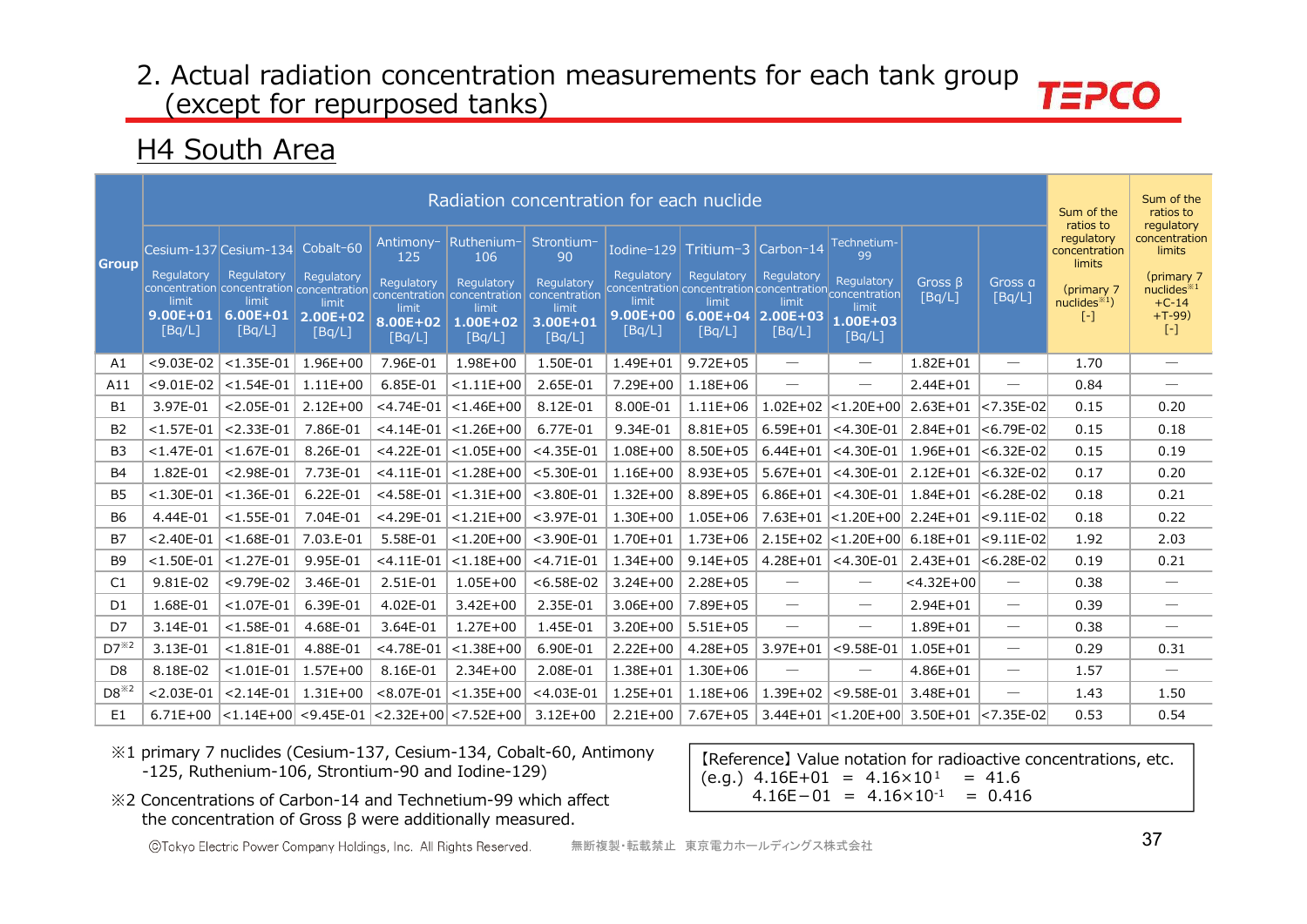# H<sub>5</sub> Area

|                |                                                                                  |                                                      |                                           |                                                               |                                                                                                                                          | Radiation concentration for each nuclide                                       |                                               |                                                                                                                    |                                                                   |                                                                                 |                         |                   | Sum of the                                                                             | Sum of the<br>ratios to                                                                             |
|----------------|----------------------------------------------------------------------------------|------------------------------------------------------|-------------------------------------------|---------------------------------------------------------------|------------------------------------------------------------------------------------------------------------------------------------------|--------------------------------------------------------------------------------|-----------------------------------------------|--------------------------------------------------------------------------------------------------------------------|-------------------------------------------------------------------|---------------------------------------------------------------------------------|-------------------------|-------------------|----------------------------------------------------------------------------------------|-----------------------------------------------------------------------------------------------------|
| <b>Group</b>   | Cesium-137 Cesium-134 Cobalt-60<br>Regulatory<br>limit<br>$9.00E + 01$<br>[Bq/L] | <b>Regulatory</b><br>limit<br>$6.00E + 01$<br>[Bq/L] | Regulatory<br>limit<br>2.00E+02<br>[Bq/L] | Antimony-<br>125<br>Regulatory<br>limit<br>8.00E+02<br>[Bq/L] | Ruthenium- <br>106<br>Regulatory<br>concentration concentration concentration concentration concentration<br>limit<br>1.00E+02<br>[Bq/L] | Strontium-<br>90<br>Regulatory<br>concentration<br>limit<br>3.00E+01<br>[Bq/L] | Regulatory<br>limit<br>$9.00E + 00$<br>[Bq/L] | Iodine-129 Tritium-3<br>Regulatory<br>concentration concentration concentration<br>limit<br>$6.00E + 04$<br>[Bq/L] | Carbon-14<br><b>Regulatory</b><br>limit<br>$2.00E + 03$<br>[Bq/L] | Technetium-<br>99<br>Regulatory<br>concentration<br>limit<br>1.00E+03<br>[Bq/L] | Gross $\beta$<br>[Bq/L] | Gross a<br>[Bq/L] | ratios to<br>regulatory<br>concentration<br>limits<br>(primary 7<br>nuclides $*1$<br>۰ | regulatory<br>concentration<br>limits<br>(primary 7<br>nuclides $*1$<br>$+C-14$<br>$+T-99$<br>$[-]$ |
| A1             | $< 2.37E - 01$                                                                   | $<$ 4.07E-01                                         | $.24E + 00$                               | $1.43E + 00$                                                  | $.84E+00$                                                                                                                                | $<$ 3.40E-01                                                                   | $2.04E + 00$                                  | $1.17E + 06$                                                                                                       | $8.29E + 01$                                                      | $ $ < 1.28E + 00 $ $                                                            | 1.79E+01                | l<9.32E-02l       | 0.27                                                                                   | 0.32                                                                                                |
| A12            | $< 2.26E - 01$                                                                   | $< 1.43E - 01$                                       | $6.65.E-01$                               | $<$ 4.59E-01                                                  | $ $ < 1.28E + 00                                                                                                                         | $<$ 4.06E-01                                                                   | $2.82E + 00$                                  | $5.48E + 05$                                                                                                       | $5.30E + 01$                                                      | $ $ < 5.24E-01                                                                  | $1.51E + 01$            | l<7.68E-02l       | 0.35                                                                                   | 0.37                                                                                                |
| <b>B1</b>      | $< 2.27E - 01$                                                                   | $< 2.43E - 01$                                       | $1.32.E+00$                               |                                                               | $3.35.E+00$ $ <$ 1.40E+00                                                                                                                | $<$ 3.94E-01                                                                   | $2.23E+00$                                    | 7.80E+05                                                                                                           |                                                                   | 2.98E+01 <1.28E+00 2.15E+01                                                     |                         | $ <$ 9.32E-02 $ $ | 0.29                                                                                   | 0.31                                                                                                |
| <b>B11</b>     | $< 2.02E - 01$                                                                   | $< 1.17E - 01$                                       | 6.77.E-01                                 | $<$ 3.95E-01                                                  | $\vert$ <1.23E+00 $\vert$                                                                                                                | 4.14E-01                                                                       | $2.32E+00$                                    | $6.68E + 05$                                                                                                       | $5.87E + 01$                                                      | $ $ < 5.24E-01                                                                  | $1.92E + 01$            | l<7.68E-02l       | 0.29                                                                                   | 0.32                                                                                                |
| C1             | $< 2.03E - 01$                                                                   | $< 2.88E - 01$                                       | $1.51.E+00$                               | 6.98.E-01                                                     | $1.15.E+00$                                                                                                                              | $<$ 4.07E-01                                                                   | $2.24E + 00$                                  | 7.10E+05                                                                                                           |                                                                   | $4.73E+01$ $\leq$ 5.24E-01                                                      | $1.35E + 01$            | $ <$ 9.32E-02 $ $ | 0.29                                                                                   | 0.31                                                                                                |
| C <sub>7</sub> | $< 2.33E - 01$                                                                   | $< 1.79E - 01$                                       |                                           |                                                               | $1.56.E+00$ $  < 7.17E-01$ $  < 1.91E+00$ $ $                                                                                            | $<$ 4.41E-01                                                                   | $5.07E + 00$                                  | 7.70E+05                                                                                                           |                                                                   | 7.81E+01 <5.24E-01                                                              | 2.36E+01                | $ <$ 9.32E-02 $ $ | 0.61                                                                                   | 0.65                                                                                                |

# $H6(1)$  Area

| A1        |  |  | 2.43E+00  <1.64E+00  <3.01E+00  <4.46E+00  <1.44E+01   8.42E-01   1.10E+00   1.52E+06   1.19E+02  <1.28E+00   3.89E+01  <9.32E-02  |  |  |  | 0.37 | 0.43 |
|-----------|--|--|------------------------------------------------------------------------------------------------------------------------------------|--|--|--|------|------|
| A5        |  |  | 4.26E+01   2.63E+00  <1.05E+00  <3.90E+00   <9.49E+00   2.12E+01   1.00E+00   1.19E+06   9.47E+01  <1.28E+00   9.82E+01  <9.32E-02 |  |  |  | 1.44 | 1.49 |
| B1        |  |  | 7.04E-01  <1.33E-01   2.91E+00   <4.15E-01  <1.28E+00   1.06E+00   2.33E+00   1.34E+06   1.22E+02   5.66E+00   3.85E+01  <9.32E-02 |  |  |  | 0.33 | 0.40 |
| <b>B5</b> |  |  | 2.77E+01  <1.27E+00 <9.45E-01  <3.54E+00 <8.60E+00  8.90E+00   2.00E+00   1.06E+06   1.16E+02   3.17E+01   1.03E+02  <9.32E-02     |  |  |  |      | 1.03 |

※ primary 7 nuclides (Cesium-137, Cesium-134, Cobalt-60, Antimony-125, Ruthenium-106, Strontium-90 and Iodine-129)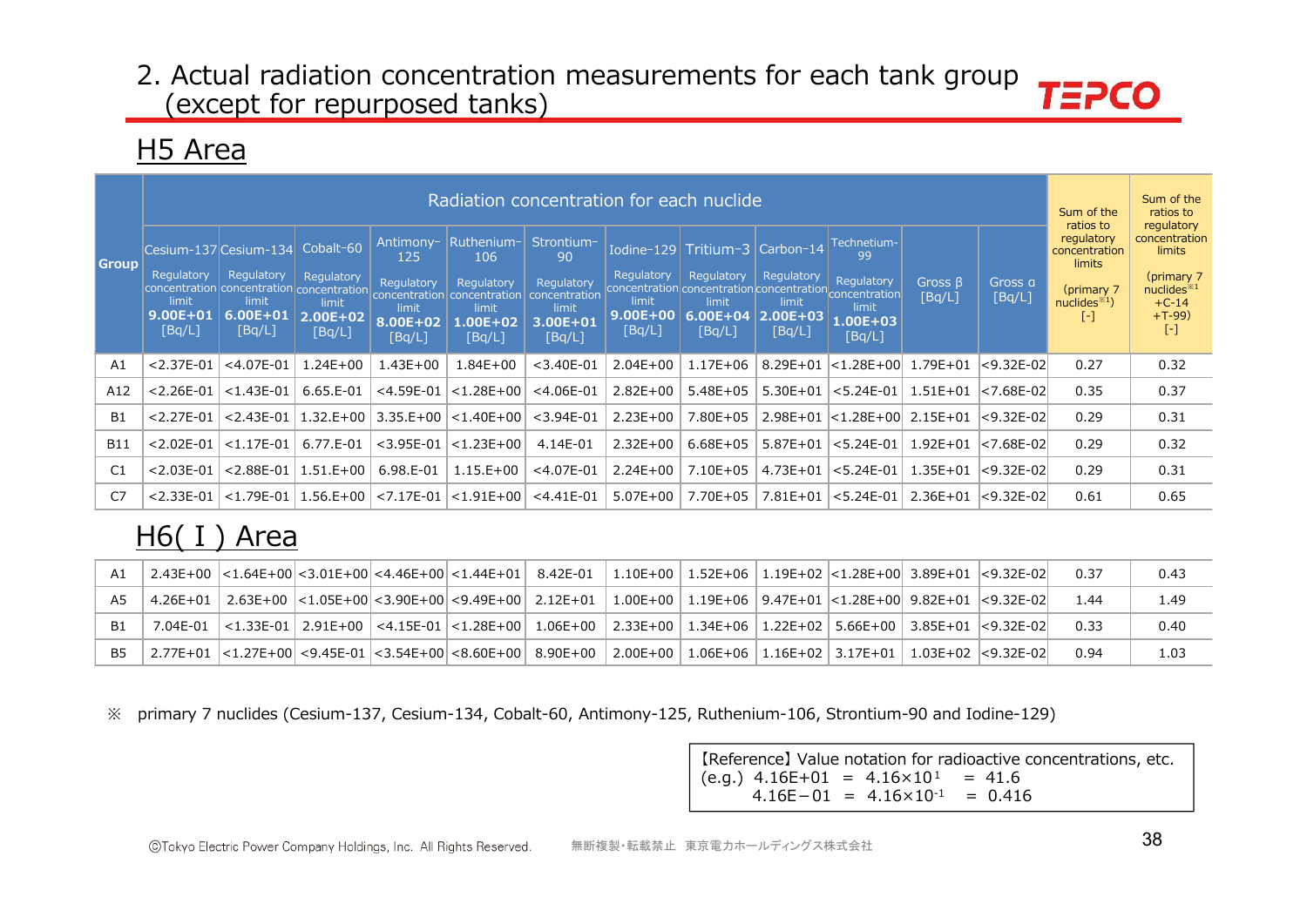### $HG(II)$  Area

|                         |                                               |                                               |                                               |                                           | Radiation concentration for each nuclide                                                                           |                                                            |                                               |                                                                                                          |                                               |                                                    |                   |                   | Sum of the<br>ratios to                       | Sum of the<br>ratios to<br>regulatory                          |
|-------------------------|-----------------------------------------------|-----------------------------------------------|-----------------------------------------------|-------------------------------------------|--------------------------------------------------------------------------------------------------------------------|------------------------------------------------------------|-----------------------------------------------|----------------------------------------------------------------------------------------------------------|-----------------------------------------------|----------------------------------------------------|-------------------|-------------------|-----------------------------------------------|----------------------------------------------------------------|
| <b>Group</b>            |                                               | Cesium-137 Cesium-134                         | Cobalt-60                                     | Antimony-<br>125                          | Ruthenium-<br>106                                                                                                  | Strontium-<br>90                                           |                                               | Iodine-129   Tritium-3                                                                                   | Carbon-14                                     | Technetium-<br>99                                  |                   |                   | regulatory<br>concentration<br>limits         | concentration<br>limits                                        |
|                         | Regulatory<br>limit<br>$9.00E + 01$<br>[Bq/L] | Regulatory<br>limit<br>$6.00E + 01$<br>[Bq/L] | Regulatory<br>limit<br>$2.00E + 02$<br>[Bq/L] | Regulatory<br>limit<br>8.00E+02<br>[Bq/L] | Regulatory<br>concentration concentration concentration concentration concentration<br>limit<br>1.00E+02<br>[Bq/L] | Regulatory<br>concentration<br>limit<br>3.00E+01<br>[Bq/L] | Regulatory<br>limit<br>$9.00E + 00$<br>[Bq/L] | Regulatory<br>concentration concentration concentration concentration<br>limit<br>$6.00E + 04$<br>[Bq/L] | Regulatory<br>limit<br>$2.00E + 03$<br>[Bq/L] | Regulatory<br>limit<br>$1.00E + 03$<br>[Bq/L]      | Gross B<br>[Bq/L] | Gross a<br>[Bq/L] | (primary 7<br>nuclees <sup>3</sup> 1<br>$[-]$ | (primary 7<br>nuclides $*1$<br>$+C-14$<br>$+T-99$<br>$[\cdot]$ |
| A1                      | $< 2.28E - 01$                                | $< 2.42E - 01$                                | $1.27E + 00$                                  | $<$ 4.60E-01                              | $< 1.32E + 00$                                                                                                     | $1.20E + 00$                                               | $3.72E + 00$                                  | $1.32E + 06$                                                                                             | $1.07E + 02$                                  | $<$ 5.24E-01                                       | $3.05E + 01$      | $<$ 9.87E-02      | 0.48                                          | 0.53                                                           |
| A <sub>5</sub>          | $< 2.44E - 01$                                | $< 1.71E - 01$                                | $1.17E + 00$                                  | $<$ 4.67E-01                              | $< 1.49E + 00$                                                                                                     | $9.30E + 00$                                               | $1.19E + 00$                                  | $8.95E + 05$                                                                                             | $6.68E + 01$                                  | $< 5.24E - 01$                                     | $4.03E + 01$      | $< 8.05E - 02$    | 0.47                                          | 0.50                                                           |
| <b>B1</b>               | $< 2.11E - 01$                                | $< 1.79E - 01$                                | 6.49E-01                                      | 5.10E-01                                  | $< 1.21E + 00$                                                                                                     | $<$ 3.81E-01                                               | $2.31E+00$                                    | 4.49E+05                                                                                                 | $1.07E + 01$                                  | <5.24E-01   <5.43E+00   <9.87E-02                  |                   |                   | 0.29                                          | 0.30                                                           |
| B <sub>5</sub>          | $< 2.43E - 01$                                | $< 2.24E - 01$                                | $1.64E + 00$                                  | $1.80E + 00$                              | $1.83E + 00$                                                                                                       | $<$ 4.00E-01                                               | $5.04E + 00$                                  | $9.33E + 05$                                                                                             | $3.24E + 01$                                  | $<$ 5.24E-01                                       | $1.65E + 01$      | $< 8.05E - 02$    | 0.61                                          | 0.62                                                           |
| $C1^{\divideontimes 2}$ | 3.32E-01                                      | $< 1.67E - 01$                                | $1.08E + 00$                                  | $< 5.25E - 01$                            | $ $ < 1.37E + 00                                                                                                   | 4.22E-01                                                   | 2.60E-01                                      | 8.39E+05                                                                                                 | $3.39E + 01$                                  | <4.64E-01   6.51E+00                               |                   | $ <\,8.87E-02$    | 0.07                                          | 0.09                                                           |
| C <sub>2</sub>          | 2.62E-01                                      | $< 1.73E - 01$                                | 6.49E-01                                      | $<$ 4.29E-01                              | $< 1.31E + 00$                                                                                                     | 4.79E-01                                                   | 2.11E-01                                      | $9.10E + 05$                                                                                             | $3.82E + 01$                                  | $< 5.78E - 01$                                     | $1.24E + 01$      | $< 7.02E - 02$    | 0.06                                          | 0.08                                                           |
| C <sub>3</sub>          | 4.19.E-01                                     | $< 2.20E - 01$                                | $1.06E + 00$                                  | $< 6.89E - 01$                            | $ $ < 1.90E + 00                                                                                                   | $5.14E + 00$                                               | $<$ 3.51E-01                                  | $1.07E + 06$                                                                                             |                                               | 5.74E+01 <1.38E+00 2.29E+01                        |                   | $<$ 9.03E-02      | 0.24                                          | 0.27                                                           |
| C <sub>4</sub>          | 3.10E-01                                      | $< 1.61E - 01$                                | 6.86E-01                                      | $<$ 4.38E-01                              | $< 1.13E + 00$                                                                                                     | $<$ 3.88E-01                                               | 6.96E-01                                      | $9.47E + 05$                                                                                             | $4.92E + 01$                                  | $< 5.78E - 01$                                     | $1.20E + 01$      | $< 6.32E - 02$    | 0.11                                          | 0.14                                                           |
| C <sub>5</sub>          | 3.08E-01                                      | $< 1.57E - 01$                                | 7.85E-01                                      | $<$ 4.07E-01                              | $ $ < 1.22E + 00                                                                                                   | 3.36E-01                                                   | 4.66E-01                                      | $9.35E + 05$                                                                                             | $5.70E + 01$                                  | $< 5.78E - 01$                                     | $1.60E + 01$      | $< 6.32E - 02$    | 0.09                                          | 0.11                                                           |
| C <sub>6</sub>          | 1.65E-01                                      | $< 2.80E - 01$                                | 8.11E-01                                      | $<$ 3.83E-01                              | $< 1.09E + 00$                                                                                                     | $<$ 3.65E-01                                               | 3.97E-01                                      | $9.36E + 05$                                                                                             | $4.20E + 01$                                  | $< 5.78E - 01$                                     | $1.33E + 01$      | $< 5.69E - 02$    | 0.08                                          | 0.10                                                           |
| C <sub>7</sub>          | 2.48E-01                                      | $< 1.40E - 01$                                | 6.38E-01                                      |                                           | $<$ 4.89E-01 $ $ < 1.42E+00 $ $                                                                                    | $<$ 4.20E-01                                               | 3.97E-01                                      | $8.94E + 05$                                                                                             |                                               | $3.81E+01$ $ <$ 5.78E-01 $ 1.37E+01$ $ <$ 5.69E-02 |                   |                   | 0.08                                          | 0.10                                                           |

%1 primary 7 nuclides (Cesium-137, Cesium-134, Cobalt-60, Antimony-125, Ruthenium-106, Strontium-90 and Iodine-129) ※2 Reflects the results of reanalysis.

> [Reference] Value notation for radioactive concentrations, etc.  $(e.g.)$  4.16E+01 = 4.16×10<sup>1</sup> = 41.6  $4.16E-01 = 4.16 \times 10^{-1} = 0.416$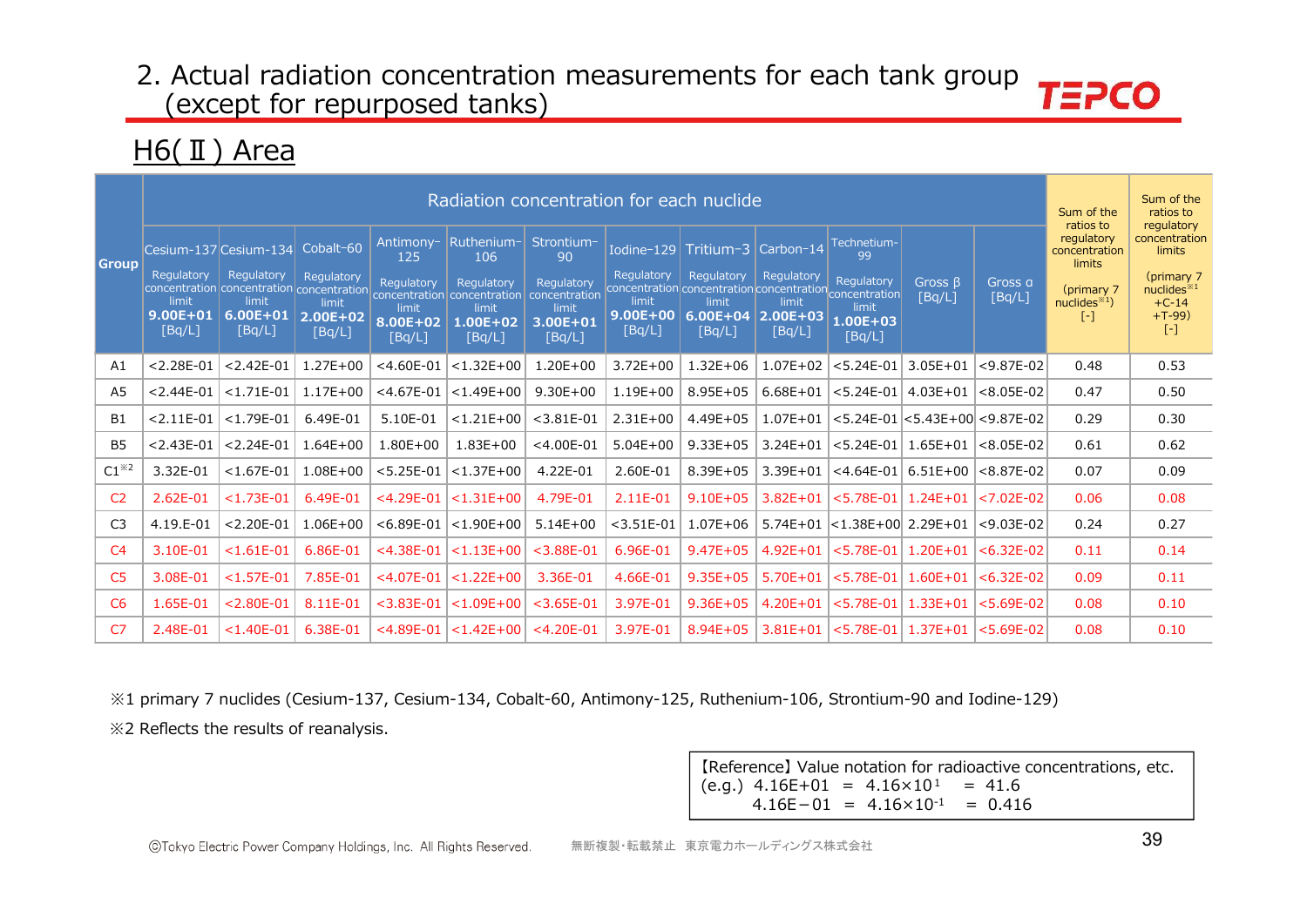### J1 Area

|                |                                               |                                                                                                                     |                                                            |                                                               | Radiation concentration for each nuclide                                                                 |                                                                                |                                               |                                                                                                                     |                                                            |                                                                                     |                          |                                 | Sum of the<br>ratios to                                                         | Sum of the<br>ratios to<br>regulatory                                                             |
|----------------|-----------------------------------------------|---------------------------------------------------------------------------------------------------------------------|------------------------------------------------------------|---------------------------------------------------------------|----------------------------------------------------------------------------------------------------------|--------------------------------------------------------------------------------|-----------------------------------------------|---------------------------------------------------------------------------------------------------------------------|------------------------------------------------------------|-------------------------------------------------------------------------------------|--------------------------|---------------------------------|---------------------------------------------------------------------------------|---------------------------------------------------------------------------------------------------|
| <b>Group</b>   | Regulatory<br>limit<br>$9.00E + 01$<br>[Bq/L] | Cesium-137 Cesium-134<br>Regulatory<br>concentration concentration concentration<br>limit<br>$6.00E + 01$<br>[Bq/L] | Cobalt-60<br>Regulatory<br>limit<br>$2.00E + 02$<br>[Bq/L] | Antimony-<br>125<br>Regulatory<br>limit<br>8.00E+02<br>[Bq/L] | Ruthenium-<br>106<br><b>Regulatory</b><br>concentration concentration<br>limit<br>$1.00E + 02$<br>[Bq/L] | Strontium-<br>90<br>Regulatory<br>concentration<br>limit<br>3.00E+01<br>[Bq/L] | Regulatory<br>limit<br>$9.00E + 00$<br>[Bq/L] | Iodine-129 $Triium-3$<br>Regulatory<br>concentration concentration concentration<br>limit<br>$6.00E + 04$<br>[Bq/L] | Carbon-14<br>Regulatory<br>limit<br>$2.00E + 03$<br>[Bq/L] | Technetium-<br>99<br>Regulatory<br>concentration<br>limit<br>$1.00E + 03$<br>[Bq/L] | <b>Gross B</b><br>[Ba/L] | Gross a<br>[Bq/L]               | regulatory<br>concentration<br>limits<br>(primary 7<br>nuclides $*1$<br>$[ - ]$ | concentration<br>limits<br>(primary 7<br>nuclees <sup>34</sup><br>$+C-14$<br>$+T-99$<br>$[\cdot]$ |
| A1             | $8.13E + 01$                                  | $6.67E + 00$                                                                                                        | $4.83E + 01$                                               | $2.98E + 01$                                                  | $1.02E + 01$                                                                                             | $3.05E + 04$                                                                   | $6.66E + 00$                                  | $3.48E + 05$                                                                                                        | $\overbrace{\phantom{12333}}$                              | $\hspace{0.1mm}-\hspace{0.1mm}$                                                     | $6.72E + 04$             | $\overline{\phantom{m}}$        | 1017.80                                                                         |                                                                                                   |
| C <sub>1</sub> | 8.29E+02                                      | $6.80E + 01$                                                                                                        | $4.97E + 01$                                               | $1.65E + 02$                                                  | $4.81E + 01$                                                                                             | $1.13E + 05$                                                                   | $2.89E + 01$                                  | $1.13E + 06$                                                                                                        | $\overbrace{\phantom{12333}}$                              | $\hspace{0.05cm}$                                                                   | $2.21E + 05$             | $\hspace{0.1mm}-\hspace{0.1mm}$ | 3791.16                                                                         |                                                                                                   |
| D1             | $< 7.39E - 01$                                | $<$ 9.23E-01                                                                                                        | 6.44E-01                                                   | $2.71E + 01$                                                  | $1.58E + 02$                                                                                             | $4.33E + 05$                                                                   | $3.47E + 01$                                  | 7.10E+05                                                                                                            | $\hspace{0.1mm}-\hspace{0.1mm}$                            | $\hspace{0.05cm}$                                                                   | $9.54E + 05$             | $\hspace{0.1mm}-\hspace{0.1mm}$ | 14442.15                                                                        |                                                                                                   |
| E1             | 2.08E-01                                      | $< 2.62E - 01$                                                                                                      | 6.30E-01                                                   | $8.74E + 01$                                                  | $< 1.08E + 00$                                                                                           | $3.17E + 01$                                                                   | 1.78E+01                                      | $4.25E + 05$                                                                                                        | $\overbrace{\phantom{12333}}$                              | $\hspace{0.1mm}-\hspace{0.1mm}$                                                     | $1.93E + 02$             | $\overline{\phantom{m}}$        | 3.17                                                                            | $\overbrace{\phantom{12333}}$                                                                     |
| F1             | 1.05E-01                                      | $< 2.63E - 01$                                                                                                      | 5.03E-01                                                   | $8.01E + 01$                                                  | $< 8.93E - 01$                                                                                           | $3.43E + 02$                                                                   | $2.57E + 01$                                  | $4.75E + 05$                                                                                                        | $\hspace{0.05cm}$                                          | $\hspace{0.1mm}-\hspace{0.1mm}$                                                     | $9.95E + 02$             | $\hspace{0.1mm}-\hspace{0.1mm}$ | 14.41                                                                           |                                                                                                   |
| G1             | $6.09E + 01$                                  | $5.25E+00$                                                                                                          | $4.13E + 01$                                               | 4.89E+01                                                      | $1.85E + 00$                                                                                             | $4.55E + 03$                                                                   | $1.20E + 00$                                  | $2.57E + 05$                                                                                                        | $\overbrace{\phantom{aaaaa}}$                              | $\hspace{0.05cm}$                                                                   | $1.35E + 04$             | $\hspace{0.1mm}-\hspace{0.1mm}$ | 152.98                                                                          |                                                                                                   |
| H1             | 6.46E-01                                      | $< 1.10E - 01$                                                                                                      | 9.06E-02                                                   | $8.68E + 00$                                                  | $< 8.87E - 01$                                                                                           | 4.11E-01                                                                       | $2.80E + 01$                                  | 7.47E+05                                                                                                            | $\hspace{0.1mm}-\hspace{0.1mm}$                            | $\hspace{0.1mm}-\hspace{0.1mm}$                                                     | $2.77E + 01$             | $\hspace{0.1mm}-\hspace{0.1mm}$ | 3.15                                                                            |                                                                                                   |
| K4             | 9.64E-01                                      | $< 5.16E - 01$                                                                                                      | 5.09E-01                                                   | $4.08E + 01$                                                  | $4.13E + 01$                                                                                             | $8.94E + 04$                                                                   | $1.95E + 00$                                  | $1.62E + 06$                                                                                                        |                                                            | $\hspace{0.05cm}$                                                                   | $1.71E + 05$             | $\hspace{0.1mm}-\hspace{0.1mm}$ | 2981.37                                                                         |                                                                                                   |
| L1             | 3.30E-01                                      | $< 1.69E - 01$                                                                                                      | 7.63E-01                                                   | $2.39E + 01$                                                  | $<$ 9.22E-01                                                                                             | $2.53E+00$                                                                     | $1.21E + 01$                                  | $3.94E + 05$                                                                                                        |                                                            | $\hspace{0.1mm}-\hspace{0.1mm}$                                                     | $6.20E + 01$             | $\overline{\phantom{m}}$        | 1.48                                                                            |                                                                                                   |
| M1             | 2.72E-01                                      | $< 2.93E - 01$                                                                                                      | 8.49E-01                                                   | $1.05E + 02$                                                  | $<$ 9.46E-01                                                                                             | $1.76E + 01$                                                                   | 1.38E+01                                      | $3.92E + 05$                                                                                                        | $\overbrace{\phantom{aaaaa}}$                              | $\hspace{0.05cm}$                                                                   | $1.82E + 02$             | $\hspace{0.1mm}-\hspace{0.1mm}$ | 2.27                                                                            |                                                                                                   |
| N1             | $1.15E + 00$                                  | 1.07E-01                                                                                                            | 6.71E-01                                                   | 2.20E-01                                                      | $< 8.05E - 01$                                                                                           | 2.50E-01                                                                       | $1.96E + 00$                                  | $2.86E + 05$                                                                                                        | $\overline{\phantom{0}}$                                   | $\hspace{0.05cm}$                                                                   | $7.65E + 00$             | $\hspace{0.1mm}-\hspace{0.1mm}$ | 0.25                                                                            |                                                                                                   |
| $N1^{*2}$      | $1.32E + 00$                                  | $< 1.29E - 01$                                                                                                      | 4.29E-01                                                   |                                                               | $<$ 4.48E-01 $ $ < 1.30E+00                                                                              | $2.04E + 00$                                                                   | $2.16E + 00$                                  | $2.59E + 05$                                                                                                        |                                                            | $1.45E+01$ < 1.23E + 00 1.25E + 01                                                  |                          | $ <$ 6.28E-02                   | 0.34                                                                            | 0.35                                                                                              |

※1 primary 7 nuclides (Cesium-137, Cesium-134, Cobalt-60, Antimony-125, Ruthenium-106, Strontium-90 and Iodine-129)

※2 Concentrations of Carbon-14 and Technetium-99 which affect the concentration of Gross β were additionally measured.

【Reference】 Value notation for radioactive concentrations, etc.  $(e.g.)$  4.16E+01 = 4.16 $\times$ 10<sup>1</sup> = 41.6  $4.16E-01 = 4.16 \times 10^{-1} = 0.416$ 

無断複製・転載禁止 東京電力ホールディングス株式会社 インプリング しゅうしょう イングル イングル しゅうしゅう しゅうしゅう インプレー インプレー インプレー しゅうしゅう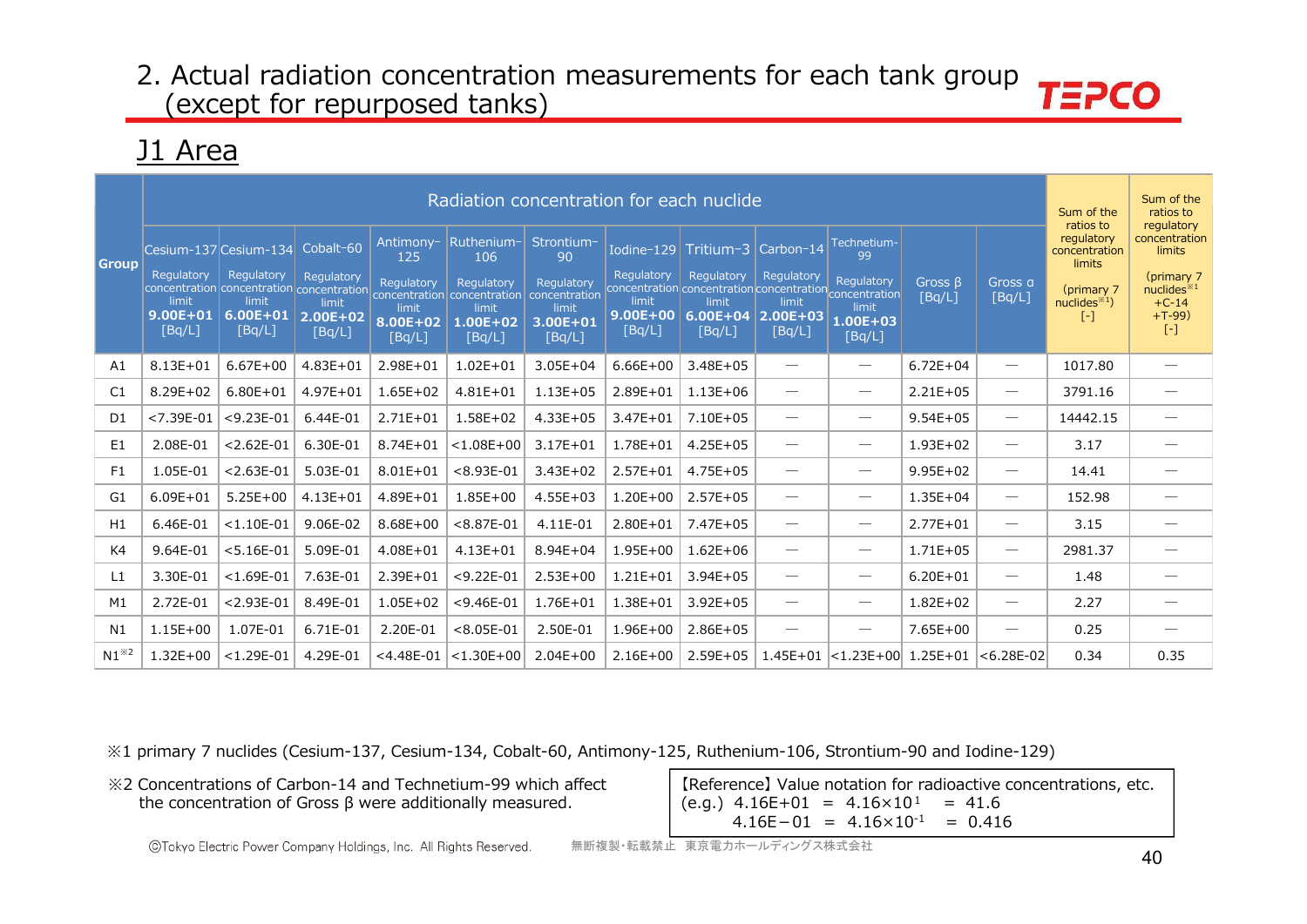### J2 Area

|                         |                                                                              |                                                                              |                                                                             | Radiation concentration for each nuclide                                   |                                                                                 |                                                                                |                                                                              |                                                                             |                         | Sum of the<br>ratios to                                                    |
|-------------------------|------------------------------------------------------------------------------|------------------------------------------------------------------------------|-----------------------------------------------------------------------------|----------------------------------------------------------------------------|---------------------------------------------------------------------------------|--------------------------------------------------------------------------------|------------------------------------------------------------------------------|-----------------------------------------------------------------------------|-------------------------|----------------------------------------------------------------------------|
| <b>Group</b>            | Cesium-137<br>Regulatory<br>concentration<br>limit<br>$9.00E + 01$<br>[Bq/L] | Cesium-134<br>Regulatory<br>concentration<br>limit<br>$6.00E + 01$<br>[Bq/L] | Cobalt-60<br>Regulatory<br>concentration<br>limit<br>$2.00E + 02$<br>[Bq/L] | Antimony-125<br>Regulatory<br>concentration<br>limit<br>8.00E+02<br>[Bq/L] | Ruthenium-106<br>Regulatory<br>concentration<br>limit<br>$1.00E + 02$<br>[Bq/L] | Strontium-90<br>Regulatory<br>concentration<br>limit<br>$3.00E + 01$<br>[Bq/L] | Iodine-129<br>Regulatory<br>concentration<br>limit<br>$9.00E + 00$<br>[Bq/L] | Tritium-3<br>Regulatory<br>concentration<br>limit<br>$6.00E + 04$<br>[Bq/L] | Gross $\beta$<br>[Bq/L] | regulatory<br>concentration<br>limits<br>(primary 7<br>nuclides $*1$<br>Ŀ. |
| $A1^{\times 2}$         | $1.17E + 01$                                                                 | $1.15E + 00$                                                                 | $1.02E + 00$                                                                | $1.45E + 00$                                                               | $1.47E + 00$                                                                    | 2.93E-01                                                                       | $5.91E+00$                                                                   | $3.14E + 05$                                                                | $2.42E + 01$            | 0.84                                                                       |
| $C1^{\divideontimes 2}$ | $1.36E + 00$                                                                 | $< 1.41E - 01$                                                               | 3.03E-01                                                                    | 1.09E+01                                                                   | 8.45E-01                                                                        | $3.48E + 00$                                                                   | $1.15E + 01$                                                                 | $1.03E + 06$                                                                | $3.81E + 01$            | 1.43                                                                       |
| $E1^{\times 2}$         | $1.10E + 00$                                                                 | $< 1.97E - 01$                                                               | 3.28E-01                                                                    | $4.74E + 01$                                                               | $1.28E + 00$                                                                    | $9.01E + 00$                                                                   | $4.62E + 01$                                                                 | $9.07E + 05$                                                                | $9.53E + 01$            | 5.52                                                                       |
| $G1^{\times 2}$         | 5.72E-01                                                                     | $< 1.51E - 01$                                                               | 4.48E-01                                                                    | $2.25E + 01$                                                               | $1.58E + 00$                                                                    | 3.70E+01                                                                       | $3.84E + 01$                                                                 | $1.03E + 06$                                                                | $1.86E + 02$            | 5.56                                                                       |
| $K1^{\times 2}$         | $2.16E + 00$                                                                 | 3.57E-01                                                                     | 2.04E-01                                                                    | $6.56E + 00$                                                               | $1.34E + 00$                                                                    | $4.52E + 01$                                                                   | $1.48E + 01$                                                                 | 7.93E+05                                                                    | $1.59E + 02$            | 3.20                                                                       |
| $M1^{\times 2}$         | $2.20E + 01$                                                                 | $1.84E + 00$                                                                 | $1.08E + 00$                                                                | $1.27E + 00$                                                               | $2.03E + 00$                                                                    | 3.33E-01                                                                       | $8.96E + 00$                                                                 | $4.68E + 05$                                                                | $4.07E + 01$            | 1.31                                                                       |

# J3 Area

| A1 $^{\times2}$ | 43E-01      | <1.46E-01    | $.86E-01$ | $3.61E + 00$ | $< 7.87E - 01$ | $4.19E + 00$ | $6.27E + 00$ | $6.26E + 05$ | 2.46E+01     | 0.86 |
|-----------------|-------------|--------------|-----------|--------------|----------------|--------------|--------------|--------------|--------------|------|
| $B1^{\times 2}$ | $.49E + 00$ | $<$ 1.58E-01 | 8.61E-01  | $3.65E + 00$ | 9.15E-01       | 5.98E-01     | .62E+01      | $4.30E + 05$ | 56E+01       | 1.85 |
| $C1^{\times 2}$ | 2.01E+00    | $<$ 2.57E-01 | 4.75E-01  | $3.33E + 01$ | $.46E + 00$    | .77E+00      | $4.49E + 01$ | $.08E + 06$  | $6.96E + 01$ | 5.14 |
| $E1^{*2}$       | $.04E + 00$ | 2.56E-01     | 4.46E-01  | 3.86E-01     | $<$ 9.55E-01   | 3.16E-01     | $.53E+00$    | 3.05E+05     | $.00E + 01$  | 0.88 |

※1 primary 7 nuclides (Cesium-137, Cesium-134, Cobalt-60, Antimony-125, Ruthenium-106, Strontium-90 and Iodine-129)

※2 ALPS treated water was additionally transferred to this area after measuring the radiation concentration. Above data were measured before the additional transfer.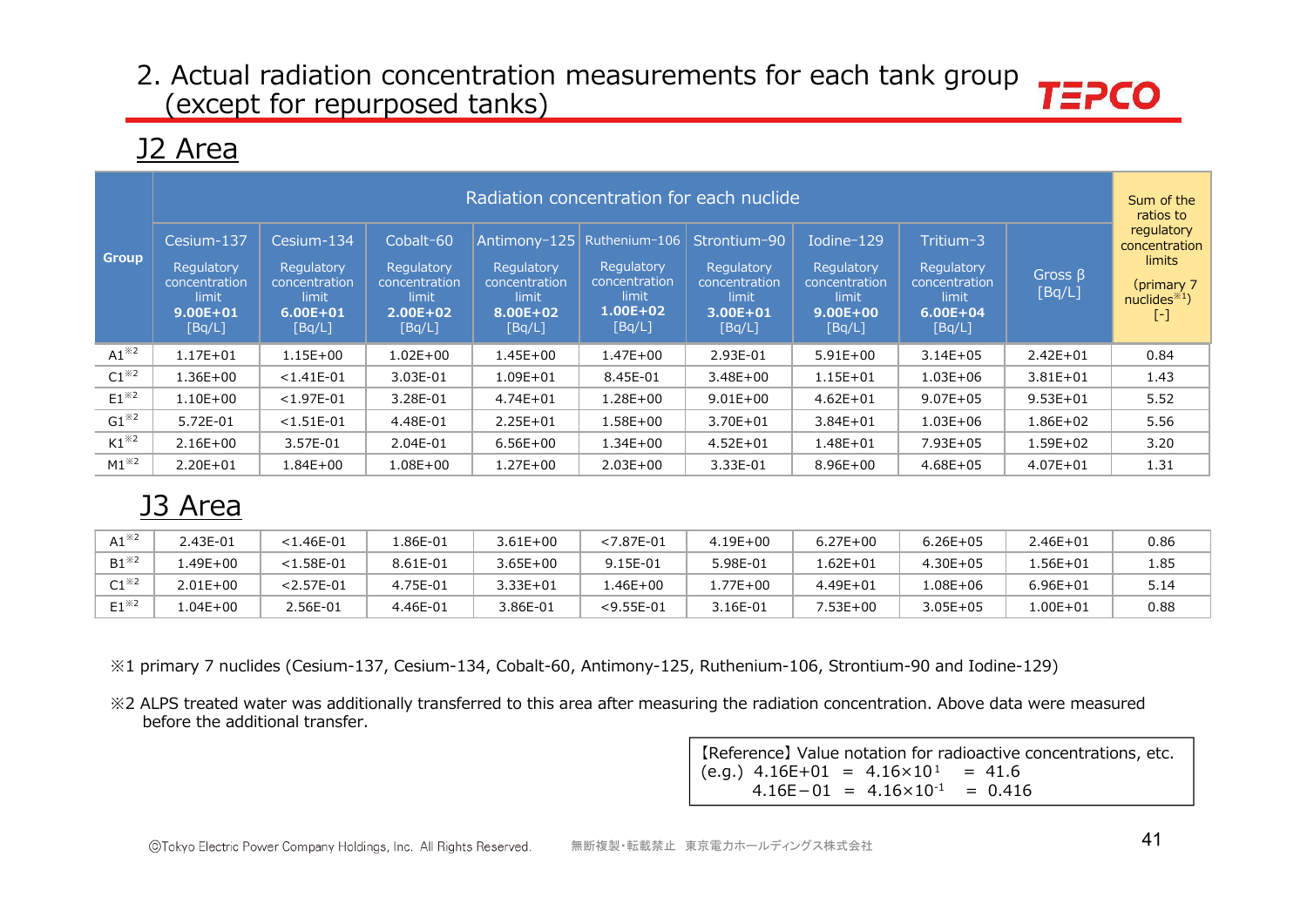### J4 Area

|                 |                                               |                                                                                            |                                               |                                           | Radiation concentration for each nuclide                                     |                                                                |                                               |                                                                                                                 |                               |                                               |                   |                                 | Sum of the<br>ratios to                  | Sum of the<br>ratios to<br>regulatory                                  |
|-----------------|-----------------------------------------------|--------------------------------------------------------------------------------------------|-----------------------------------------------|-------------------------------------------|------------------------------------------------------------------------------|----------------------------------------------------------------|-----------------------------------------------|-----------------------------------------------------------------------------------------------------------------|-------------------------------|-----------------------------------------------|-------------------|---------------------------------|------------------------------------------|------------------------------------------------------------------------|
| <b>Group</b>    | Cesium-137 Cesium-134                         |                                                                                            | Cobalt-60                                     | Antimony-<br>125                          | Ruthenium-<br>106                                                            | Strontium-<br>90                                               |                                               | Iodine-129 Tritium-3                                                                                            | Carbon-14                     | Technetium-<br>99                             |                   |                                 | regulatory<br>concentration<br>limits    | concentration<br>limits                                                |
|                 | Regulatory<br>limit<br>$9.00E + 01$<br>[Bq/L] | Regulatory<br>concentration concentration concentration<br>limit<br>$6.00E + 01$<br>[Bq/L] | Regulatory<br>limit<br>$2.00E + 02$<br>[Bq/L] | Regulatory<br>limit<br>8.00E+02<br>[Bq/L] | Regulatory<br>concentration concentration<br>limit<br>$1.00E + 02$<br>[Bq/L] | Regulatory<br>concentration<br>limit<br>$3.00E + 01$<br>[Bq/L] | Regulatory<br>limit<br>$9.00E + 00$<br>[Bq/L] | Regulatory<br>concentration concentration concentration concentration<br>limit<br>$6.00E+04$ 2.00E+03<br>[Bq/L] | Regulatory<br>limit<br>[Bq/L] | Regulatory<br>limit<br>$1.00E + 03$<br>[Bq/L] | Gross B<br>[BA/L] | Gross a<br>[Bq/L]               | (primary 7<br>nuclides $*1$ )<br>$[ - ]$ | (primary 7<br>nuclees <sup>34</sup><br>$+C-14$<br>$+T-99$<br>$[\cdot]$ |
| A1              | $6.02E + 00$                                  | 6.44E-01                                                                                   | 3.89E-01                                      | 1.08E+01                                  | $<$ 9.08E-01                                                                 | $2.19E + 01$                                                   | 7.72E+00                                      | $6.84E + 05$                                                                                                    |                               | $\overline{\phantom{m}}$                      | $9.51E + 01$      | $\overline{\phantom{m}}$        | 1.69                                     | $\overbrace{\phantom{12322111}}$                                       |
| <b>B1</b>       | $2.23E+00$                                    | 2.40E-01                                                                                   | 4.13E-01                                      | $3.85E + 00$                              | $2.02E + 00$                                                                 | $1.43E + 00$                                                   | $7.44E + 00$                                  | $1.62E + 06$                                                                                                    |                               | $\hspace{0.1mm}-\hspace{0.1mm}$               | $1.85E + 01$      | $\overline{\phantom{m}}$        | 0.93                                     |                                                                        |
| C1              | $1.23E + 00$                                  | 1.85E-01                                                                                   | 1.38E-01                                      | $2.73E + 00$                              | $< 7.88E - 01$                                                               | $4.15E + 00$                                                   | $2.50E + 00$                                  | $6.24E + 05$                                                                                                    |                               | $\hspace{0.1mm}-\hspace{0.1mm}$               | $2.00E + 01$      | $\hspace{0.1mm}-\hspace{0.1mm}$ | 0.44                                     | $\overline{\phantom{a}}$                                               |
| $C1^{\times 2}$ | $1.20E + 00$                                  | $< 2.00E - 01$                                                                             | $< 1.54E - 01$                                | $1.15E + 00$                              | $< 1.21E + 00$                                                               | $1.24E + 01$                                                   | $2.23E+00$                                    | $6.04E + 05$                                                                                                    |                               | $5.81E+00$ < 1.02E+00                         | $2.47E + 01$      | $< 6.00E - 02$                  | 0.69                                     | 0.69                                                                   |
| D <sub>1</sub>  | $2.92E + 00$                                  | 3.16E-01                                                                                   | 4.47E-01                                      | $9.34E + 00$                              | $2.42E + 00$                                                                 | $1.41E + 03$                                                   | $3.36E + 01$                                  | $1.24E + 06$                                                                                                    |                               | $\overbrace{\phantom{12333}}$                 | $3.65E + 03$      | $\overline{\phantom{m}}$        | 50.68                                    |                                                                        |
| E <sub>1</sub>  | $2.37E + 00$                                  | $< 1.68E - 01$                                                                             | $1.06E + 01$                                  | $1.21E + 01$                              | $< 1.04E + 00$                                                               | $5.97E + 02$                                                   | 8.48E+00                                      | $1.15E + 06$                                                                                                    | $\hspace{0.05cm}$             | $\overbrace{\phantom{12333}}$                 | $1.39E + 03$      | $\hspace{0.1mm}-\hspace{0.1mm}$ | 20.94                                    |                                                                        |
| F1              | $2.58E+00$                                    | 1.84E-01                                                                                   | $5.68E + 00$                                  | $1.52E + 01$                              | $1.35E + 00$                                                                 | $1.40E + 03$                                                   | $8.68E + 00$                                  | $4.36E + 05$                                                                                                    | $\overbrace{\phantom{12332}}$ | $\hspace{0.05cm}$                             | $2.31E + 03$      | $\overline{\phantom{m}}$        | 47.79                                    |                                                                        |
| G <sub>1</sub>  | 3.50E-01                                      | $< 1.62E - 01$                                                                             | $1.62E + 00$                                  | $2.03E + 00$                              | $1.35E + 00$                                                                 | $6.70E + 01$                                                   | $8.49E + 00$                                  | $4.02E + 05$                                                                                                    | $\overline{\phantom{0}}$      | $\hspace{0.1mm}-\hspace{0.1mm}$               | $1.93E + 02$      | $\hspace{0.05cm}$               | 3.21                                     |                                                                        |
| H1              | $3.24E + 00$                                  | 2.45E-01                                                                                   | $3.97E + 00$                                  | 1.70E+01                                  | $<$ 9.31E-01                                                                 | $1.81E + 03$                                                   | $5.87E + 00$                                  | $3.81E + 05$                                                                                                    | $\hspace{0.05cm}$             | $\hspace{0.1mm}-\hspace{0.1mm}$               | $2.60E + 03$      | $\hspace{0.1mm}-\hspace{0.1mm}$ | 60.98                                    |                                                                        |
| K1              | $3.38E + 00$                                  | $< 1.66E - 01$                                                                             | 7.08E+00                                      | $2.03E + 01$                              | $1.43E + 00$                                                                 | $1.82E + 03$                                                   | $5.72E + 00$                                  | $4.07E + 05$                                                                                                    | $\overbrace{\phantom{12332}}$ | $\hspace{0.05cm}$                             | $2.99E + 03$      | $\hspace{0.05cm}$               | 61.38                                    |                                                                        |
| L1              | 7.19E-01                                      | $< 1.82E - 01$                                                                             | 6.95E-01                                      | 5.31E-01                                  | $< 1.19E + 00$                                                               | 5.10E-01                                                       | $1.15E + 00$                                  | $2.59E + 05$                                                                                                    | $\overline{\phantom{0}}$      | $\hspace{0.1mm}-\hspace{0.1mm}$               | $5.78E + 00$      | $\hspace{0.1mm}-\hspace{0.1mm}$ | 0.17                                     |                                                                        |
| $L1^{*2}$       | 6.85E-01                                      | $< 1.60E - 01$                                                                             | 4.37E-01                                      | $< 6.03E - 01$                            | $ $ <1.25E+00                                                                | 1.09E+01                                                       | 7.03E-01                                      | $2.40E + 05$                                                                                                    | $2.09E + 01$                  | $ $ <1.02E+00 $ $                             | $2.19E + 01$      | $< 6.00E - 02$                  | 0.47                                     | 0.48                                                                   |
| L <sub>3</sub>  | 5.83E-01                                      | $<$ 1.79E-01                                                                               | 6.14E-01                                      | $<$ 4.38E-01                              | $< 1.12E + 00$                                                               | 6.26E-01                                                       | 5.42E-01                                      | $2.60E + 05$                                                                                                    |                               | $\hspace{0.1mm}-\hspace{0.1mm}$               | $7.91E+00$        | $\overbrace{\phantom{12333}}$   | 0.11                                     |                                                                        |
| L <sub>5</sub>  | 6.76E-01                                      | $<$ 3.35E-01                                                                               | 5.89E-01                                      | $<$ 4.41E-01                              | $ $ < 1.16E + 00                                                             | 8.02E-01                                                       | 5.32E-01                                      | $2.58E + 05$                                                                                                    |                               | $\hspace{0.05cm}$                             | $8.69E + 00$      | $\overbrace{\phantom{12333}}$   | 0.11                                     |                                                                        |

※1 primary 7 nuclides (Cesium-137, Cesium-134, Cobalt-60, Antimony-125, Ruthenium-106, Strontium-90 and Iodine-129) ※2 Concentrations of Carbon-14 and Technetium-99 which affect the concentration of Gross β were additionally measured. 【Reference】 Value notation for radioactive

 $4.16E-01 = 4.16\times10^{-1} = 0.416$  |4 concentrations, etc.  $(e.q.) 4.16E+01 = 4.16 \times 10^{1} = 41.6$ 

©Tokyo Electric Power Company Holdings, Inc. All Rights Reserved. 無断複製・転載禁止 東京電力ホールディングス株式会社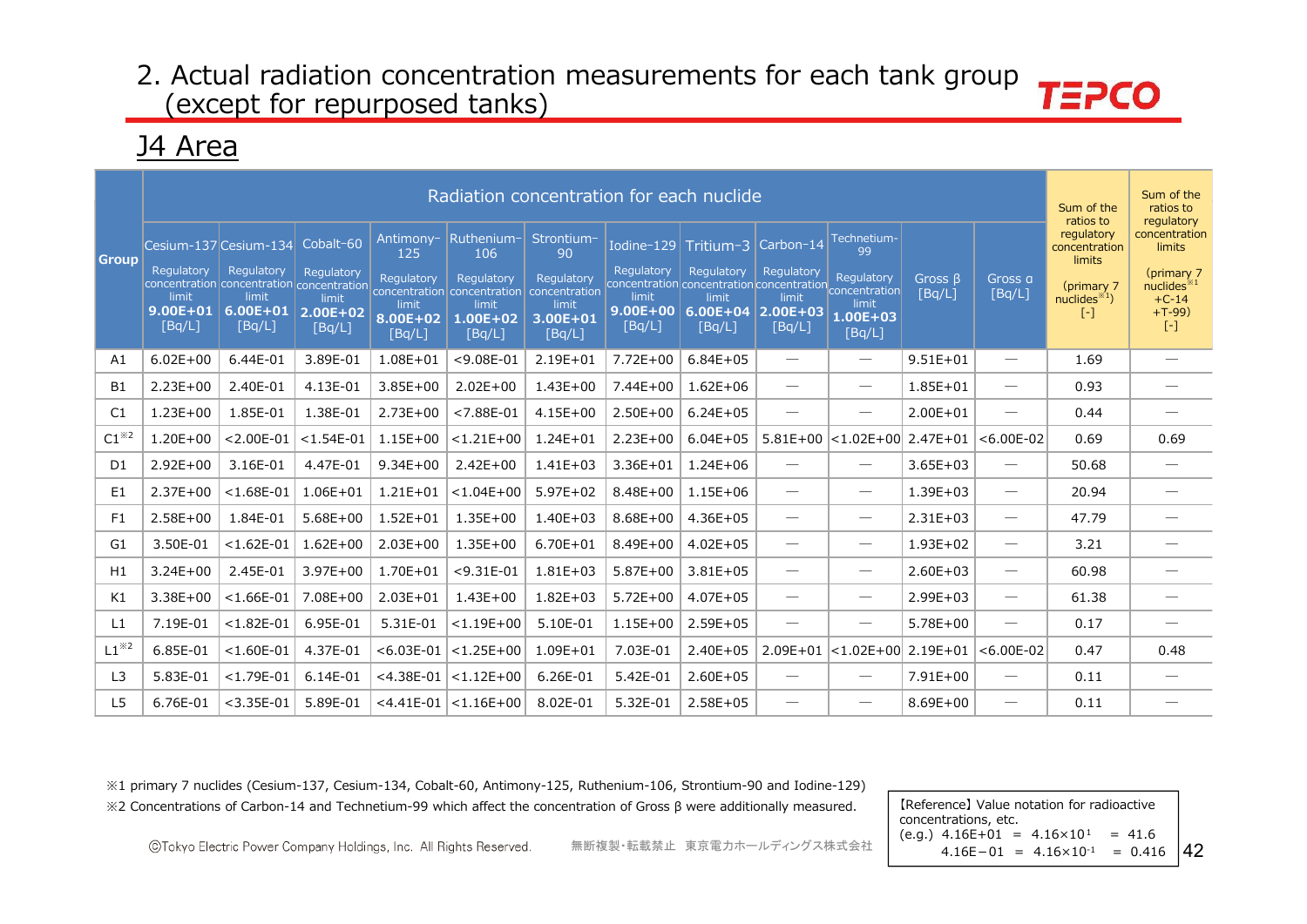# J5 Area

|                |                                                                              |                                                                              |                                                                             | Radiation concentration for each nuclide                                   |                                                                                 |                                                                                |                                                                              |                                                                             |                         | Sum of the<br>ratios to                                                                                 |
|----------------|------------------------------------------------------------------------------|------------------------------------------------------------------------------|-----------------------------------------------------------------------------|----------------------------------------------------------------------------|---------------------------------------------------------------------------------|--------------------------------------------------------------------------------|------------------------------------------------------------------------------|-----------------------------------------------------------------------------|-------------------------|---------------------------------------------------------------------------------------------------------|
| <b>Group</b>   | Cesium-137<br>Regulatory<br>concentration<br>limit<br>$9.00E + 01$<br>[Bq/L] | Cesium-134<br>Regulatory<br>concentration<br>limit<br>$6.00E + 01$<br>[Bq/L] | Cobalt-60<br>Regulatory<br>concentration<br>limit<br>$2.00E + 02$<br>[Bq/L] | Antimony-125<br>Regulatory<br>concentration<br>limit<br>8.00E+02<br>[Bq/L] | Ruthenium-106<br>Regulatory<br>concentration<br>limit<br>$1.00E + 02$<br>[Bq/L] | Strontium-90<br>Regulatory<br>concentration<br>limit<br>$3.00E + 01$<br>[Bq/L] | Iodine-129<br>Regulatory<br>concentration<br>limit<br>$9.00E + 00$<br>[Bq/L] | Tritium-3<br>Regulatory<br>concentration<br>limit<br>$6.00E + 04$<br>[Bq/L] | Gross $\beta$<br>[Bq/L] | regulatory<br>concentration<br><b>limits</b><br>(primary 7<br>nuclees <sup>1</sup><br>$\left[ -\right]$ |
| A1             | 3.96E-01                                                                     | $< 1.15E - 01$                                                               | 1.70E-01                                                                    | $8.98E + 00$                                                               | 8.54E-01                                                                        | $9.63E + 01$                                                                   | $3.02E + 01$                                                                 | $9.05E + 05$                                                                | $2.91E+02$              | 6.59                                                                                                    |
| <b>B1</b>      | 3.63E-01                                                                     | $< 1.39E - 01$                                                               | 2.15E-01                                                                    | $1.43E + 01$                                                               | $<$ 9.59E-01                                                                    | $7.15E + 01$                                                                   | $3.41E + 01$                                                                 | $8.67E + 05$                                                                | $2.45E + 02$            | 6.20                                                                                                    |
| C <sub>1</sub> | 4.80E-01                                                                     | $< 1.42E - 01$                                                               | 4.05E-01                                                                    | $1.53E + 01$                                                               | 9.56E-01                                                                        | $4.17E + 01$                                                                   | $5.62E + 01$                                                                 | $8.24E + 05$                                                                | $1.72E + 02$            | 7.68                                                                                                    |
| D <sub>1</sub> | 5.31E-01                                                                     | $< 1.39E - 01$                                                               | 5.30E-01                                                                    | $1.87E + 01$                                                               | $< 7.69E - 01$                                                                  | $2.86E + 01$                                                                   | $5.25E + 01$                                                                 | $8.23E + 05$                                                                | $1.24E + 02$            | 6.83                                                                                                    |
| E <sub>1</sub> | 1.10E+00                                                                     | $< 1.89E - 01$                                                               | 6.45E-01                                                                    | $3.50E + 01$                                                               | 9.57E-01                                                                        | $1.52E + 00$                                                                   | $1.68E + 01$                                                                 | $2.75E + 05$                                                                | $5.97E + 01$            | 1.99                                                                                                    |

### J6 Area

| $A1^{\times 2}$ | 6.96E-01     | $< 1.19E - 01$ | 2.13E-01 | $8.96E + 00$ | $< 7.52E - 01$ | l.12F+02     | 62E+01       | $9.13E + 05$ | $3.46E + 02$ | 5.57 |
|-----------------|--------------|----------------|----------|--------------|----------------|--------------|--------------|--------------|--------------|------|
| $B1^{*2}$       | $4.24E + 00$ | 3.48E-01       | 5.35E-01 | $3.45E + 00$ | 1.29E+00       | 7.08E-01     | $5.92E + 00$ | .21E+06      | .88E+01      | 0.75 |
| $C1^{*2}$       | $.04E + 00$  | 2.26E-01       | 4.61E-01 | 8.17E-01     | $< 8.85E - 01$ | $2.41F + 00$ | $6.74E + 00$ | $3.63E + 05$ | 2.20E+01     | 0.86 |
| $D1^{*2}$       | $3.13E + 00$ | 2.33E-01       | 6.63E-01 | $5.75E + 00$ | $2.00E + 00$   | l.12E+00     | $8.05E + 00$ | .40E+06      | 3.48E+01     | 1.00 |
| $F1^{*2}$       | $.39E + 00$  | $< 2.50E - 01$ | 6.34E-01 | $2.38E + 01$ | .82E+00.       | $.50E+00$    | .48E+01      | .41E+06      | $4.46E + 01$ | 1.78 |

※1 primary 7 nuclides (Cesium-137, Cesium-134, Cobalt-60, Antimony-125, Ruthenium-106, Strontium-90 and Iodine-129)

※2 ALPS treated water was additionally transferred to this area after measuring the radiation concentration. Above data were measured before the additional transfer.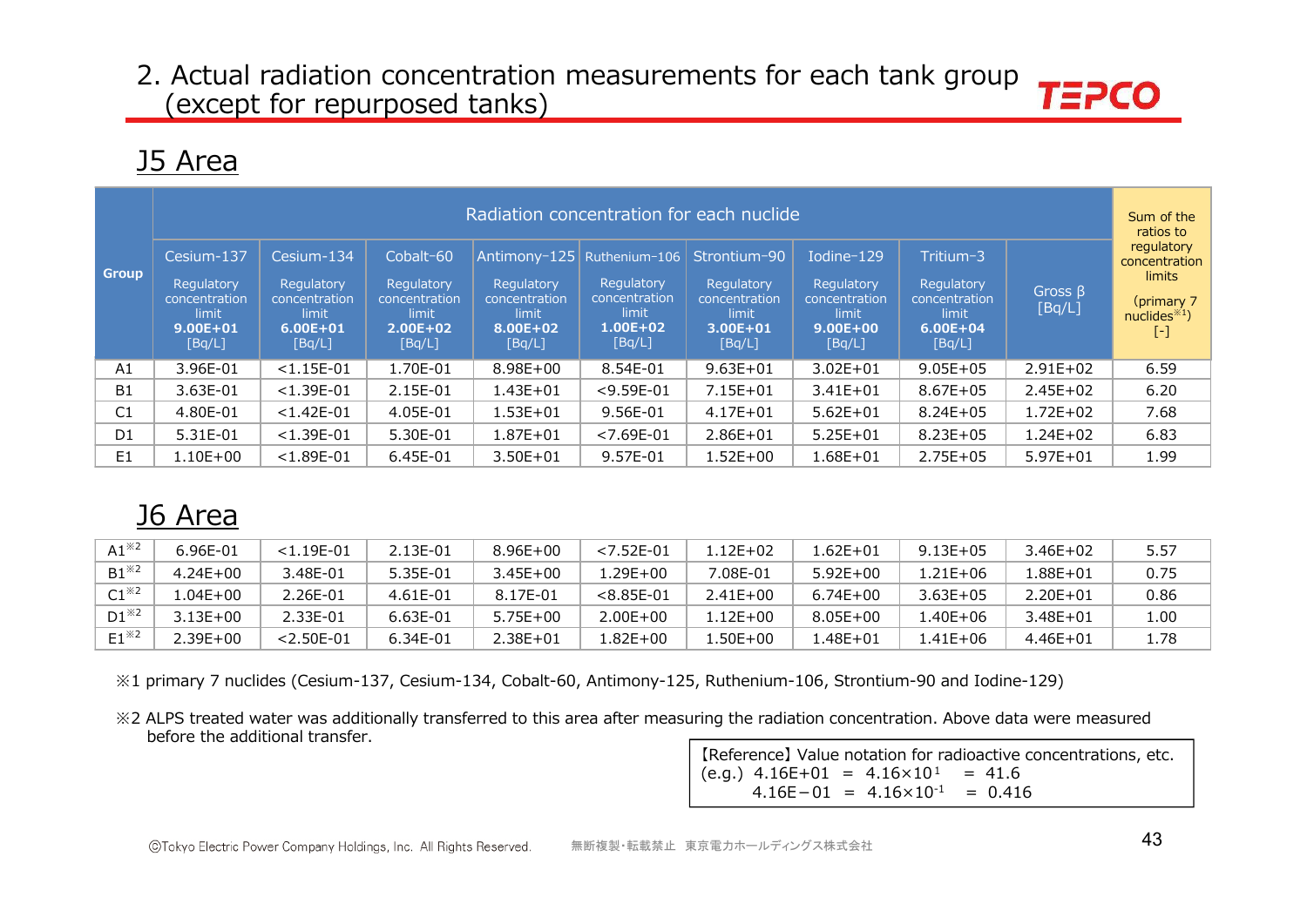### J7 Area

|                                       |                                     |                                                                                                       |                                                  |                                                     |                                                                                         | Radiation concentration for each nuclide                                 |                                                                                  |                                                               |                                                     |                                                                            |                   |                                 | Sum of the<br>ratios to                                                           | Sum of the<br>ratios to<br>regulatory                                        |
|---------------------------------------|-------------------------------------|-------------------------------------------------------------------------------------------------------|--------------------------------------------------|-----------------------------------------------------|-----------------------------------------------------------------------------------------|--------------------------------------------------------------------------|----------------------------------------------------------------------------------|---------------------------------------------------------------|-----------------------------------------------------|----------------------------------------------------------------------------|-------------------|---------------------------------|-----------------------------------------------------------------------------------|------------------------------------------------------------------------------|
| <b>Group</b>                          | Regulatory<br>limit<br>$9.00E + 01$ | Cesium-137 Cesium-134<br>Regulatory<br>concentration concentration concentration<br>limit<br>6.00E+01 | Cobalt-60<br>Regulatory<br>limit<br>$2.00E + 02$ | Antimony-<br>125<br>Regulatory<br>limit<br>8.00E+02 | Ruthenium-<br>106<br>Regulatory<br>concentration concentration<br>limit<br>$1.00E + 02$ | Strontium-<br>90<br>Regulatory<br>concentration<br>limit<br>$3.00E + 01$ | Regulatory<br>concentration concentration concentration<br>limit<br>$9.00E + 00$ | Iodine-129 $Tritium-3$<br>Regulatory<br>limit<br>$6.00E + 04$ | Carbon-14<br><b>Regulatory</b><br>limit<br>2.00E+03 | Technetium-<br>-99<br>Regulatory<br>concentration<br>limit<br>$1.00E + 03$ | Gross B<br>[Bq/L] | Gross a<br>[Bq/L]               | regulatory<br>concentration<br>limits<br>(primary 7<br>nuclides $*1$ )<br>$[ - ]$ | concentration<br>limits<br>(primary 7<br>nuclides $*1$<br>$+C-14$<br>$+T-99$ |
|                                       | [Bq/L]                              | [Bq/L]                                                                                                | [Bq/L]                                           | [Bq/L]                                              | [Bq/L]                                                                                  | [Bq/L]                                                                   | [Bq/L]                                                                           | [Bq/L]                                                        | [Bq/L]                                              | [Bq/L]                                                                     |                   |                                 |                                                                                   | $[\cdot]$                                                                    |
| A1<br>ave. <sup>*2</sup>              | 5.72E-01                            | 1.13E-01                                                                                              | 9.33E-01                                         | 7.57E-01                                            | 8.26E-01                                                                                | 5.44E-01                                                                 | $3.60E + 00$                                                                     | $4.42E + 05$                                                  |                                                     | $\overbrace{\phantom{12332}}$                                              | $1.16E + 01$      | $\overline{\phantom{0}}$        | 0.44                                                                              |                                                                              |
| A1<br>$upper^{*3}$                    | 6.31E-01                            | $< 9.84E - 02$                                                                                        | 9.67E-01                                         | 7.23E-01                                            | $< 7.97E - 01$                                                                          | 4.56E-01                                                                 | $3.63E + 00$                                                                     | $4.58E + 05$                                                  |                                                     | $\overbrace{\phantom{12332}}$                                              | $1.11E + 01$      | $\overline{\phantom{0}}$        | 0.44                                                                              |                                                                              |
| A1<br>middle $*3$                     | 5.87E-01                            | $< 1.39E - 01$                                                                                        | $1.01E + 00$                                     | 8.45E-01                                            | 9.25E-01                                                                                | 5.83E-01                                                                 | $3.81E + 00$                                                                     | $4.62E + 05$                                                  |                                                     | $\overbrace{\phantom{12332}}$                                              | $1.25E + 01$      | $\overline{\phantom{0}}$        | 0.47                                                                              |                                                                              |
| A1<br>lower <sup>*3</sup>             | 4.96E-01                            | 1.01E-01                                                                                              | 8.23E-01                                         | 7.04E-01                                            | $< 7.58E - 01$                                                                          | 5.94E-01                                                                 | $3.36E + 00$                                                                     | $4.07E + 05$                                                  | -                                                   | $\overbrace{\phantom{12332}}$                                              | $1.13E + 01$      | $\overline{\phantom{0}}$        | 0.41                                                                              | $\overline{\phantom{a}}$                                                     |
| $A1^{\times 4}$                       | 8.06E-01                            | $< 1.33E - 01$                                                                                        | 3.32E-01                                         | $<$ 4.09E-01                                        | $< 1.18E + 00$                                                                          | $4.85E + 00$                                                             | $3.21E + 00$                                                                     | $3.61E + 05$                                                  | $1.39E + 01$                                        | $< 1.02E + 00$                                                             | $1.37E + 01$      | $< 5.36E - 02$                  | 0.54                                                                              | 0.55                                                                         |
| A6<br>ave. <sup>*2</sup>              | $1.49E + 00$                        | 2.21E-01                                                                                              | 8.86E-01                                         | 8.69E-01                                            | 8.22E-01                                                                                | $2.16E + 00$                                                             | $6.02E + 00$                                                                     | $3.21E + 05$                                                  |                                                     | $\overbrace{\phantom{12332}}$                                              | $1.88E + 01$      | $\overline{\phantom{0}}$        | 0.78                                                                              | $\overline{\phantom{a}}$                                                     |
| A <sub>6</sub><br>upper <sup>*3</sup> | $1.36E + 00$                        | 2.50E-01                                                                                              | $1.10E + 00$                                     | 9.47E-01                                            | $< 7.66E - 01$                                                                          | $1.53E + 00$                                                             | $6.09E + 00$                                                                     | $3.17E + 05$                                                  |                                                     | $\overbrace{\phantom{12332}}$                                              | 1.79E+01          | $\hspace{0.1mm}-\hspace{0.1mm}$ | 0.76                                                                              |                                                                              |
| A <sub>6</sub><br>$middle*3$          | $1.47E + 00$                        | 2.39E-01                                                                                              | $1.12E + 00$                                     | $1.07E + 00$                                        | 8.40E-01                                                                                | $1.72E + 00$                                                             | $5.90E + 00$                                                                     | $3.17E + 05$                                                  | -                                                   | $\overbrace{\phantom{12332}}$                                              | 1.89E+01          | $\overline{\phantom{0}}$        | 0.75                                                                              |                                                                              |
| A <sub>6</sub><br>lower <sup>*3</sup> | $1.65E + 00$                        | 1.74E-01                                                                                              | 4.40E-01                                         | 5.93E-01                                            | 8.61E-01                                                                                | $3.23E + 00$                                                             | $6.08E + 00$                                                                     | $3.30E + 05$                                                  | -                                                   | $\overbrace{\phantom{12332}}$                                              | $1.96E + 01$      | $\overline{\phantom{0}}$        | 0.82                                                                              |                                                                              |

※1 primary 7 nuclides (Cesium-137, Cesium-134, Cobalt-60, Antimony-125, Ruthenium-106, Strontium-90 and Iodine-129)

※2 Average of the upper, middle and lower levels

- ※3 ALPS treated water was additionally transferred to this area after measuring the radiation concentration. Above data were measured before the additional transfer.
- ※4 Concentrations of Carbon-14 and Technetium-99 which affect the concentration of Gross β were additionally measured. 【Reference】 Value notation for radioactive concentrations, etc.

 $(e.g.)$  4.16E+01 = 4.16×10<sup>1</sup> = 41.6  $4.16E-01 = 4.16 \times 10^{-1} = 0.416$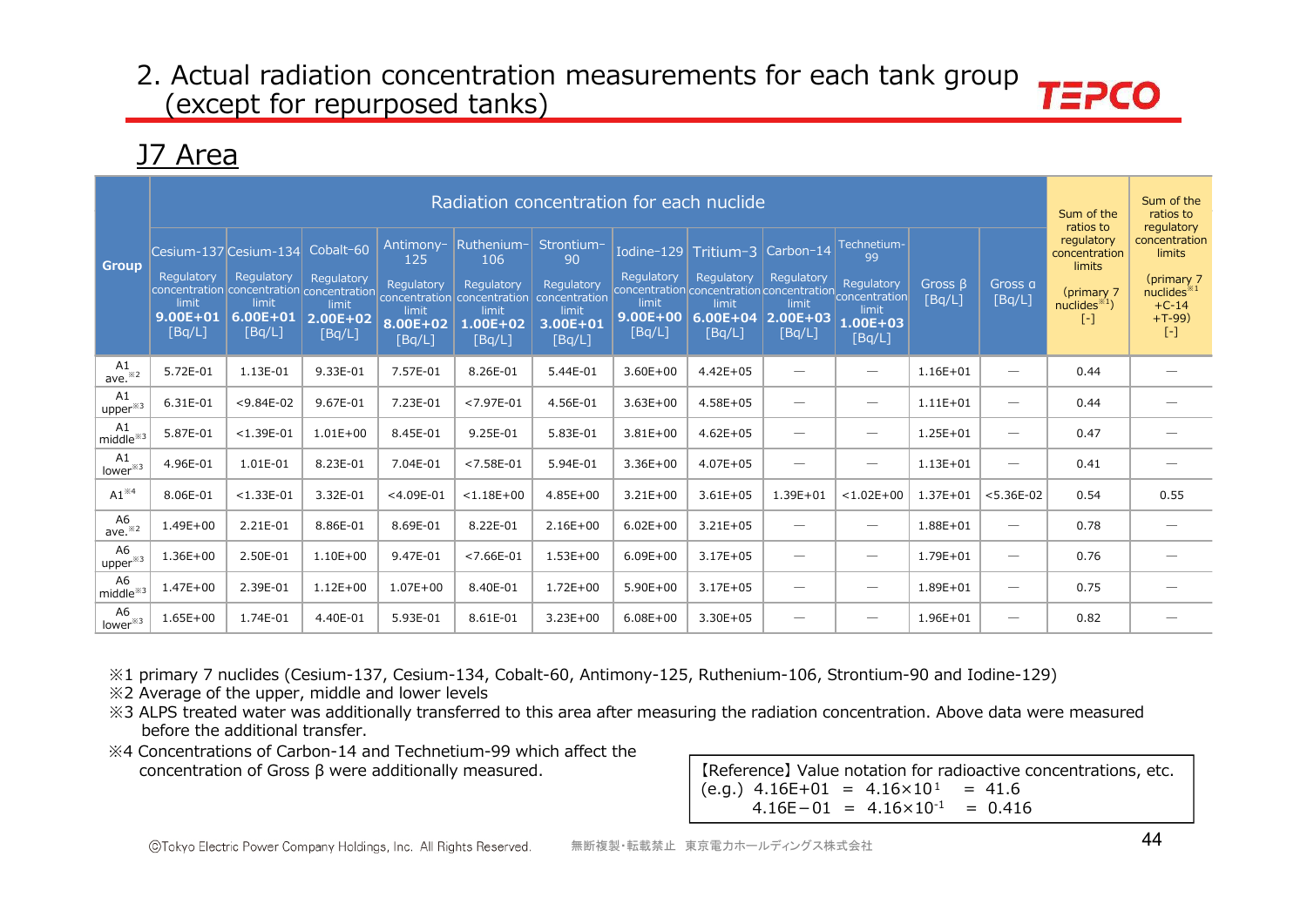### J7 Area

|                                      |                                 |                                                         |                                 |                             | Radiation concentration for each nuclide  |                                 |                                 |                                                                       |                          |                                 |                         |                                 | Sum of the<br>ratios to               | Sum of the<br>ratios to<br>regulatory |
|--------------------------------------|---------------------------------|---------------------------------------------------------|---------------------------------|-----------------------------|-------------------------------------------|---------------------------------|---------------------------------|-----------------------------------------------------------------------|--------------------------|---------------------------------|-------------------------|---------------------------------|---------------------------------------|---------------------------------------|
| <b>Group</b>                         |                                 | Cesium-137 Cesium-134                                   | Cobalt-60                       | Antimony-<br>125            | Ruthenium-<br>106                         | Strontium-<br>90                |                                 | Iodine-129 Tritium-3                                                  | Carbon-14                | Technetium-<br>99               |                         |                                 | regulatory<br>concentration<br>limits | concentration<br>limits               |
|                                      | Regulatory                      | Regulatory<br>concentration concentration concentration | Regulatory                      | Regulatory                  | Regulatory<br>concentration concentration | Regulatory<br>concentration     | Regulatory                      | Regulatory<br>concentration concentration concentration concentration | <b>Regulatory</b>        | Regulatory                      | Gross $\beta$<br>[Bq/L] | Gross a<br>[Bq/L]               | (primary 7                            | (primary 7<br>nuclees <sup>34</sup>   |
|                                      | limit<br>$9.00E + 01$<br>[Bq/L] | limit<br>$6.00E + 01$<br>[Bq/L]                         | limit<br>$2.00E + 02$<br>[Bq/L] | limit<br>8.00E+02<br>[Bq/L] | limit<br>$1.00E + 02$<br>[Bq/L]           | limit<br>$3.00E + 01$<br>[Bq/L] | limit<br>$9.00E + 00$<br>[Bq/L] | limit<br>$6.00E+04$ 2.00E+03<br>[Bq/L]                                | limit<br>[Bq/L]          | limit<br>$1.00E + 03$<br>[Bq/L] |                         |                                 | nuclides $*1$<br>$[ - ]$              | $+C-14$<br>$+T-99$<br>$[\cdot]$       |
| A7<br>ave. $*^{2}$                   | 2.05E-01                        | 1.45E-01                                                | $2.85E+00$                      | 8.80E-01                    | $1.69E + 00$                              | 3.82E-01                        | $5.96E + 00$                    | $3.02E + 05$                                                          |                          | $\overline{\phantom{0}}$        | $1.38E + 01$            | $\hspace{0.05cm}$               | 0.71                                  |                                       |
| A7<br>$upper^{*3}$                   | 2.00E-01                        | $< 1.57E - 01$                                          | $3.79E + 00$                    | $1.20E + 00$                | $2.25E+00$                                | 4.00E-01                        | $7.11E + 00$                    | $2.72E + 05$                                                          |                          | $\overbrace{\phantom{12333}}$   | $1.39E + 01$            | $\hspace{0.1mm}-\hspace{0.1mm}$ | 0.85                                  |                                       |
| A7<br>middle $*3$                    | 1.51E-01                        | $< 1.10E - 01$                                          | $3.38E + 00$                    | 8.07E-01                    | $1.87E + 00$                              | $<$ 3.24E-01                    | $6.71E + 00$                    | $2.83E + 05$                                                          |                          | $\overbrace{\phantom{13333}}$   | $1.53E + 01$            | $\hspace{0.05cm}$               | 0.80                                  |                                       |
| A7<br>lower <sup>*3</sup>            | 2.65E-01                        | $< 1.69E - 01$                                          | $1.39E + 00$                    | 6.33E-01                    | 9.66E-01                                  | 4.23E-01                        | $4.07E + 00$                    | $3.51E + 05$                                                          |                          | $\overline{\phantom{0}}$        | $1.20E + 01$            | $\qquad \qquad$                 | 0.49                                  |                                       |
| B <sub>1</sub><br>ave. <sup>*2</sup> | 2.17E-01                        | 1.17E-01                                                | $2.96E + 00$                    | $1.03E + 00$                | $1.49E + 00$                              | 5.69E-01                        | 7.98E+00                        | $3.05E + 05$                                                          |                          | $\overbrace{\phantom{12333}}$   | $1.41E + 01$            | $\hspace{0.1mm}-\hspace{0.1mm}$ | 0.94                                  |                                       |
| B1<br>uuper <sup>*3</sup>            | 1.03E-01                        | $< 1.10E - 01$                                          | $3.95E + 00$                    | $1.21E + 00$                | $1.87E + 00$                              | 6.81E-01                        | $1.09E + 01$                    | $2.95E + 05$                                                          | $\overline{\phantom{0}}$ | $\hspace{0.1mm}-\hspace{0.1mm}$ | $1.62E + 01$            | $\hspace{0.1mm}-\hspace{0.1mm}$ | 1.27                                  |                                       |
| B1<br>middle <sup>3</sup>            | 1.52E-01                        | $< 1.34E - 01$                                          | $3.72E + 00$                    | $1.09E + 00$                | $1.85E + 00$                              | 7.02E-01                        | $9.89E + 00$                    | $2.95E + 05$                                                          |                          | $\overbrace{\phantom{13333}}$   | $1.33E + 01$            | $\hspace{0.1mm}-\hspace{0.1mm}$ | 1.16                                  |                                       |
| B1<br>lower <sup>*3</sup>            | 3.95E-01                        | $< 1.05E - 01$                                          | $1.21E + 00$                    | 8.03E-01                    | $< 7.32E - 01$                            | $<$ 3.23E-01                    | $3.16E + 00$                    | $3.26E + 05$                                                          | --                       | $\hspace{0.1mm}-\hspace{0.1mm}$ | 1.29E+01                | $\hspace{0.05cm}$               | 0.38                                  |                                       |
| <b>B6</b><br>upper                   | 3.38E-01                        | $< 1.07E - 01$                                          | $3.10E + 00$                    | 7.72E-01                    | $1.80E + 00$                              | 3.53E-01                        | $6.98E + 00$                    | $2.91E + 05$                                                          |                          | $\overbrace{\phantom{13333}}$   | 1.28E+01                | $\qquad \qquad$                 | 0.83                                  |                                       |
| <b>B6</b><br>middle                  | 3.81E-01                        | $< 1.16E - 01$                                          | $3.07E + 00$                    | 9.32E-01                    | $1.59E + 00$                              | 3.48E-01                        | $6.83E + 00$                    | $2.93E + 05$                                                          |                          | $\overbrace{\phantom{12333}}$   | $1.35E + 01$            | $\hspace{0.1mm}-\hspace{0.1mm}$ | 0.81                                  |                                       |
| <b>B6</b><br>lower                   | 3.44E-01                        | 1.67E-01                                                | $1.68E + 00$                    | 6.25E-01                    | $1.20E + 00$                              | 3.78E-01                        | $4.83E + 00$                    | $3.20E + 05$                                                          | $\overline{\phantom{0}}$ | $\overbrace{\phantom{12333}}$   | $1.45E + 01$            | $\hspace{0.1mm}-\hspace{0.1mm}$ | 0.58                                  |                                       |

※1 primary 7 nuclides (Cesium-137, Cesium-134, Cobalt-60, Antimony-125, Ruthenium-106, Strontium-90 and Iodine-129)

※2 Average of the upper, middle and lower levels

※3 ALPS treated water was additionally transferred to this area after measuring the radiation concentration. Above data were measured before the additional transfer.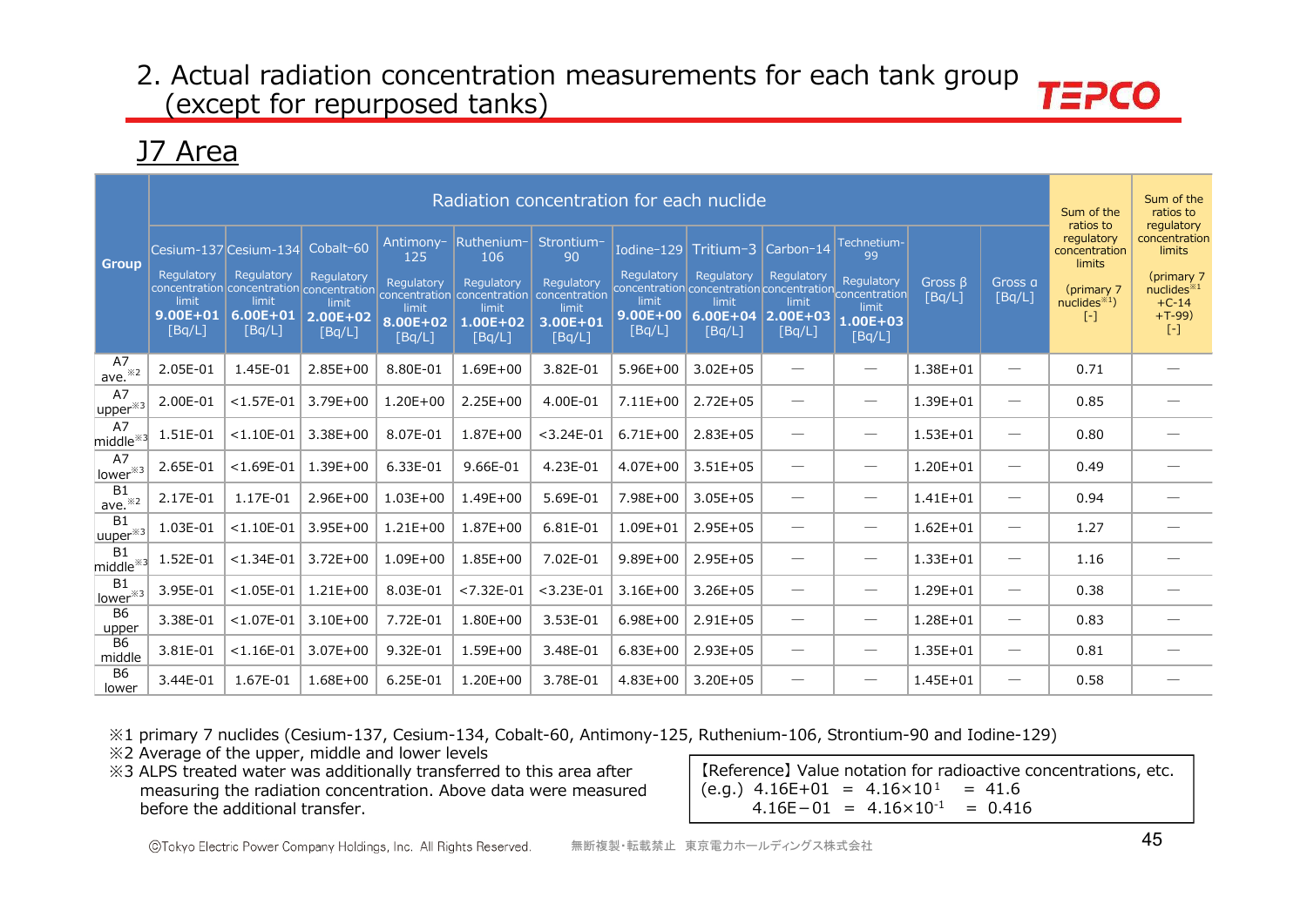## J7 Area

|                          |                                               |                                                                                            |                                               |                                           |                                                                              | Radiation concentration for each nuclide                       |                                               |                                                                                                          |                                              |                                               |                         |                                 | Sum of the<br>ratios to                                  | Sum of the<br>ratios to<br>regulatory                                        |
|--------------------------|-----------------------------------------------|--------------------------------------------------------------------------------------------|-----------------------------------------------|-------------------------------------------|------------------------------------------------------------------------------|----------------------------------------------------------------|-----------------------------------------------|----------------------------------------------------------------------------------------------------------|----------------------------------------------|-----------------------------------------------|-------------------------|---------------------------------|----------------------------------------------------------|------------------------------------------------------------------------------|
| <b>Group</b>             |                                               | Cesium-137 Cesium-134                                                                      | Cobalt-60                                     | Antimony-<br>125                          | Ruthenium-<br>106                                                            | Strontium-<br>90                                               |                                               | Iodine-129 Tritium-3                                                                                     | Carbon-14                                    | Technetium-<br>99                             |                         |                                 | regulatory<br>concentration<br>limits                    | concentration<br>limits                                                      |
|                          | Regulatory<br>limit<br>$9.00E + 01$<br>[Bq/L] | Regulatory<br>concentration concentration concentration<br>limit<br>$6.00E + 01$<br>[Bq/L] | Regulatory<br>limit<br>$2.00E + 02$<br>[Bq/L] | Regulatory<br>limit<br>8.00E+02<br>[Bq/L] | Regulatory<br>concentration concentration<br>limit<br>$1.00E + 02$<br>[Bq/L] | Regulatory<br>concentration<br>limit<br>$3.00E + 01$<br>[Bq/L] | Regulatory<br>limit<br>$9.00E + 00$<br>[Bq/L] | Regulatory<br>concentration concentration concentration concentration<br>limit<br>$6.00E + 04$<br>[Bq/L] | Regulatory<br>limit<br>$ 2.00E+03$<br>[Bq/L] | Regulatory<br>limit<br>$1.00E + 03$<br>[Bq/L] | Gross $\beta$<br>[Bq/L] | Gross a<br>[Bq/L]               | (primary 7)<br>nuclees <sup>1</sup><br>$\left[ -\right]$ | (primary 7<br>nuclides $*1$<br>$+C-14$<br>$+T-99$<br>$\lbrack \cdot \rbrack$ |
| D1<br>upper              | 4.49E-01                                      | $< 1.48E - 01$                                                                             | 8.25E-01                                      | 4.67E-01                                  | $< 8.22E - 01$                                                               | $< 7.32E - 02$                                                 | $3.03E + 00$                                  | $2.86E + 05$                                                                                             | $\overbrace{\phantom{123221111}}$            | $\overline{\phantom{0}}$                      | $1.62E + 01$            | $\overline{\phantom{m}}$        | 0.36                                                     |                                                                              |
| D <sub>1</sub><br>middle | 4.61E-01                                      | $<$ 9.69E-02                                                                               | 8.44E-01                                      | 3.20E-01                                  | $< 7.68E - 01$                                                               | $< 7.18E - 02$                                                 | $2.91E+00$                                    | $2.88E + 05$                                                                                             | $\overline{\phantom{0}}$                     | $\hspace{0.1mm}-\hspace{0.1mm}$               | $1.59E + 01$            | $\hspace{0.1mm}-\hspace{0.1mm}$ | 0.35                                                     |                                                                              |
| D <sub>1</sub><br>lower  | 3.91E-01                                      | $< 1.07E - 01$                                                                             | $1.05E + 00$                                  | 4.59E-01                                  | $< 7.30E - 01$                                                               | 7.85E-02                                                       | $3.58E + 00$                                  | $2.89E + 05$                                                                                             | $\overline{\phantom{0}}$                     | $\qquad \qquad$                               | $1.50E + 01$            | $\overline{\phantom{m}}$        | 0.42                                                     |                                                                              |
| $D1^{*2}$                | $< 2.47E - 01$                                | $< 2.45E - 01$                                                                             | 9.49E-01                                      | $<$ 4.54E-01                              | $< 1.40E + 00$                                                               | 7.46E-01                                                       | $2.79E + 00$                                  | $2.72E + 05$                                                                                             | $1.72E + 01$                                 | $4.36E + 00$                                  | $1.05E + 01$            | $\overline{\phantom{m}}$        | 0.36                                                     | 0.37                                                                         |
| D <sub>5</sub><br>upper  | 2.54E-01                                      | $< 1.41E - 01$                                                                             | $2.33E+00$                                    | 9.23E-01                                  | $1.27E + 00$                                                                 | 3.55E-01                                                       | $4.24E + 00$                                  | $3.28E + 05$                                                                                             | $\overline{\phantom{0}}$                     | $\overline{\phantom{m}}$                      | $1.57E + 01$            | $\hspace{0.1mm}-\hspace{0.1mm}$ | 0.51                                                     |                                                                              |
| D <sub>5</sub><br>middle | 2.35E-01                                      | 1.77E-01                                                                                   | $2.37E+00$                                    | 8.40E-01                                  | $< 7.94E - 01$                                                               | 3.23E-01                                                       | $4.13E + 00$                                  | $3.24E + 05$                                                                                             | $\overline{\phantom{0}}$                     | $\hspace{0.1mm}-\hspace{0.1mm}$               | $1.75E + 01$            | $\hspace{0.1mm}-\hspace{0.1mm}$ | 0.50                                                     |                                                                              |
| D <sub>5</sub><br>lower  | 3.86E-01                                      | $< 1.26E - 01$                                                                             | $2.30E + 00$                                  | 9.56E-01                                  | 9.74E-01                                                                     | 3.69E-01                                                       | $3.95E + 00$                                  | $3.18E + 05$                                                                                             | $\overline{\phantom{0}}$                     |                                               | $1.57E + 01$            | $\overline{\phantom{m}}$        | 0.48                                                     |                                                                              |
| E <sub>1</sub><br>upper  | 5.97E-01                                      | 1.40E-01                                                                                   | 6.59E-01                                      | 6.05E-01                                  | $< 7.37E - 01$                                                               | 5.54E-01                                                       | $2.73E + 00$                                  | $2.69E + 05$                                                                                             | $\overline{\phantom{0}}$                     | $\hspace{0.1mm}-\hspace{0.1mm}$               | $1.19E + 01$            | $\hspace{0.05cm}$               | 0.34                                                     |                                                                              |
| E <sub>1</sub><br>middle | 6.61E-01                                      | $<$ 9.84E-02                                                                               | 6.18E-01                                      | 3.79E-01                                  | $< 8.12E - 01$                                                               | 5.09E-01                                                       | $2.70E + 00$                                  | $2.66E + 05$                                                                                             | $\overline{\phantom{0}}$                     | $\hspace{0.1mm}-\hspace{0.1mm}$               | $1.33E + 01$            | $\hspace{0.1mm}-\hspace{0.1mm}$ | 0.34                                                     |                                                                              |
| E <sub>1</sub><br>lower  | 5.81E-01                                      | $<$ 9.30E-02                                                                               | 5.90E-01                                      | 5.12E-01                                  | $< 8.73E - 01$                                                               | 5.05E-01                                                       | $2.55E+00$                                    | $2.73E + 05$                                                                                             | $\overline{\phantom{0}}$                     | $\hspace{0.1mm}-\hspace{0.1mm}$               | $1.17E + 01$            | $\overline{\phantom{m}}$        | 0.32                                                     |                                                                              |
| E <sub>6</sub><br>upper  | $1.90E + 00$                                  | 3.21E-01                                                                                   | 4.73E-01                                      | $3.45E + 00$                              | $< 8.37E - 01$                                                               | $5.28E + 00$                                                   | $6.11E + 00$                                  | 3.76E+05                                                                                                 | $\overline{\phantom{0}}$                     | $\hspace{0.1mm}-\hspace{0.1mm}$               | $3.34E + 01$            | $\overline{\phantom{m}}$        | 0.90                                                     |                                                                              |
| E6<br>middle             | $1.95E + 00$                                  | 2.78E-01                                                                                   | 5.21E-01                                      | $3.38E + 00$                              | $< 8.05E - 01$                                                               | $5.63E + 00$                                                   | $6.43E + 00$                                  | $3.76E + 05$                                                                                             | $\overbrace{\phantom{123221111}}$            | $\hspace{0.1mm}-\hspace{0.1mm}$               | $3.34E + 01$            | $\hspace{0.05cm}$               | 0.94                                                     |                                                                              |
| E <sub>6</sub><br>lower  | $1.91E + 00$                                  | $< 1.31E - 01$                                                                             | 5.47E-01                                      | $3.44E + 00$                              | $<$ 9.53E-01                                                                 | $5.33E+00$                                                     | $6.18E + 00$                                  | $3.75E + 05$                                                                                             |                                              | $\hspace{0.1mm}-\hspace{0.1mm}$               | $3.20E + 01$            |                                 | 0.90                                                     |                                                                              |

※1 primary 7 nuclides (Cesium-137, Cesium-134, Cobalt-60, Antimony-125, Ruthenium-106, Strontium-90 and Iodine-129)

※2 Concentrations of Carbon-14 and Technetium-99 which affect the concentration of Gross β were additionally measured.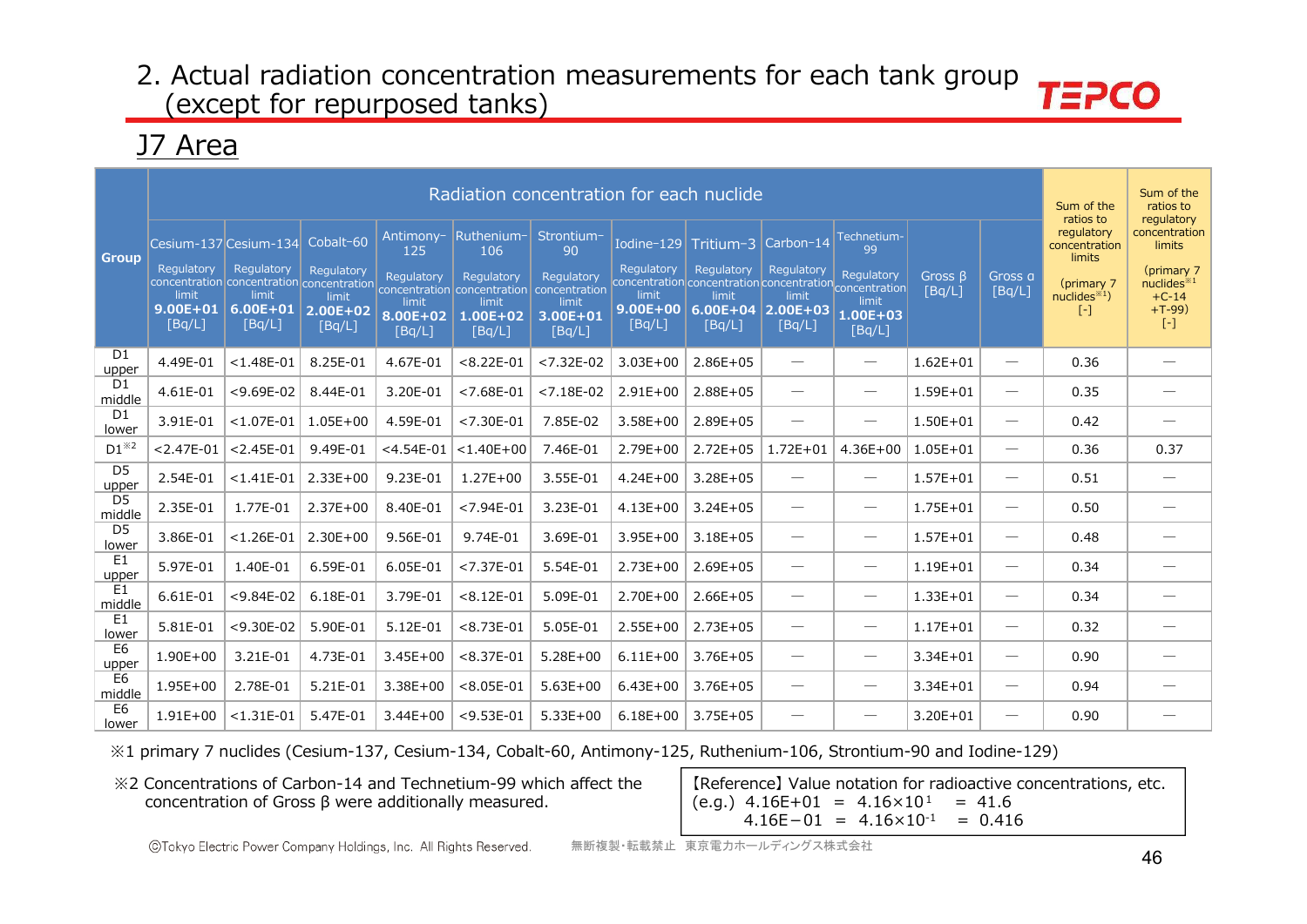# J8 Area

|                |                                                                              |                                                                              |                                                                             | Radiation concentration for each nuclide                   |                                                                                              |                                                                                |                                                                              |                                                                             |                         | Sum of the<br>ratios to                                                   |
|----------------|------------------------------------------------------------------------------|------------------------------------------------------------------------------|-----------------------------------------------------------------------------|------------------------------------------------------------|----------------------------------------------------------------------------------------------|--------------------------------------------------------------------------------|------------------------------------------------------------------------------|-----------------------------------------------------------------------------|-------------------------|---------------------------------------------------------------------------|
| <b>Group</b>   | Cesium-137<br>Regulatory<br>concentration<br>limit<br>$9.00E + 01$<br>[Bq/L] | Cesium-134<br>Regulatory<br>concentration<br>limit<br>$6.00E + 01$<br>[Bq/L] | Cobalt-60<br>Regulatory<br>concentration<br>limit<br>$2.00E + 02$<br>[Bq/L] | Regulatory<br>concentration<br>limit<br>8.00E+02<br>[Bq/L] | Antimony-125 Ruthenium-106<br>Regulatory<br>concentration<br>limit<br>$1.00E + 02$<br>[Bq/L] | Strontium-90<br>Regulatory<br>concentration<br>limit<br>$3.00E + 01$<br>[Bq/L] | Iodine-129<br>Regulatory<br>concentration<br>limit<br>$9.00E + 00$<br>[Bq/L] | Tritium-3<br>Regulatory<br>concentration<br>limit<br>$6.00E + 04$<br>[Bq/L] | Gross $\beta$<br>[Bq/L] | regulatory<br>concentration<br>limits<br>(primary 7<br>nuclides $*1$<br>۸ |
| A1             | 1.38E+00                                                                     | $<$ 1.74E-01                                                                 | 4.57E-01                                                                    | $< 5.78E - 01$                                             | $< 1.31E + 00$                                                                               | $1.82E + 00$                                                                   | 4.59E+00                                                                     | $2.64E + 05$                                                                | $1.34E + 01$            | 0.60                                                                      |
| A <sup>4</sup> | 7.44E-01                                                                     | $< 1.91E - 01$                                                               | 5.52E-01                                                                    | $<$ 4.95E-01                                               | $< 1.26E + 00$                                                                               | $8.27E + 00$                                                                   | $6.47E + 00$                                                                 | $2.59E + 05$                                                                | $2.25E + 01$            | 1.02                                                                      |
| A <sub>5</sub> | 8.09E-01                                                                     | $< 2.22E - 01$                                                               | 5.49E-01                                                                    | 6.95E-01                                                   | $1.74E + 00$                                                                                 | $5.43E+00$                                                                     | $6.31E + 00$                                                                 | $2.72E + 05$                                                                | $2.35E + 01$            | 0.92                                                                      |
| <b>B1</b>      | $1.22E + 00$                                                                 | $< 2.18E - 01$                                                               | 7.18E-01                                                                    | $< 6.26E - 01$                                             | $< 1.38E + 00$                                                                               | $3.45E + 00$                                                                   | $5.41E+00$                                                                   | $2.71E + 05$                                                                | $1.92E + 01$            | 0.75                                                                      |
| B <sub>3</sub> | 6.91E-01                                                                     | $<$ 1.77E-01                                                                 | 5.18E-01                                                                    | 4.61E-01                                                   | $1.34E + 00$                                                                                 | $6.89E + 00$                                                                   | $6.30E + 00$                                                                 | $2.67E + 05$                                                                | $2.80E + 01$            | 0.96                                                                      |

※1 primary 7 nuclides (Cesium-137, Cesium-134, Cobalt-60, Antimony-125, Ruthenium-106, Strontium-90 and Iodine-129)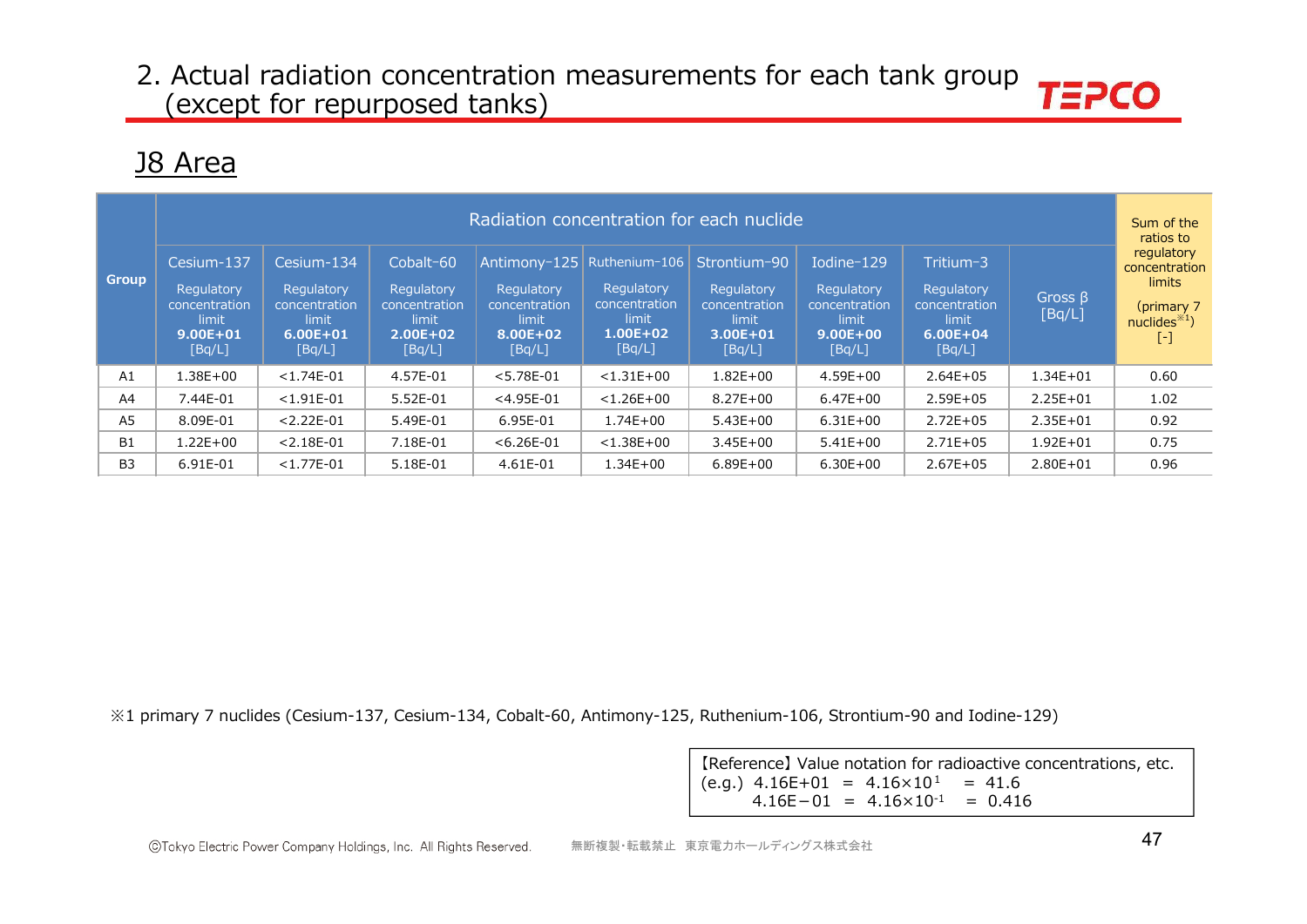### J9 Area

|                |                                               |                                                                        |                                                            |                                                               | Radiation concentration for each nuclide                                                                                                    |                                                                                    |                                               |                                                                                                                    |                                                            |                                                                                        |                         |                                                                                                                                                                                                                                                                                                                                                                                               | Sum of the<br>ratios to                                                         | Sum of the<br>ratios to<br>regulatory                                                 |
|----------------|-----------------------------------------------|------------------------------------------------------------------------|------------------------------------------------------------|---------------------------------------------------------------|---------------------------------------------------------------------------------------------------------------------------------------------|------------------------------------------------------------------------------------|-----------------------------------------------|--------------------------------------------------------------------------------------------------------------------|------------------------------------------------------------|----------------------------------------------------------------------------------------|-------------------------|-----------------------------------------------------------------------------------------------------------------------------------------------------------------------------------------------------------------------------------------------------------------------------------------------------------------------------------------------------------------------------------------------|---------------------------------------------------------------------------------|---------------------------------------------------------------------------------------|
| <b>Group</b>   | Regulatory<br>limit<br>$9.00E + 01$<br>[Bq/L] | Cesium-137 Cesium-134<br>Regulatory<br>limit<br>$6.00E + 01$<br>[Bq/L] | Cobalt-60<br>Regulatory<br>limit<br>$2.00E + 02$<br>[Bq/L] | Antimony-<br>125<br>Regulatory<br>limit<br>8.00E+02<br>[Bq/L] | Ruthenium-<br>106<br>Regulatory<br>concentration concentration concentration concentration concentration<br>limit<br>$1.00E + 02$<br>[Bq/L] | Strontium-<br>90<br>Regulatory<br>concentration<br>limit<br>$3.00E + 01$<br>[Bq/L] | Regulatory<br>limit<br>$9.00E + 00$<br>[Bq/L] | Iodine-129 Tritium-3<br>Regulatory<br>concentration concentration concentration<br>limit<br>$6.00E + 04$<br>[Bq/L] | Carbon-14<br>Regulatory<br>limit<br>$2.00E + 03$<br>[Bq/L] | Technetium-<br>99<br><b>Regulatory</b><br>concentration<br>limit<br>1.00E+03<br>[Bq/L] | Gross $\beta$<br>[Bq/L] | Gross a<br>[Bq/L]                                                                                                                                                                                                                                                                                                                                                                             | regulatory<br>concentration<br>limits<br>(primary 7)<br>$nuclees^{*1}$<br>$[-]$ | concentration<br>limits<br>(primary 7<br>nuclides $*1$<br>$+C-14$<br>$+T-99$<br>$[-]$ |
| A1             | 2.71E-01                                      | $< 2.73E - 01$                                                         | 5.74E-01                                                   | $<$ 4.19E-01                                                  | $2.16E + 00$                                                                                                                                | 1.07E-01                                                                           | $1.25E + 00$                                  | $1.86E + 05$                                                                                                       |                                                            |                                                                                        | $6.79E + 00$            |                                                                                                                                                                                                                                                                                                                                                                                               | 0.17                                                                            |                                                                                       |
| $A1^{x2}$      | 2.89E-01                                      | $< 2.01E - 01$                                                         | 4.84E-01                                                   | $<$ 4.48E-01                                                  | $ $ < 1.21E+00                                                                                                                              | $2.21E+00$                                                                         | 7.08E-01                                      | $1.72E + 05$                                                                                                       | $1.67E + 01$                                               | $ $ <1.23E+00 $ $                                                                      | $1.04E + 01$            | $< 6.54E - 02$                                                                                                                                                                                                                                                                                                                                                                                | 0.17                                                                            | 0.18                                                                                  |
| A <sub>2</sub> | 3.10E-01                                      | $< 1.59E - 01$                                                         | 4.32E-01                                                   | $<$ 4.16E-01                                                  | $\mid$ < 1.35E + 00 $\mid$                                                                                                                  | $<$ 3.51E-01                                                                       | 9.22E-01                                      | $1.82E + 05$                                                                                                       | $9.94E + 00$                                               | 9.73E-01                                                                               | $4.82E + 00$            | $ $ <5.36E-02 $ $                                                                                                                                                                                                                                                                                                                                                                             | 0.14                                                                            | 0.14                                                                                  |
| A <sub>3</sub> | 2.76E-01                                      | $< 1.62E - 01$                                                         | 6.39E-01                                                   | $< 5.92E - 01$                                                | $ $ < 1.31E + 00                                                                                                                            | 9.36E-02                                                                           | $1.63E + 00$                                  | $2.63E + 05$                                                                                                       |                                                            |                                                                                        | $6.67E + 00$            | $\hspace{1.0cm} \overline{\hspace{1.0cm} \hspace{1.0cm} \hspace{1.0cm} } \hspace{1.0cm} \hspace{1.0cm} \overline{\hspace{1.0cm} \hspace{1.0cm} \hspace{1.0cm} } \hspace{1.0cm} \hspace{1.0cm} \overline{\hspace{1.0cm} \hspace{1.0cm} \hspace{1.0cm} } \hspace{1.0cm} \hspace{1.0cm} \overline{\hspace{1.0cm} \hspace{1.0cm} \hspace{1.0cm} } \hspace{1.0cm} \hspace{1.0cm} \hspace{1.0cm} }$ | 0.21                                                                            |                                                                                       |
| $A3^{*2}$      | 2.10E-01                                      | $< 1.61E - 01$                                                         | 2.65E-01                                                   | $<$ 4.32E-01                                                  | $\vert$ <1.30E+00 $\vert$                                                                                                                   | $<$ 3.51E-01                                                                       | $1.02E + 00$                                  | $2.25E + 05$                                                                                                       | $1.32E + 01$                                               | $1.06E + 00$                                                                           | $5.76E + 00$            | $< 5.36E - 02$                                                                                                                                                                                                                                                                                                                                                                                | 0.14                                                                            | 0.15                                                                                  |
| A4             | 2.70E-01                                      | $< 1.52E - 01$                                                         | 3.48E-01                                                   | $<$ 4.56E-01                                                  | $\mid$ < 1.28E+00 $\mid$                                                                                                                    | $<$ 3.83E-01                                                                       | $1.04E + 00$                                  | $2.37E + 05$                                                                                                       | $1.24E + 01$                                               | $1.18E + 00$                                                                           | $4.00E + 00$            | $< 5.69E - 02$                                                                                                                                                                                                                                                                                                                                                                                | 0.15                                                                            | 0.16                                                                                  |
| A <sub>5</sub> | 2.41E-01                                      | $< 1.50E - 01$                                                         | 3.91E-01                                                   | $<$ 4.28E-01                                                  | $\vert$ <1.16E+00 $\vert$                                                                                                                   | $<$ 3.46E-01                                                                       | $1.08E + 00$                                  | $2.63E + 05$                                                                                                       | $1.87E + 01$                                               | $1.19E + 00$                                                                           | $3.53E + 00$            | $ $ <5.69E-02 $ $                                                                                                                                                                                                                                                                                                                                                                             | 0.15                                                                            | 0.16                                                                                  |
| A6             | 3.34E-01                                      | $< 1.34E - 01$                                                         | 5.04E-01                                                   | $<$ 4.21E-01                                                  | $\vert$ <1.21E+00 $\vert$                                                                                                                   | 1.10E-01                                                                           | $1.95E + 00$                                  | $3.04E + 05$                                                                                                       |                                                            |                                                                                        | $6.22E + 00$            |                                                                                                                                                                                                                                                                                                                                                                                               | 0.24                                                                            |                                                                                       |
| $A6^{x2}$      | 3.12E-01                                      | $< 1.54E - 01$                                                         | 2.56E-01                                                   |                                                               | $<$ 4.05E-01 $ $ < 1.30E+00 $ $                                                                                                             | $<$ 3.88E-01                                                                       | $1.38E + 00$                                  | $2.50E + 05$                                                                                                       | $1.11E + 01$                                               | 6.70E-01                                                                               | $5.62E + 00$            | $\sim$ 5.24E-02                                                                                                                                                                                                                                                                                                                                                                               | 0.19                                                                            | 0.19                                                                                  |

※1 primary 7 nuclides (Cesium-137, Cesium-134, Cobalt-60, Antimony-125, Ruthenium-106, Strontium-90 and Iodine-129)

※2 Concentrations of Carbon-14 and Technetium-99 which affect the concentration of Gross β were additionally measured.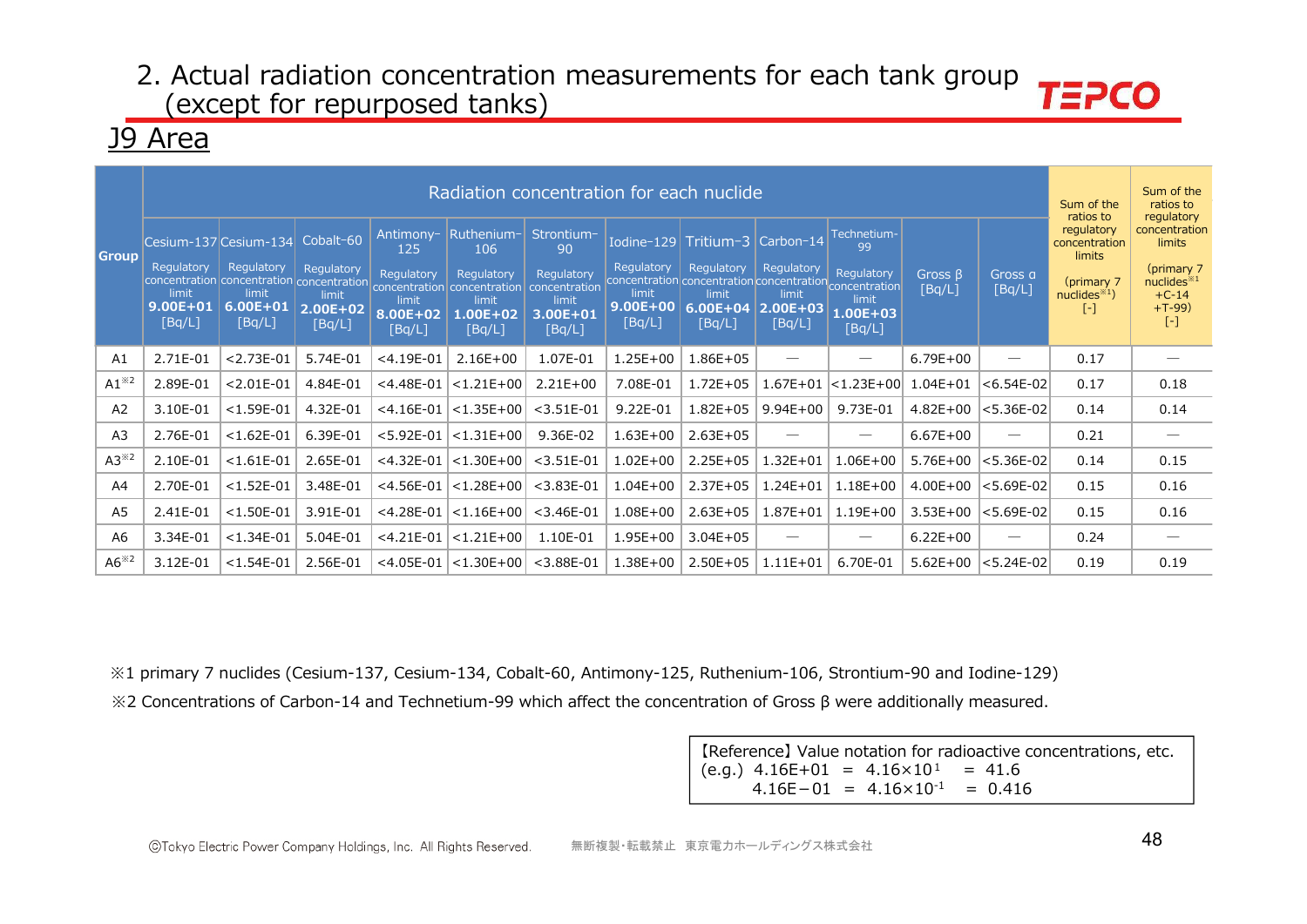### J9 Area

|                |                                               |                                                                        |                                                            |                                                               |                                                                                                                                  | Radiation concentration for each nuclide                                       |                                               |                                                                                                                                  |                                                            |                                                                    |                         |                          | Sum of the<br>ratios to                                                           | Sum of the<br>ratios to<br>regulatory                                                         |
|----------------|-----------------------------------------------|------------------------------------------------------------------------|------------------------------------------------------------|---------------------------------------------------------------|----------------------------------------------------------------------------------------------------------------------------------|--------------------------------------------------------------------------------|-----------------------------------------------|----------------------------------------------------------------------------------------------------------------------------------|------------------------------------------------------------|--------------------------------------------------------------------|-------------------------|--------------------------|-----------------------------------------------------------------------------------|-----------------------------------------------------------------------------------------------|
| <b>Group</b>   | Regulatory<br>limit<br>$9.00E + 01$<br>[Bq/L] | Cesium-137 Cesium-134<br>Regulatory<br>limit<br>$6.00E + 01$<br>[Bq/L] | Cobalt-60<br>Regulatory<br>limit<br>$2.00E + 02$<br>[Bq/L] | Antimony-<br>125<br>Regulatory<br>limit<br>8.00E+02<br>[Bq/L] | Ruthenium-<br>106<br>concentration concentration concentration concentration concentration<br>limit<br><b>L.00E+02</b><br>[Bq/L] | Strontium-<br>90<br>Regulatory<br>concentration<br>limit<br>3.00E+01<br>[Bq/L] | Regulatory<br>limit<br>$9.00E + 00$<br>[Bq/L] | Iodine-129 Tritium-3<br>Regulatory<br>concentration concentration concentration concentration<br>limit<br>$6.00E + 04$<br>[Bq/L] | Carbon-14<br>Regulatory<br>limit<br>$2.00E + 03$<br>[Bq/L] | Technetium-<br>99<br>Regulatory<br>limit<br>$1.00E + 03$<br>[Bq/L] | Gross $\beta$<br>[Bq/L] | Gross a<br>[Bq/L]        | regulatory<br>concentration<br>limits<br>(primary 7<br>nuclides $*1$ )<br>$[ - ]$ | concentration<br>limits<br>(primary 7<br>nuclees <sup>34</sup><br>$+C-14$<br>$+T-99$<br>$[-]$ |
| <b>B1</b>      | 2.65E-01                                      | $<$ 1.99E-01                                                           | 6.67E-01                                                   | 7.04E-01                                                      | $3.13E + 00$                                                                                                                     | 2.28E-01                                                                       | 3.63E-01                                      | $1.71E + 05$                                                                                                                     |                                                            |                                                                    | $1.09E + 01$            | --                       | 0.09                                                                              |                                                                                               |
| $B1^{*2}$      | $< 1.51E - 01$                                | $< 1.52E - 01$                                                         | 5.19E-01                                                   | $<$ 4.32E-01                                                  | $< 1.21E + 00$                                                                                                                   | $<$ 3.32E-01                                                                   | 3.04E-01                                      | $1.42E + 05$                                                                                                                     | $7.50E + 00$                                               | $< 5.09E - 01$                                                     | $5.71E+00$              | $< 5.24E - 02$           | 0.06                                                                              | 0.07                                                                                          |
| <b>B2</b>      | 2.35E-01                                      | $< 1.32E - 01$                                                         | 2.53E-01                                                   | $<$ 3.62E-01                                                  | $ $ < 1.14E + 00 $ $                                                                                                             | $<$ 3.23E-01                                                                   | 8.31E-01                                      | $1.61E + 05$                                                                                                                     | $1.53E + 01$                                               | $< 5.09E - 01$                                                     | $4.28E + 00$            | $< 6.00E - 02$           | 0.12                                                                              | 0.13                                                                                          |
| B <sub>3</sub> | 3.20E-01                                      | $<$ 1.74E-01                                                           | 3.24E-01                                                   | $<$ 3.65E-01                                                  | $< 1.07E + 00$                                                                                                                   | $<$ 3.49E-01                                                                   | 8.61E-01                                      | $1.72E + 05$                                                                                                                     | $1.41E + 01$                                               | $< 5.09E - 01$                                                     | 4.46E+00                | $ <$ 6.00E-02 $ $        | 0.13                                                                              | 0.13                                                                                          |
| <b>B4</b>      | 2.42E-01                                      | $< 1.69E - 01$                                                         | 4.88E-01                                                   | $< 6.05E - 01$                                                | $ $ <1.31E+00 $ $                                                                                                                | 1.31E-01                                                                       | $1.56E + 00$                                  | $2.58E + 05$                                                                                                                     |                                                            |                                                                    | $5.75E + 00$            | $\overline{\phantom{0}}$ | 0.20                                                                              |                                                                                               |
| $B4^{*2}$      | 2.51E-01                                      | $< 1.37E - 01$                                                         | 3.34E-01                                                   | $<$ 4.03E-01                                                  | $<$ 1.20E+00                                                                                                                     | $<$ 3.43E-01                                                                   | 9.29E-01                                      | $2.19E + 05$                                                                                                                     | $1.18E + 01$                                               | $1.02E + 00$                                                       | $4.16E + 00$            | $< 6.62E - 02$           | 0.13                                                                              | 0.14                                                                                          |
| <b>B5</b>      | 2.62E-01                                      | $< 1.40E - 01$                                                         | 4.06E-01                                                   | $<$ 3.80E-01                                                  | $< 1.25E + 00$                                                                                                                   | $<$ 3.68E-01                                                                   | $1.31E + 00$                                  | $2.05E + 05$                                                                                                                     | $1.61E + 01$                                               | 6.47E-01                                                           | $5.38E + 00$            | $ <$ 6.62E-02            | 0.18                                                                              | 0.19                                                                                          |
| <b>B6</b>      | 3.06E-01                                      | $<$ 3.06E-01                                                           | 5.05E-01                                                   | 6.11E-01                                                      | $< 1.18E + 00$                                                                                                                   | $< 8.48E - 02$                                                                 | $1.93E + 00$                                  | $2.69E + 05$                                                                                                                     |                                                            |                                                                    | $6.22E + 00$            | $\overline{\phantom{0}}$ | 0.24                                                                              |                                                                                               |
| $B6^{x2}$      | 1.91E-01                                      | $< 1.21E - 01$                                                         | 2.44E-01                                                   | $<$ 4.48E-01                                                  | $< 1.05E + 00$                                                                                                                   | $<$ 3.22E-01                                                                   | $1.29E + 00$                                  | $2.22E + 05$                                                                                                                     | $1.22E + 01$                                               | $< 5.09E - 01$                                                     | $4.05E + 00$            | $< 6.28E - 02$           | 0.17                                                                              | 0.18                                                                                          |

※1 primary 7 nuclides (Cesium-137, Cesium-134, Cobalt-60, Antimony-125, Ruthenium-106, Strontium-90 and Iodine-129)

※2 Concentrations of Carbon-14 and Technetium-99 which affect the concentration of Gross β were additionally measured.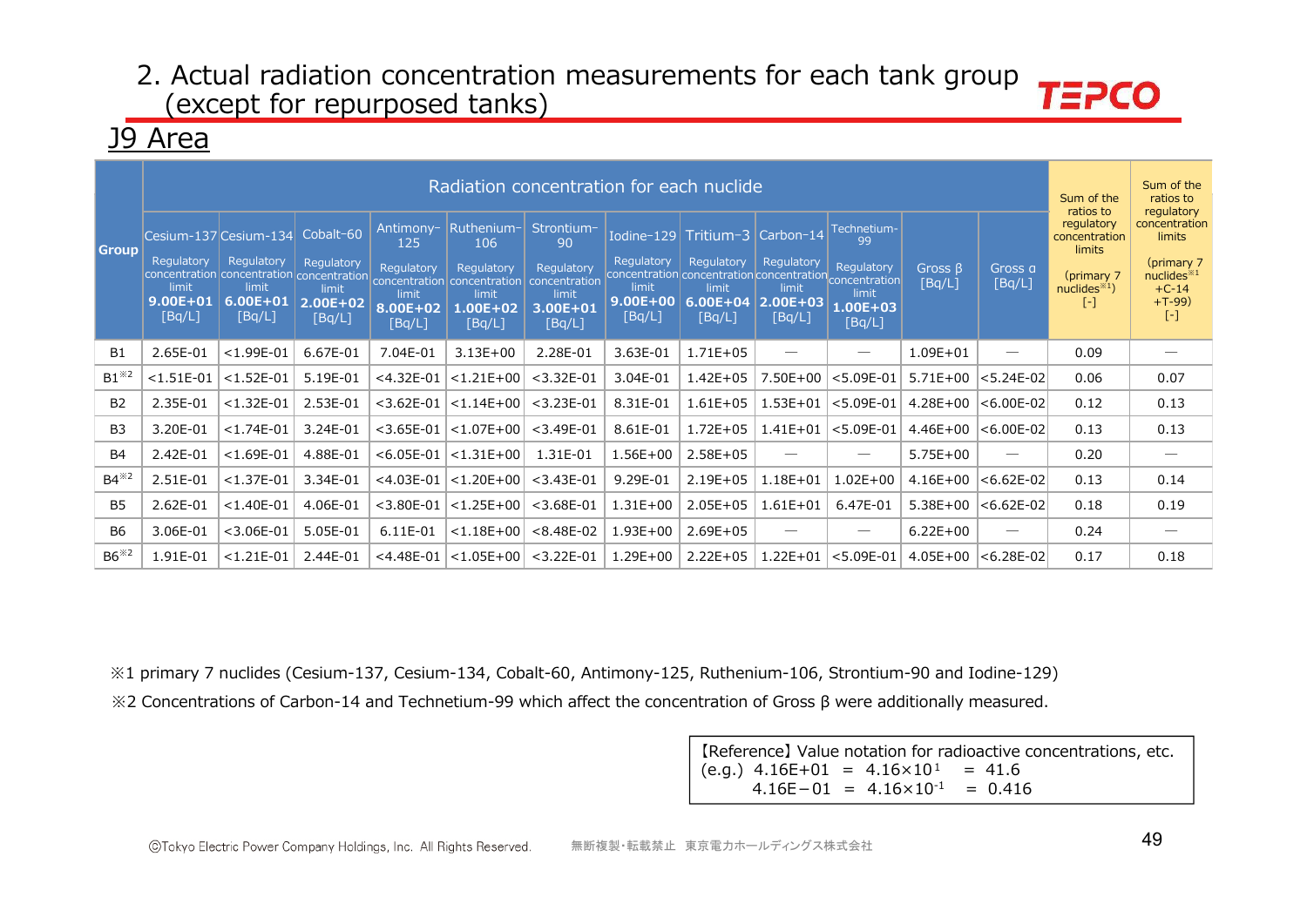### K1 Area

|                |                                                                                                                               |                                               |                                           |                                                                                | Radiation concentration for each nuclide                                           |                                                                                                 |                               |                                                                                                                                              |                               |                                                                                 |                         |                   | Sum of the<br>ratios to                                                     | Sum of the<br>ratios to<br>regulatory                                                      |
|----------------|-------------------------------------------------------------------------------------------------------------------------------|-----------------------------------------------|-------------------------------------------|--------------------------------------------------------------------------------|------------------------------------------------------------------------------------|-------------------------------------------------------------------------------------------------|-------------------------------|----------------------------------------------------------------------------------------------------------------------------------------------|-------------------------------|---------------------------------------------------------------------------------|-------------------------|-------------------|-----------------------------------------------------------------------------|--------------------------------------------------------------------------------------------|
| <b>Group</b>   | Cesium-137 Cesium-134 Cobalt-60<br>Regulatory<br>concentration concentration concentration<br>limit<br>$9.00E + 01$<br>[Bq/L] | Regulatory<br>limit<br>$6.00E + 01$<br>[Bq/L] | Regulatory<br>limit<br>2.00E+02<br>[Bq/L] | Antimony-<br>125<br>Regulatory<br>concentration<br>limit<br>8.00E+02<br>[Bq/L] | Ruthenium-<br>106<br>Regulatory<br>concentration<br>limit<br>$.00E + 02$<br>[Bq/L] | Strontium-<br>90<br>Regulatory<br>concentration <sup>1</sup><br>limit<br>$3.00E + 01$<br>[Bq/L] | Regulatory<br>limit<br>[Bq/L] | Iodine-129 Tritium-3 Carbon-14<br>Regulatory<br>concentration concentration concentration<br>limit<br>$9.00E+00$ 6.00E+04 2.00E+03<br>[Bq/L] | Regulatory<br>limit<br>[Bq/L] | Technetium-<br>99<br>Regulatory<br>concentration<br>limit<br>1.00E+03<br>[Bq/L] | Gross $\beta$<br>[Bq/L] | Gross a<br>[Bq/L] | regulatory<br>concentration<br>limits<br>(primary 7<br>nuclides $*1$<br>[-] | concentration<br>limits<br>(primary 7<br>$n$ uclides $*1$<br>$+C-14$<br>$+T-99$<br>$[ - ]$ |
| B <sub>1</sub> | 2.56E-01                                                                                                                      | $< 2.42E - 01$                                | 8.32E-01                                  | $3.42E + 00$                                                                   | $< 1.31E + 00$                                                                     | $2.97E+02$                                                                                      | $4.95E + 00$                  |                                                                                                                                              |                               | 4.34E+05 2.53E+00 < 1.23E+00 6.78E+02                                           |                         | $< 6.28E - 02$    | 10.46                                                                       | 10.47                                                                                      |
|                |                                                                                                                               |                                               |                                           |                                                                                |                                                                                    |                                                                                                 |                               |                                                                                                                                              |                               |                                                                                 |                         |                   |                                                                             |                                                                                            |

# K3 Area

| A1              |  |  | 6.35E-01   1.52E-01   4.06E-01   3.08E-01   <6.99E-01   <2.39E-01   3.79E+00   2.46E+05                                                    |  | $\overline{\phantom{a}}$ | $\hspace{0.1mm}-\hspace{0.1mm}$ | $ 5.00E+00 $   | 0.45 |                          |
|-----------------|--|--|--------------------------------------------------------------------------------------------------------------------------------------------|--|--------------------------|---------------------------------|----------------|------|--------------------------|
| A3              |  |  | 6.03E-01 <9.38E-02 6.39E-01 2.27E-01 <8.18E-01 <2.13E-01 4.01E+00 2.72E+05                                                                 |  | $\overline{\phantom{a}}$ | $\overbrace{\phantom{12332}}$   | $ 1.62E + 01 $ | 0.47 |                          |
| $A3^{\times 2}$ |  |  | $1.31E+00$ $ <$ 3.87E-01 $ $ 5.10E-01 $ <$ 1.09E+00 $ <$ 2.78E+00 $ <$ 4.65E-01 $ $ 3.82E+00 $ $ 2.37E+05 $ $ 1.74E+01 $ $                 |  |                          | 9.12E+00 L                      | $1.88E + 01$   | 0.49 | 0.51                     |
| A6              |  |  | $\mid$ 2.59E-01 $\mid$ <1.40E-01 1.21E+00   3.05E-01 $\mid$ <7.84E-01   4.85E-01   2.22E+00  3.29E+05                                      |  |                          |                                 | $ 1.42E + 01 $ | 0.28 |                          |
| B1              |  |  | $\mid$ 5.29E-01 $\mid$ 1.38E-01 $\mid$ 6.32E-01 $\mid$ 3.11E-01 $\mid$ < 7.85E-01 $\mid$ < 2.69E-01 $\mid$ 3.52E+00 $\mid$ 2.80E+05 $\mid$ |  |                          |                                 | $ 1.26E + 01 $ | 0.42 | $\overline{\phantom{m}}$ |
| B4              |  |  | 2.61E-01  <1.05E-01  1.26E+00  <3.02E-01  <9.52E-01   <2.84E-01   2.09E+00  3.29E+05                                                       |  |                          | $\hspace{0.1mm}-\hspace{0.1mm}$ | $ 1.31E + 01 $ | 0.26 |                          |
| B6.             |  |  | $3.03E-01$ <9.52E-02 1.01E+00 2.61E-01 <8.39E-01 <2.40E-01 1.53E+00 3.07E+05                                                               |  |                          | $\overbrace{\hspace{25mm}}^{}$  | $ 1.12E+01 $   | 0.20 |                          |

※1 primary 7 nuclides (Cesium-137, Cesium-134, Cobalt-60, Antimony-125, Ruthenium-106, Strontium-90 and Iodine-129)

※2 Concentrations of Carbon-14 and Technetium-99 which affect

the concentration of Gross  $\beta$  were additionally measured. [Reference] Value notation for radioactive concentrations, etc.  $(e.g.)$  4.16E+01 = 4.16×10<sup>1</sup> = 41.6  $4.16E-01 = 4.16 \times 10^{-1} = 0.416$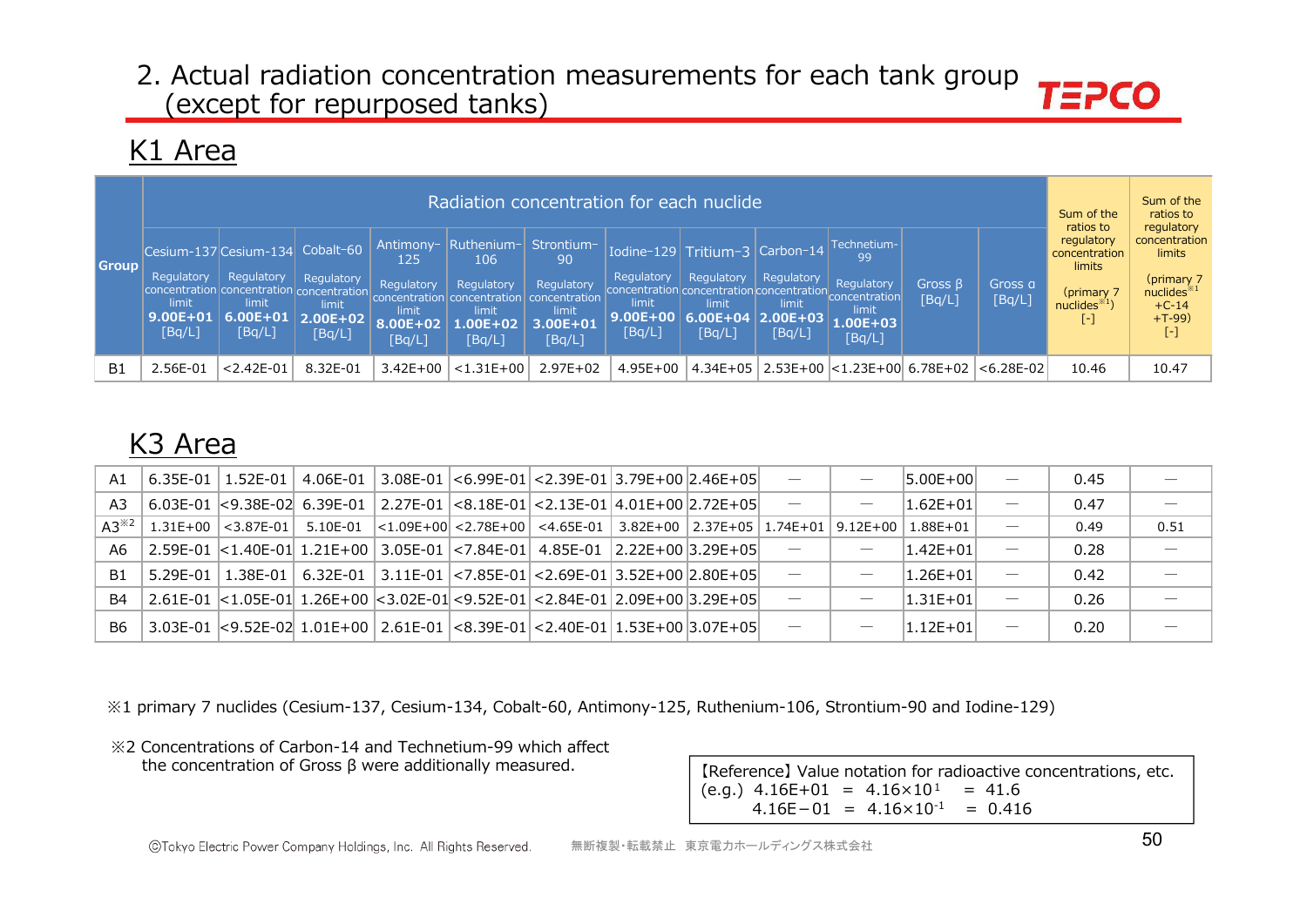**TEPCO** 

# K4 Area

|                          |                                 |                             |                                 |                             |                                                                                     | Radiation concentration for each nuclide |                                                                       |                                 |                                  |                                 |                         |                                 | Sum of the<br>ratios to               | Sum of the<br>ratios to<br>regulatory |
|--------------------------|---------------------------------|-----------------------------|---------------------------------|-----------------------------|-------------------------------------------------------------------------------------|------------------------------------------|-----------------------------------------------------------------------|---------------------------------|----------------------------------|---------------------------------|-------------------------|---------------------------------|---------------------------------------|---------------------------------------|
| <b>Group</b>             | Cesium-137 Cesium-134           |                             | Cobalt-60                       | Antimony-<br>125            | Ruthenium-<br>106                                                                   | Strontium-<br>90                         | Iodine-129                                                            | Tritium-3                       | Carbon-14                        | Technetium-<br>99               |                         |                                 | regulatory<br>concentration<br>limits | concentration<br>limits               |
|                          | Regulatory                      | Regulatory                  | Regulatory                      | Regulatory                  | Regulatory<br>concentration concentration concentration concentration concentration | Regulatory<br>concentration              | Regulatory<br>concentration concentration concentration concentration | Regulatory                      | Regulatory                       | Regulatory                      | Gross $\beta$<br>[Bq/L] | Gross a<br>[Bq/L]               | (primary 7                            | (primary 7<br>nuclees <sup>34</sup>   |
|                          | limit<br>$9.00E + 01$<br>[Bq/L] | limit<br>6.00E+01<br>[Bq/L] | limit<br>$2.00E + 02$<br>[Bq/L] | limit<br>8.00E+02<br>[Bq/L] | limit<br>$1.00E + 02$<br>[Bq/L]                                                     | limit<br>$3.00E + 01$<br>[Bq/L]          | limit<br>$9.00E + 00$<br>[Bq/L]                                       | limit<br>$6.00E + 04$<br>[Bq/L] | limit<br>$ 2.00E + 03$<br>[Bq/L] | limit<br>$1.00E + 03$<br>[Bq/L] |                         |                                 | $nuclees^{*1}$<br>$\left[ -\right]$   | $+C-14$<br>$+T-99$<br>$[\cdot]$       |
| A1<br>ave. $*^{2}$       | 1.16E-01                        | 9.25E-02                    | 4.76E-01                        | 3.28E-01                    | 8.11E-01                                                                            | 6.87E-02                                 | 4.50E-01                                                              | $1.54E + 05$                    |                                  |                                 | 7.44E+00                |                                 | 0.07                                  |                                       |
| A1<br>upper              | 7.37E-02                        | $< 9.32E - 02$              | 4.68E-01                        | 3.49E-01                    | $< 7.95E - 01$                                                                      | $< 6.41E - 02$                           | 4.42E-01                                                              | $1.54E + 05$                    | $\overline{\phantom{m}}$         | $\overbrace{\qquad \qquad }^{}$ | 7.82E+00                | $\overbrace{\qquad \qquad }^{}$ | 0.06                                  |                                       |
| A1<br>middle             | 8.37E-02                        | $< 8.53E - 02$              | 5.31E-01                        | 2.24E-01                    | $< 8.11E - 01$                                                                      | $< 7.38E - 02$                           | 4.56E-01                                                              | $1.54E + 05$                    | $\overline{\phantom{a}}$         |                                 | $6.69E + 00$            |                                 | 0.07                                  | $\overline{\phantom{a}}$              |
| A1<br>lower              | 1.92E-01                        | $< 9.90E - 02$              | 4.30E-01                        | 4.12E-01                    | $< 8.28E - 01$                                                                      | $< 6.83E-02$                             | 4.52E-01                                                              | $1.55E + 05$                    |                                  | $\overbrace{\qquad \qquad }^{}$ | 7.82E+00                | $\overline{\phantom{0}}$        | 0.07                                  | $\overbrace{\phantom{12333}}$         |
| $A1^{\times 3}$          | 1.61E-01                        | $< 1.32E - 01$              | 2.85E-01                        | $<$ 3.70E-01                | $< 1.16E + 00$                                                                      | $6.30E + 00$                             | 4.89E-01                                                              | $1.31E + 05$                    | $1.44E + 01$                     | $< 1.02E + 00$                  | 7.44E+00                | $< 5.36E-02$                    | 0.28                                  | 0.29                                  |
| A2                       | $< 1.41E - 01$                  | $< 2.81E - 01$              | 4.11E-01                        | $<$ 4.23E-01                | $< 1.31E + 00$                                                                      | $<$ 4.09E-01                             | $1.20E + 00$                                                          | $1.35E + 05$                    | $1.14E + 01$                     | $< 2.50E - 01$                  | 7.85E+00                | $< 5.36E - 02$                  | 0.17                                  | 0.18                                  |
| A <sub>3</sub>           | 2.52E-01                        | $< 1.52E - 01$              | 5.05E-01                        | $<$ 4.69E-01                | $< 1.16E + 00$                                                                      | $<$ 4.42E-01                             | $1.40E + 00$                                                          | $1.45E + 05$                    | $1.19E + 01$                     | $< 2.50E - 01$                  | $6.51E+00$              | $< 5.36E-02$                    | 0.19                                  | 0.20                                  |
| A4                       | 5.80E-01                        | $< 1.29E - 01$              | 4.39E-01                        | $<$ 4.92E-01                | $< 1.37E + 00$                                                                      | $<$ 4.19E-01                             | $2.56E + 00$                                                          | $1.47E + 05$                    | $8.97E + 00$                     | $< 2.50E - 01$                  | $6.36E + 00$            | $< 6.89E - 02$                  | 0.32                                  | 0.33                                  |
| A <sub>5</sub>           | 5.42E-01                        | $< 1.54E - 01$              | 3.22E-01                        | $<$ 4.11E-01                | $< 1.29E + 00$                                                                      | $<$ 4.07E-01                             | $2.17E + 00$                                                          | $1.48E + 05$                    | $9.20E + 00$                     | $< 2.50E - 01$                  | $< 6.36E + 00$          | $< 6.89E - 02$                  | 0.28                                  | 0.28                                  |
| A6<br>ave. $*^{2}$       | 6.60E-01                        | 1.18E-01                    | 6.54E-01                        | 3.71E-01                    | 8.31E-01                                                                            | 7.75E-02                                 | $2.59E + 00$                                                          | 1.90E+05                        |                                  | $\overline{\phantom{0}}$        | $8.57E + 00$            |                                 | 0.31                                  |                                       |
| A <sub>6</sub><br>upper  | 6.35E-01                        | 1.03E-01                    | 6.70E-01                        | 3.02E-01                    | $< 8.55E - 01$                                                                      | $< 7.45E - 02$                           | $2.60E + 00$                                                          | 1.90E+05                        | $\overline{\phantom{m}}$         | $\overbrace{\qquad \qquad }^{}$ | $8.00E + 00$            |                                 | 0.31                                  |                                       |
| A <sub>6</sub><br>middle | 6.52E-01                        | 1.11E-01                    | 6.33E-01                        | 4.39E-01                    | $< 8.47E - 01$                                                                      | $< 7.92E - 02$                           | $2.64E + 00$                                                          | $1.92E + 05$                    | $\hspace{0.1mm}-\hspace{0.1mm}$  | $\hspace{0.1mm}-\hspace{0.1mm}$ | $9.13E + 00$            | $\overbrace{\qquad \qquad }^{}$ | 0.32                                  | $\hspace{1.0cm} \rule{1.5cm}{0.15cm}$ |
| A <sub>6</sub><br>lower  | 6.94E-01                        | 1.40E-01                    | 6.60E-01                        | 3.73E-01                    | $< 7.91E - 01$                                                                      | $< 7.88E - 02$                           | $2.54E + 00$                                                          | 1.89E+05                        |                                  | $\overbrace{\qquad \qquad }^{}$ | $8.57E + 00$            | $\overline{\phantom{m}}$        | 0.31                                  |                                       |
| $AG^{\times 3}$          | 7.98E-01                        | $< 1.32E - 01$              | 3.87E-01                        | $<$ 4.13E-01                | $< 1.06E + 00$                                                                      | $<$ 4.54E-01                             | $2.32E+00$                                                            | $1.53E + 05$                    | 1.56E+01                         | $< 2.50E - 01$                  | 8.97E+00                | $< 6.79E - 02$                  | 0.30                                  | 0.30                                  |

※1 primary 7 nuclides (Cesium-137, Cesium-134, Cobalt-60, Antimony-125, Ruthenium-106, Strontium-90 and Iodine-129) \*2 Average of the upper, middle and lower levels

[Reference] Value notation for radioactive concentrations, etc. (e.g.)  $4.16E+01 = 4.16 \times 10^{1} = 41.6$  $4.16E-01 = 4.16 \times 10^{-1} = 0.416$ 

» 3 Concentrations of Carbon-14 and Technetium-99 which affect the concentration of Gross β were additionally measured.

©Tokyo Electric Power Company Holdings, Inc. All Rights Reserved. 無断複製・転載禁止 東京電力ホールディングス株式会社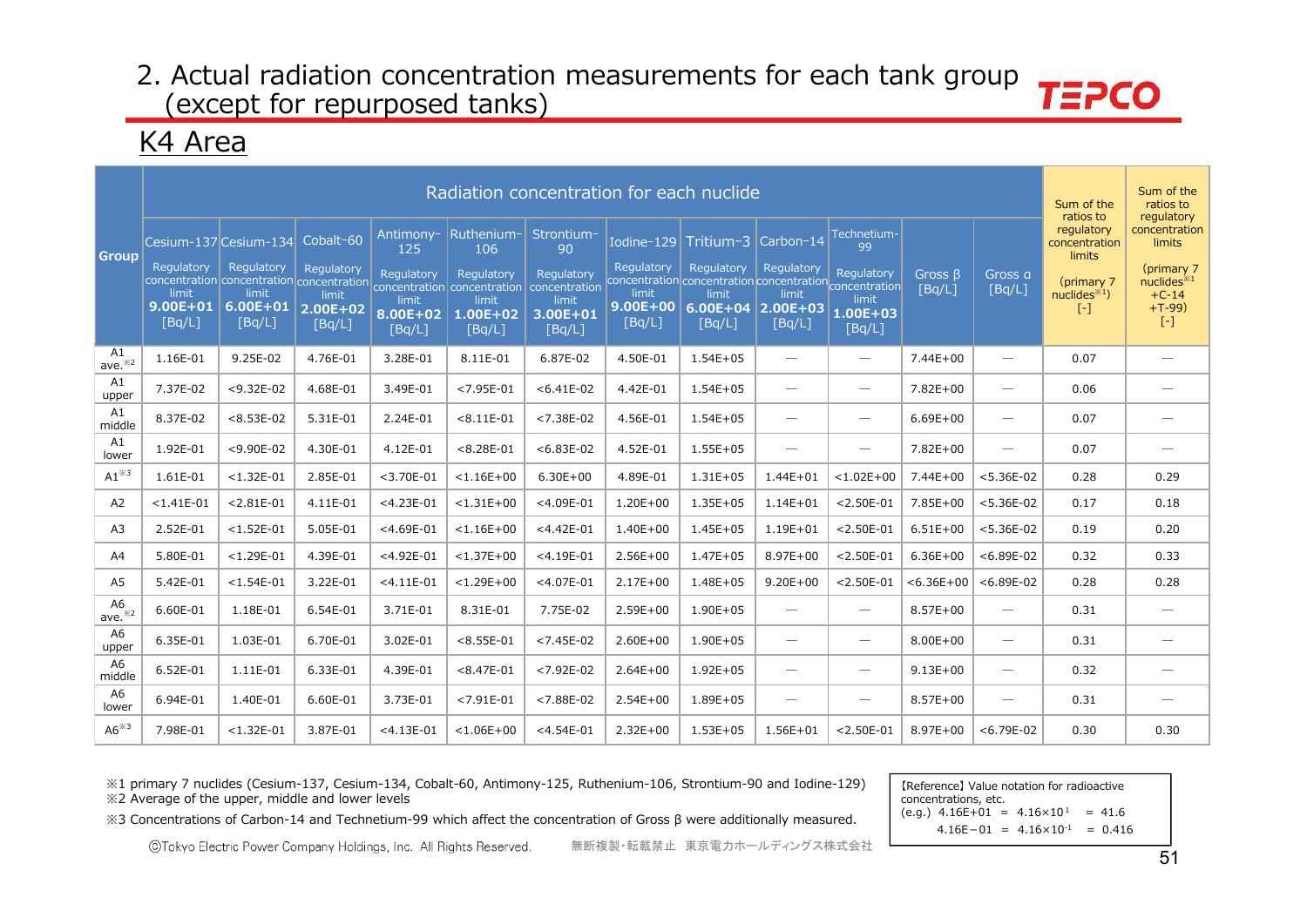# K4 Area

|                           |                                                                  |                     |                        |                            | Radiation concentration for each nuclide           |                                      |                                                                                |                        |                          |                                 |                   |                          | Sum of the<br>ratios to               | Sum of the<br>ratios to<br>regulatory          |
|---------------------------|------------------------------------------------------------------|---------------------|------------------------|----------------------------|----------------------------------------------------|--------------------------------------|--------------------------------------------------------------------------------|------------------------|--------------------------|---------------------------------|-------------------|--------------------------|---------------------------------------|------------------------------------------------|
| <b>Group</b>              | Cesium-137 Cesium-134                                            |                     | Cobalt-60              | Antimony-<br>125           | Ruthenium-<br>106                                  | Strontium-<br>90                     |                                                                                | Iodine-129 Tritium-3   | Carbon-14                | Technetium-<br>99               |                   |                          | regulatory<br>concentration<br>limits | concentration<br>limits                        |
|                           | Regulatory<br>concentration concentration concentration<br>limit | Regulatory<br>limit | Regulatory<br>limit    | <b>Regulatory</b><br>limit | Regulatory<br>concentration concentration<br>limit | Regulatory<br>concentration<br>limit | Regulatory<br>concentration concentration concentration concentration<br>limit | Regulatory<br>limit    | Regulatory<br>limit      | Regulatory<br>limit             | Gross B<br>[Bq/L] | Gross a<br>[Bq/L]        | (primary 7)<br>nuclides $*1$          | (primary 7<br>nuclees <sup>34</sup><br>$+C-14$ |
|                           | $9.00E + 01$<br>[Bq/L]                                           | 6.00E+01<br>[Bq/L]  | $2.00E + 02$<br>[Bq/L] | 8.00E+02<br>[Bq/L]         | 1.00E+02<br>[Bq/L]                                 | 3.00E+01<br>[Bq/L]                   | $9.00E + 00$<br>[Bq/L]                                                         | $6.00E + 04$<br>[Bq/L] | $ 2.00E+03$<br>[Bq/L]    | $1.00E + 03$<br>[Bq/L]          |                   |                          | $[ - ]$                               | $+T-99$<br>$[ - ]$                             |
| A7                        | 8.87E-01                                                         | $< 1.47E - 01$      | 4.32E-01               | $<$ 4.67E-01               | $< 1.33E + 00$                                     | $<$ 3.91E-01                         | $3.05E + 00$                                                                   | $1.61E + 05$           | $1.49E + 01$             | $< 2.50E - 01$                  | $< 6.55E + 00$    | $< 6.79E - 02$           | 0.38                                  | 0.39                                           |
| A8                        | 5.82E-01                                                         | $< 1.46E - 01$      | 3.04E-01               | $<$ 3.93E-01               | $< 1.15E + 00$                                     | $<$ 3.94E-01                         | $2.94E + 00$                                                                   | $1.57E + 05$           | $1.15E + 01$             | $< 2.50E - 01$                  | $6.51E + 00$      | $< 5.36E-02$             | 0.36                                  | 0.37                                           |
| A <sub>9</sub>            | 3.81E-01                                                         | $< 1.29E - 01$      | 5.72E-01               | $<$ 4.10E-01               | $< 1.20E + 00$                                     | $<$ 4.73E-01                         | $1.96E + 00$                                                                   | $1.48E + 05$           | $1.07E + 01$             | $< 2.50E - 01$                  | $< 5.71E + 00$    | $< 5.36E-02$             | 0.25                                  | 0.26                                           |
| A10                       | 1.81E-01                                                         | $< 1.65E - 01$      | 2.37E-01               | $<$ 4.20E-01               | $<$ 9.59E-01                                       | $<$ 4.11E-01                         | $1.07E + 00$                                                                   | $1.37E + 05$           | $1.11E + 01$             | $< 2.50E - 01$                  | $< 5.89E + 00$    | $< 7.85E - 02$           | 0.15                                  | 0.15                                           |
| <b>B1</b><br>ave. $*^{2}$ | 3.54E-01                                                         | 1.14E-01            | 5.90E-01               | 3.61E-01                   | 8.40E-01                                           | 2.05E-01                             | $1.83E + 00$                                                                   | $2.17E + 05$           | $\overline{\phantom{0}}$ | $\overbrace{\qquad \qquad }^{}$ | $1.07E + 01$      | $\overline{\phantom{0}}$ | 0.23                                  | $\hspace{0.1mm}-\hspace{0.1mm}$                |
| <b>B1</b><br>upper        | 2.87E-01                                                         | $< 9.62E - 02$      | 6.11E-01               | 3.91E-01                   | $< 8.03E - 01$                                     | $\overline{\phantom{m}}$             | $\hspace{0.1mm}-\hspace{0.1mm}$                                                | $2.17E + 05$           |                          | $\hspace{0.1mm}-\hspace{0.1mm}$ | $1.18E + 01$      | $\overline{\phantom{0}}$ |                                       |                                                |
| <b>B1</b><br>middle       | 3.67E-01                                                         | $< 1.41E - 01$      | 5.88E-01               | 3.30E-01                   | $< 8.72E - 01$                                     | 2.05E-01                             | $1.83E + 00$                                                                   | $2.19E + 05$           | $\overline{\phantom{0}}$ | $\hspace{0.1mm}-\hspace{0.1mm}$ | $7.65E + 00$      |                          | 0.23                                  |                                                |
| <b>B1</b><br>lower        | 4.08E-01                                                         | $< 1.04E - 01$      | 5.71E-01               | 3.61E-01                   | $< 8.44E - 01$                                     | $\overline{\phantom{0}}$             | $\overbrace{\phantom{12332}}$                                                  | $2.17E + 05$           | $\overline{\phantom{0}}$ | $\hspace{0.1mm}-\hspace{0.1mm}$ | 1.28E+01          | $\overline{\phantom{0}}$ |                                       |                                                |
| $B1^{\times 3}$           | 4.70E-01                                                         | $< 1.93E - 01$      | 5.56E-01               | $<$ 4.15E-01               | $< 1.18E + 00$                                     | $8.63E + 00$                         | $1.32E + 00$                                                                   | 1.94E+05               | $1.83E + 01$             | $< 1.02E + 00$                  | $1.30E + 01$      | $< 5.36E-02$             | 0.46                                  | 0.47                                           |
| <b>B2</b>                 | 4.47E-01                                                         | $< 1.35E - 01$      | 4.92E-01               | $<$ 4.29E-01               | $< 1.21E + 00$                                     | $<$ 3.63E-01                         | $1.09E + 00$                                                                   | $1.63E + 05$           | $1.32E + 01$             | 9.47E-01                        | $8.52E + 00$      | $< 7.85E - 02$           | 0.16                                  | 0.16                                           |
| <b>B3</b>                 | 5.66E-01                                                         | $< 1.64E - 01$      | 5.16E-01               | $<$ 4.47E-01               | $< 1.26E + 00$                                     | $<$ 4.60E-01                         | $1.45E + 00$                                                                   | 1.49E+05               | 7.80E+00                 | $1.03E + 00$                    | $9.21E + 00$      | $< 5.36E - 02$           | 0.20                                  | 0.21                                           |
| <b>B4</b>                 | 4.43E-01                                                         | $< 1.44E - 01$      | 4.60E-01               | $<$ 4.40E-01               | $< 1.01E + 00$                                     | $<$ 4.04E-01                         | 1.98E+00                                                                       | $1.54E + 05$           | 7.84E+00                 | $1.00E + 00$                    | 7.79E+00          | $< 5.36E-02$             | 0.25                                  | 0.26                                           |
| B5                        | 6.33E-01                                                         | $<$ 1.90E-01        | 5.15E-01               | $<$ 4.09E-01               | $< 1.25E + 00$                                     | 5.03E-01                             | $2.07E + 00$                                                                   | $1.67E + 05$           | $1.37E + 01$             | 9.14E-01                        | $9.44E + 00$      | $< 5.69E - 02$           | 0.27                                  | 0.28                                           |

※1 primary 7 nuclides (Cesium-137, Cesium-134, Cobalt-60, Antimony-125, Ruthenium-106, Strontium-90 and Iodine-129) \*2 Average of the upper, middle and lower levels

[Reference] Value notation for radioactive concentrations, etc. (e.g.)  $4.16E+01 = 4.16 \times 10^{1} = 41.6$  $4.16E-01 = 4.16 \times 10^{-1} = 0.416$ 

» 3 Concentrations of Carbon-14 and Technetium-99 which affect the concentration of Gross β were additionally measured.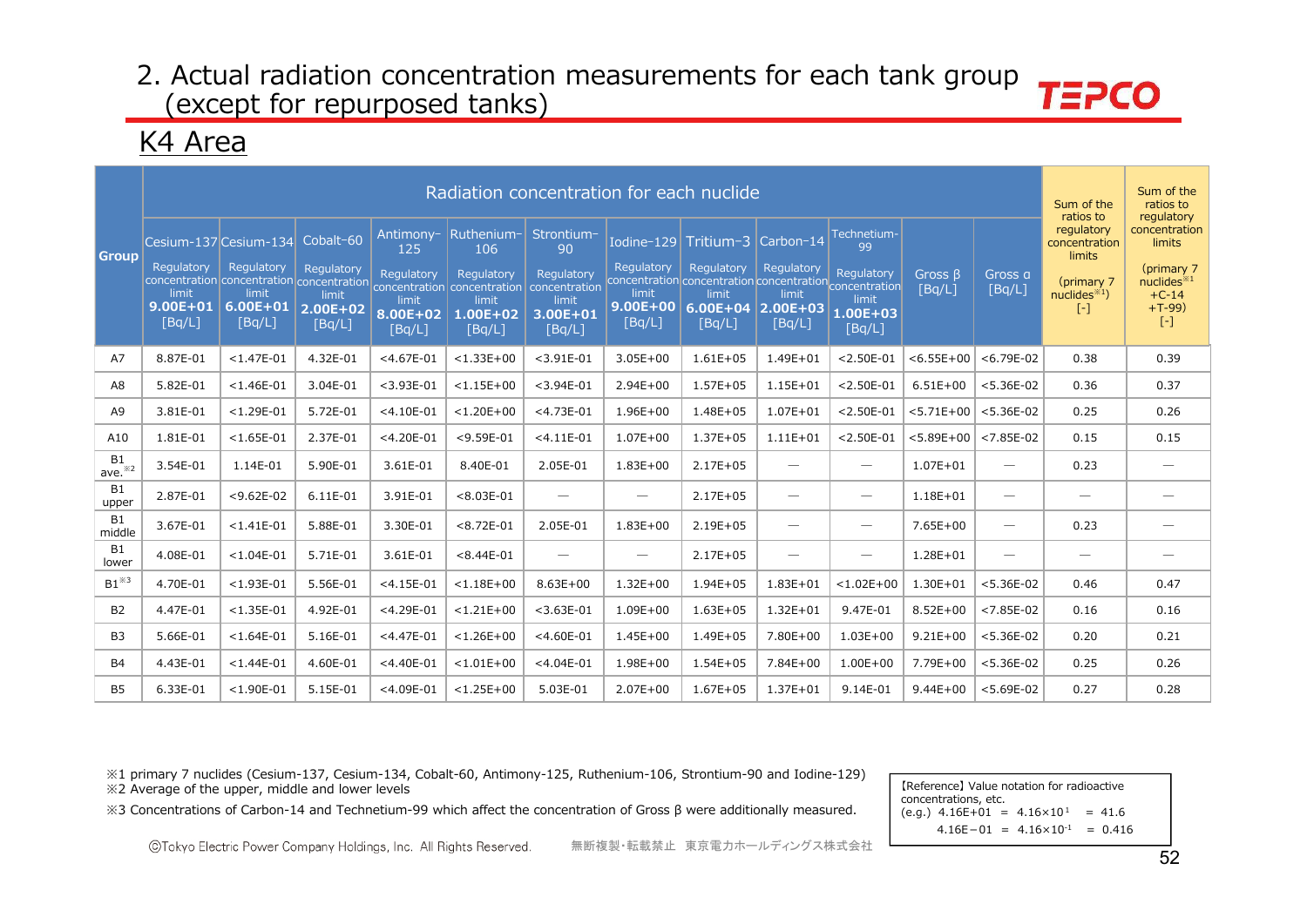**TEPCO** 

# K4 Area

|                           |                                                                     |                                                                                  |                                                  |                                                     | Radiation concentration for each nuclide                                                |                                                                          |                                     |                                                                                                                               |                                  |                                                          |                                          |                                 | Sum of the<br>ratios to                                                              | Sum of the<br>ratios to<br>regulatory                                        |
|---------------------------|---------------------------------------------------------------------|----------------------------------------------------------------------------------|--------------------------------------------------|-----------------------------------------------------|-----------------------------------------------------------------------------------------|--------------------------------------------------------------------------|-------------------------------------|-------------------------------------------------------------------------------------------------------------------------------|----------------------------------|----------------------------------------------------------|------------------------------------------|---------------------------------|--------------------------------------------------------------------------------------|------------------------------------------------------------------------------|
| l Group                   | Cesium-137 Cesium-134<br><b>Requlatory</b><br>limit<br>$9.00E + 01$ | Regulatory<br>concentration concentration concentration<br>limit<br>$6.00E + 01$ | Cobalt-60<br>Regulatory<br>limit<br>$2.00E + 02$ | Antimony-<br>125<br>Regulatory<br>limit<br>8.00E+02 | Ruthenium-<br>106<br>Regulatory<br>concentration concentration<br>limit<br>$1.00E + 02$ | Strontium-<br>90<br>Regulatory<br>concentration<br>limit<br>$3.00E + 01$ | Regulatory<br>limit<br>$9.00E + 00$ | Iodine-129 Tritium-3<br>Regulatory<br>concentration concentration concentration concentration<br>limit<br>$6.00E+04$ 2.00E+03 | Carbon-14<br>Regulatory<br>limit | Technetium-<br>99<br>Regulatory<br>limit<br>$1.00E + 03$ | Gross $\beta$<br>[Bq/L]                  | Gross a<br>[Bq/L]               | regulatory<br>concentration<br>limits<br>(primary 7<br>nuclees <sup>1</sup><br>$[-]$ | concentration<br>limits<br>(primary 7<br>nuclides $*1$<br>$+C-14$<br>$+T-99$ |
|                           | [Bq/L]                                                              | [Bq/L]                                                                           | [Bq/L]                                           | [Bq/L]                                              | [Bq/L]                                                                                  | [Bq/L]                                                                   | [Bq/L]                              | [Bq/L]                                                                                                                        | [Bq/L]                           | [Bq/L]                                                   |                                          |                                 |                                                                                      | $[ - ]$                                                                      |
| <b>B6</b><br>ave. $*^{2}$ | 7.02E-01                                                            | 1.74E-01                                                                         | 5.83E-01                                         | 3.38E-01                                            | $1.67E + 00$                                                                            | 4.90E-01                                                                 | $2.44E + 00$                        | $1.97E + 05$                                                                                                                  | $\overbrace{\phantom{12322111}}$ |                                                          | $1.16E + 01$                             | $\hspace{0.1mm}-\hspace{0.1mm}$ | 0.32                                                                                 |                                                                              |
| <b>B6</b><br>upper        | 7.16E-01                                                            | 1.74E-01                                                                         | 5.22E-01                                         | 3.23E-01                                            | $1.47E + 00$                                                                            | $\overbrace{\phantom{12333}}$                                            |                                     | $1.97E + 05$                                                                                                                  | $\hspace{0.1mm}-\hspace{0.1mm}$  | $\hspace{0.1mm}-\hspace{0.1mm}$                          | $1.11E + 01$                             | $\hspace{0.1mm}-\hspace{0.1mm}$ |                                                                                      |                                                                              |
| <b>B6</b><br>middle       | 6.72E-01                                                            | 1.39E-01                                                                         | 6.77E-01                                         | 4.45E-01                                            | $2.03E + 00$                                                                            | 4.90E-01                                                                 | $2.44E + 00$                        | $1.98E + 05$                                                                                                                  | $\overbrace{\phantom{12322111}}$ | $\hspace{0.1mm}-\hspace{0.1mm}$                          | $1.24E + 01$                             | $\hspace{0.05cm}$               | 0.32                                                                                 |                                                                              |
| <b>B6</b><br>lower        | 7.20E-01                                                            | 2.09E-01                                                                         | 5.49E-01                                         | 2.48E-01                                            | $1.51E + 00$                                                                            | $\overbrace{\phantom{12333}}$                                            | $\hspace{0.1mm}-\hspace{0.1mm}$     | $1.98E + 05$                                                                                                                  | $\hspace{0.05cm}$                | $\hspace{0.1mm}-\hspace{0.1mm}$                          | $1.12E + 01$                             | $\hspace{0.05cm}$               | $\overline{\phantom{m}}$                                                             |                                                                              |
| $B6^{*3}$                 | 6.90E-01                                                            | $< 1.26E - 01$                                                                   | 4.41E-01                                         | $<$ 4.20E-01                                        | $< 1.26E + 00$                                                                          | 6.43E-01                                                                 | $1.75E + 00$                        | $1.69E + 05$                                                                                                                  | $1.51E + 01$                     | $1.02E + 00$                                             | $8.97E + 00$                             | $< 5.69E - 02$                  | 0.24                                                                                 | 0.25                                                                         |
| <b>B7</b>                 | 5.91E-01                                                            | $< 1.24E - 01$                                                                   | 4.25E-01                                         | $<$ 4.31E-01                                        | $ $ < 1.18E+00                                                                          | 5.31E-01                                                                 | $1.97E + 00$                        | $1.58E + 05$                                                                                                                  | $1.42E + 01$                     | $1.13E + 00$                                             | 7.79E+00                                 | $ <$ 6.00E-02                   | 0.26                                                                                 | 0.27                                                                         |
| B <sub>8</sub>            | 4.85E-01                                                            | $< 1.56E - 01$                                                                   | 6.58E-01                                         | $<$ 4.24E-01                                        | $< 1.07E + 00$                                                                          | $<$ 4.07E-01                                                             | $2.10E + 00$                        | $1.50E + 05$                                                                                                                  | $1.43E + 01$                     | $1.41E + 00$                                             | $1.30E + 01$                             | $< 6.00E - 02$                  | 0.27                                                                                 | 0.28                                                                         |
| <b>B9</b>                 | 5.39E-01                                                            | $< 2.88E - 01$                                                                   | 4.57E-01                                         | 5.96E-01                                            | $< 1.26E + 00$                                                                          | $<$ 4.74E-01                                                             | $1.96E + 00$                        | $1.44E + 05$                                                                                                                  | $5.25E + 00$                     | $1.37E + 00$                                             | $7.63E + 00$                             | $< 6.32E - 02$                  | 0.26                                                                                 | 0.26                                                                         |
| <b>B10</b>                | 4.35E-01                                                            | $< 2.51E - 01$                                                                   | 5.33E-01                                         | 4.05E-01                                            | $< 1.18E + 00$                                                                          | $<$ 3.91E-01                                                             | $1.83E + 00$                        | $1.61E + 05$                                                                                                                  | $7.05E + 00$                     | $1.08E + 00$                                             |                                          | $6.73E+00$ <6.32E-02            | 0.24                                                                                 | 0.25                                                                         |
| C1                        | 3.59E-01                                                            | $< 1.45E - 01$                                                                   | 3.13E-01                                         | $<$ 4.34E-01                                        | $ $ <1.23E+00                                                                           | $<$ 3.98E-01                                                             | $2.11E + 00$                        | $1.40E + 05$                                                                                                                  | $9.35E + 00$                     |                                                          | $<$ 4.07E-01 $ <$ 6.10E+00 $ <$ 5.36E-02 |                                 | 0.27                                                                                 | 0.27                                                                         |
| C <sub>2</sub>            | 5.11E-01                                                            | $< 1.36E - 01$                                                                   | 2.93E-01                                         | $<$ 4.37E-01                                        | $< 1.28E + 00$                                                                          | $<$ 3.78E-01                                                             | $1.87E + 00$                        | $1.50E + 05$                                                                                                                  | $9.64E + 00$                     |                                                          | $<$ 4.07E-01 $ <$ 6.10E+00 $ <$ 5.36E-02 |                                 | 0.24                                                                                 | 0.25                                                                         |
| C <sub>3</sub>            | 4.43E-01                                                            | $< 1.46E - 01$                                                                   | 2.94E-01                                         | $<$ 4.53E-01                                        | $< 1.21E + 00$                                                                          | $<$ 4.19E-01                                                             | $1.44E + 00$                        | $1.58E + 05$                                                                                                                  | $6.69E + 00$                     |                                                          | $<$ 4.07E-01 $ <$ 6.77E+00 $ <$ 5.36E-02 |                                 | 0.20                                                                                 | 0.20                                                                         |
| C <sub>4</sub>            | 4.44E-01                                                            | $< 1.46E - 01$                                                                   | 1.84E-01                                         |                                                     | $<$ 4.44E-01 $ $ < 1.35E+00 $ $                                                         | $<$ 3.91E-01                                                             | $1.23E + 00$                        | $1.68E + 05$                                                                                                                  | $9.40E + 00$                     |                                                          | $<$ 4.07E-01 $ <$ 6.77E+00 $ <$ 5.36E-02 |                                 | 0.17                                                                                 | 0.18                                                                         |

※1 primary 7 nuclides (Cesium-137, Cesium-134, Cobalt-60, Antimony-125, Ruthenium-106, Strontium-90 and Iodine-129)

※2 Average of the upper, middle and lower levels

※3 Concentrations of Carbon-14 and Technetium-99 which affect the concentration of Gross β were additionally measured.

【Reference】 Value notation for radioactive concentrations, etc.  $(e.g.)$  4.16E+01 = 4.16×10<sup>1</sup> = 41.6  $4.16E-01 = 4.16 \times 10^{-1} = 0.416$ 

©Tokyo Electric Power Company Holdings, Inc. All Rights Reserved. 無断複製・転載禁止 東京電力ホールディングス株式会社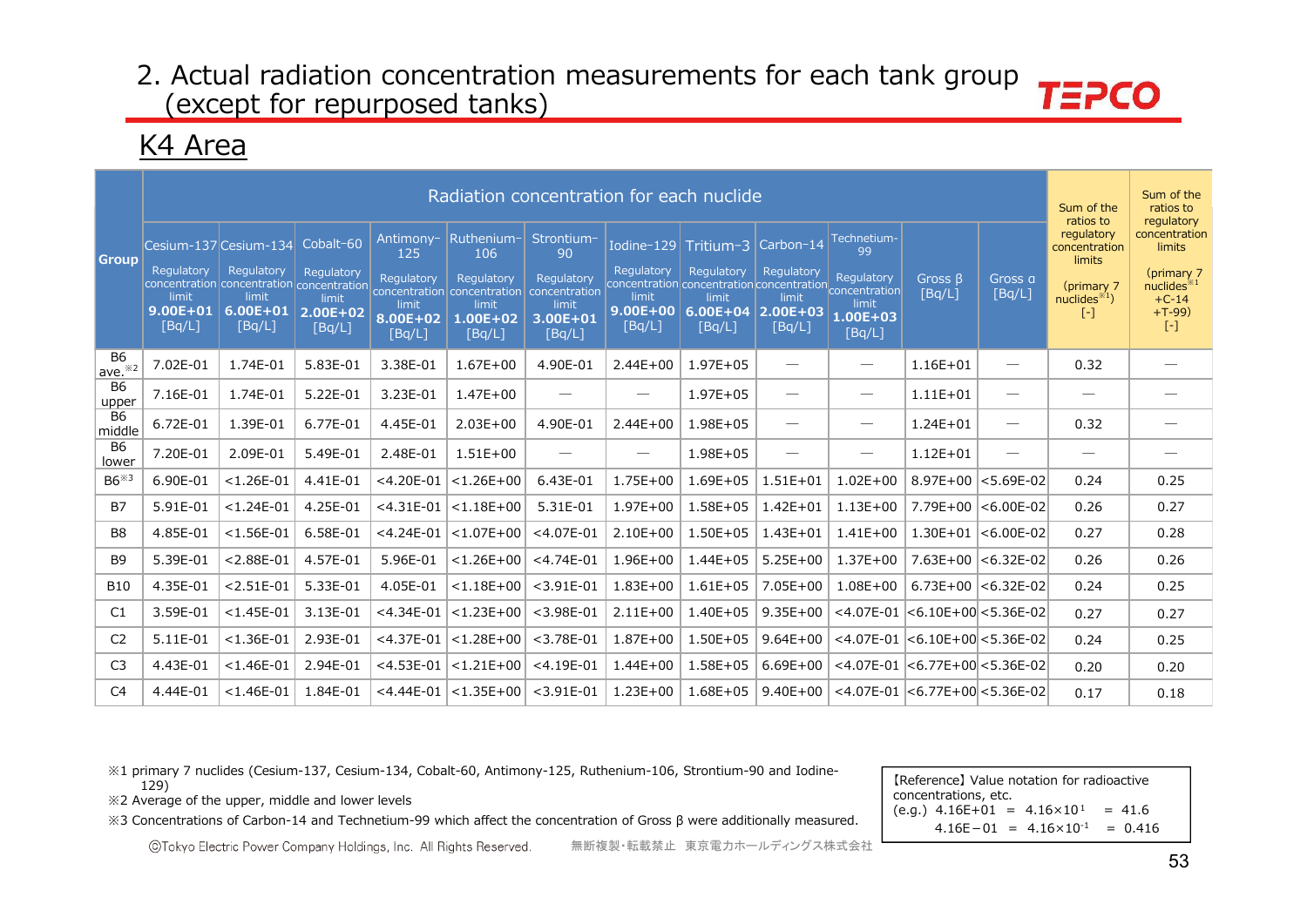### K4 Area

|                               |                        |                       |                     |                     |                                                                                              | Radiation concentration for each nuclide |                                 |                                                                                |                                 |                                        |                   |                                 | Sum of the<br>ratios to               | Sum of the<br>ratios to<br>regulatory           |
|-------------------------------|------------------------|-----------------------|---------------------|---------------------|----------------------------------------------------------------------------------------------|------------------------------------------|---------------------------------|--------------------------------------------------------------------------------|---------------------------------|----------------------------------------|-------------------|---------------------------------|---------------------------------------|-------------------------------------------------|
| <b>Group</b>                  |                        | Cesium-137 Cesium-134 | Cobalt-60           | Antimony-<br>125    | Ruthenium-<br>106                                                                            | Strontium-<br>90                         | Iodine-129 Tritium-3            |                                                                                | Carbon-14                       | Technetium-<br>99                      |                   |                                 | regulatory<br>concentration<br>limits | concentration<br>limits                         |
|                               | Regulatory<br>limit    | Regulatory<br>limit   | Regulatory<br>limit | Regulatory<br>limit | Regulatory<br>concentration concentration concentration concentration concentration<br>limit | Regulatory<br>concentration<br>limit     | Regulatory<br>limit             | Regulatory<br>concentration concentration concentration concentration<br>limit | Regulatory<br>limit             | Regulatory<br>limit                    | Gross B<br>[Bq/L] | Gross a<br>[Bq/L]               | (primary 7<br>nuclides $*1$ )         | (primary 7<br>nuclides <sup>34</sup><br>$+C-14$ |
|                               | $9.00E + 01$<br>[Bq/L] | 6.00E+01<br>[Bq/L]    | 2.00E+02<br>[Bq/L]  | 8.00E+02<br>[Bq/L]  | 1.00E+02<br>[Bq/L]                                                                           | 3.00E+01<br>[Bq/L]                       | $9.00E + 00$<br>[Bq/L]          | $6.00E + 04$<br>[Bq/L]                                                         | $2.00E + 03$<br>[Bq/L]          | $1.00E + 03$<br>[Bq/L]                 |                   |                                 | $\left[ \cdot \right]$                | $+T-99$<br>$[ - ]$                              |
| C <sub>5</sub><br>$ave.$ $*2$ | 6.59E-01               | 1.31E-01              | 4.44E-01            | 2.58E-01            | $1.05E + 00$                                                                                 | 7.84E-02                                 | $1.82E + 00$                    | $2.10E + 05$                                                                   | $\hspace{0.1mm}-\hspace{0.1mm}$ | $\hspace{0.1mm}-\hspace{0.1mm}$        | $6.30E + 00$      | $\hspace{0.05cm}$               | 0.23                                  |                                                 |
| C <sub>5</sub><br>upper       | 6.29E-01               | 1.92E-01              | 3.86E-01            | $< 1.99E - 01$      | $< 8.37E - 01$                                                                               | $\hspace{0.05cm}$                        | $\hspace{0.05cm}$               | $2.06E + 05$                                                                   | $\hspace{0.1mm}-\hspace{0.1mm}$ |                                        | $6.61E + 00$      | $\hspace{0.05cm}$               |                                       |                                                 |
| C5<br>middle                  | 6.57E-01               | $< 1.23E - 01$        | 4.43E-01            | $< 2.80E - 01$      | $< 1.06E + 00$                                                                               | $< 7.84E - 02$                           | $1.82E + 00$                    | $2.11E + 05$                                                                   | $\overline{\phantom{m}}$        | $\hspace{0.1mm}-\hspace{0.1mm}$        | $6.61E + 00$      | $\hspace{0.1mm}-\hspace{0.1mm}$ | 0.23                                  |                                                 |
| C <sub>5</sub><br>lower       | 6.90E-01               | $< 7.84E - 02$        | 5.04E-01            | $< 2.95E - 01$      | $1.26E + 00$                                                                                 |                                          |                                 | $2.11E + 05$                                                                   |                                 | $\qquad \qquad$                        | $5.67E + 00$      | $\hspace{0.1mm}-\hspace{0.1mm}$ |                                       |                                                 |
| $C5^{*3}$                     | 6.35E-01               | $< 1.18E - 01$        | 2.84E-01            | $<$ 3.96E-01        | $< 1.26E + 00$                                                                               | $8.05E + 00$                             | $1.25E + 00$                    | $1.82E + 05$                                                                   | $1.69E + 01$                    | $< 1.02E + 00$                         | $1.87E + 01$      | $<$ 5.69E-02                    | 0.43                                  | 0.44                                            |
| D1<br>$ave.*^2$               | 1.56E-01               | 1.23E-01              | 8.45E-01            | 4.42E-01            | 9.60E-01                                                                                     | 7.43E-02                                 | $3.45E + 00$                    | 1.86E+05                                                                       | $\hspace{0.05cm}$               | $\overbrace{\hspace{15em}}$            | 7.30E+00          | $\hspace{0.05cm}$               | 0.40                                  | $\hspace{0.05cm}$                               |
| D1<br>upper                   | 1.82E-01               | $< 1.60E - 01$        | 8.68E-01            | 3.88E-01            | $<$ 9.95E-01                                                                                 | $\overline{\phantom{0}}$                 | $\hspace{0.1mm}-\hspace{0.1mm}$ | $1.85E + 05$                                                                   | $\hspace{0.05cm}$               |                                        | $7.55E+00$        | $\hspace{0.1mm}-\hspace{0.1mm}$ |                                       | $\hspace{0.1mm}-\hspace{0.1mm}$                 |
| D1<br>middle                  | 1.38E-01               | $<$ 9.26E-02          | 7.33E-01            | 3.81E-01            | $< 8.30E - 01$                                                                               | $< 7.43E - 02$                           | $3.45E + 00$                    | 1.86E+05                                                                       |                                 | $\hspace{0.1mm}-\hspace{0.1mm}$        | $6.99E + 00$      | $\hspace{0.1mm}-\hspace{0.1mm}$ | 0.40                                  |                                                 |
| D1<br>lower                   | 1.48E-01               | $< 1.15E - 01$        | 9.33E-01            | 5.59E-01            | $< 1.05E + 00$                                                                               | $\overline{\phantom{0}}$                 | $\hspace{0.1mm}-\hspace{0.1mm}$ | $1.87E + 05$                                                                   |                                 |                                        | 7.37E+00          | $\hspace{0.1mm}-\hspace{0.1mm}$ | $\hspace{0.1mm}-\hspace{0.1mm}$       |                                                 |
| $D1^{*3}$                     | 1.42E-01               | $< 2.07E - 01$        | 5.00E-01            | 4.41E-01            | $< 1.29E + 00$                                                                               | $2.55E+00$                               | $2.24E + 00$                    | $1.58E + 05$                                                                   | $1.26E + 01$                    | $ $ <1.68E+00   1.23E+01               |                   | $< 6.28E - 02$                  | 0.36                                  | 0.36                                            |
| D <sub>2</sub>                | 2.43E-01               | $< 1.37E - 01$        | 3.08E-01            | $<$ 4.12E-01        | $< 1.29E + 00$                                                                               | $<$ 4.32E-01                             | $1.53E + 00$                    | $1.43E + 05$                                                                   | $6.19E + 00$                    | $<$ 4.07E-01   9.44E+00                |                   | $ <$ 6.00E-02                   | 0.20                                  | 0.21                                            |
| D <sub>3</sub>                | 5.83E-01               | $< 1.35E - 01$        | 2.63E-01            | $<$ 4.54E-01        | $< 1.19E + 00$                                                                               | $<$ 3.72E-01                             | $1.51E + 00$                    | $1.56E + 05$                                                                   | 7.98E+00                        | $<$ 4.07E-01   1.04E+01                |                   | $ <$ 6.00E-02                   | 0.20                                  | 0.21                                            |
| D <sub>4</sub>                | 6.64E-01               | $< 1.50E - 01$        | 2.52E-01            | $<$ 4.37E-01        | $< 9.08E - 01$                                                                               | $<$ 4.30E-01                             | $1.15E + 00$                    | $1.66E + 05$                                                                   | $5.89E + 00$                    | $<$ 4.07E-01                           | $1.00E + 01$      | $ 6.28E-02$                     | 0.16                                  | 0.17                                            |
| D <sub>5</sub>                | 7.61E-01               | $< 1.23E - 01$        | 3.68E-01            | $<$ 4.27E-01        | $< 1.28E + 00$                                                                               | $<$ 4.19E-01                             | $1.08E + 00$                    | 1.70E+05                                                                       | $6.78E+00$                      | $<$ 4.07E-01 $<$ 6.28E+00 $<$ 6.28E-02 |                   |                                 | 0.16                                  | 0.16                                            |

※1 primary 7 nuclides (Cesium-137, Cesium-134, Cobalt-60, Antimony-125, Ruthenium-106, Strontium-90 and Iodine-129)

※2 Average of the upper, middle and lower levels

※3 Concentrations of Carbon-14 and Technetium-99 which affect the concentration of Gross β were additionally measured.

©Tokyo Electric Power Company Holdings, Inc. All Rights Reserved. 無断複製・転載禁止 東京電力ホールディングス株式会社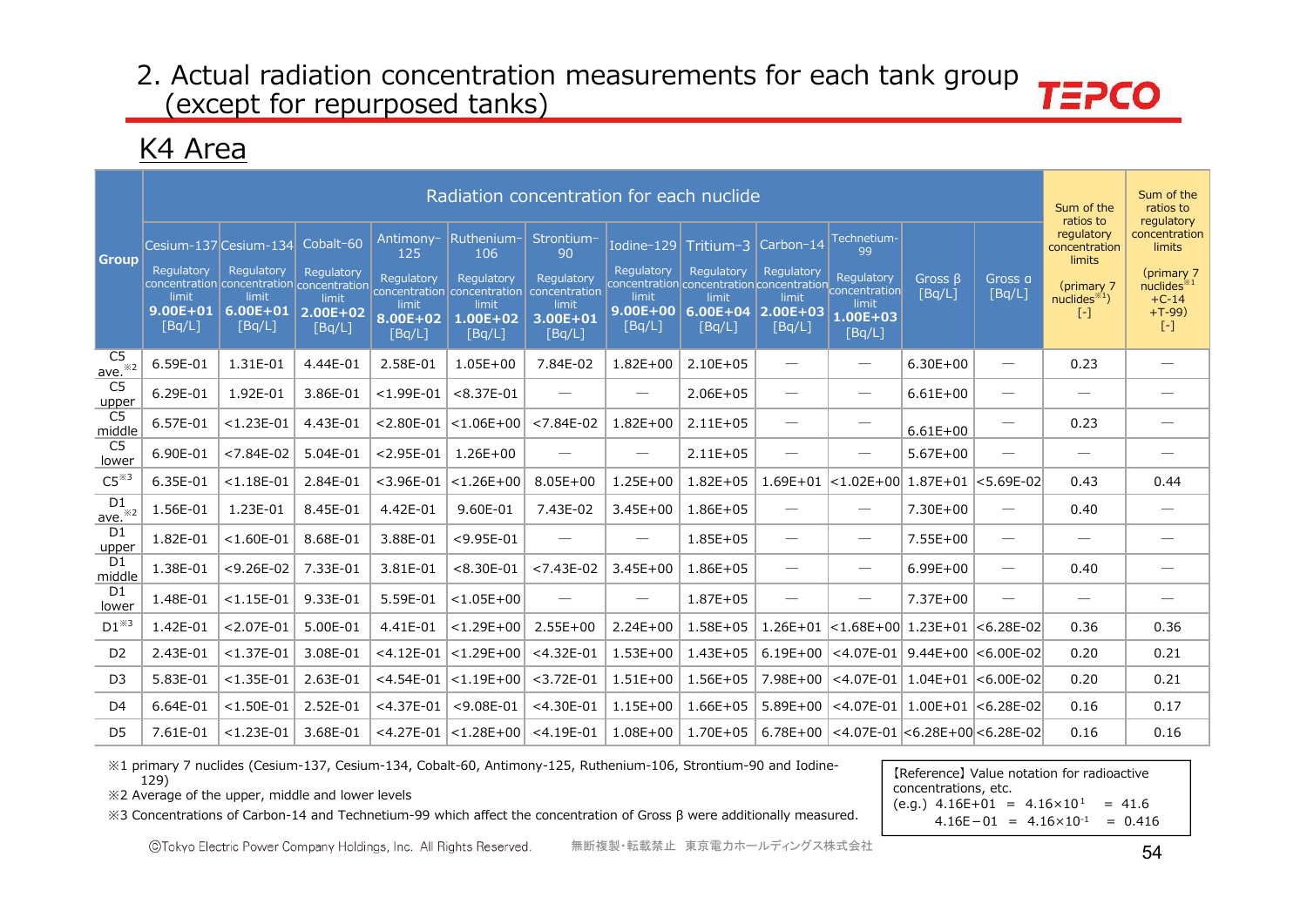### K4 Area

|                                     | Radiation concentration for each nuclide |                                      |                                               |                                           |                                                                                                                        |                                                                |                                               |                                                                                                          |                                               |                                               |                                          |                                 |                                                                                               | Sum of the<br>ratios to<br>regulatory                                                     |
|-------------------------------------|------------------------------------------|--------------------------------------|-----------------------------------------------|-------------------------------------------|------------------------------------------------------------------------------------------------------------------------|----------------------------------------------------------------|-----------------------------------------------|----------------------------------------------------------------------------------------------------------|-----------------------------------------------|-----------------------------------------------|------------------------------------------|---------------------------------|-----------------------------------------------------------------------------------------------|-------------------------------------------------------------------------------------------|
| <b>Group</b>                        |                                          | Cesium-137 Cesium-134                | Cobalt-60                                     | Antimony-<br>125                          | Ruthenium-<br>106                                                                                                      | Strontium-<br>90                                               | Iodine-129                                    | Tritium-3                                                                                                | Carbon-14                                     | Technetium-<br>99                             |                                          |                                 | ratios to<br>regulatory<br>concentration<br>limits<br>(primary 7)<br>nuclides $*1$<br>$[ - ]$ | concentration<br>limits<br>(primary 7<br>nuclides $*1$<br>$+C-14$<br>$+T-99$<br>$[\cdot]$ |
|                                     | Regulatory<br>$9.00E + 01$<br>[Bq/L]     | Regulatory<br>$6.00E + 01$<br>[Bq/L] | Regulatory<br>limit<br>$2.00E + 02$<br>[Bq/L] | Regulatory<br>limit<br>8.00E+02<br>[Bq/L] | Regulatory<br>concentration concentration concentration concentration concentration<br>limit<br>$1.00E + 02$<br>[Bq/L] | Regulatory<br>concentration<br>limit<br>$3.00E + 01$<br>[Bq/L] | Regulatory<br>limit<br>$9.00E + 00$<br>[Bq/L] | Regulatory<br>concentration concentration concentration concentration<br>limit<br>$6.00E + 04$<br>[Bq/L] | Regulatory<br>limit<br>$2.00E + 03$<br>[Bq/L] | Regulatory<br>limit<br>$1.00E + 03$<br>[Bq/L] | Gross B<br>[Bq/L]                        | Gross a<br>[Bq/L]               |                                                                                               |                                                                                           |
| E <sub>1</sub><br>ave. $*^{2}$      | 4.86E-01                                 | 1.61E-01                             | 7.11E-01                                      | 5.07E-01                                  | $1.73E + 00$                                                                                                           | 1.56E-01                                                       | $2.41E+00$                                    | $2.83E + 05$                                                                                             | $\hspace{0.05cm}$                             |                                               | 1.38E+01                                 | $\hspace{0.05cm}$               | 0.30                                                                                          | -                                                                                         |
| E1<br>upper                         | 4.29E-01                                 | 1.98E-01                             | 7.04E-01                                      | 5.11E-01                                  | $1.53E + 00$                                                                                                           |                                                                | $\overline{\phantom{0}}$                      | $2.83E + 05$                                                                                             |                                               |                                               | $1.22E + 01$                             |                                 |                                                                                               |                                                                                           |
| E1<br>middle                        | 5.46E-01                                 | 1.74E-01                             | 7.79E-01                                      | 4.74E-01                                  | $1.85E + 00$                                                                                                           | 1.56E-01                                                       | $2.41E+00$                                    | $2.84E + 05$                                                                                             | $\overbrace{\phantom{12322111}}$              | $\overline{\phantom{0}}$                      | $1.43E + 01$                             |                                 | 0.30                                                                                          |                                                                                           |
| E1<br>lower                         | 4.83E-01                                 | $< 1.13E - 01$                       | 6.51E-01                                      | 5.35E-01                                  | $1.80E + 00$                                                                                                           | $\overline{\phantom{0}}$                                       |                                               | $2.81E + 05$                                                                                             |                                               | $\overline{\phantom{0}}$                      | 1.49E+01                                 |                                 |                                                                                               |                                                                                           |
| $E1^{\times 3}$                     | 5.92E-01                                 | $< 1.53E - 01$                       | 4.31E-01                                      | $<$ 4.51E-01                              | $< 1.14E + 00$                                                                                                         | $7.29E + 00$                                                   | $1.86E + 00$                                  | $2.42E + 05$                                                                                             | $1.45E + 01$                                  | $6.18E + 00$                                  | $3.09E + 01$                             | $ $ <5.69E-02                   | 0.47                                                                                          | 0.49                                                                                      |
| E <sub>2</sub>                      | 5.62E-01                                 | $< 1.20E - 01$                       | 3.65E-01                                      | $<$ 4.17E-01                              | $< 1.16E + 00$                                                                                                         | $<$ 4.06E-01                                                   | $1.55E + 00$                                  | $1.93E + 05$                                                                                             | $1.33E + 01$                                  | $4.11E + 00$                                  | $1.30E + 01$                             | $<$ 5.36E-02                    | 0.21                                                                                          | 0.22                                                                                      |
| E <sub>3</sub>                      | 6.36E-01                                 | $< 1.15E - 01$                       | 3.59E-01                                      | $<$ 4.03E-01                              | $< 1.03E + 00$                                                                                                         | 4.65E-01                                                       | $1.13E + 00$                                  | $1.77E + 05$                                                                                             | 1.75E+01                                      | $2.15E + 00$                                  | $8.71E+00$ < 5.36E-02                    |                                 | 0.16                                                                                          | 0.17                                                                                      |
| E4                                  | 6.72E-01                                 | $< 1.82E - 01$                       | 3.60E-01                                      | $<$ 4.70E-01                              | $< 1.28E + 00$                                                                                                         | 6.33E-01                                                       | $1.18E + 00$                                  | $1.72E + 05$                                                                                             | $1.76E + 01$                                  | 8.53E-01                                      | $<$ 7.16E+00 $<$ 7.02E-02                |                                 | 0.18                                                                                          | 0.19                                                                                      |
| E <sub>5</sub><br>$\omega$ e. $*^2$ | 7.36E-01                                 | 1.80E-01                             | 4.76E-01                                      | 2.83E-01                                  | $1.81E + 00$                                                                                                           | 5.92E-01                                                       | $1.67E + 00$                                  | $2.16E + 05$                                                                                             | $\overbrace{\phantom{12322111}}$              | $\overline{\phantom{0}}$                      | $1.21E + 01$                             |                                 | 0.24                                                                                          |                                                                                           |
| E <sub>5</sub><br>upper             | 7.42E-01                                 | $< 1.05E - 01$                       | 4.90E-01                                      | 2.64E-01                                  | $2.00E + 00$                                                                                                           |                                                                |                                               | $2.17E + 05$                                                                                             | $\hspace{0.05cm}$                             | $\overline{\phantom{0}}$                      | $9.04E + 00$                             | $\hspace{0.05cm}$               |                                                                                               |                                                                                           |
| E <sub>5</sub><br>middle            | 7.08E-01                                 | 1.81E-01                             | 4.33E-01                                      | 3.19E-01                                  | $1.62E + 00$                                                                                                           | 5.92E-01                                                       | $1.67E + 00$                                  | $2.17E + 05$                                                                                             | $\overline{\phantom{m}}$                      |                                               | $1.28E + 01$                             | $\hspace{0.1mm}-\hspace{0.1mm}$ | 0.24                                                                                          | $\overline{\phantom{0}}$                                                                  |
| E <sub>5</sub><br>lower             | 7.57E-01                                 | 2.54E-01                             | 5.06E-01                                      | 2.66E-01                                  | $1.80E + 00$                                                                                                           |                                                                |                                               | $2.15E + 05$                                                                                             | $\overline{\phantom{m}}$                      |                                               | $1.43E + 01$                             | $\overline{\phantom{m}}$        |                                                                                               | $\overline{\phantom{0}}$                                                                  |
| $E5^{*3}$                           | 6.85E-01                                 | $< 1.51E - 01$                       | 4.13E-01                                      | $<$ 4.37E-01                              | $< 1.22E + 00$                                                                                                         | 8.86E-01                                                       | $1.25E + 00$                                  | $1.75E + 05$                                                                                             | $1.45E + 01$                                  |                                               | $<$ 5.23E-01 $ <$ 7.16E+00 $ <$ 7.02E-02 |                                 | 0.19                                                                                          | 0.20                                                                                      |

※1 primary 7 nuclides (Cesium-137, Cesium-134, Cobalt-60, Antimony-125, Ruthenium-106, Strontium-90 and Iodine-129)

※2 Average of the upper, middle and lower levels

※3 Concentrations of Carbon-14 and Technetium-99 which affect the concentration of Gross β were additionally measured.

【Reference】 Value notation for radioactive concentrations, etc.  $(e.g.) 4.16E+01 = 4.16 \times 10^{1} = 41.6$  $4.16E-01 = 4.16 \times 10^{-1} = 0.416$ 

無断複製・転載禁止 東京電力ホールディングス株式会社 <sup>55</sup> ©Tokyo Electric Power Company Holdings, Inc. All Rights Reserved.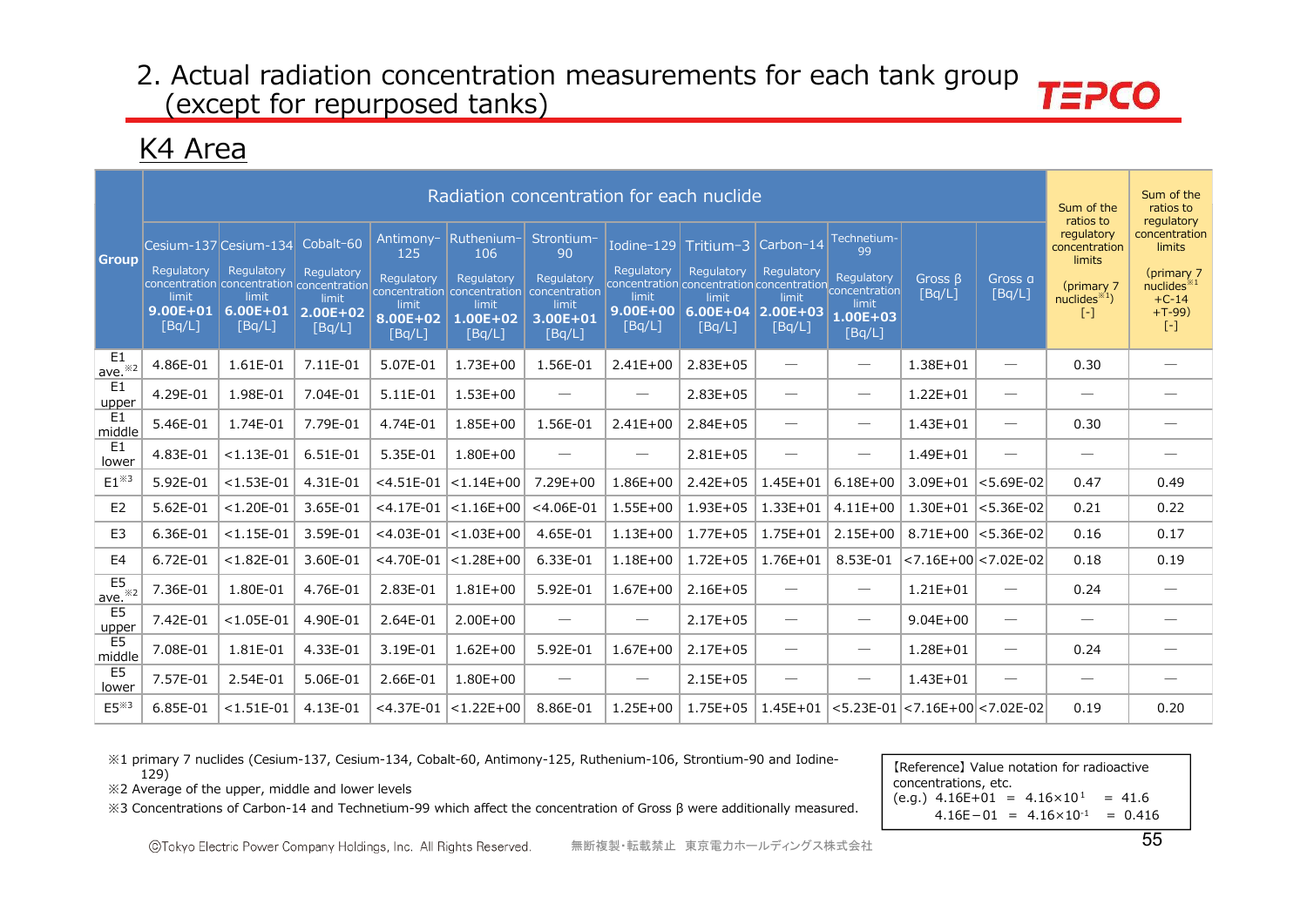

# 3. Actual radiation concentration measurements for each tank group (repurposed tanks) (as of March 31, 2022)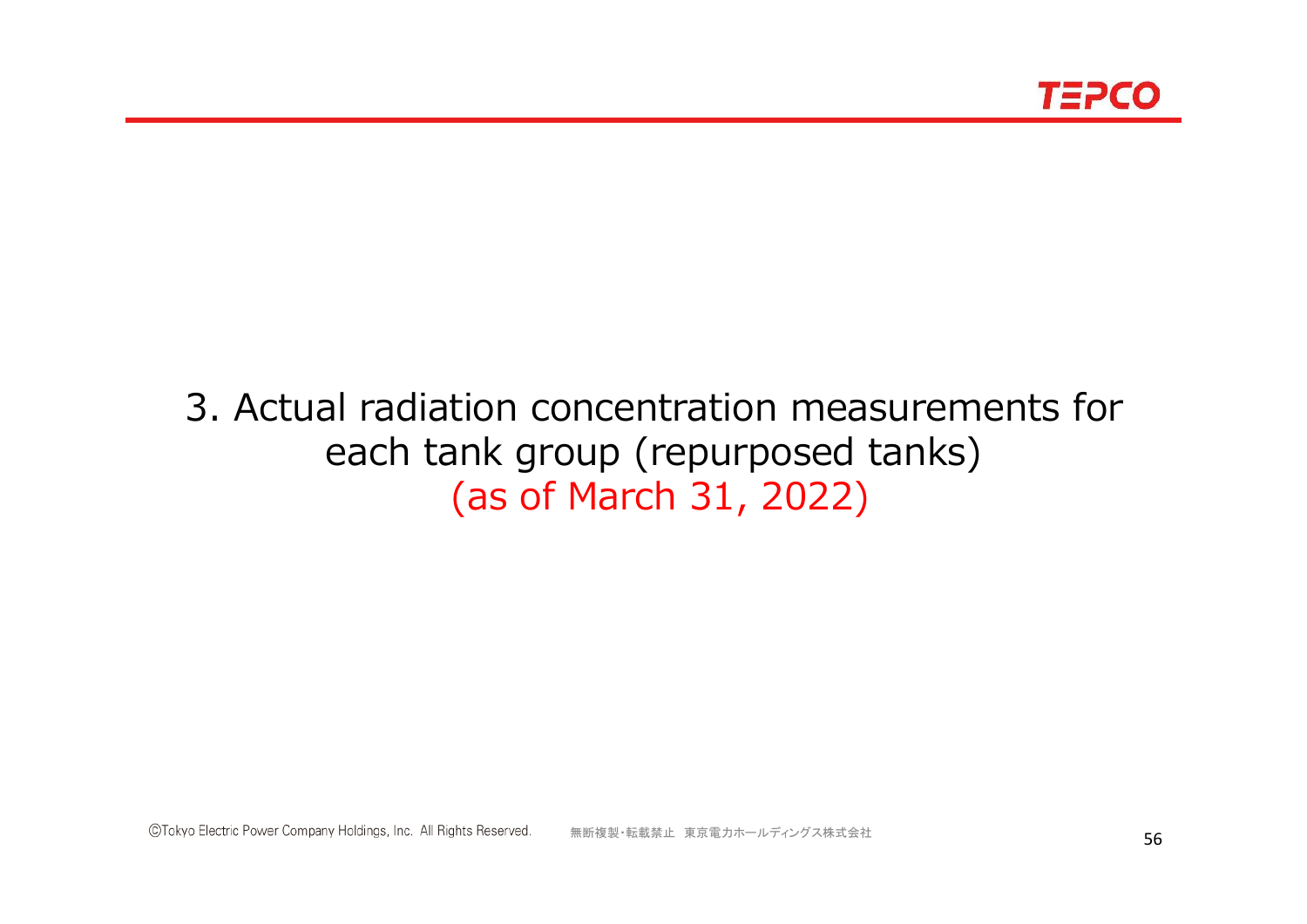# G3 Area

| Group | Radiation concentration for each nuclide                                     |                                 |                                               |                                           |                                                                             |                                                            |                                 |                                                                                            |                                               |                                                            |                         |                   |                                                    | Sum of the<br>ratios to<br>regulatory                    |
|-------|------------------------------------------------------------------------------|---------------------------------|-----------------------------------------------|-------------------------------------------|-----------------------------------------------------------------------------|------------------------------------------------------------|---------------------------------|--------------------------------------------------------------------------------------------|-----------------------------------------------|------------------------------------------------------------|-------------------------|-------------------|----------------------------------------------------|----------------------------------------------------------|
|       | Cesium-137 Cesium-134 Cobalt-60<br>Regulatory                                | Regulatory                      |                                               | Antimony-<br>125.                         | Ruthenium-<br>106                                                           | Strontium-<br>90                                           | Regulatory                      | Iodine-129 Tritium-3                                                                       | $\vert$ Carbon-14                             | Technetium-<br>99                                          |                         |                   | ratios to<br>regulatory<br>concentration<br>limits | concentration<br>limits                                  |
|       | concentration concentration concentration<br>limit<br>$9.00E + 01$<br>[Bq/L] | limit<br>$6.00E + 01$<br>[Bq/L] | Regulatory<br>limit<br>$2.00E + 02$<br>[Bq/L] | Regulatory<br>limit<br>8.00E+02<br>[Bq/L] | Regulatory<br>concentration concentration<br>limit<br>$.00E + 02$<br>[Bq/L] | Regulatory<br>concentration<br>limit<br>3.00E+01<br>[Bq/L] | limit<br>$9.00E + 00$<br>[Bq/L] | Regulatory<br>concentration concentration concentration<br>limit<br>$6.00E + 04$<br>[Bq/L] | Regulatory<br>limit<br>$ 2.00E+03 $<br>[Bq/L] | Regulatory<br>concentration<br>limit<br>1.00E+03<br>[Bq/L] | Gross $\beta$<br>[Bq/L] | Gross a<br>[Bq/L] | (primary 7<br>nuclides $*1)$<br>$\left[ -\right]$  | (primary 7<br>nuclides $*1$<br>$+C-14$<br>$+T-99$<br>[-] |
| H1    | $2.05E + 00$                                                                 | $< 1.95E - 01$                  | 6.96E-01                                      | 6.27E-01                                  | $< 1.22E + 00$                                                              | $2.64E + 02$                                               | $< 2.39E - 01$                  | $7.00E + 05$                                                                               | $1.41E + 01$                                  | $<$ 1.08E+00 5.40E+02                                      |                         | <6.00E-02         | 8.88                                               | 8.88                                                     |
| H4    | $4.01E + 01$                                                                 | $2.18E + 00$                    | $4.62E + 00$                                  | .69E+00                                   | <2.54E+00                                                                   | $3.38E + 03$                                               | 3.26E-01                        | $4.97E + 05$                                                                               | 1.43E+01                                      | $<$ 1.08E+00  7.25E+03                                     |                         | $< 6.00E - 02$    | 113.17                                             | 113.18                                                   |

# K1 Area

| C1             | 1.57E-01       | $< 1.26F - 01$ | 4.34F-01     |              | $<$ 4.12E-01 $ $ < 1.13E+00 $ $ < 4.46E-01 |                      | 1.93E-01 |                                                                    |  | $1.73E+05$   $1.18E+01$   <4.79E-01   6.32E+00   <6.28E-02 | 0.05 | 0.06 |
|----------------|----------------|----------------|--------------|--------------|--------------------------------------------|----------------------|----------|--------------------------------------------------------------------|--|------------------------------------------------------------|------|------|
| C <sub>2</sub> | $< 1.72E - 01$ | $< 1.46F - 01$ | $6.11F - 01$ |              | $<$ 4.35E-01 $ $ < 1.32E+00 $ $ < 4.70E-01 |                      | 1.67E-01 | $1.66E+05$   7.19E+00   < 5.78E-01   4.58E+00   < 6.00E-02         |  |                                                            | 0.06 | 0.06 |
| C3             | 1.81E-01       | $<$ 3.02E-01   | 7.90E-01     | 4.85E-01     |                                            | <1.19E+00  <3.71E-01 |          | <8.10E-02   1.75E+05   6.47E+00   <5.78E-01   7.13E+00   <6.00E-02 |  |                                                            | 0.04 | 0.05 |
| C <sub>4</sub> | 1.67F-01       | $2.85F-01$     | $1.01F + 00$ | 5.05E-01     | $ $ < 1.34E + 00 $ $                       | 9.69E-01             | 3.09E-01 |                                                                    |  | $1.89E+05$   8.29E+00   < 5.78E-01   8.26E+00   < 7.40E-02 | 0.09 | 0.10 |
| C <sub>5</sub> | 2.78F-01       | $<$ 3.01E-01   | 1.01E+00     | $6.01E - 01$ | $\leq 1.29E + 00$                          | $1.36E + 00$         | 3.77E-01 |                                                                    |  |                                                            | 0.11 | 0.12 |
| C6             | 3.12E-01       | $< 2.99E - 01$ | 1.03E+00     | 8.93E-01     | $\leq 1.22E + 00$                          | 2.71E+00             | 1.17E-01 | 2.20E+05                                                           |  | $5.88E+00$ $ <$ 4.79E-01   1.47E+01 $ <$ 6.28E-02          | 0.13 | 0.13 |
| D1             | 1.66E-01       | $< 2.10$ F-01  | 1.07E+00     | 4.46E-01     | $ $ < 1.25E + 00 $ $                       | 8.78E-01             | 9.08E-02 |                                                                    |  | $1.94E+05$ 6.97E+00 <4.30E-01 7.63E+00 <6.00E-02           | 0.06 | 0.07 |
| D <sub>2</sub> | 3.45E-01       | $2.19F - 01$   | $1.27F + 00$ | $9.33E - 01$ | $ $ < 1.13E + 00 $ $ 3.46E + 00            |                      | 1.48E-01 | $2.16E+05$   7.83E+00   < 5.78E-01   1.51E+01   < 4.97E-02         |  |                                                            | 0.16 | 0.16 |
| D <sub>3</sub> | 3.49E-01       | $<$ 3.20F-01   | $1.06F + 00$ | 5.65E-01     | $\leq 1.41E + 00$                          | 3.78E+00             | 1.02E-01 | $2.01E+05$   7.93E+00   < 5.78E-01   1.54E+01   < 4.97E-02         |  |                                                            | 0.17 | 0.17 |
| D4             | 4.13E-01       | $<$ 3.53E-01   | 1.09E+00     | 9.20E-01     | $\leq 1.38E + 00$                          | 3.74E+00             | 1.05E-01 |                                                                    |  | $2.29E+05$   1.83E+01   <4.30E-01   1.55E+01   <6.00E-02   | 0.17 | 0.18 |

※1 primary 7 nuclides (Cesium-137, Cesium-134, Cobalt-60, Antimony primary 7 nuclides (Cesium-137, Cesium-134, Cobalt-60, Antimony [Reference] Value notation for radioactive concentrations, etc.  $-125$ , Ruthenium-106, Strontium-90 and Iodine-129)  $(0.9.16E+01 = 4.16\times10^{1} = 41.6$ 

 $4.16E-01 = 4.16 \times 10^{-1} = 0.416$